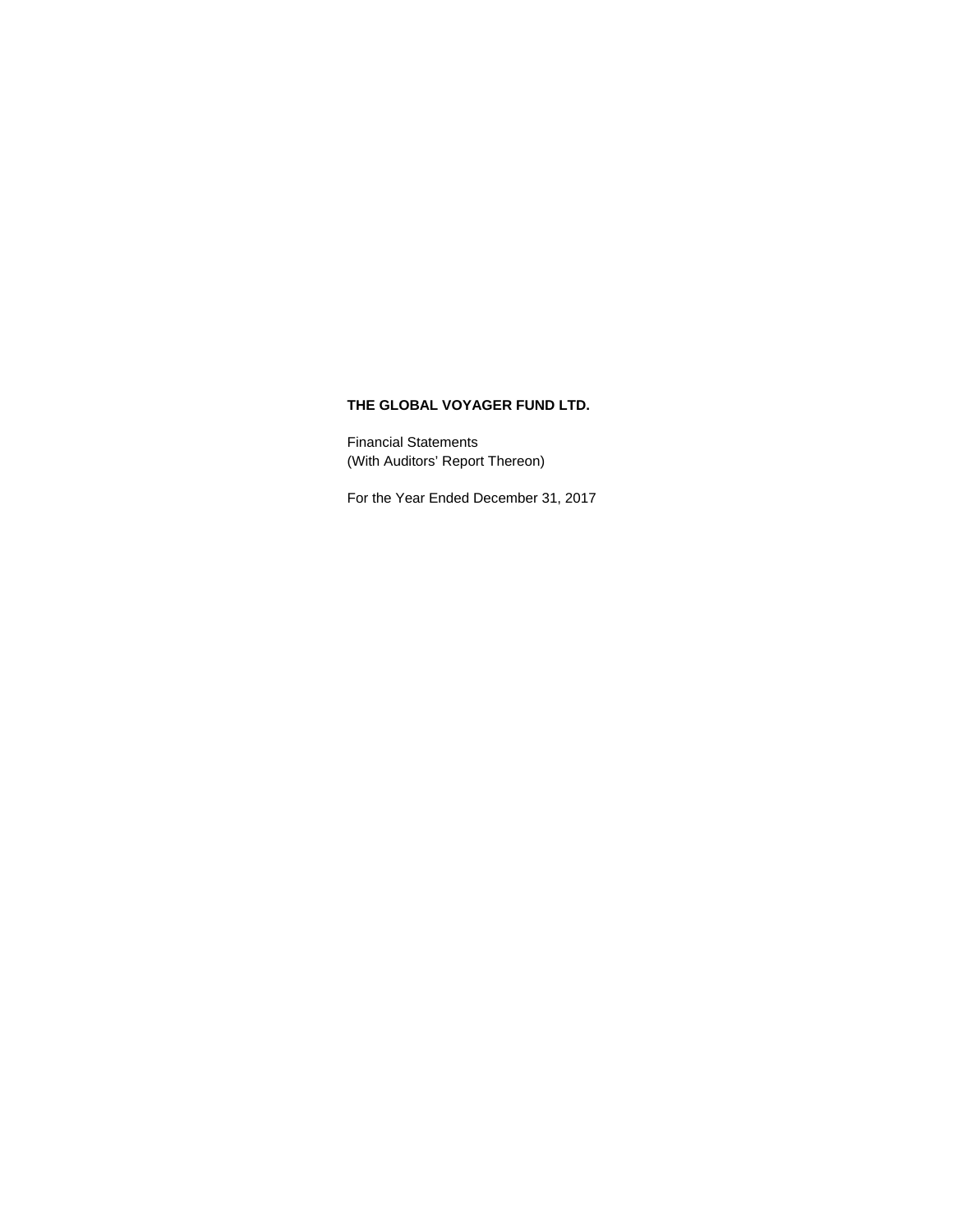

**KPMG Audit Limited**

Crown House 4 Par-la-Ville Road Hamilton HM 08 Bermuda Mailing Address: P.O. Box HM 906 Hamilton HM DX Bermuda

Telephone +1 441 295 5063 Fax +1 441 295 9132 Internet [www.kpmg.bm](http://www.kpmg.bm/)

### **INDEPENDENT AUDITOR'S REPORT**

# **The Board of Directors and shareholders of The Global Voyager Fund Ltd.**

We have audited the accompanying financial statements of The Global Voyager Fund Ltd**.** (comprising the Short Term Income Shares, Global Fixed Income Shares, Preferred Equity Shares, North American Equity Shares, Small Cap Growth Shares, International Equity Shares, Managed Balance Shares and High Yield Bond Shares) which comprise the statements of financial position, as of December 31, 2017 and 2016, and the related statements of comprehensive income, changes in net assets attributable to holders of redeemable shares and cash flows for the years then ended and the related notes to the financial statements.

# **Management's Responsibility for the Financial Statements**

Management is responsible for the preparation and fair presentation of these financial statements in accordance with International Financial Reporting Standards (IFRS); this includes the design, implementation, and maintenance of internal control relevant to the preparation and fair presentation of financial statements that are free from material misstatement, whether due to fraud or error.

### **Auditor's Responsibility**

Our responsibility is to express an opinion on these financial statements based on our audits. We conducted our audits in accordance with auditing standards generally accepted in the United States of America. Those standards require that we plan and perform the audits to obtain reasonable assurance about whether the financial statements are free from material misstatement.

An audit involves performing procedures to obtain audit evidence about the amounts and disclosures in the financial statements. The procedures selected depend on the auditor's judgment, including the assessment of the risks of material misstatement of the financial statements, whether due to fraud or error. In making those risk assessments, the auditor considers internal control relevant to the entity's preparation and fair presentation of the financial statements in order to design audit procedures that are appropriate in the circumstances, but not for the purpose of expressing an opinion on the effectiveness of the entity's internal control. Accordingly, we express no such opinion. An audit also includes evaluating the appropriateness of accounting policies used and the reasonableness of significant accounting estimates made by management, as well as evaluating the overall presentation of the financial statements.

We believe that the audit evidence we have obtained is sufficient and appropriate to provide a basis for our audit opinion.

# **Opinion**

In our opinion, the financial statements referred to above present fairly, in all material respects, the financial position of The Global Voyager Fund Ltd. as of December 31, 2017 and 2016, and the results of its operations and its cash flows for the years then ended in accordance with International Financial Reporting Standards.

PMG Audit Limited

Chartered Professional Accountants Hamilton, Bermuda June 29, 2018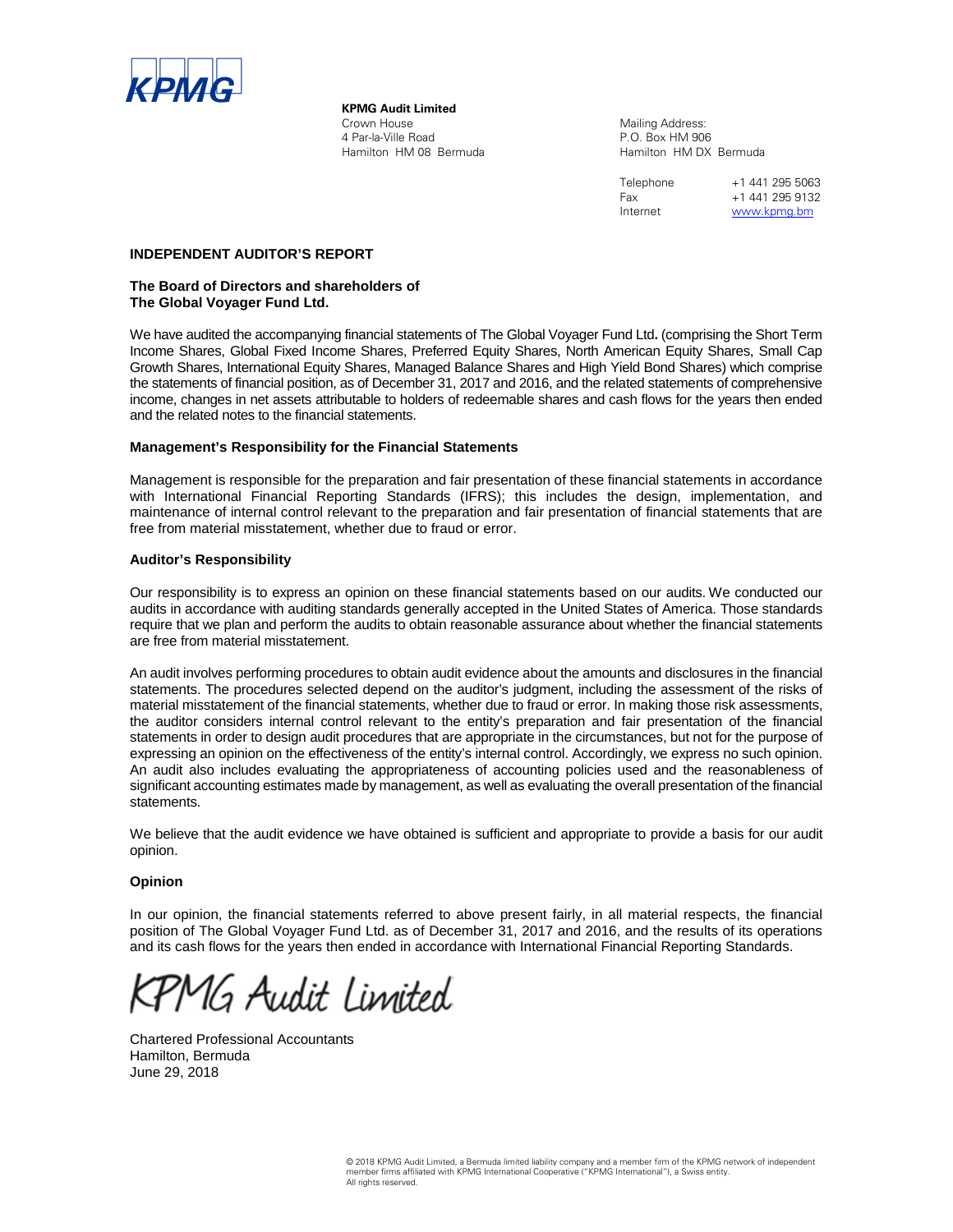Statements of financial position

# As at December 31, 2017

*(Expressed in U.S. dollars)* 

|                                                            |             | <b>Short-Term</b> |                      |                 | <b>Global Fixed</b>  |                 | <b>Preferred</b>     | <b>North American</b> |                      |  |
|------------------------------------------------------------|-------------|-------------------|----------------------|-----------------|----------------------|-----------------|----------------------|-----------------------|----------------------|--|
|                                                            | <b>Note</b> |                   | <b>Income Shares</b> |                 | <b>Income Shares</b> |                 | <b>Equity Shares</b> |                       | <b>Equity Shares</b> |  |
|                                                            |             | <b>December</b>   | <b>December</b>      | <b>December</b> | <b>December</b>      | <b>December</b> | <b>December</b>      | <b>December</b>       | December             |  |
|                                                            |             | 31,               | 31,                  | 31,             | 31,                  | 31,             | 31,                  | 31,                   | 31,                  |  |
|                                                            |             | 2017              | 2016                 | 2017<br>\$      | 2016<br>\$           | 2017<br>\$      | 2016<br>\$           | 2017<br>\$            | 2016                 |  |
|                                                            |             | \$                | \$                   |                 |                      |                 |                      |                       | \$                   |  |
| <b>Assets</b>                                              |             |                   |                      |                 |                      |                 |                      |                       |                      |  |
| Financial assets at fair value through profit or loss      | 4,12        | 6,048,592         | 7,114,579            | 26,513,859      | 27,799,902           | 24,638,523      | 24,375,898           | 39,028,149            | 37,686,787           |  |
| Cash and cash equivalents                                  |             | 352,595           | 265,612              | 124,813         | 456,912              | 1,470,855       | 641,767              | 659,331               | 365,445              |  |
| Due from brokers for securities sold                       |             |                   |                      |                 | 2,400,000            |                 |                      |                       |                      |  |
| Accrued interest and dividends receivable                  |             | 36,034            | 57,250               |                 |                      | 12,059          | 11,967               | 30,565                | 41,478               |  |
| Prepaid and other assets                                   |             | 1,682             | 1,703                | 2,786           | 2,860                |                 |                      |                       |                      |  |
| <b>Total assets</b>                                        |             | 6,438,903         | 7,439,144            | 26,641,458      | 30,659,674           | 26, 121, 437    | 25,029,632           | 39,718,045            | 38,093,710           |  |
| <b>Liabilities</b>                                         |             |                   |                      |                 |                      |                 |                      |                       |                      |  |
| Redemptions payable                                        |             |                   |                      |                 | 1,000                |                 |                      | 39,200                | 80,600               |  |
| Distribution payable                                       |             |                   |                      |                 |                      |                 |                      |                       |                      |  |
| Due to broker for securities purchased                     |             |                   |                      |                 |                      |                 |                      | 3,820                 | 1,472                |  |
| Accrued expenses                                           |             | 22,583            | 30,147               | 103,208         | 113,995              | 96,663          | 92,449               | 203,792               | 191,767              |  |
| Total liabilities (excluding net assets attributable to    |             |                   |                      |                 |                      |                 |                      |                       |                      |  |
| holders of redeemable shares)                              |             | 22,583            | 30,147               | 103,208         | 114,995              | 96,663          | 92,449               | 246,812               | 273,839              |  |
| Net assets attributable to holders of redeemable<br>shares |             | 6,416,320         | 7,408,997            | 26,538,250      | 30,544,679           | 26,024,774      | 24,937,183           | 39,471,233            | 37,819,871           |  |
| <b>Participating Series C shares outstanding</b>           |             | 385,705           | 446,875              | 1,019,324       | 1,204,295            | 1,619,377       | 1,683,763            | 751,957               | 864,009              |  |
| Net asset value per participating Series C share           |             | 16.64             | 16.58                | 26.04           | 25.36                | 16.07           | 14.81                | 52.49                 | 43.77                |  |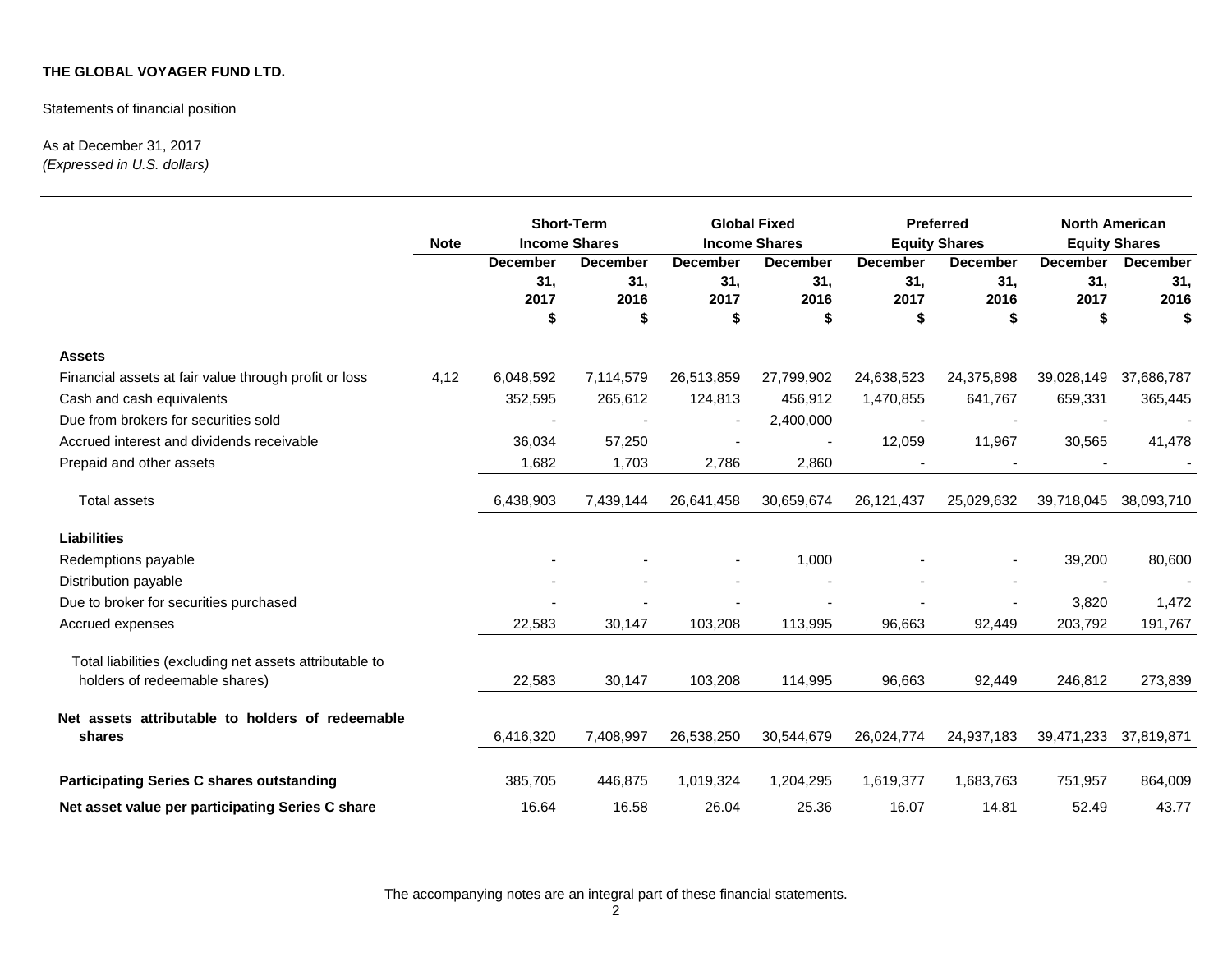# Statements of financial position (continued)

# As at December 31, 2017 *(Expressed in U.S. dollars)*

|                                                                                          | <b>Note</b> |                                | <b>Small Cap Growth</b><br><b>Shares</b> |                                | <b>International</b><br><b>Equity Shares</b> |                                | <b>Managed Balance</b><br><b>Shares</b> | <b>High Yield</b><br><b>Bond Shares</b> |                         |
|------------------------------------------------------------------------------------------|-------------|--------------------------------|------------------------------------------|--------------------------------|----------------------------------------------|--------------------------------|-----------------------------------------|-----------------------------------------|-------------------------|
|                                                                                          |             | <b>December</b><br>31,<br>2017 | <b>December</b><br>31,<br>2016           | <b>December</b><br>31,<br>2017 | <b>December</b><br>31,<br>2016               | <b>December</b><br>31,<br>2017 | <b>December</b><br>31,<br>2016          | <b>December</b><br>31,<br>2017          | December<br>31,<br>2016 |
|                                                                                          |             | S                              | S                                        | \$                             | \$                                           | \$                             | S                                       | \$                                      | \$                      |
| <b>Assets</b>                                                                            |             |                                |                                          |                                |                                              |                                |                                         |                                         |                         |
| Financial assets at fair value through profit or loss                                    | 4,12        | 13,895,465                     | 12,477,409                               | 20,411,262                     | 20,302,005                                   | 5,379,074                      | 4,544,573                               | 27,012,000                              | 26,204,295              |
| Cash and cash equivalents                                                                |             | 103,894                        | 81,763                                   | 821,355                        | 494,792                                      | 192,992                        | 422,452                                 | 904,862                                 | 563,785                 |
| Due from brokers for securities sold                                                     |             |                                |                                          |                                |                                              |                                |                                         |                                         |                         |
| Accrued interest and dividends receivable                                                |             |                                | $\overline{\phantom{0}}$                 | 37,569                         | 28,199                                       | 860                            | 2,196                                   | 465,688                                 | 483,661                 |
| Prepaid and other assets                                                                 |             |                                |                                          |                                |                                              | 2,932                          | 2,903                                   |                                         |                         |
| Total assets                                                                             |             | 13,999,359                     | 12,559,172                               | 21,270,186                     | 20,824,996                                   | 5,575,858                      | 4,972,124                               | 28,382,550                              | 27,251,741              |
| <b>Liabilities</b>                                                                       |             |                                |                                          |                                |                                              |                                |                                         |                                         |                         |
| Redemptions payable                                                                      |             | 2,800                          | 5,700                                    |                                |                                              | 9,000                          | $\blacksquare$                          | 110,450                                 |                         |
| Distribution payable                                                                     |             |                                |                                          |                                |                                              |                                |                                         | 415,482                                 |                         |
| Due to broker for securities purchased                                                   |             |                                |                                          |                                |                                              |                                |                                         |                                         | 1,024                   |
| Accrued expenses                                                                         |             | 67,023                         | 62,773                                   | 109,953                        | 105,848                                      | 20,866                         | 20,954                                  | 127,649                                 | 115,812                 |
| Total liabilities (excluding net assets attributable to<br>holders of redeemable shares) |             | 69,823                         | 68,473                                   | 109,953                        | 105,848                                      | 29,866                         | 20,954                                  | 653,581                                 | 116,836                 |
| Net assets attributable to holders of redeemable<br>shares                               |             | 13,929,536                     | 12,490,699                               | 21,160,233                     | 20,719,148                                   | 5,545,992                      | 4,951,170                               | 27,728,969                              | 27,134,905              |
| <b>Participating Series C shares outstanding</b>                                         |             | 551,313                        | 565,351                                  | 1,274,558                      | 1,474,493                                    | 4,566                          | 4,545                                   | 2,952,513                               | 2,898,320               |
| Net asset value per participating Series C share                                         |             | 25.27                          | 22.09                                    | 16.60                          | 14.05                                        | 1,214.63                       | 1,089.37                                | 9.39                                    | 9.36                    |

Signed on behalf of the Board

The accompanying notes are an integral part of these financial statements.

Director **Director** Director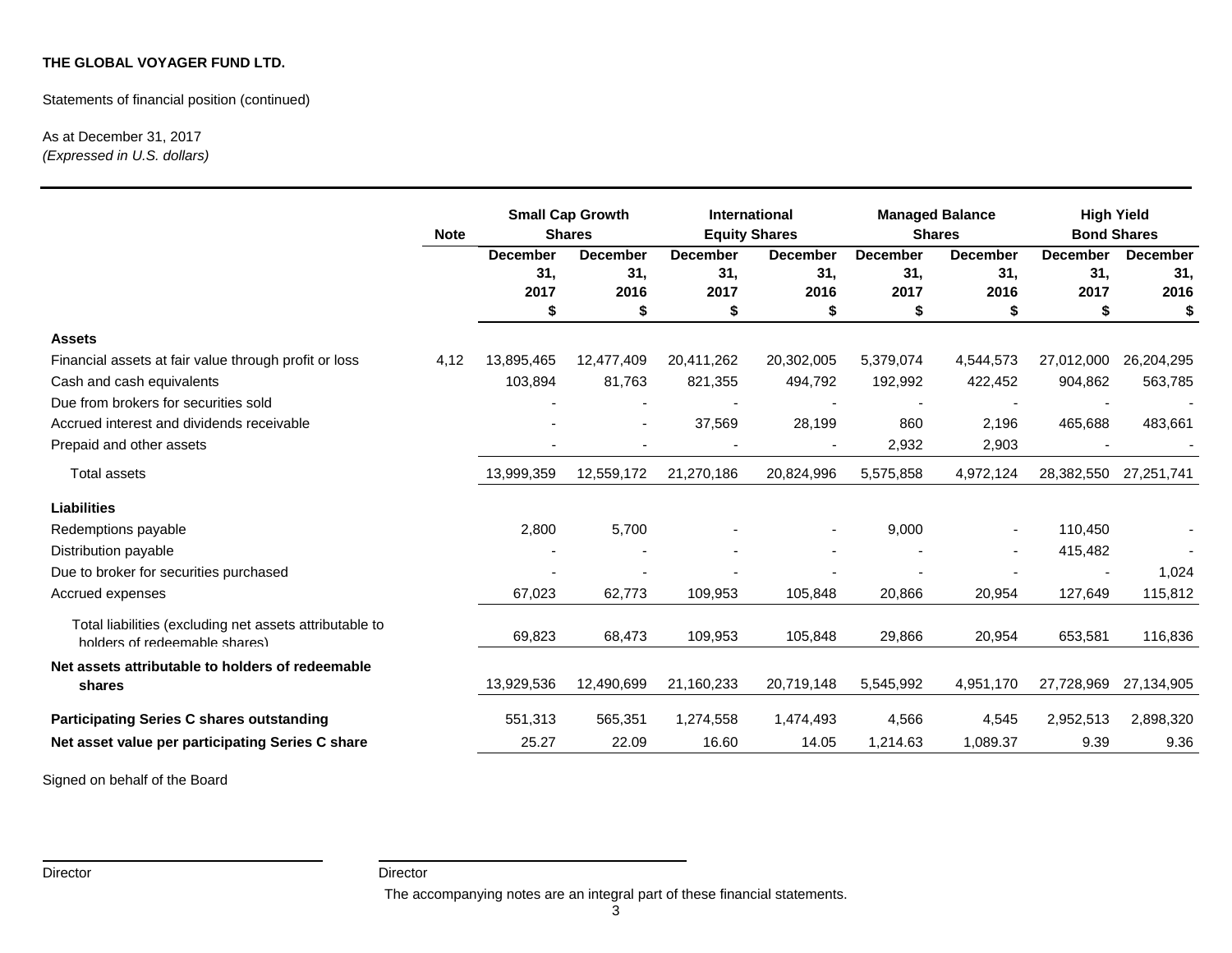# Statements of comprehensive income

|                                                           | <b>Note</b> | <b>Short-Term</b><br><b>Income Shares</b> |                          | <b>Global Fixed</b><br><b>Income Shares</b> |                          |           | <b>Preferred</b><br><b>Equity Shares</b> |            | <b>North American</b><br><b>Equity Shares</b> |
|-----------------------------------------------------------|-------------|-------------------------------------------|--------------------------|---------------------------------------------|--------------------------|-----------|------------------------------------------|------------|-----------------------------------------------|
|                                                           |             | 2017                                      | 2016                     | 2017                                        | 2016                     | 2017      | 2016                                     | 2017       | 2016                                          |
|                                                           |             | \$                                        | \$                       | \$                                          | \$                       | \$        | \$                                       | \$         | \$                                            |
| <b>Income</b>                                             |             |                                           |                          |                                             |                          |           |                                          |            |                                               |
| Net gain from financial instruments at fair value through |             |                                           |                          |                                             |                          |           |                                          |            |                                               |
| profit or loss                                            | 11          |                                           | $\overline{\phantom{a}}$ | 1,096,957                                   | 1,211,257                | 1,000,271 |                                          | 7,379,577  | 2,434,437                                     |
| Dividend                                                  |             |                                           |                          |                                             | $\overline{\phantom{a}}$ | 1,447,822 | 1,358,407                                | 708,981    | 633,692                                       |
| Interest                                                  |             | 122,881                                   | 210,868                  | 1,670                                       | 30                       | 4,254     | 27,002                                   |            |                                               |
| Other income                                              |             |                                           | 16                       | 3,823                                       | 14,880                   |           |                                          | 1,818      | 9                                             |
| Total income                                              |             | 122,881                                   | 210,884                  | 1,102,450                                   | 1,226,167                | 2,452,347 | 1,385,409                                | 8,090,376  | 3,068,138                                     |
| <b>Expenses</b>                                           |             |                                           |                          |                                             |                          |           |                                          |            |                                               |
| Net loss from financial instruments at fair value through |             |                                           |                          |                                             |                          |           |                                          |            |                                               |
| profit or loss                                            | 11          | 46,478                                    | 92,140                   |                                             |                          |           | 1,147,954                                |            |                                               |
| Administration                                            | 5           | 12,328                                    | 16,012                   | 48,611                                      | 51,678                   | 45,429    | 40,616                                   | 69,082     | 61,727                                        |
| Audit fees                                                |             | (1, 154)                                  | 3,810                    | 8,922                                       | 12,186                   | 10,618    | 9,534                                    | 14,801     | 14,565                                        |
| Custodian fees                                            | 5           | 2,278                                     | 8,220                    | 1,170                                       | 528                      | 4,544     | 21,115                                   | 6,386      | 35,193                                        |
| Management fees                                           | 5           | 24,908                                    | 33,902                   | 280,928                                     | 305,882                  | 261,995   | 238,809                                  | 598,413    | 547,465                                       |
| Dividend expense                                          |             |                                           |                          |                                             |                          |           |                                          |            |                                               |
| Other                                                     |             | 11,365                                    | 11,858                   | 20,887                                      | 17,914                   | 16,668    | 13,225                                   | 20,569     | 21,962                                        |
| Total expenses                                            |             | 96,203                                    | 165,942                  | 360,518                                     | 388,188                  | 339,254   | 1,471,253                                | 709,251    | 680,912                                       |
| Profit (loss) before tax                                  |             | 26,678                                    | 44,942                   | 741,932                                     | 837,979                  | 2,113,093 | (85, 844)                                | 7,381,125  | 2,387,226                                     |
| Withholding tax expense                                   |             |                                           |                          |                                             |                          |           | 4,197                                    | (168, 131) | (248, 381)                                    |
| Increase (decrease) in net assets attributable to         |             |                                           |                          |                                             |                          |           |                                          |            |                                               |
| holders of redeemable shares                              |             | 26,678                                    | 44,942                   | 741,932                                     | 837,979                  | 2,113,093 | (81, 647)                                | 7,212,994  | 2,138,845                                     |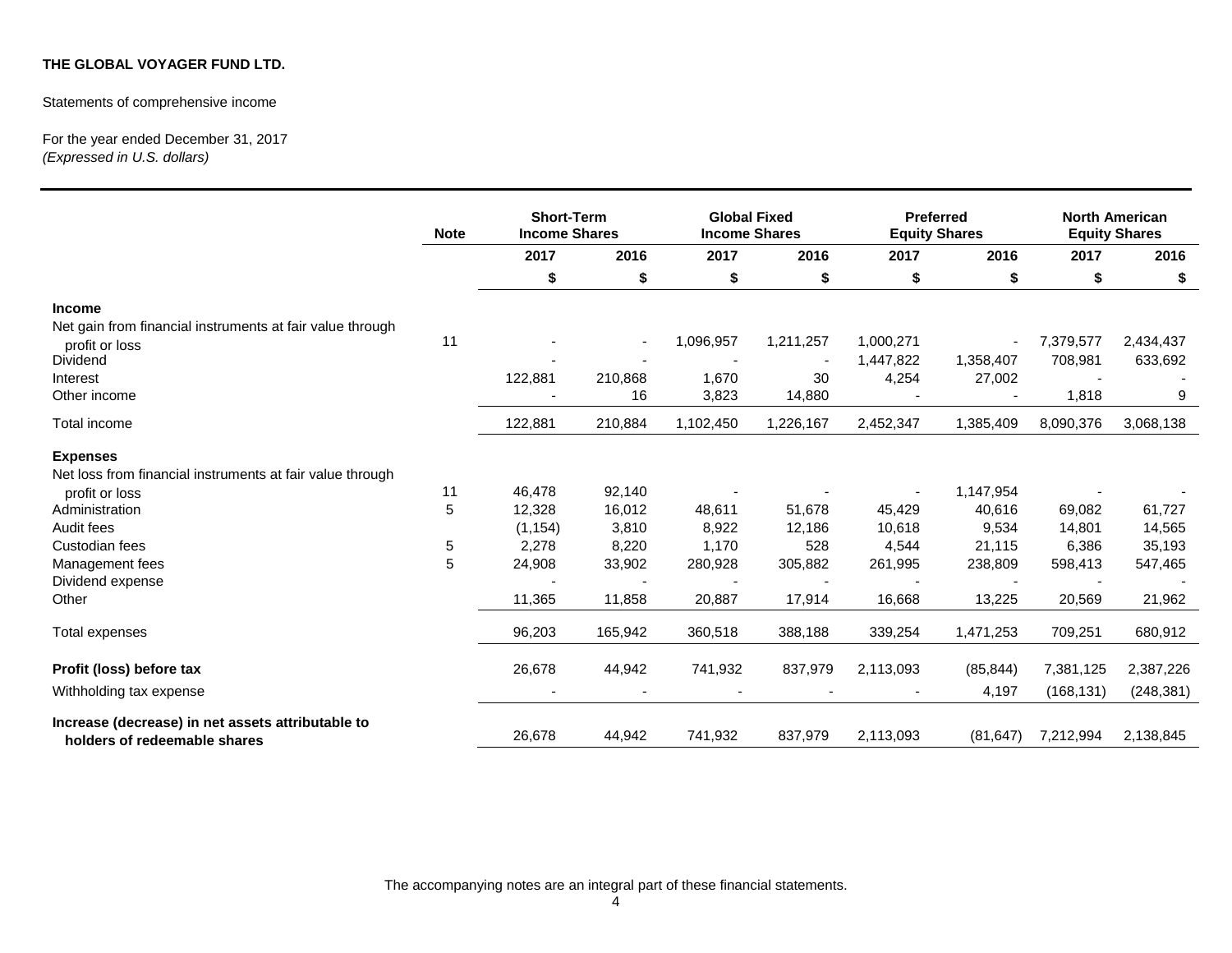# Statements of comprehensive income (continued)

|                                                                                   | <b>Note</b> | <b>Small Cap Growth</b><br><b>Shares</b> |           | <b>International</b> | <b>Equity Shares</b> |           | <b>Managed Balance</b><br><b>Shares</b> | <b>High Yield</b><br><b>Bond Shares</b> |           |
|-----------------------------------------------------------------------------------|-------------|------------------------------------------|-----------|----------------------|----------------------|-----------|-----------------------------------------|-----------------------------------------|-----------|
|                                                                                   |             | 2017                                     | 2016      | 2017                 | 2016                 | 2017      | 2016                                    | 2017                                    | 2016      |
|                                                                                   |             | \$                                       | S         | \$                   | \$                   | \$        | S                                       | \$                                      | \$        |
| <b>Income</b>                                                                     |             |                                          |           |                      |                      |           |                                         |                                         |           |
| Net gain from financial instruments at fair value through<br>profit or loss       | 11          | 2,028,056                                | 2,039,143 | 3,277,697            |                      | 530,477   | 211,892                                 | 399,035                                 | 2,081,692 |
| <b>Dividends</b>                                                                  |             |                                          |           | 868,571              | 690,776              | 140,219   | 120,069                                 | 5                                       | 333       |
| Interest                                                                          |             | 879                                      | 7         | 3,625                | 31                   | 5,677     | 3,592                                   | 1,910,793                               | 1,622,124 |
| Other                                                                             |             |                                          |           | 8,115                | 25,818               |           |                                         | 1,718                                   | 2,352     |
| Total income                                                                      |             | 2,028,935                                | 2,039,150 | 4,158,008            | 716,625              | 676,373   | 335,553                                 | 2,311,551                               | 3,706,501 |
| <b>Expenses</b>                                                                   |             |                                          |           |                      |                      |           |                                         |                                         |           |
| Net loss from financial instruments at fair value through                         |             |                                          |           |                      |                      |           |                                         |                                         |           |
| profit or loss                                                                    | 11          |                                          |           | $\blacksquare$       | 148,955              |           |                                         |                                         |           |
| Administration                                                                    |             | 22,999                                   | 19,409    | 38,104               | 34,651               | 9,031     | 7,922                                   | 54,590                                  | 46,464    |
| Audit fees                                                                        |             | 4,126                                    | 4,560     | 8,658                | 8,154                | 2,489     | 1,863                                   | 13,645                                  | 9,738     |
| Custody fees                                                                      |             | 981                                      | 218       | 14,571               | 18,722               | 1,791     | 4,034                                   | 5,036                                   | 23,147    |
| Management fees                                                                   |             | 198,919                                  | 171,884   | 330,110              | 307,228              | 52,039    | 46,734                                  | 385,937                                 | 329,962   |
| Dividend Expense                                                                  |             |                                          |           |                      |                      |           |                                         | 1,382,882                               |           |
| Other                                                                             |             | 11,488                                   | 9,477     | 21,756               | 13,375               | 12,208    | 11,189                                  | 20,801                                  | 13,491    |
| Total expenses                                                                    |             | 238,513                                  | 205,548   | 413,199              | 531,085              | 77,558    | 71,742                                  | 1,862,891                               | 422,802   |
| Profit (loss) before tax                                                          |             | 1,790,422                                | 1,833,602 | 3,744,809            | 185,540              | 598,815   | 263,811                                 | 448,660                                 | 3,283,699 |
| Withholding tax expense                                                           |             |                                          |           | (110, 954)           | (115, 284)           | (35, 907) | (34, 724)                               | 1,140                                   | (2, 577)  |
| Increase (decrease) in net assets attributable to<br>holders of redeemable shares |             | 1,790,422                                | 1,833,602 | 3,633,855            | 70,256               | 562,908   | 229,087                                 | 449,800                                 | 3,281,122 |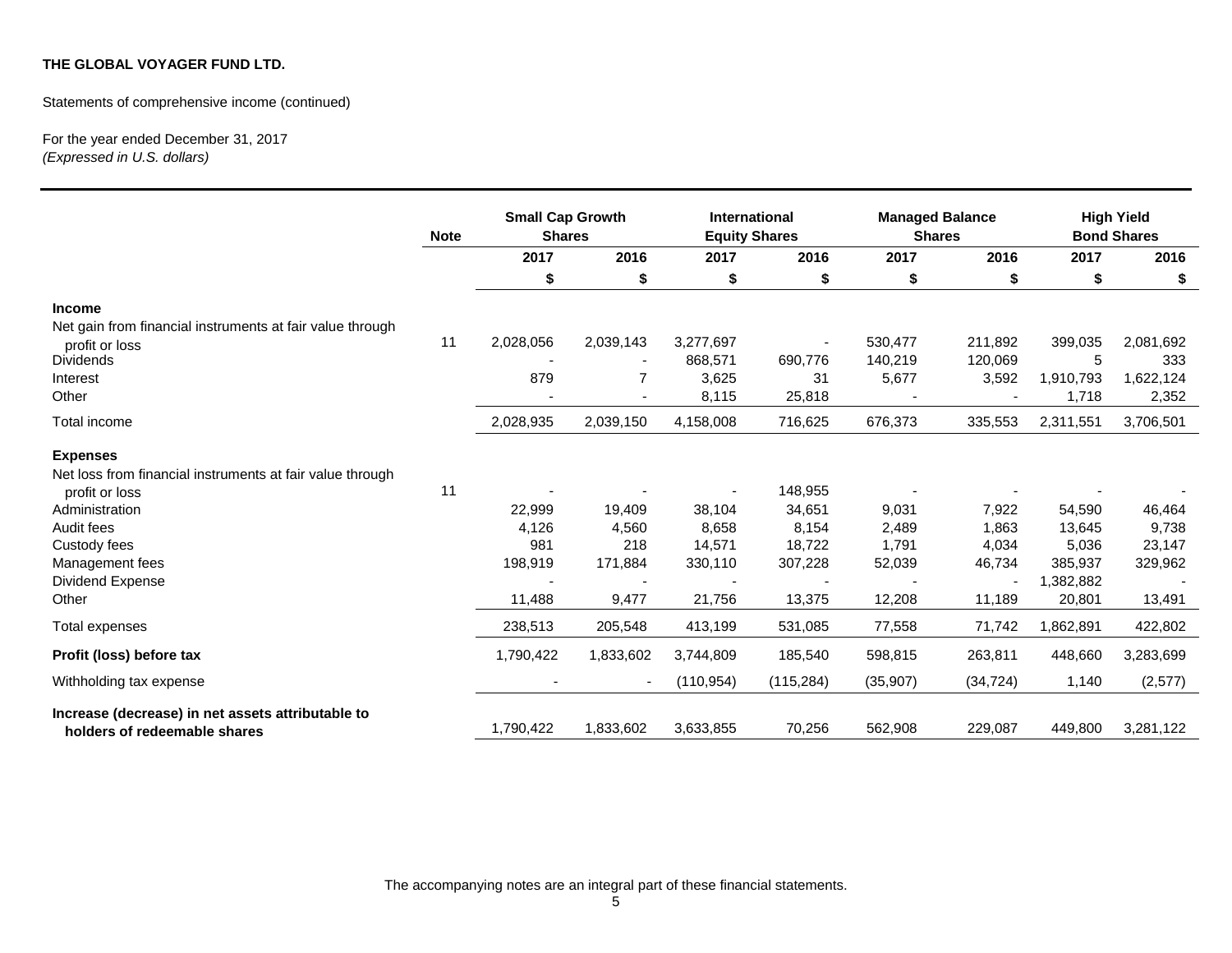Statements of changes in net assets attributable to holders of redeemable shares

|                                                                                   | <b>Short-Term</b><br><b>Income Shares</b> |             | <b>Global Fixed</b><br><b>Income Shares</b> |                  | <b>Preferred</b><br><b>Equity Shares</b> |             | <b>North American</b><br><b>Equity Shares</b> |               |  |
|-----------------------------------------------------------------------------------|-------------------------------------------|-------------|---------------------------------------------|------------------|------------------------------------------|-------------|-----------------------------------------------|---------------|--|
|                                                                                   | 2017                                      | 2016        | 2017                                        | 2016             | 2017                                     | 2016        | 2017                                          | 2016          |  |
|                                                                                   | S                                         | \$          | \$                                          | S                | \$                                       | S           | \$                                            | \$            |  |
| Net assets - Beginning of year                                                    | 7,408,997                                 | 15,696,179  | 30,544,679                                  | 30,825,219       | 24,937,183                               | 20,740,018  | 37,819,871                                    | 36,444,759    |  |
| Increase (decrease) in net assets attributable to<br>holders of redeemable shares | 26,678                                    | 44,942      | 741,932                                     | 837,979          | 2,113,093                                | (81, 647)   | 7,212,994                                     | 2,138,845     |  |
| Increase (decrease) in net assets from capital<br>transactions                    |                                           |             |                                             |                  |                                          |             |                                               |               |  |
| Share subscriptions                                                               | 520,200                                   | 661,923     | 2,161,700                                   | 3,986,338        | 1,387,253                                | 6,121,902   | 1,390,483                                     | 5,371,889     |  |
| Redemption of shares                                                              | (1,539,555)                               | (8,994,047) | (6,910,061)                                 | (5, 104, 857)    | (2, 412, 755)                            | (1,843,090) | (6,952,115)                                   | (6, 135, 622) |  |
| Net increase (decrease) in net assets from capital<br>transactions                | (1,019,355)                               | (8,332,124) | (4,748,361)                                 | (1, 118, 519)    | (1,025,502)                              | 4,278,812   | (5,561,632)                                   | (763, 733)    |  |
| Net assets – End of year                                                          | 6,416,320                                 | 7,408,997   | 26,538,250                                  | 30,544,679       | 26,024,774                               | 24,937,183  | 39,471,233                                    | 37,819,871    |  |
|                                                                                   |                                           |             |                                             | Number of shares |                                          |             |                                               |               |  |
| Participating Series C shares outstanding -                                       |                                           |             |                                             |                  |                                          |             |                                               |               |  |
| Beginning of year                                                                 | 446,875                                   | 948,598     | 1,204,295                                   | 1,250,282        | 1,683,763                                | 1,403,371   | 864,009                                       | 879,817       |  |
| Shares subscribed during the year                                                 | 31,283                                    | 39,700      | 84,255                                      | 157,969          | 88,790                                   | 403,253     | 28,738                                        | 129,132       |  |
| Shares redeemed during the year                                                   | (92, 453)                                 | (541, 423)  | (269, 226)                                  | (203, 956)       | (153, 176)                               | (122, 861)  | (140, 790)                                    | (144, 940)    |  |
| Participating Series C shares outstanding -                                       |                                           |             |                                             |                  |                                          |             |                                               |               |  |
| End of year                                                                       | 385,705                                   | 446,875     | 1,019,324                                   | 1,204,295        | 1,619,377                                | 1,683,763   | 751,957                                       | 864,009       |  |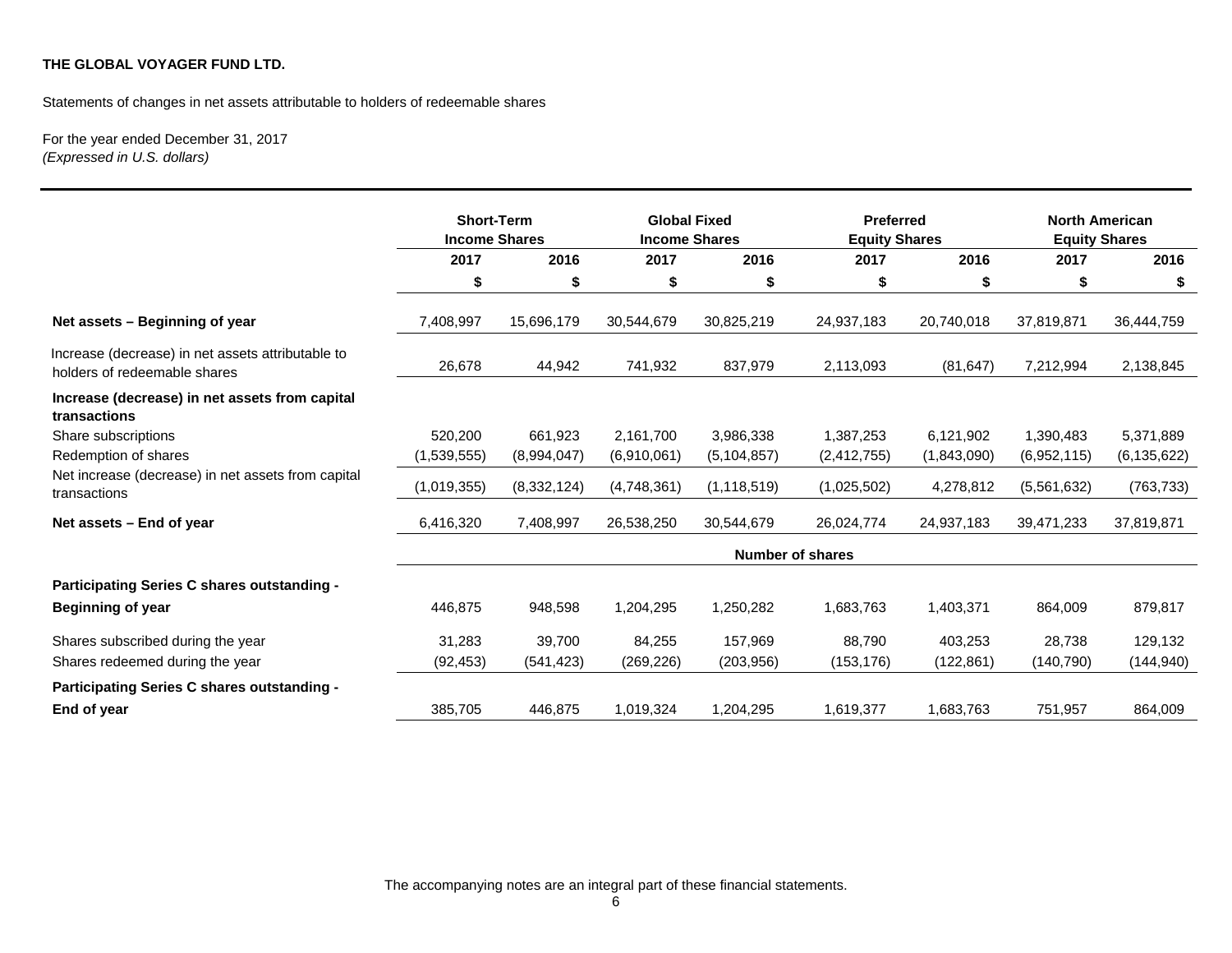Statements of changes in net assets attributable to holders of redeemable shares (continued)

|                                                                                   | <b>Small Cap Growth</b> |             | <b>International</b> |                         | <b>Managed Balance</b> |            | <b>High Yield</b>  |               |  |
|-----------------------------------------------------------------------------------|-------------------------|-------------|----------------------|-------------------------|------------------------|------------|--------------------|---------------|--|
|                                                                                   | <b>Shares</b>           |             | <b>Equity Shares</b> |                         | <b>Shares</b>          |            | <b>Bond Shares</b> |               |  |
|                                                                                   | 2017                    | 2016        | 2017                 | 2016                    | 2017                   | 2016       | 2017               | 2016          |  |
|                                                                                   | \$                      | S           | \$                   | \$                      | \$                     | S          | \$                 | \$            |  |
| Net assets - Beginning of year                                                    | 12,490,699              | 10,782,949  | 20,719,148           | 21,451,275              | 4,951,170              | 4,485,346  | 27,134,905         | 22,599,520    |  |
| Increase (decrease) in net assets attributable to<br>holders of redeemable shares | 1,790,422               | 1,833,602   | 3,633,855            | 70,256                  | 562,908                | 229,087    | 449,800            | 3,281,122     |  |
| Increase (decrease) in net assets from capital<br>transactions                    |                         |             |                      |                         |                        |            |                    |               |  |
| <b>Distributions</b>                                                              |                         |             |                      |                         |                        |            | (1,326,749)        | (1, 115, 748) |  |
| Share subscriptions                                                               | 690,814                 | 1,108,600   | 1,202,200            | 3,604,637               | 474,702                | 759,064    | 4,244,216          | 4,343,090     |  |
| Redemption of shares                                                              | (1,042,399)             | (1,234,452) | (4,394,970)          | (4,407,020)             | (442, 788)             | (522, 327) | (2,773,203)        | (1,973,079)   |  |
| Net increase (decrease) in net assets from capital<br>transactions                | (351, 585)              | (125, 852)  | (3, 192, 770)        | (802, 383)              | 31,914                 | 236,737    | 144,264            | 1,254,263     |  |
| Net assets – End of year                                                          | 13,929,536              | 12,490,699  | 21,160,233           | 20,719,148              | 5,545,992              | 4,951,170  | 27,728,969         | 27,134,905    |  |
|                                                                                   |                         |             |                      | <b>Number of shares</b> |                        |            |                    |               |  |
| Participating Series C shares outstanding -                                       |                         |             |                      |                         |                        |            |                    |               |  |
| <b>Beginning of year</b>                                                          | 565,351                 | 569,532     | 1,474,493            | 1,539,958               | 4,545                  | 4,323      | 2,898,320          | 2,629,667     |  |
| Shares subscribed during the year                                                 | 30,078                  | 56,083      | 78,580               | 252,090                 | 407                    | 728        | 346,537            | 488,487       |  |
| Shares redeemed during the year                                                   | (44,116)                | (60, 264)   | (278, 515)           | (317, 555)              | (386)                  | (506)      | (292, 344)         | (219, 834)    |  |
| Participating Series C shares outstanding -                                       |                         |             |                      |                         |                        |            |                    |               |  |
| End of year                                                                       | 551,313                 | 565,351     | 1,274,558            | 1,474,493               | 4,566                  | 4,545      | 2,952,513          | 2,898,320     |  |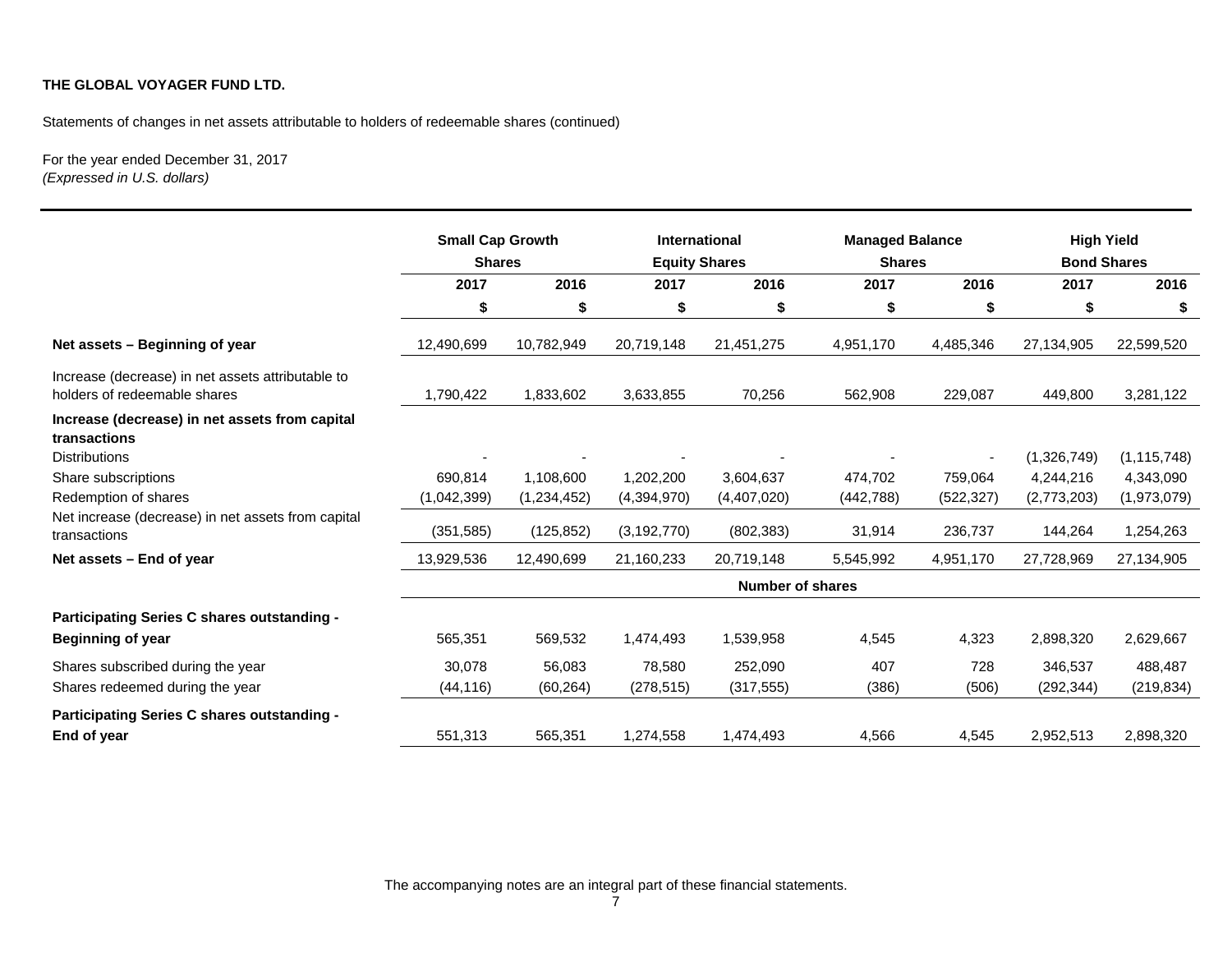#### Statements of cash flows

|                                                                                                                                                          | <b>Short-Term</b><br><b>Income Shares</b> |             | <b>Global Fixed</b><br><b>Income Shares</b> |             | <b>Preferred</b> | <b>Equity Shares</b> | <b>North American</b><br><b>Equity Shares</b> |                |  |
|----------------------------------------------------------------------------------------------------------------------------------------------------------|-------------------------------------------|-------------|---------------------------------------------|-------------|------------------|----------------------|-----------------------------------------------|----------------|--|
|                                                                                                                                                          | 2017<br>\$                                | 2016<br>S   | 2017<br>\$                                  | 2016<br>\$  | 2017<br>\$       | 2016<br>\$           | 2017<br>\$                                    | 2016<br>\$     |  |
| Cash flows from operating activities<br>Increase (decrease) in net assets attributable to holders<br>of redeemable shares                                | 26,678                                    | 44,942      | 741,932                                     | 837,979     | 2,113,093        | (81, 647)            | 7,212,994                                     | 2,138,845      |  |
| Adjustments to reconcile increase (decrease) in net<br>assets attributable to holders of redeemable shares to<br>net cash flow from operating activities |                                           |             |                                             |             |                  |                      |                                               |                |  |
| Net (gain) loss from financial instruments at fair value<br>through profit or loss                                                                       | 46,478                                    | 92,140      | (1,096,957)                                 | (1,211,257) | (1,000,271)      | 1,147,954            | (7, 379, 577)                                 | (2,434,437)    |  |
| Changes in operating assets and liabilities                                                                                                              |                                           |             |                                             |             |                  |                      |                                               |                |  |
| Cost of investments purchased                                                                                                                            | (2,326,208)                               | (5,878,179) |                                             |             | (4, 152, 856)    | (13,535,688)         | (28, 597, 150)                                | (56, 293, 779) |  |
| Proceeds from sale of investments                                                                                                                        | 3,345,717                                 | 14,047,757  | 2,383,000                                   | 3,942,000   | 4,906,933        | 6,976,773            | 34,637,659                                    | 55,964,306     |  |
| Foreign exchange gain (loss) on investments                                                                                                              |                                           |             |                                             |             | (16, 431)        |                      | (2, 294)                                      | (17,053)       |  |
| (Increase) decrease in due from brokers for securities<br><b>Ald</b><br>(Increase) decrease in accrued interest and dividends                            |                                           |             | 2,400,000                                   | (2,400,000) |                  |                      |                                               |                |  |
| receivable                                                                                                                                               | 21,216                                    | 1,983       |                                             |             | (92)             | 7,942                | 10,913                                        | (4, 812)       |  |
| (Increase) decrease in prepaid and other assets<br>Increase (decrease) in due to broker for securities                                                   | 21                                        | 1,020       | 74                                          | 512         |                  | 854                  |                                               | 1,778          |  |
| purchased                                                                                                                                                |                                           |             |                                             |             |                  |                      | 2,348                                         | 1,472          |  |
| Increase (decrease) in accounts payable and accrued<br>expenses                                                                                          | (7, 564)                                  | (17,783)    | (10, 787)                                   | (5,310)     | 4,214            | 10,504               | 12,025                                        | (10, 862)      |  |
| Net cash provided by (used in) operating activities                                                                                                      | 1,106,338                                 | 8,291,880   | 4,417,262                                   | 1,163,924   | 1,854,590        | (5,473,308)          | 5,896,918                                     | (654, 542)     |  |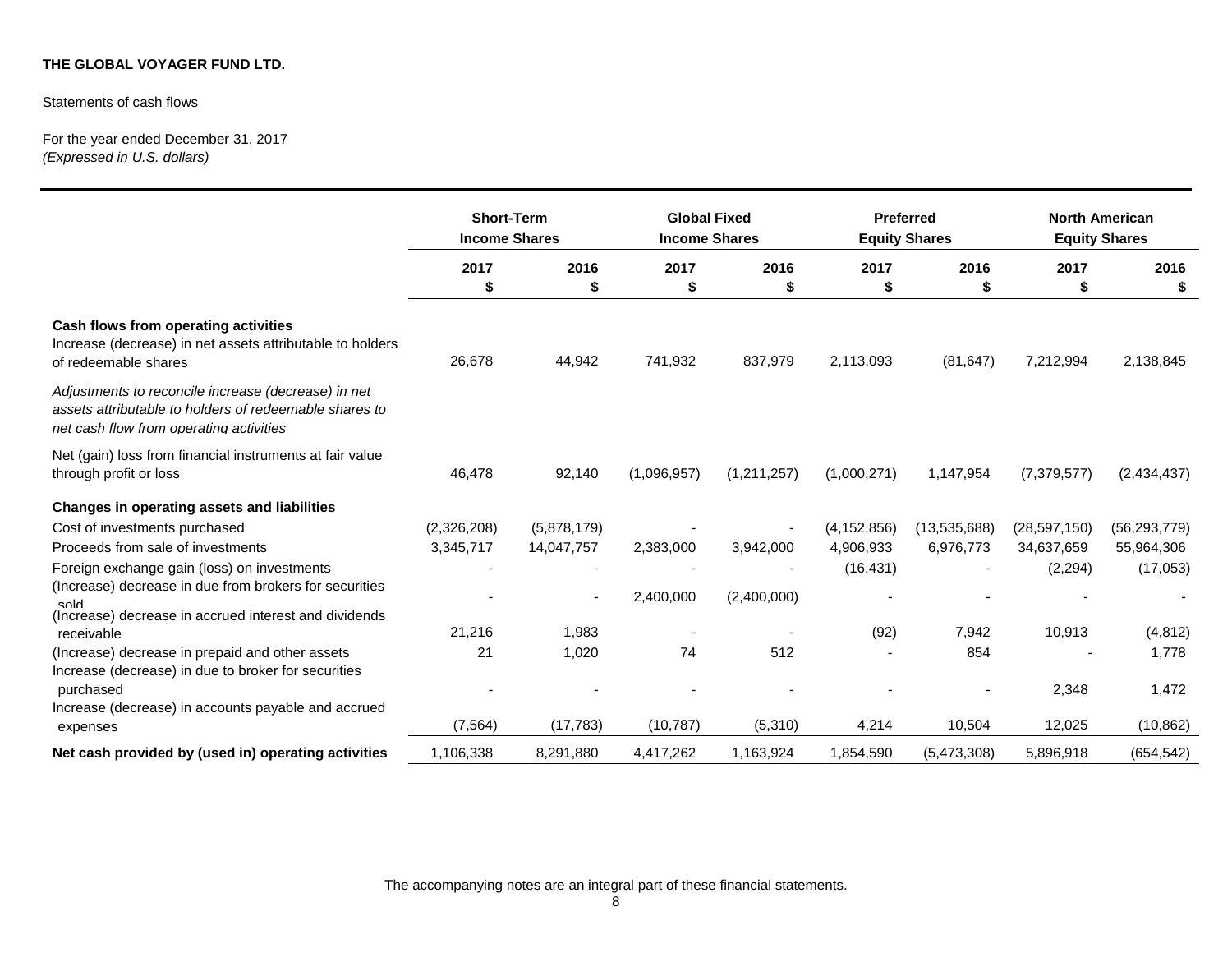Statements of cash flows (continued)

For the year ended December 31, 2017 *(Expressed in U.S. dollars)* 

|                                                                      | <b>Short-Term</b><br><b>Income Shares</b> |               |             | <b>Global Fixed</b><br><b>Income Shares</b> |               | <b>Preferred</b><br><b>Equity Shares</b> | <b>North American</b><br><b>Equity Shares</b> |             |  |
|----------------------------------------------------------------------|-------------------------------------------|---------------|-------------|---------------------------------------------|---------------|------------------------------------------|-----------------------------------------------|-------------|--|
|                                                                      | 2017                                      | 2016          | 2017        | 2016                                        | 2017          | 2016                                     | 2017                                          | 2016        |  |
|                                                                      | \$                                        | æ.            | \$          | S                                           | S             | Ъ                                        | S.                                            | \$          |  |
| Cash flows from financing activities                                 |                                           |               |             |                                             |               |                                          |                                               |             |  |
| Proceeds from issue of redeemable shares                             | 520,200                                   | 661,923       | 2,161,700   | 3,986,338                                   | 1,387,253     | 6,121,902                                | 1,390,483                                     | 5,379,889   |  |
| Payments on redemption of redeemable shares                          | (1,539,555)                               | (8,996,547)   | (6,911,061) | (5, 105, 357)                               | (2, 412, 755) | (1,849,290)                              | (6,993,515)                                   | (6,055,022) |  |
| Net cash (used in) provided by financing activities                  | (1,019,355)                               | (8, 334, 624) | (4,749,361) | (1, 119, 019)                               | (1,025,502)   | 4,272,612                                | (5,603,032)                                   | (675, 133)  |  |
| Net increase (decrease) in cash and cash<br>equivalents for the year | 86,983                                    | (42, 744)     | (332,099)   | 44,905                                      | 829,088       | (1,200,696)                              | 293,886                                       | (1,329,675) |  |
| Cash and cash equivalents at the beginning of the year               | 265,612                                   | 308,356       | 456,912     | 412,007                                     | 641,767       | 1,842,463                                | 365,445                                       | 1,695,120   |  |
| Cash and cash equivalents at the end of the year                     | 352,595                                   | 265,612       | 124,813     | 456,912                                     | 1,470,855     | 641,767                                  | 659,331                                       | 365,445     |  |
| Supplemental disclosures of cash flow information:                   |                                           |               |             |                                             |               |                                          |                                               |             |  |
| Interest received during the year                                    | 144,097                                   | 212,851       | 1,670       | 30                                          | 4,254         |                                          |                                               |             |  |
| Dividends received during the year                                   |                                           |               |             | $\overline{\phantom{a}}$                    | 1,447,730     | 1,366,349                                | 719,894                                       | 628,880     |  |

The accompanying notes are an integral part of these financial statements.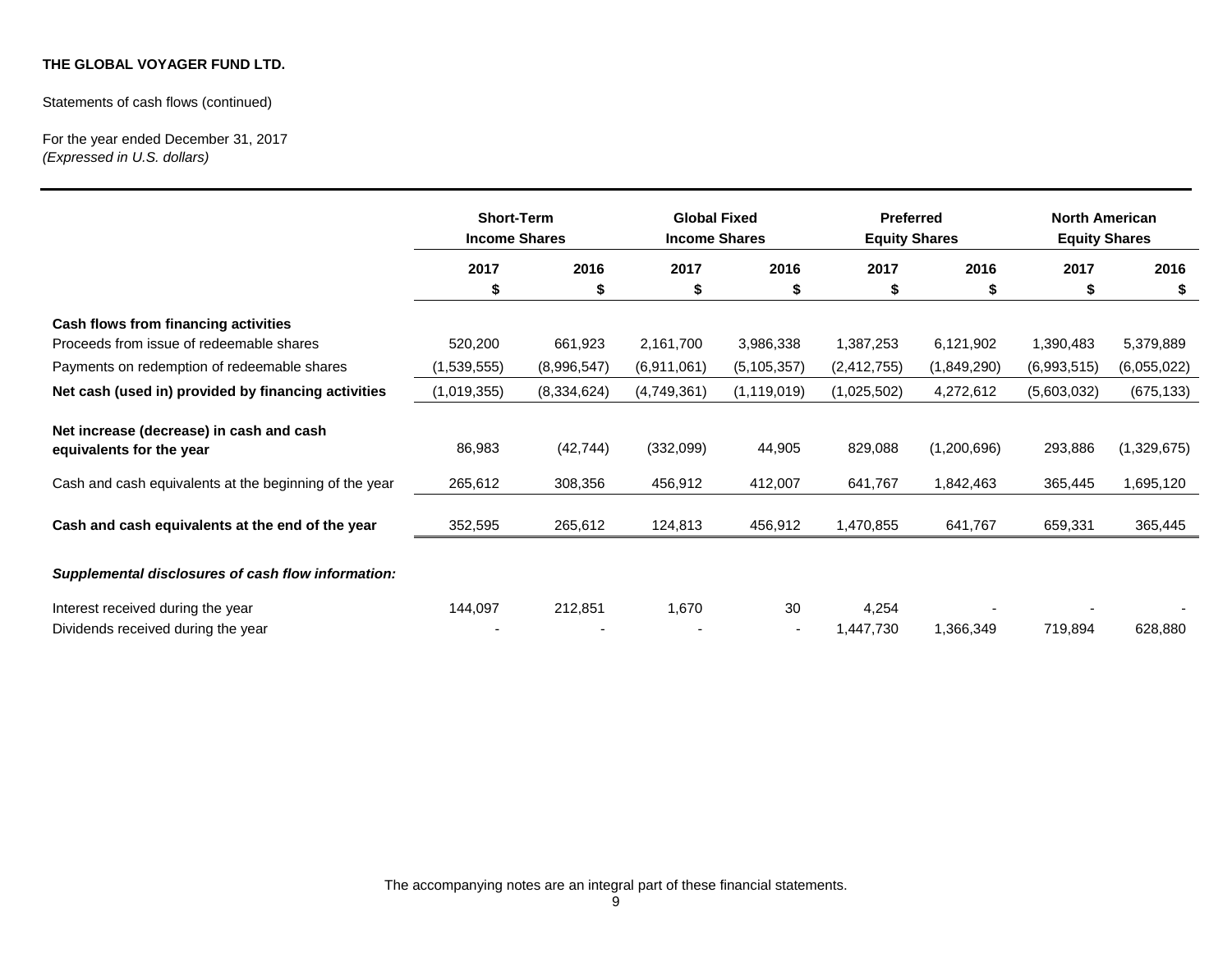# Statements of cash flows (continued)

|                                                                                                                                                           | <b>Small Cap Growth</b><br><b>Shares</b> |             |              | <b>International</b><br><b>Equity Shares</b> | <b>Managed Balance</b><br><b>Shares</b> |            | <b>High Yield</b><br><b>Bond Shares</b> |                |
|-----------------------------------------------------------------------------------------------------------------------------------------------------------|------------------------------------------|-------------|--------------|----------------------------------------------|-----------------------------------------|------------|-----------------------------------------|----------------|
|                                                                                                                                                           | 2017                                     | 2016        | 2017         | 2016                                         | 2017                                    | 2016       | 2017                                    | 2016           |
|                                                                                                                                                           | S                                        | \$          | \$           | \$                                           | \$                                      | S          | S                                       | \$             |
| Cash flows from operating activities<br>Increase (decrease) in net assets attributable to holders<br>of redeemable shares                                 | 1,790,422                                | 1,833,602   | 3,633,855    | 70,256                                       | 562,908                                 | 229,087    | 449,800                                 | 3,281,122      |
| Adjustments to reconcile increase (decrease) in net<br>assets attributable to holders of redeemable shares to<br>net cash flow from operating activities: |                                          |             |              |                                              |                                         |            |                                         |                |
| Net (gain) loss from financial instruments at fair value<br>through profit or loss                                                                        | (2,028,056)                              | (2,039,143) | (3,277,697)  | 148,955                                      | (530, 477)                              | (211, 892) | (399, 035)                              | (2,081,692)    |
| Changes in operating assets and liabilities                                                                                                               |                                          |             |              |                                              |                                         |            |                                         |                |
| Cost of investments purchased                                                                                                                             |                                          | (450,000)   | (11,004,362) | (4,021,666)                                  | (698, 687)                              | (997, 788) | (21, 262, 599)                          | (22, 319, 714) |
| Proceeds from sale of investments                                                                                                                         | 610,000                                  | 500,001     | 16,071,457   | 6,183,012                                    | 394,663                                 | 1,041,103  | 20,852,906                              | 18,838,236     |
| Foreign exchange gain (loss) on investments<br>(Increase) decrease in due from brokers for securities                                                     |                                          |             | (1,898,655)  | (1,908,767)                                  |                                         |            | 1,023                                   |                |
| sold                                                                                                                                                      |                                          |             |              |                                              |                                         |            |                                         | 52,888         |
| (Increase) decrease in accrued interest and dividends<br>receivable                                                                                       |                                          |             | (9,370)      | 5,776                                        | 1,336                                   | 1,309      | 17,973                                  | (93, 432)      |
| (Increase) decrease in prepaid and other assets                                                                                                           |                                          | 474         |              | 961                                          | (29)                                    | 1,011      |                                         | 763            |
| Increase (decrease) in due to broker for securities<br>purchased<br>Increase (decrease) in accounts payable and accrued                                   |                                          |             |              |                                              |                                         |            | (1,024)                                 | 274            |
| expenses                                                                                                                                                  | 4,250                                    | 6,523       | 4,105        | (8, 725)                                     | (88)                                    | (801)      | 11,837                                  | 10,297         |
| Net cash provided by (used in) operating activities                                                                                                       | 376,616                                  | (148, 543)  | 3,519,333    | 469,802                                      | (270, 374)                              | 62,029     | (329, 119)                              | (2,311,258)    |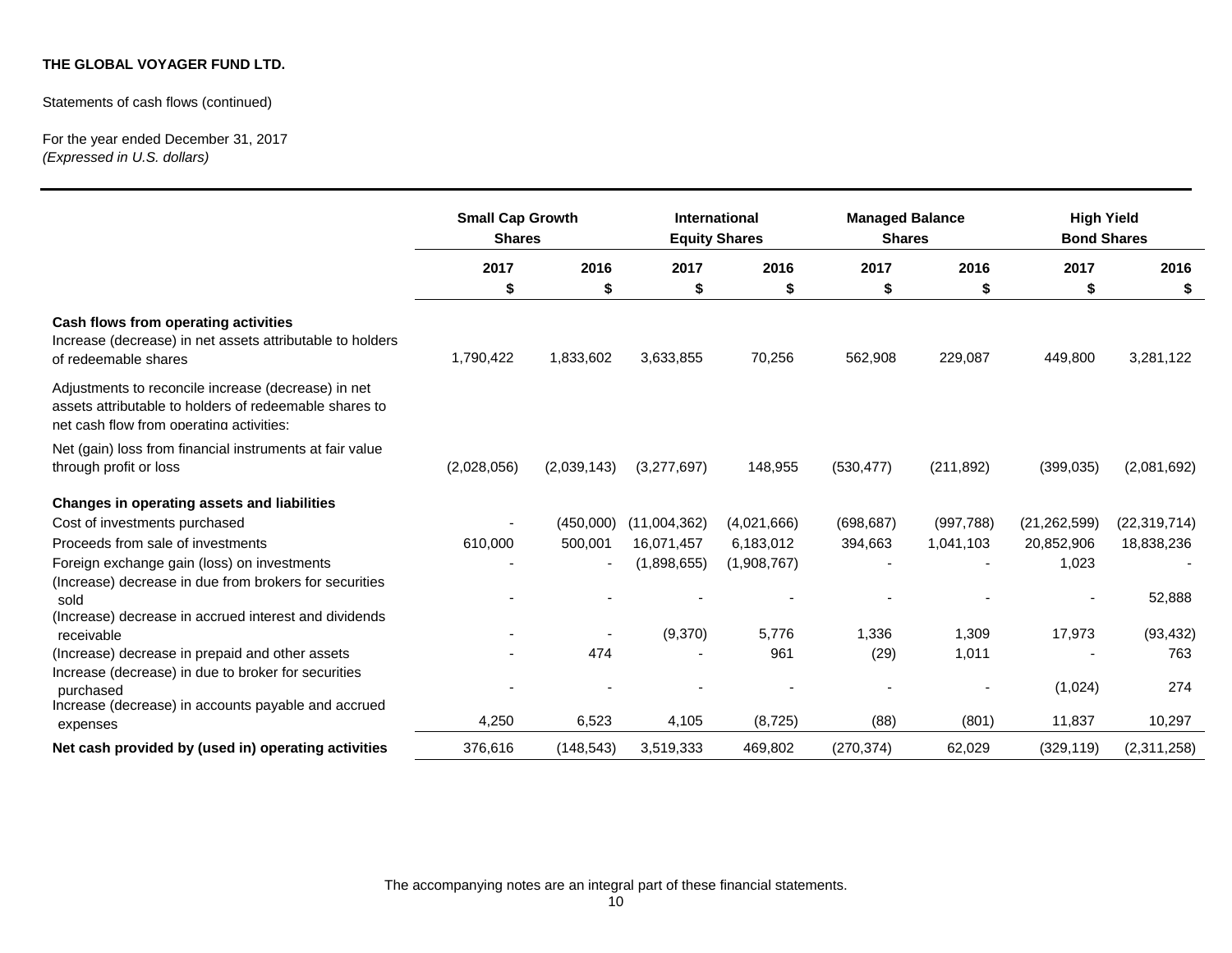Statements of cash flows (continued)

|                                                                      | <b>Small Cap Growth</b><br><b>Shares</b> |                | <b>International</b><br><b>Equity Shares</b> |             | <b>Managed Balance</b><br><b>Shares</b> |            | <b>High Yield Bond</b><br><b>Shares</b> |               |  |
|----------------------------------------------------------------------|------------------------------------------|----------------|----------------------------------------------|-------------|-----------------------------------------|------------|-----------------------------------------|---------------|--|
|                                                                      | 2017<br>S                                | 2016<br>S      | 2017<br>S                                    | 2016<br>S   | 2017<br>S                               | 2016<br>S  | 2017<br>S                               | 2016<br>\$    |  |
| Cash flows from financing activities<br><b>Distributions</b>         |                                          |                |                                              |             |                                         |            | (911, 267)                              | (1, 115, 748) |  |
| Proceeds from issue of redeemable shares                             | 690,814                                  | 1,108,600      | 1,202,200                                    | 3,606,837   | 474,702                                 | 754,064    | 4,244,216                               | 4,343,090     |  |
| Payments on redemption of redeemable shares                          | (1,045,299)                              | (1,228,752)    | (4,394,970)                                  | (4,407,020) | (433,788)                               | (522, 327) | (2,662,753)                             | (1,973,079)   |  |
| Net cash (used in) provided by financing activities                  | (354, 485)                               | (120, 152)     | (3, 192, 770)                                | (800, 183)  | 40,914                                  | 231,737    | 670,196                                 | 1,254,263     |  |
| Net increase (decrease) in cash and cash<br>equivalents for the year | 22,131                                   | (268, 695)     | 326,563                                      | (330, 381)  | (229, 460)                              | 293,766    | 341,077                                 | (1,056,995)   |  |
| Cash and cash equivalents at the beginning of the year               | 81,763                                   | 350,458        | 494,792                                      | 825,173     | 422,452                                 | 128,686    | 563,785                                 | 1,620,780     |  |
| Cash and cash equivalents at the end of the year                     | 103,894                                  | 81,763         | 821,355                                      | 494,792     | 192,992                                 | 422,452    | 904,862                                 | 563,785       |  |
| Supplemental disclosures of cash flow information:                   |                                          |                |                                              |             |                                         |            |                                         |               |  |
| Interest received during the year                                    | 879                                      | $\overline{7}$ | 3,625                                        | 31          | 5,574                                   | 3,308      | 1,928,765                               | 1,528,693     |  |
| Dividends received during the year                                   |                                          |                | 859,201                                      | 696,551     | 141,658                                 | 121,662    | 5                                       | 333           |  |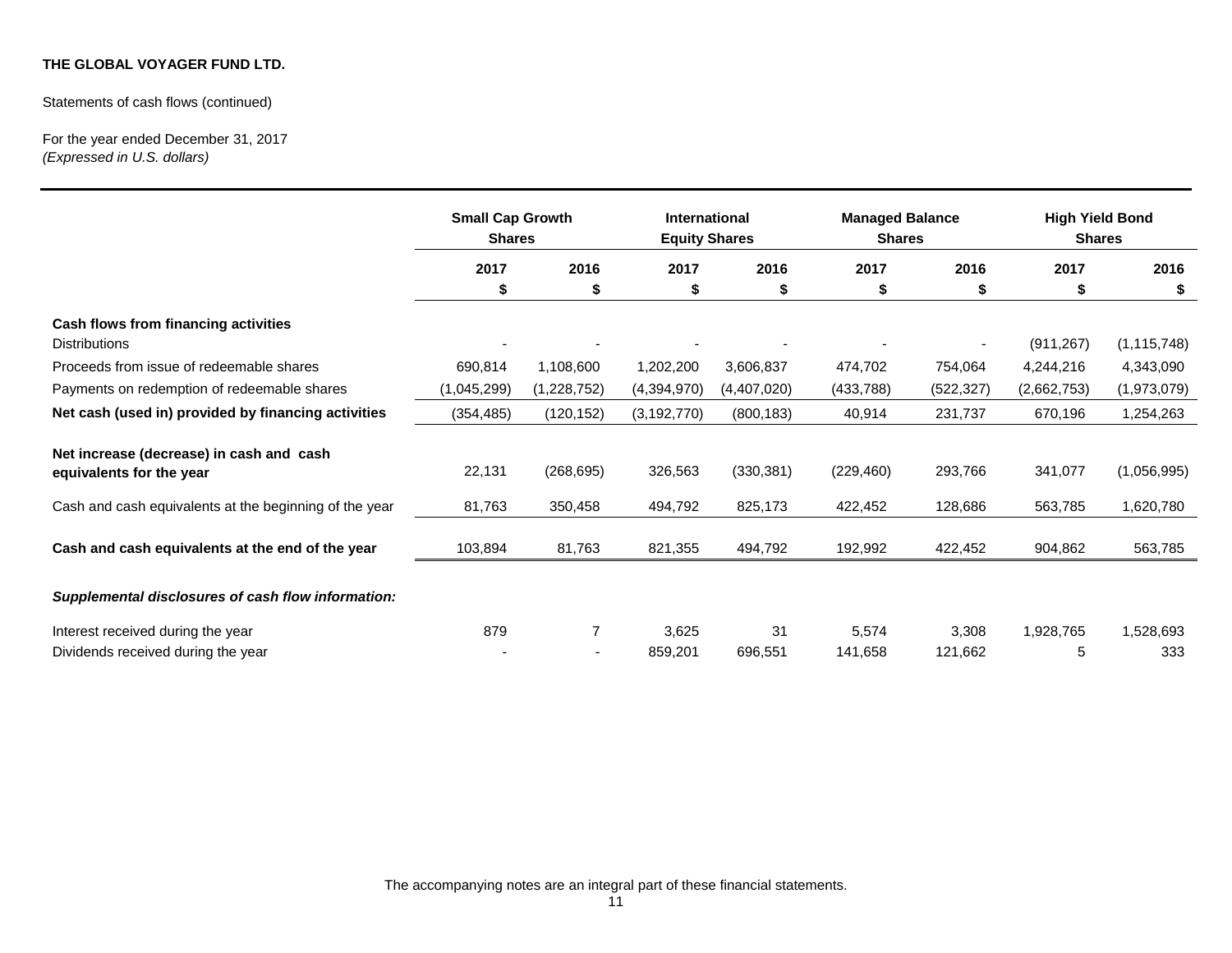Notes to Financial Statements

December 31, 2017 *(Expressed in U.S. dollars)* 

# *1. Reporting Entity*

The Global Voyager Fund Ltd. (the "Fund"), was incorporated under the laws of Bermuda on January 3, 1997 as an open-ended mutual fund investment company, and commenced operations on April 25, 1997 with an initial net asset value of \$10 per participating share. The Fund's registered office is 25 Reid Street, Hamilton HM11, Bermuda. The Fund's shares are not traded in a public market and it does not file its financial statements with a securities commission or other regulatory organization for the purpose of issuing any class of instruments in a public market. The ordinary shares of the Fund are admitted to, and are listed on, the Bermuda Stock Exchange.

On September 15, 2016, the Directors approved for the Fund to be restructured from a mutual fund umbrella structure to a segregated account company (SAC) structure. This proposed restructuring will be achieved through a transfer of assets from the Fund to Global Voyager Funds Limited, an existing SAC, which is managed by the same Manager as the Fund.

Operating as a SAC will ring-fence the assets and liabilities of each of the existing classes of the Fund and protect them from the other classes, in the manner afforded under the Segregated Accounts Company Act 2000, as amended.

Following the restructure which is expected to occur later in 2018, the SAC will include all the existing classes of subfunds.

The financial statements of the Fund as at and for the year ended December 31, 2017 were prepared in accordance with International Financial Reporting Standards ("IFRS") as issued by the International Accounting Standards Board ("IASB").

The Fund offers eight (2016: eight) classes of participating shares, allowing investors to participate in eight (2016: eight) specific capital markets. As an investment company, all financial assets are at fair value through profit or loss. The eight (2016: eight) classes of shares, the related markets and corresponding strategies are summarised as follows:

# (a) **Short-Term Income Shares**

The portfolio attributable to these shares (the "Short-Term Income Portfolio") is invested in a managed portfolio of debt securities generally with a remaining maturity of five years or less. Investments can be made in securities with remaining maturities of more than five years on the basis that the fixed income security will be redeemed within five years of the date of purchase. The Short-Term Income Portfolio has been managed by Clarien Investments Limited since June 30, 2013.

# (b) **Global Fixed Income Shares**

The portfolio attributable to these shares (the "Global Fixed Income Portfolio") is invested in a managed portfolio consisting primarily of debt securities of, or securities supported by, governmental entities. The portfolio may also invest in high quality, publicly traded debt securities of major corporations located throughout the world. The Global Fixed Income Portfolio has been managed by Clarien Investments Limited since May 10, 2012.

# (c) **Preferred Equity Shares**

The portfolio attributable to these shares (the "Preferred Equity Portfolio") is invested in a managed portfolio consisting of traditional preferred, redeemable preferred, trust preferred and exchange traded debt securities as well as over-the-counter debt securities of companies with investment grade or higher credit ratings. The Preferred Equity Portfolio has been managed by Clarien Investments Limited since April 6, 2005.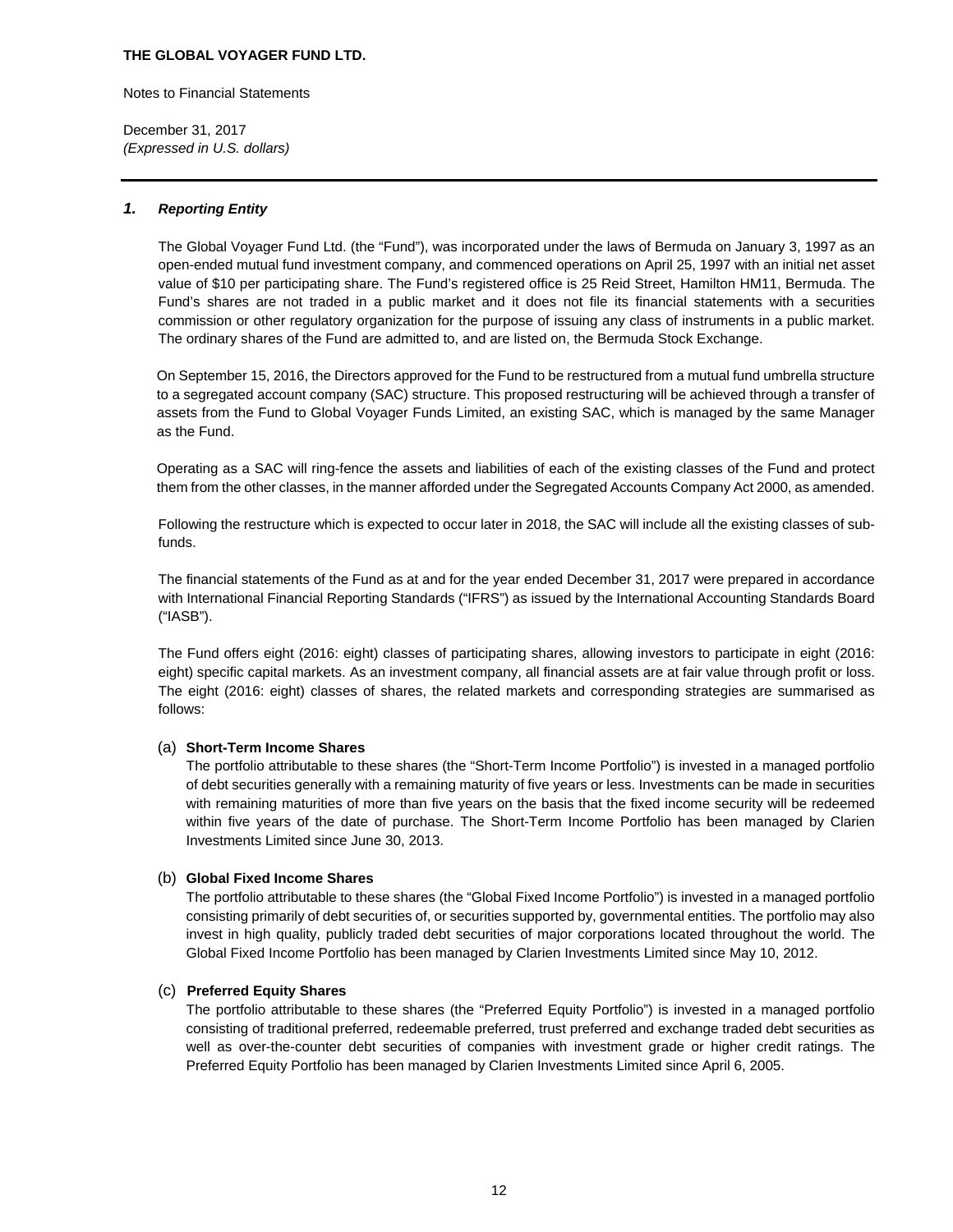Notes to Financial Statements

December 31, 2017 *(Expressed in U.S. dollars)* 

### *1. Reporting Entity* (continued)

# (d) **North American Equity Shares**

The portfolio attributable to these shares (the "North American Equity Portfolio") is invested primarily in a managed portfolio of equity securities of North American issuers. The portfolio may invest in other regions and in other financial instruments in addition to equity securities. The North American Equity Portfolio has been managed by Wellington Management Company LLP since January 11, 2016.

# (e) **Small Cap Growth Shares**

The portfolio attributable to these shares (the "Small Cap Growth Portfolio") is invested in a managed portfolio consisting of publicly traded equity securities of small rapidly growing companies, or more established companies whose rates of earnings growth are expected to accelerate. The Small Cap Growth Portfolio has been managed by Schroders Investment Management (Luxembourg) S.A. since the date of launch on January 11, 2006.

# (f) **International Equity Shares**

The portfolio attributable to these shares (the "International Equity Portfolio") is invested in a managed portfolio of publicly traded equity securities of foreign companies or other issuers in a number of countries throughout the world. The International Equity Portfolio has been managed by Pyrford International Limited since March 27, 2012.

# (g) **Managed Balance Shares**

The portfolio attributable to these shares (the "Managed Balance Portfolio") is invested in a managed portfolio consisting of a mixture of fixed income, global equities and alternative offshore mutual funds and securities. The Managed Balance Portfolio has been managed by Clarien Investments Limited since the date of launch on June 6, 2012.

# (h) **High Yield Bond Shares**

The portfolio attributable to these shares (the "High Yield Bond Portfolio") is invested in a managed portfolio of high yield securities of U.S issuers. The High Yield Bond Portfolio has been managed by PENN Capital Management Company, Inc., since the date of launch on April 25, 2014.

Although management manages the assets and liabilities of each class separately, the assets of each class are available to settle the liabilities of another class.

# *2. Basis of Preparation*

# (a) *Statement of compliance*

The financial statements of the Fund as at and for the year ended December 31, 2017 have been prepared in accordance with International Financial Reporting Standards (IFRSs).

The financial statements were authorised for issue by the board of directors on June 29, 2018.

# (b) *Basis of measurement*

The financial statements have been prepared on the historical cost basis except for financial instruments at fair value through profit or loss ("FVTPL"), which are measured at fair value.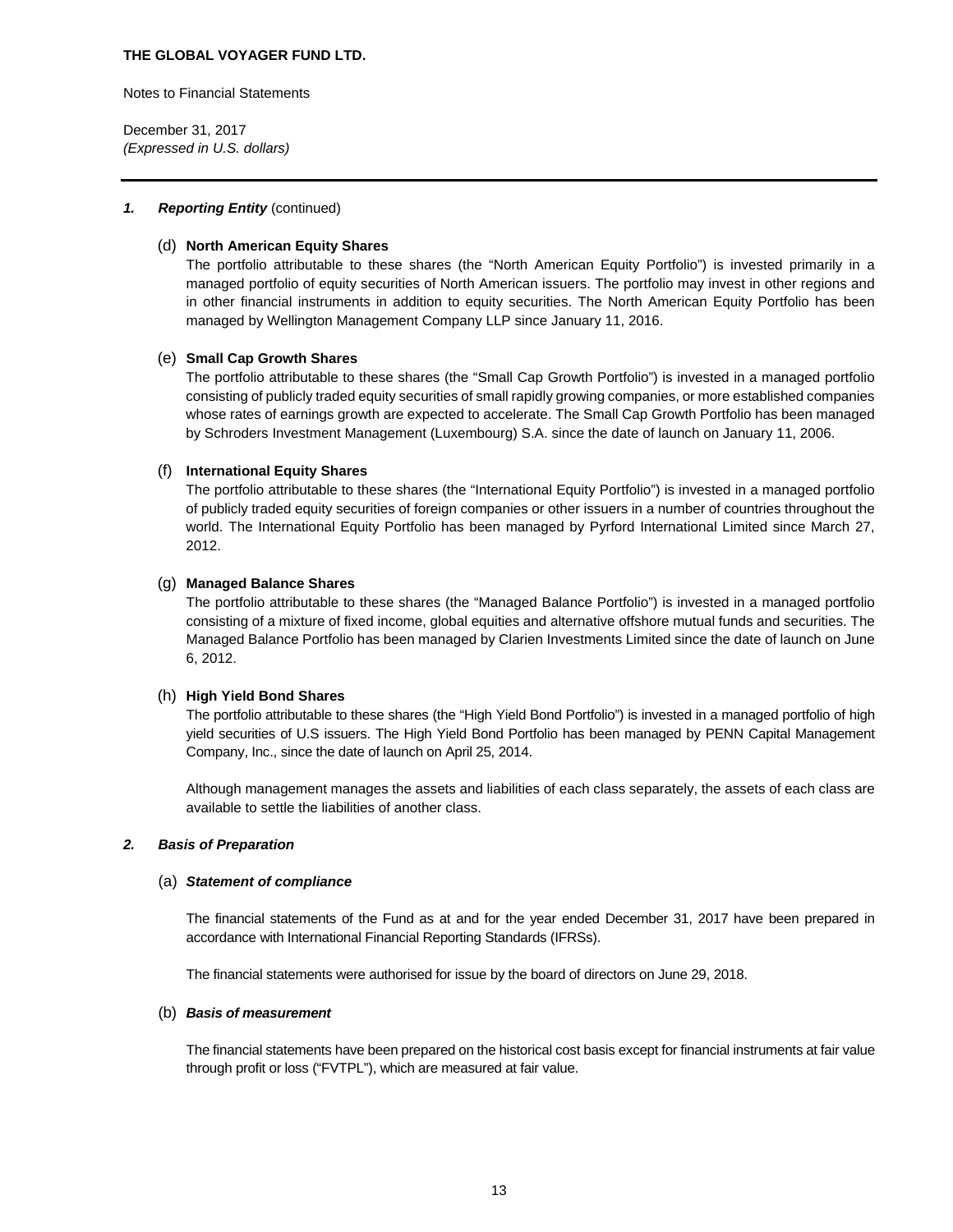Notes to Financial Statements

December 31, 2017 *(Expressed in U.S. dollars)* 

# *2. Basis of Preparation* (continued)

### (c) *Functional and presentation currency*

These financial statements are presented in US dollars, which is the Fund's functional currency.

### (d) *Use of estimates and judgements*

The preparation of the financial statements in conformity with IFRS requires management to make judgements, estimates and assumptions that affect the application of accounting policies and the reported amounts of assets, liabilities, income and expenses. Actual results may differ from these estimates.

Estimates and underlying assumptions are reviewed on an ongoing basis. Revisions to accounting estimates are recognised in the period in which the estimates are revised and in any future periods affected.

The key judgements made in applying accounting policies that have the most significant effect on the amounts recognised in the financial statements is as follows:

### **Valuation**

Information about significant areas of estimation uncertainty and critical judgements in applying accounting policies that have the most significant effect on the amounts recognised in the financial statements is provided in Notes 3(a) and 4.

# *3. Significant Accounting Policies*

The accounting policies set out below have been applied consistently to all periods presented in these financial statements, unless otherwise indicated.

#### (a) *Financial assets and financial liabilities*

# *i. Recognition and initial measurement*

Financial assets and financial liabilities at FVTPL are recognised initially on the trade date at which the Fund becomes a party to the contractual provisions of the instrument. Other financial assets and financial liabilities are recognised on the date they are originated.

Financial assets and financial liabilities at FVTPL are measured initially at fair value, with transaction costs recognised in the statements of comprehensive income.

# *ii Classification*

The Fund has classified financial assets and financial liabilities into the following categories:

Financial assets at FVTPL:

 Investments in securities which comprise debt and equity securities and holdings in mutual funds. Financial assets at amortised cost:

 Cash equivalents, due from brokers for securities sold, accrued interest and dividends receivable and other assets.

Financial liabilities at FVTPL:

Net unrealized losses on forward currency contracts.

Financial liabilities at amortised cost:

 Redemptions payable, balances due to brokers for securities purchased, distribution payable and accrued expenses.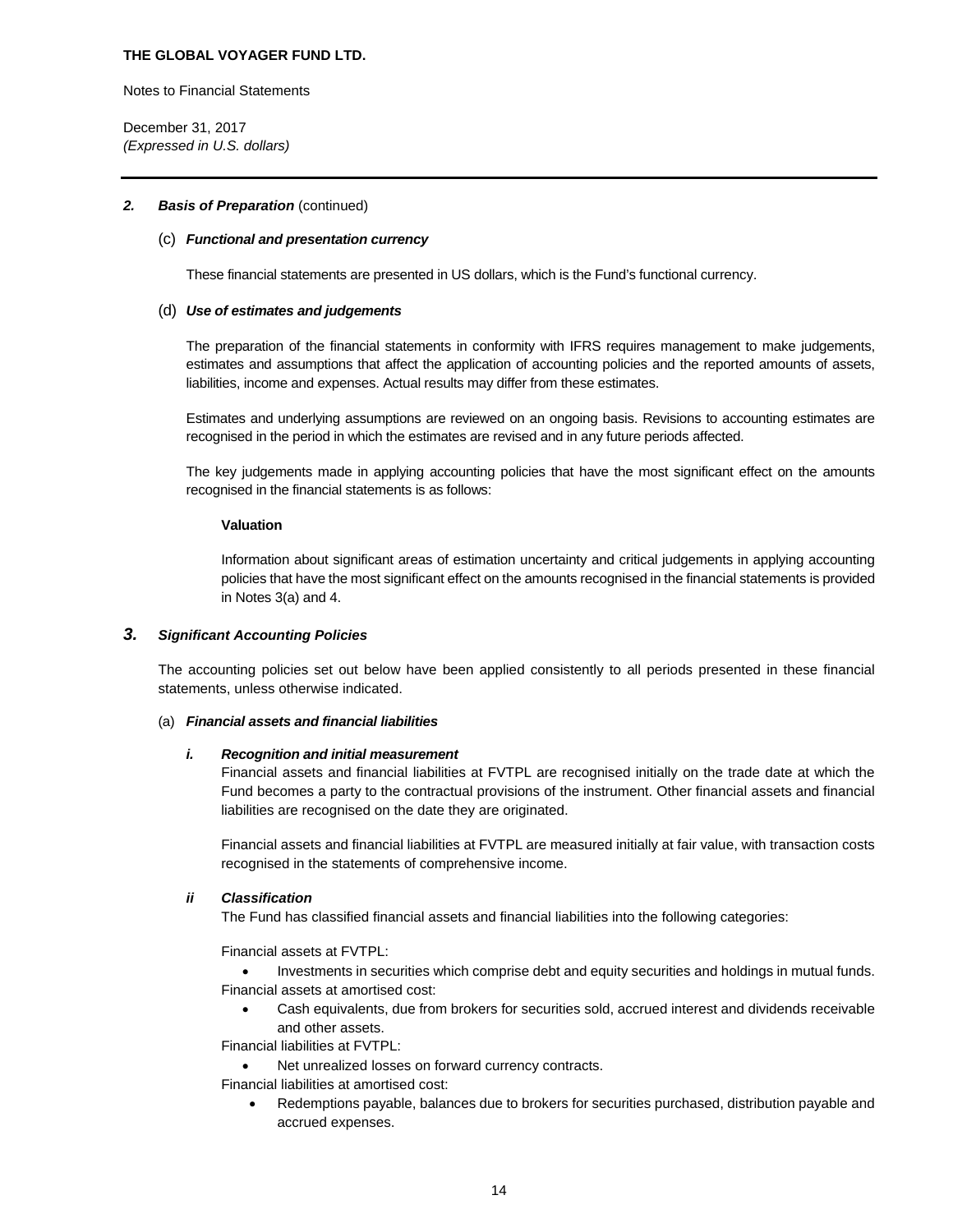Notes to Financial Statements

December 31, 2017 *(Expressed in U.S. dollars)* 

### *3. Significant Accounting Policies* (continued)

### (a) *Financial assets and financial liabilities* (continued)

### *ii* Classification (continued)

A non-derivative financial asset with fixed or determinable payments may be classified as a loan and receivable unless it is quoted in an active market, or it is an asset for which the holder may not recover substantially all of its initial investment, other than because of credit deterioration.

# *iii. Derecognition*

The Fund derecognises a financial asset when the contractual rights to the cash flows from the financial asset expire, or when it transfers the financial asset in a transaction in which substantially all the risks and rewards of ownership of the financial asset are transferred, or in which the Fund neither transfers nor retains substantially all the risks and rewards of ownership and does not retain control of the financial asset. Any interest in such transferred financial assets that qualify for derecognition that is created or retained by the Fund is recognised as a separate asset or liability in the statement of financial position.

On derecognition of a financial asset, the difference between the carrying amount of the asset (or the carrying amount allocated to the portion of the asset derecognised), and the consideration received is recognised in the statement of comprehensive income.

The Fund derecognises a financial liability when its contractual obligations are discharged or cancelled or expire.

# *iv. Financial assets and financial liabilities at FVTPL*

Financial assets and financial liabilities are classified at FVTPL if they are classified as held for trading or are designated as such upon initial recognition. Financial assets and financial liabilities are designated at FVTPL if the Fund manages such investments and makes purchase and sale decisions based on their fair value in accordance with the Fund's documented investment strategy. Attributable transaction costs are recognised in profit or loss as incurred. Financial assets and financial liabilities at FVTPL are measured at fair value, and changes in fair value are recognised in the statements of comprehensive income.

#### *v. Amortised cost measurement*

The amortised cost of a financial asset or financial liability is the amount at which the financial asset or financial liability is measured at initial recognition, minus principal repayments, plus or minus the cumulative amortisation using the effective interest method of any difference between the initial amount recognised and the maturity amount, minus any reduction for impairment.

# *vi. Fair value measurement*

'Fair value' is the price that would be received to sell an asset or paid to transfer a liability in an orderly transaction between market participants at the measurement date in the principal or, in its absence, the most advantageous market to which the Fund has access at that date. The fair value of a liability reflects its non-performance risk.

When available, the Fund measures the fair value of an instrument using the quoted price in an active market for that instrument. A market is regarded as 'active' if transactions for the asset or liability take place with sufficient frequency and volume to provide pricing information on an ongoing basis. The Fund measures instruments quoted in an active market at bid price.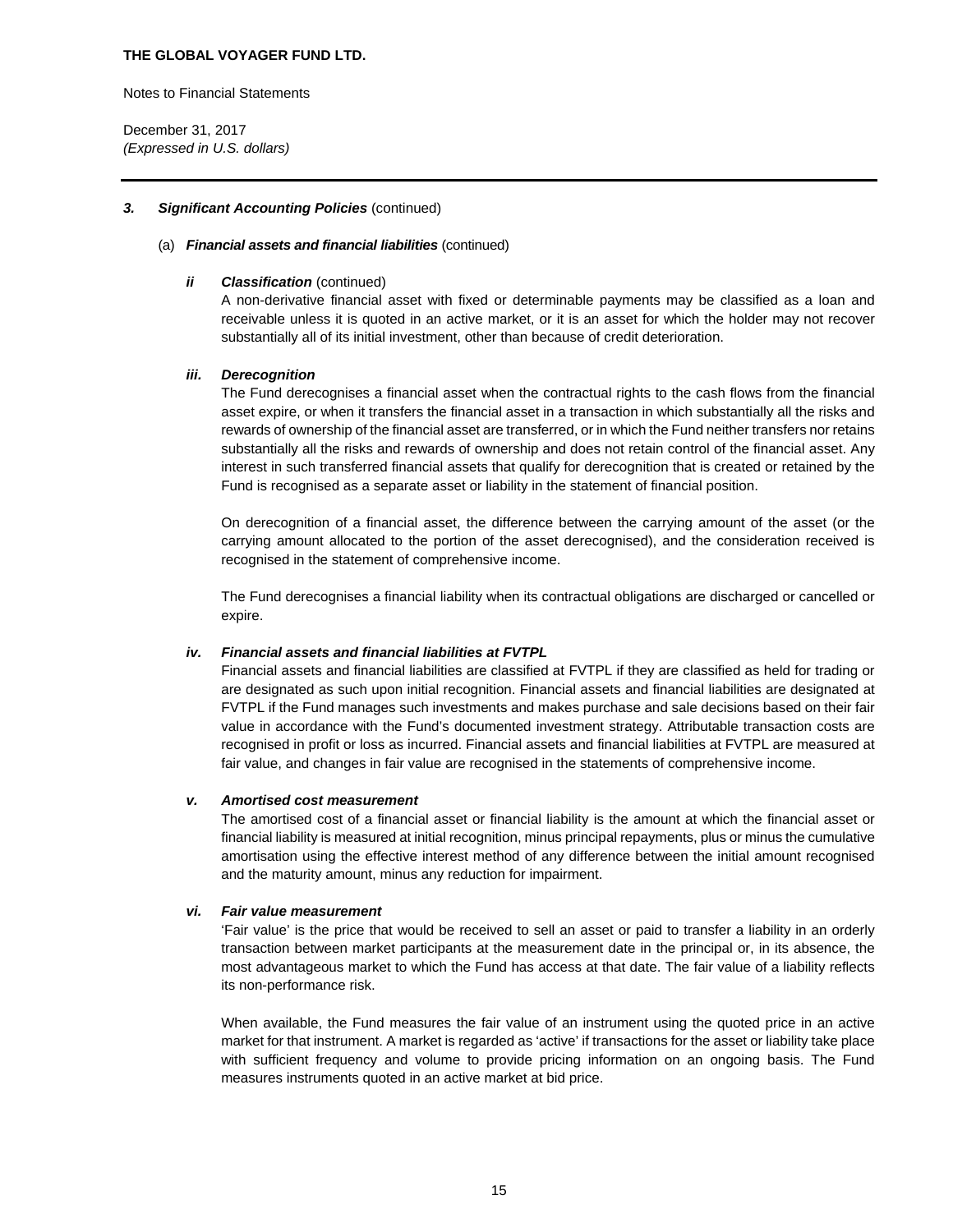Notes to Financial Statements

December 31, 2017 *(Expressed in U.S. dollars)* 

### *3. Significant Accounting Policies* (continued)

### (a) *Financial assets and financial liabilities* (continued)

### *vi. Fair value measurement*

If there is no quoted price in an active market, then the Fund uses valuation techniques that maximise the use of relevant observable inputs and minimise the use of unobservable inputs. The chosen valuation technique incorporates all of the factors that market participants would take into account in pricing a transaction.

If a market for a financial instrument is not active, then the Fund establishes fair value using a valuation technique. Valuation techniques include using recent arm's length transactions between knowledgeable, willing parties (if they are available), reference to the current fair value of other instruments that are substantially the same, discounted cash flow analyses and option pricing models. The chosen valuation technique makes maximum use of market inputs, relies as little as possible on estimates specific to the Fund, incorporates all factors that market participants would consider in setting a price and is consistent with accepted economic methodologies for pricing financial instruments. Inputs to valuation techniques reasonably represent market expectations and measures of the risk-return factors inherent in the financial instrument. The Fund calibrates valuation techniques and tests them for validity using prices from observable current market transactions in the same instrument or based on other available observable market data. These prices may differ from the value that would have been used had a broader market for the securities existed. At December 31, 2017, there were \$Nil (2016 - \$Nil) of securities carried at fair value as determined by valuation techniques.

Fair values for fixed income securities are obtained from independent pricing sources. The independent pricing sources obtain actual transaction prices for securities that have quoted prices in active markets and have their own proprietary methods for determining the fair value of securities that are not actively traded. In general, the independent pricing sources use "matrix pricing" which utilises observable market inputs including, but not limited to, broker quotes, interest rates, yield curves, prepayment speeds, default rates and such other inputs as are available from market sources to determine a reasonable fair value.

The fair values of investments in mutual funds are based on the latest available unaudited net asset values which are published and obtained from the administrators of such funds. If these are not available, reference is made to the latest estimated net asset values issued by such investment funds and adjustments are made to determine a fair value using a valuation technique. As at December 31, 2017 and 2016, investments in mutual funds were valued based on their published net asset value.

The Fund recognises transfers between levels of the fair value hierarchy as at the end of the reporting period during which the change has occurred. There were no transfers between levels for the year ended December 31, 2017.

All changes in fair value, other than interest and dividend income are recognised in the statements of comprehensive income as net gain (loss) from financial instruments at fair value through profit or loss.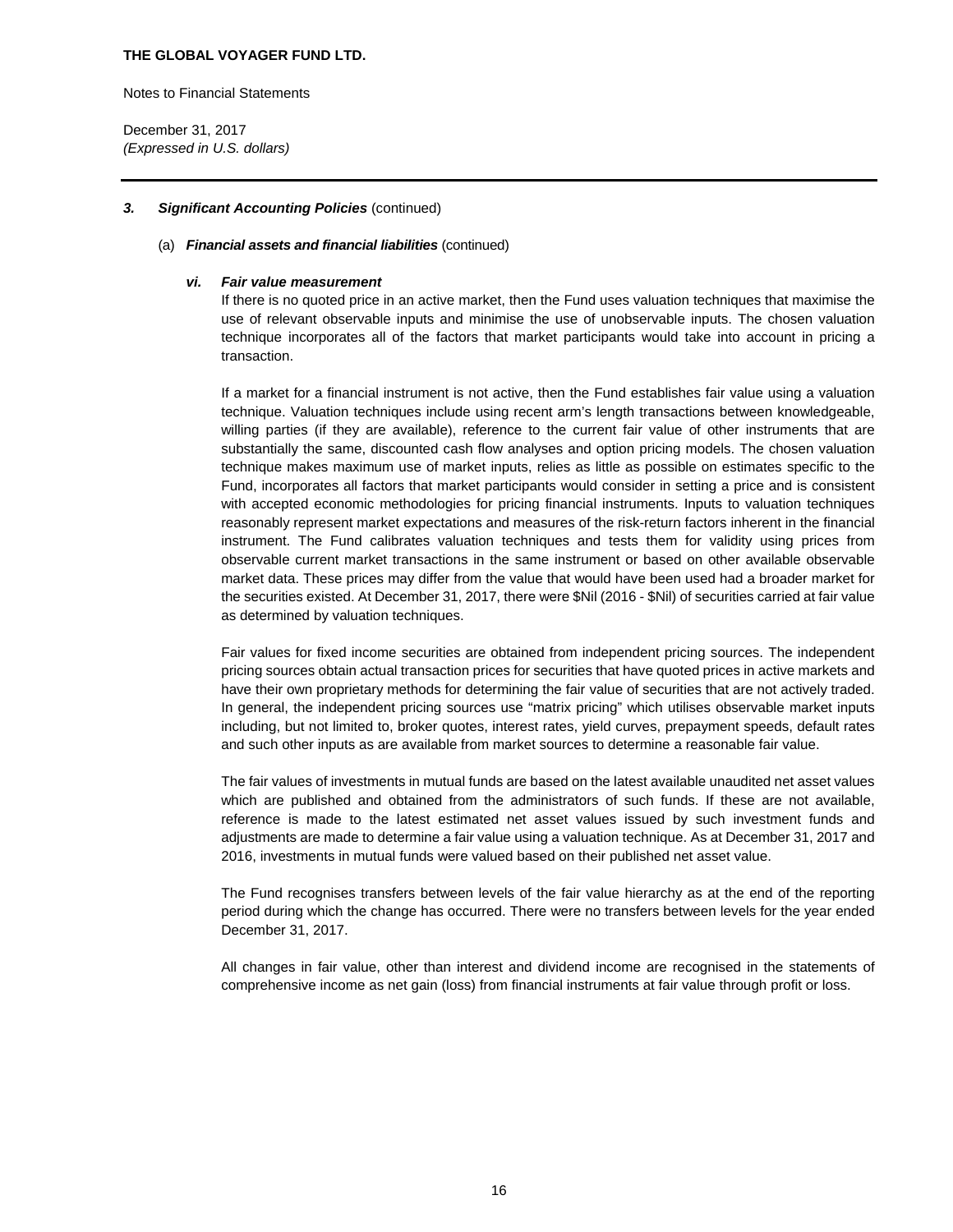Notes to Financial Statements

December 31, 2017 *(Expressed in U.S. dollars)* 

# *3. Significant Accounting Policies* (continued)

### (a) *Financial assets and financial liabilities* (continued)

### *vii. Impairment*

Financial assets not classified at FVTPL are assessed at each reporting date to determine whether there is objective evidence of impairment. A financial asset or a group of financial assets is 'impaired' if there is objective evidence of impairment as a result of one or more events that occurred after the initial recognition of the asset(s) and that loss event(s) had an impact on the estimated future cash flow of that asset(s) that can be estimated.

Objective evidence that financial assets are impaired includes significant financial difficulty of the borrower or issuer, default or delinquency by a borrower, restructuring of the amount due on terms that the Fund would not otherwise consider, indications that a borrower or issuer will enter bankruptcy, disappearance of an active market for a security or adverse changes in the payment status of the borrower.

An impairment loss in respect of a financial asset measured at amortised cost is calculated as the difference between its carrying amount and the present value of the estimated future cash flows discounted at the asset's original effective interest rate. Losses are recognised in profit or loss and reflected in an allowance account against receivables. Interest on the impaired asset continues to be recognised. If an event occurring after the impairment was recognised causes the amount of impairment loss to decrease, then the decrease in impairment loss is reversed through profit or loss.

#### *viii. Offsetting*

Financial assets and financial liabilities are offset and the net amount presented in the statements of financial position when, and only when, the Fund has a legally enforceable right to offset the amounts and intends either to settle them on a net basis or to realise the asset and settle the liability simultaneously.

Income and expenses are presented on a net basis for gains and losses from financial instruments at FVTPL and foreign exchange gains and losses.

#### *ix. Segment Reporting*

The Fund offers eight (2016: eight) classes of shares, being Short Term Income, Global Fixed Income, Preferred Equity, North American Equity, Small Cap Growth, International Equity, Managed Balance and High Yield Bond.

Each class constitutes a single reportable segment, other than Short Term Income which entail different investment objectives and strategies and contain investments in different products.

For each Class separate books of accounts, bank accounts, custody and broker accounts are maintained. Moreover each Class has its own Investment Manager appointed to manage their individual strategies.

For each Class, a separate statement of financial position, statement of comprehensive income, statement of changes in net assets attributable to holders of redeemable shares and statements of cash flows have been prepared and presented along with these financial statements.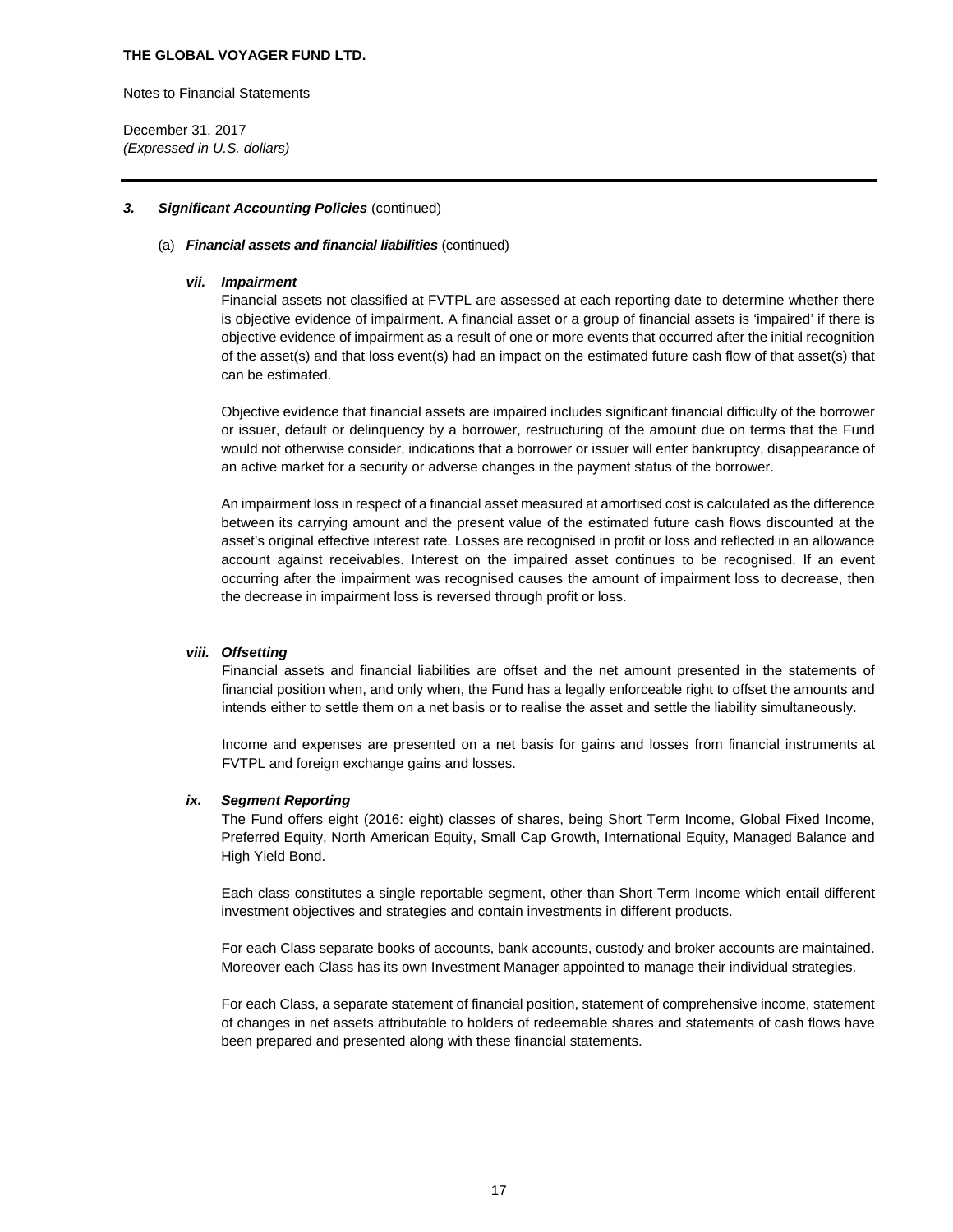Notes to Financial Statements

December 31, 2017 *(Expressed in U.S. dollars)* 

### *3. Significant Accounting Policies* (continued)

### (b) *Foreign currency translation*

The accounting records of the Fund are maintained in US dollars. Transactions denominated in foreign currencies are translated into US currency at the prevailing exchange rate on the dates of the transactions. Monetary assets and liabilities denominated in foreign currencies at the reporting date are retranslated to US dollars at the exchange rate at that date. The foreign currency gain or loss on monetary items is the difference between amortised cost in US dollars at the beginning of the period, adjusted for effective interest and payments during the year, and the amortised cost in foreign currency translated at the exchange rate at the end of the year.

Non-monetary assets and liabilities denominated in foreign currencies that are measured at fair value are retranslated to US dollars at the exchange rate at the date that the fair value was determined. Non-monetary items in a foreign currency that are measured in terms of historical cost are translated using the exchange rate at the date of the transaction. Foreign currency differences arising on retranslation are recognised in the statement of comprehensive income.

Realised and unrealised gains and losses arising from the effect of changes in exchange rates on foreign currency denominated investments are included in net gain (loss) from financial instruments at FVTPL.

### (c) *Net realised and unrealised gain (loss) on investment activities*

Net gain (loss) from financial instruments at FVTPL includes all realised and unrealised fair value changes and foreign exchange differences, but excludes interest and dividend income.

Realised gain (loss) from financial instruments at FVTPL is calculated using the average cost method.

# (d) *Dividend income*

Dividend income is recognised in the statement of comprehensive income when the right to receive income is established. For quoted equity securities this is usually the ex-dividend date. For unquoted equity securities this is usually the date when the Board of Directors have approved the payment of a dividend. Dividend income from equity securities designated at FVTPL is recognised in the statements of comprehensive income as dividend income.

# (e) *Interest*

Interest income and expense, including interest income from non-derivative financial assets at fair value through profit or loss, are recognised in the statement of comprehensive income using the effective interest method. The effective interest rate is the rate that exactly discounts the estimated future cash payments and receipts through the expected life of the financial instrument (or, when appropriate, a shorter period) to the carrying amount of the financial instrument on initial recognition.

#### (f) *Forward currency contracts*

A forward currency contract involves an obligation to purchase or sell a specific currency at a future date, at a price set at the time the contract is made. The unrealised gain or loss on open forward currency contracts is calculated as the difference between the contract rate and the applicable forward rate, based upon rates reported in published sources at the valuation date, applied to the notional amount of the contract. When a contract matures or delivery is taken, the Fund records a realised gain or loss equal to the difference between the value of the currency purchased or sold at the contract rate and the value at the time the contract is closed or delivery is taken.

Forward currency contracts are entered into as a hedge against the effect of fluctuations in foreign exchange rates on the market values of investments denominated in foreign currencies.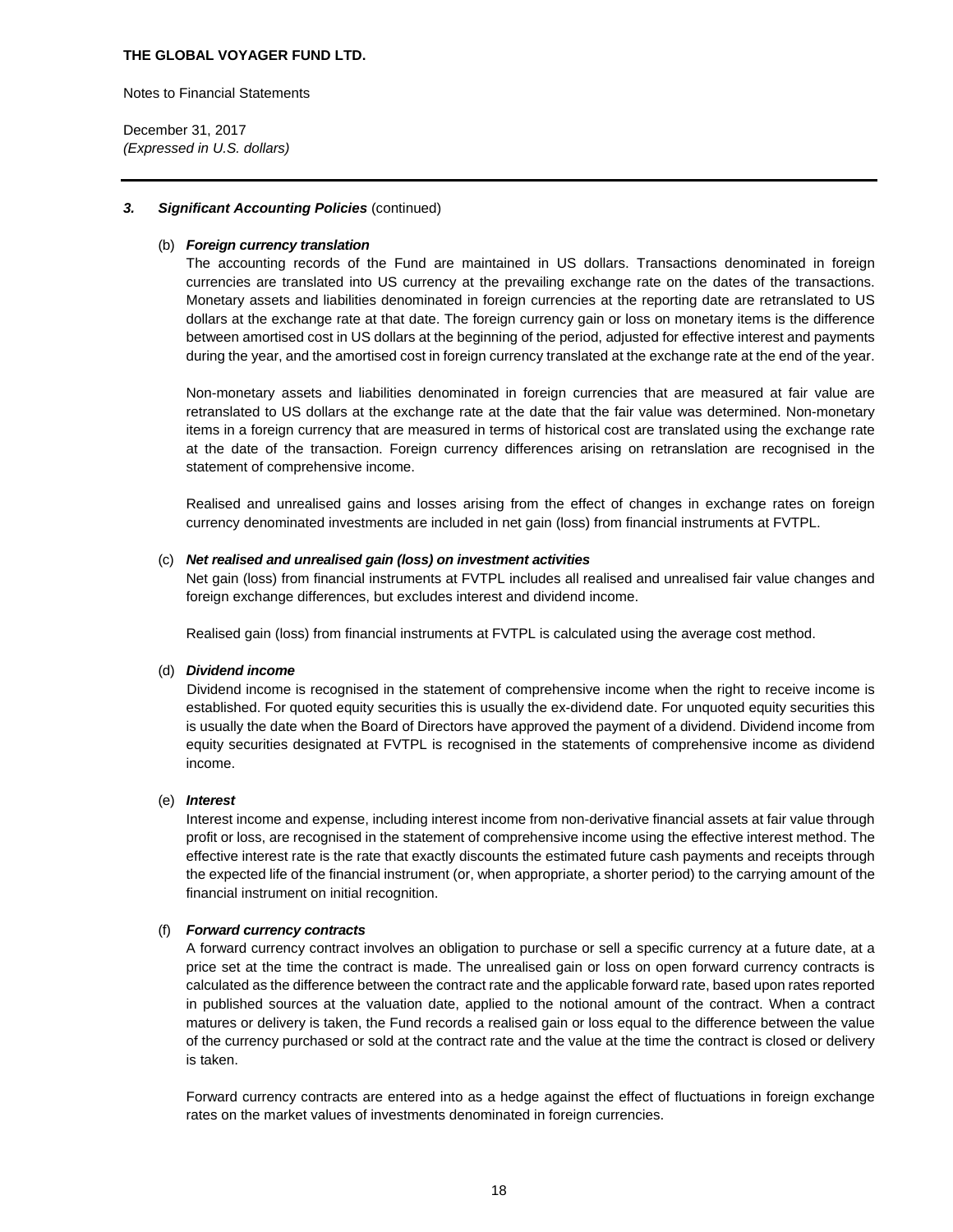Notes to Financial Statements

December 31, 2017 *(Expressed in U.S. dollars)* 

### *3. Significant Accounting Policies* (continued)

### (g) *Cash and cash equivalents*

Cash and cash equivalents comprise cash on deposit and short-term deposits and highly liquid securities, including investments in money-market funds and commercial paper, with a maturity of ninety days or less at the date of purchase.

# (h) *Allocation of fees and expenses*

Fees and expenses are recognised in the statement of comprehensive income as the related services are performed. Fees and expenses incurred by the Fund are attributed to the portfolio in respect of which such fees and expenses are incurred. Expenses incurred for the general benefit of the Fund are allocated pro-rata amongst the portfolios.

### (i) *Income tax*

Under the current system of taxation in Bermuda the Fund is exempt from paying income taxes. The Fund has received an undertaking from the Bermuda Government exempting it from such tax until March 28, 2035.

However, some dividend and interest income received by the Fund are subject to withholding tax imposed in certain countries of origin. Income that is subject to such tax is recognised gross of the taxes and the corresponding withholding tax is recognised as a tax expense.

### (j) *New standards and interpretations not adopted*

A number of new standards, amendments to standards and interpretations that have been issued to date are not yet effective for the financial statements of the Fund for the year ended December 31, 2017, and have not been applied nor early adopted in preparing these financial statements.

The one new standard potentially relevant to the Fund is IFRS 9 Financial Instruments, which is discussed below.

# IFRS 9 *Financial Instruments*

IFRS 9, published in July 2014, will replace the existing guidance in IAS 39 *Financial Instruments: Recognition and Measurement*. IFRS 9 includes revised guidance on the classification and measurement of financial instruments, a new expected credit loss model for calculating impairment on financial assets and new general hedge accounting requirements. It also carries forward the guidance on recognition and derecognition of financial instruments from IAS 39. IFRS 9 is effective for annual reporting periods beginning on or after January 1, 2018.

# Classification of financial assets and financial liabilities

IFRS 9 contains three principal classification categories for financial assets: measured at amortised cost, fair value through other comprehensive income (FVOCI) and FVTPL. IFRS 9 classification is generally based on the business model in which a financial asset is managed and its contractual cash flows. The standard eliminates the existing IAS 39 categories of held-to-maturity, loans and receivables and available-for-sale. Under IFRS 9, derivatives embedded in contracts where the host is a financial asset in the scope of the standard are never bifurcated. Instead, the whole hybrid instrument is assessed for classification.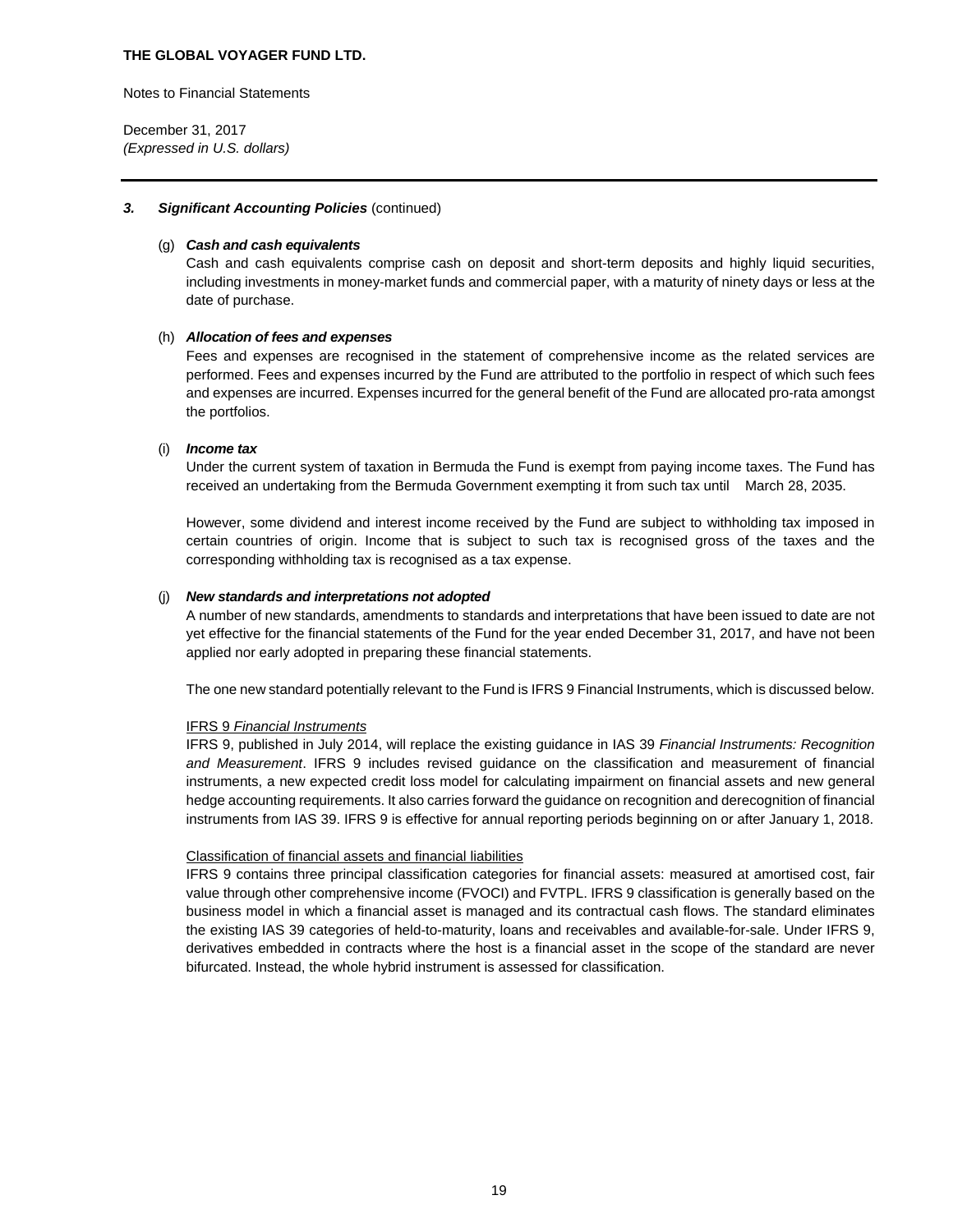Notes to Financial Statements

December 31, 2017 *(Expressed in U.S. dollars)* 

# *3. Significant Accounting Policies* (continued)

### (j) *New standards and interpretations not adopted* (continued)

Classification of financial assets and financial liabilities (continued)

IFRS 9 largely retains the existing requirements in IAS 39 for the classification of financial liabilities. However, although under IAS 39 all fair value changes of liabilities designated as at FVTPL are recognised in profit or loss, under IFRS 9 these fair value changes are generally presented as follows:

– the amount of change in the fair value that is attributable to changes in the credit risk of the liability is presented in OCI; and

– the remaining amount of change in the fair value is presented in profit or loss.

Based on the Fund's assessment, this standard is not expected to have a material impact on the classification of financial assets and financial liabilities of the Fund. This is because:

– the financial instruments classified as held-for-trading under IAS 39 (derivatives) will continue to be classified as such under IFRS 9;

– other financial instruments currently measured at FVTPL under IAS 39 are designated into this category because they are managed on a fair value basis in accordance with a documented investment strategy. Accordingly, these financial instruments will be mandatorily measured at FVTPL under IFRS 9; and

– financial instruments currently measured at amortised cost include cash balances. These instruments meet the solely payments of principal and interest criterion and are held in a held-to-collect business model. Accordingly, they will continue to be measured at amortised cost under IFRS 9.

#### Impairment of financial assets

IFRS 9 replaces the 'incurred loss' model in IAS 39 with an 'expected credit loss' model. The new impairment model also applies to certain loan commitments and financial guarantee contracts but not to equity investments. Under IFRS 9, credit losses are recognised earlier than under IAS 39.

Based on the Fund's assessment, changes to the impairment model are not expected to have a material impact on the financial assets of the Fund. This is because:

– the majority of the financial assets are measured at FVTPL and the impairment requirements do not apply to such instruments; and

– the financial assets at amortised cost are short-term (i.e. no longer than 12 months), of high credit quality and/or highly collateralised. Accordingly, the expected credit losses on such assets are expected to be small.

#### Hedge accounting

The Fund does not apply hedge accounting; therefore, IFRS 9 hedge accounting-related changes do not have an impact on the financial statements of the Fund.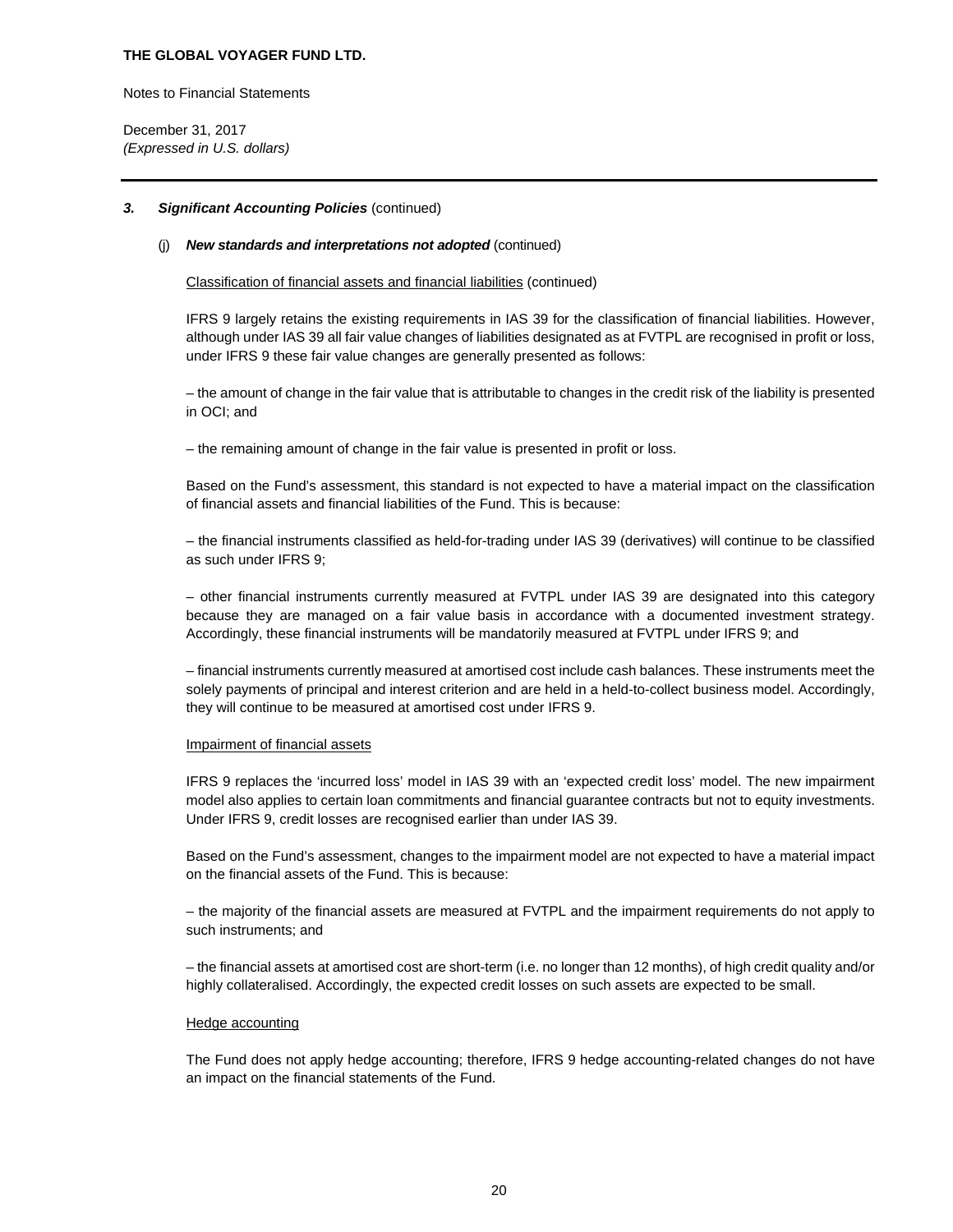Notes to Financial Statements

December 31, 2017 *(Expressed in U.S. dollars)* 

# *4. Fair Value of Financial Instruments*

Investments in securities and forward currency contracts are carried at fair value. All of the Fund's other financial assets and liabilities, which include cash and cash equivalents, amounts due from or to brokers, accrued interest and dividends receivable, other amounts receivable or payable and accrued expenses, are either subject to market based interest rates or are realised or settled within a short period of time. The carrying values of these financial assets and financial liabilities approximate their fair values.

The Fund's accounting policy on fair value measurements is discussed in Note 3(a) vi.

The Fund measures fair value using the following fair value hierarchy that reflects the significance of the inputs used in making the measurements:

- Level 1: Quoted market price (unadjusted) in an active market for an identical instrument.
- Level 2: Valuation techniques based on observable inputs, either directly (i.e., as prices) or indirectly (i.e., derived from prices). This category includes instruments valued using: quoted market prices in active markets for similar instruments; quoted prices for identical or similar instruments in markets that are considered less than active; or other valuation techniques where all significant inputs are directly or indirectly observable from market data.
- Level 3: Valuation techniques using significant unobservable inputs. This category includes all instruments where the valuation technique includes inputs not based on observable data and the observable inputs have a significant effect on the instrument's valuation. This category includes instruments that are valued based on quoted prices for similar instruments where significant unobservable adjustments or assumptions are required to reflect differences between the instruments.

The level in the fair value hierarchy within which the fair value measurement is categorised in its entirety is determined on the basis of the lowest level input that is significant to the fair value measurement in its entirety. For this purpose, the significance of an input is assessed against the fair value measurement in its entirety. If a fair value measurement uses observable inputs that require significant adjustment based on unobservable inputs, that measurement is a level 3 measurement. Assessing the significance of a particular input to the fair value measurement in its entirety requires judgement, considering factors specific to the asset or liability.

The determination of what constitutes 'observable' data requires significant judgement by the Fund. The Fund considers observable data to be that market data that is readily available, regularly distributed or updated, reliable and verifiable, not proprietary, and provided by independent sources that are actively involved in the relevant market.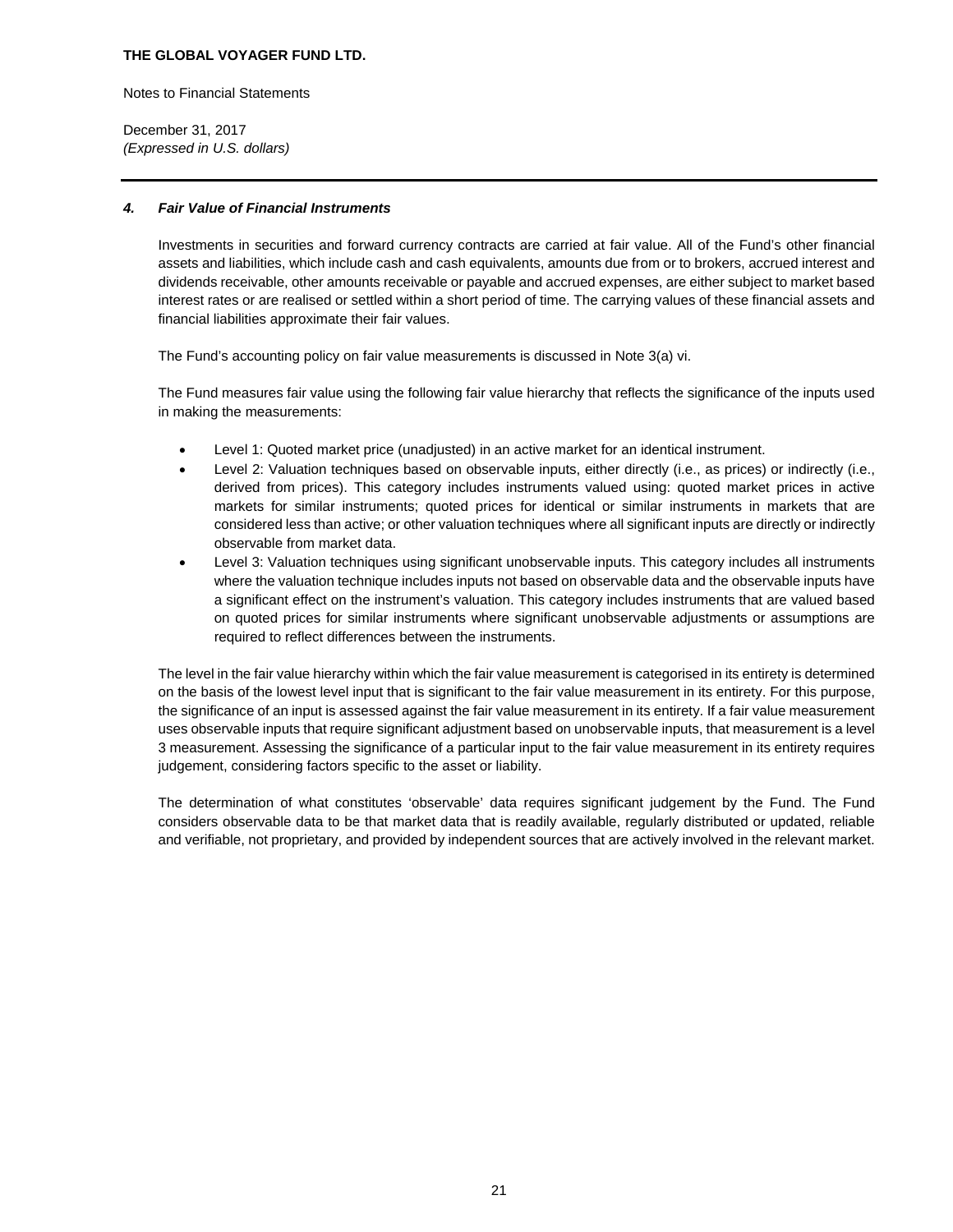Notes to Financial Statements

December 31, 2017 *(Expressed in U.S. dollars)* 

# *4. Fair Value of Financial Instruments* (continued)

The following tables analyse within the fair value hierarchy the Fund's financial instruments (by class) measured at fair value at December 31, 2017 and 2016:

### **Short Term Income**

|                                                                                                                                 | Level 1         | Level <sub>2</sub> |      | Level 3 | Total                        |
|---------------------------------------------------------------------------------------------------------------------------------|-----------------|--------------------|------|---------|------------------------------|
| At December 31, 2017<br>Financial assets at FVTPL:<br>Corporate Bonds<br>-<br><b>Treasury Notes</b><br>$\overline{\phantom{a}}$ | \$<br>3,024,261 | \$3,024,331        | S.   | $\sim$  | \$<br>3,024,331<br>3,024,261 |
| Total assets                                                                                                                    | \$<br>3,024,261 | \$3,024,331        | S.   | $\sim$  | \$<br>6,048,592              |
|                                                                                                                                 |                 |                    |      |         |                              |
|                                                                                                                                 | Level 1         | Level <sub>2</sub> |      | Level 3 | <b>Total</b>                 |
| At December 31, 2016<br>Financial assets at FVTPL:<br>Corporate Bonds<br>٠                                                      | \$              | $-$ \$ 4,317,631   | - \$ | $\sim$  | \$<br>4,317,631              |
| <b>Treasury Notes</b><br>$\overline{\phantom{a}}$                                                                               | 2,796,948       |                    |      |         | 2,796,948                    |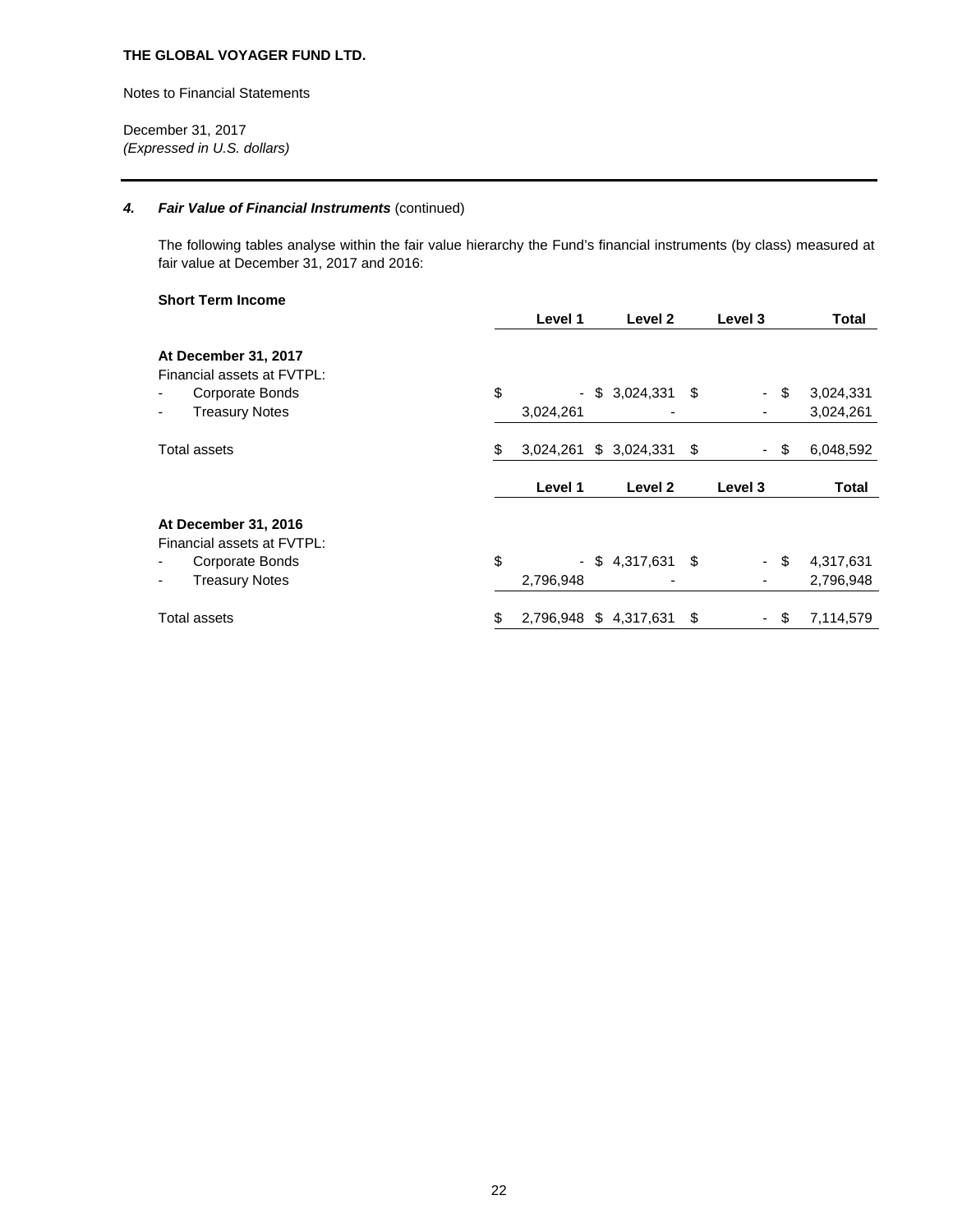Notes to Financial Statements

December 31, 2017 *(Expressed in U.S. dollars)* 

# *4. Fair Value of Financial Instruments* (continued)

| <b>Global Fixed Income</b>                         |              |                                    |         |              |
|----------------------------------------------------|--------------|------------------------------------|---------|--------------|
|                                                    | Level 1      | Level <sub>2</sub>                 | Level 3 | <b>Total</b> |
| At December 31, 2017<br>Financial assets at FVTPL: |              |                                    |         |              |
| <b>Mutual Fund</b>                                 | \$26,513,859 | \$                                 | \$      | \$26,513,859 |
| <b>Total assets</b>                                | \$26,513,859 | \$                                 | \$      | \$26,513,859 |
|                                                    | Level 1      | Level <sub>2</sub>                 | Level 3 | <b>Total</b> |
| At December 31, 2016<br>Financial assets at FVTPL: |              |                                    |         |              |
| <b>Mutual Fund</b>                                 | \$27,799,902 | \$                                 | \$      | \$27,799,902 |
| <b>Total assets</b>                                | \$27,799,902 | \$                                 | \$      | \$27,799,902 |
| <b>Preferred Equity</b>                            |              |                                    |         |              |
|                                                    | Level 1      | Level <sub>2</sub>                 | Level 3 | <b>Total</b> |
| At December 31, 2017<br>Financial assets at FVTPL: |              |                                    |         |              |
| <b>Preference Shares</b>                           | \$24,638,523 | \$                                 | \$      | \$24,638,523 |
| <b>Total assets</b>                                | \$24,638,523 | \$                                 | \$      | \$24,638,523 |
|                                                    | Level 1      | Level <sub>2</sub>                 | Level 3 | <b>Total</b> |
| At December 31, 2016<br>Financial assets at FVTPL: |              |                                    |         |              |
| <b>Preference Shares</b>                           | \$24,375,898 | \$<br>$\qquad \qquad \blacksquare$ | \$      | \$24,375,898 |
| <b>Total assets</b>                                | \$24,375,898 | \$                                 | \$      | \$24,375,898 |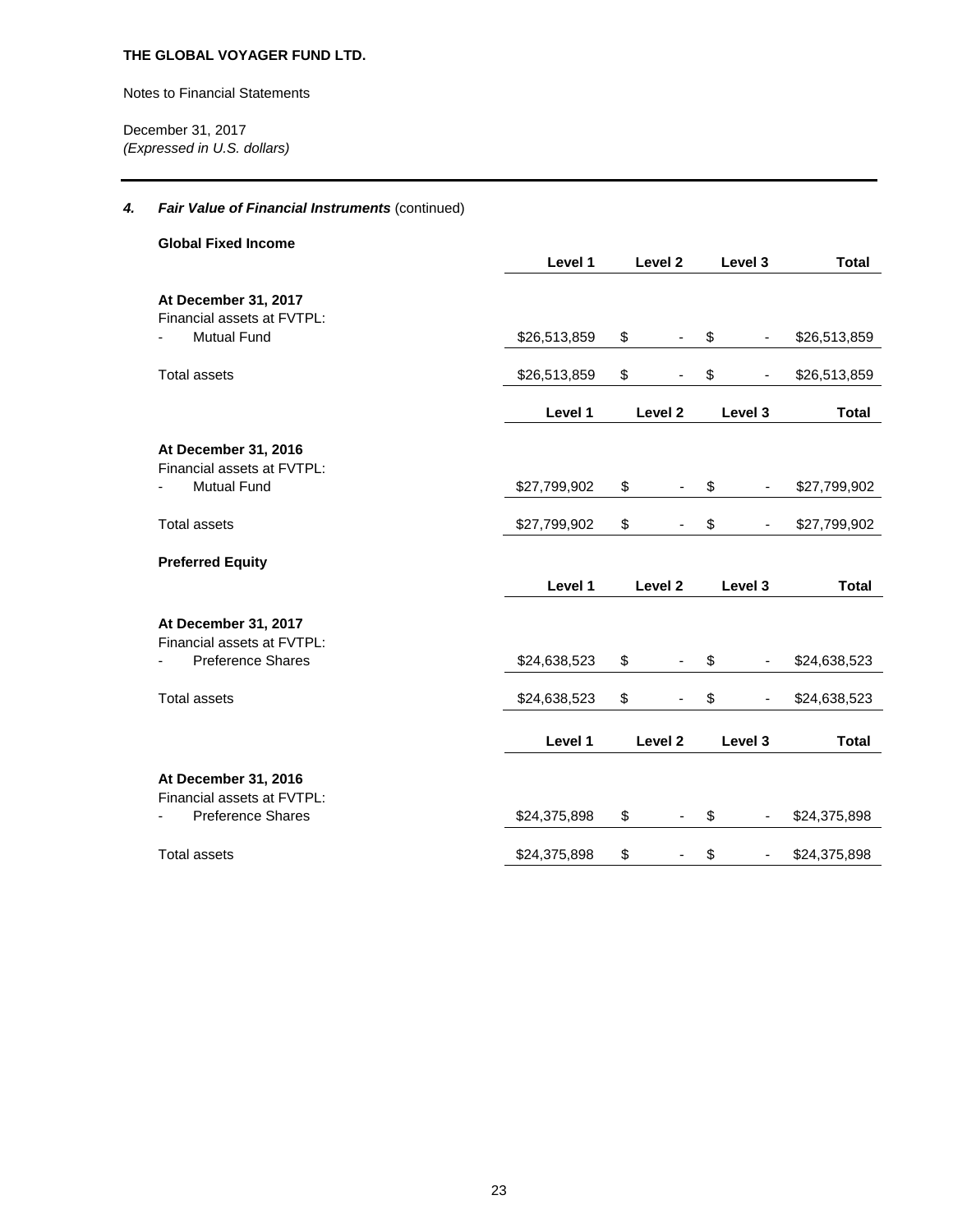Notes to Financial Statements

December 31, 2017 *(Expressed in U.S. dollars)* 

# *4. Fair Value of Financial Instruments* (continued)

| <b>North American Equity</b>                       |              |                                |                                |              |
|----------------------------------------------------|--------------|--------------------------------|--------------------------------|--------------|
|                                                    | Level 1      | Level 2                        | Level 3                        | <b>Total</b> |
| At December 31, 2017<br>Financial assets at FVTPL: |              |                                |                                |              |
| <b>Equity Securities</b>                           | \$39,028,149 | \$                             | \$                             | \$39,028,149 |
| <b>Total assets</b>                                | \$39,028,149 | \$                             | \$<br>$\overline{\phantom{a}}$ | \$39,028,149 |
|                                                    | Level 1      | Level <sub>2</sub>             | Level 3                        | <b>Total</b> |
| At December 31, 2016<br>Financial assets at FVTPL: |              |                                |                                |              |
| <b>Equity Securities</b>                           | \$37,686,787 | \$                             | \$                             | \$37,686,787 |
| <b>Total assets</b>                                | \$37,686,787 | \$                             | \$                             | \$37,686,787 |
| <b>Small Cap Growth</b>                            |              |                                |                                |              |
|                                                    | Level 1      | Level <sub>2</sub>             | Level 3                        | <b>Total</b> |
| At December 31, 2017<br>Financial assets at FVTPL: |              |                                |                                |              |
| <b>Mutual Fund</b>                                 | \$13,895,465 | \$<br>$\overline{\phantom{a}}$ | \$                             | \$13,895,465 |
| <b>Total assets</b>                                | \$13,895,465 | \$                             | \$                             | \$13,895,465 |
|                                                    | Level 1      | Level <sub>2</sub>             | Level 3                        | <b>Total</b> |
| At December 31, 2016<br>Financial assets at FVTPL: |              |                                |                                |              |
| <b>Mutual Fund</b>                                 | \$12,477,409 | \$<br>$\overline{\phantom{a}}$ | \$                             | \$12,477,409 |
| <b>Total assets</b>                                | \$12,477,409 | \$                             | \$<br>$\overline{\phantom{a}}$ | \$12,477,409 |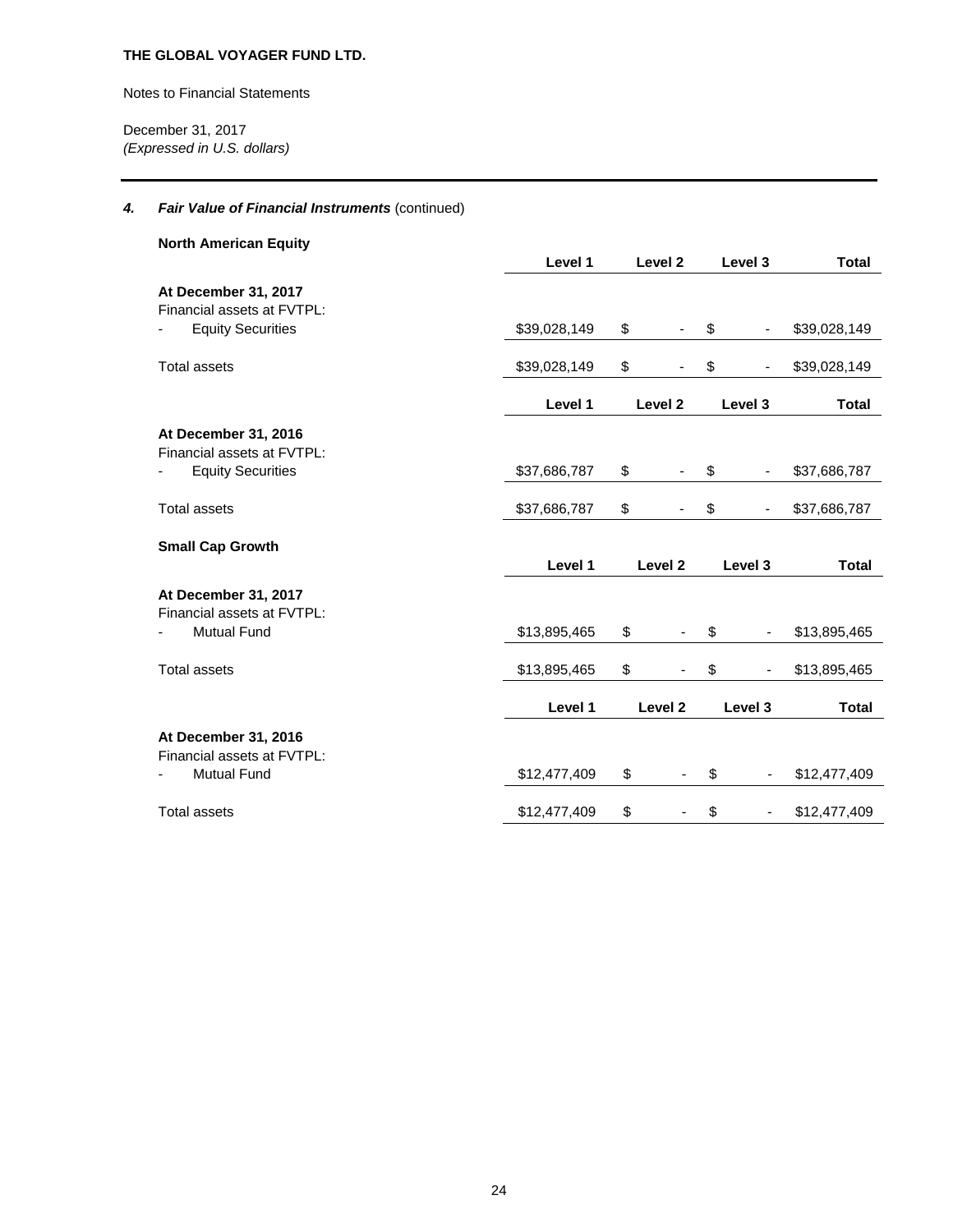Notes to Financial Statements

December 31, 2017 *(Expressed in U.S. dollars)* 

# *4. Fair Value of Financial Instruments* (continued)

| <b>International Equity</b>  |              |                                |                      |              |
|------------------------------|--------------|--------------------------------|----------------------|--------------|
|                              | Level 1      | Level <sub>2</sub>             | Level 3              | <b>Total</b> |
| At December 31, 2017         |              |                                |                      |              |
| Financial assets at FVTPL:   |              |                                |                      |              |
| <b>Equity Securities</b>     | \$20,411,262 | \$<br>÷,                       | \$                   | \$20,411,262 |
| <b>Total assets</b>          | \$20,411,262 | \$                             | \$                   | \$20,411,262 |
|                              | Level 1      | Level <sub>2</sub>             | Level 3              | <b>Total</b> |
| At December 31, 2016         |              |                                |                      |              |
| Financial assets at FVTPL:   |              |                                |                      |              |
| <b>Equity Securities</b>     | \$20,302,005 | \$<br>$\overline{\phantom{0}}$ | \$<br>$\blacksquare$ | \$20,302,005 |
| <b>Total assets</b>          | \$20,302,005 | \$                             | \$                   | \$20,302,005 |
| <b>Managed Balance</b>       |              |                                |                      |              |
|                              | Level 1      | Level <sub>2</sub>             | Level 3              | <b>Total</b> |
| At December 31, 2017         |              |                                |                      |              |
| Financial assets at FVTPL:   |              |                                |                      |              |
| Corporate Bonds              | \$           | \$100,174                      | \$                   | \$100,174    |
| <b>Treasury Notes</b>        | 148,670      |                                |                      | 148,670      |
| <b>Mutual Funds</b>          |              | 208,465                        |                      | 208,465      |
| <b>Exchange Traded Funds</b> | 4,921,765    |                                |                      | 4,921,765    |
| <b>Total assets</b>          | \$5,070,435  | \$308,639                      | \$                   | \$5,379,074  |
|                              | Level 1      | Level <sub>2</sub>             | Level 3              | <b>Total</b> |
| At December 31, 2016         |              |                                |                      |              |
| Financial assets at FVTPL:   |              |                                |                      |              |
| Corporate Bonds              | \$           | \$100,644                      | \$                   | \$100,644    |
| <b>Treasury Notes</b>        | 148,811      |                                |                      | 148,811      |
| <b>Mutual Funds</b>          |              | 205,347                        |                      | 205,347      |
| <b>Exchange Traded Funds</b> | 4,089,771    |                                | ÷,                   | 4,089,771    |
| <b>Total assets</b>          | \$4,443,929  | \$100,644                      | \$                   | \$4,544,573  |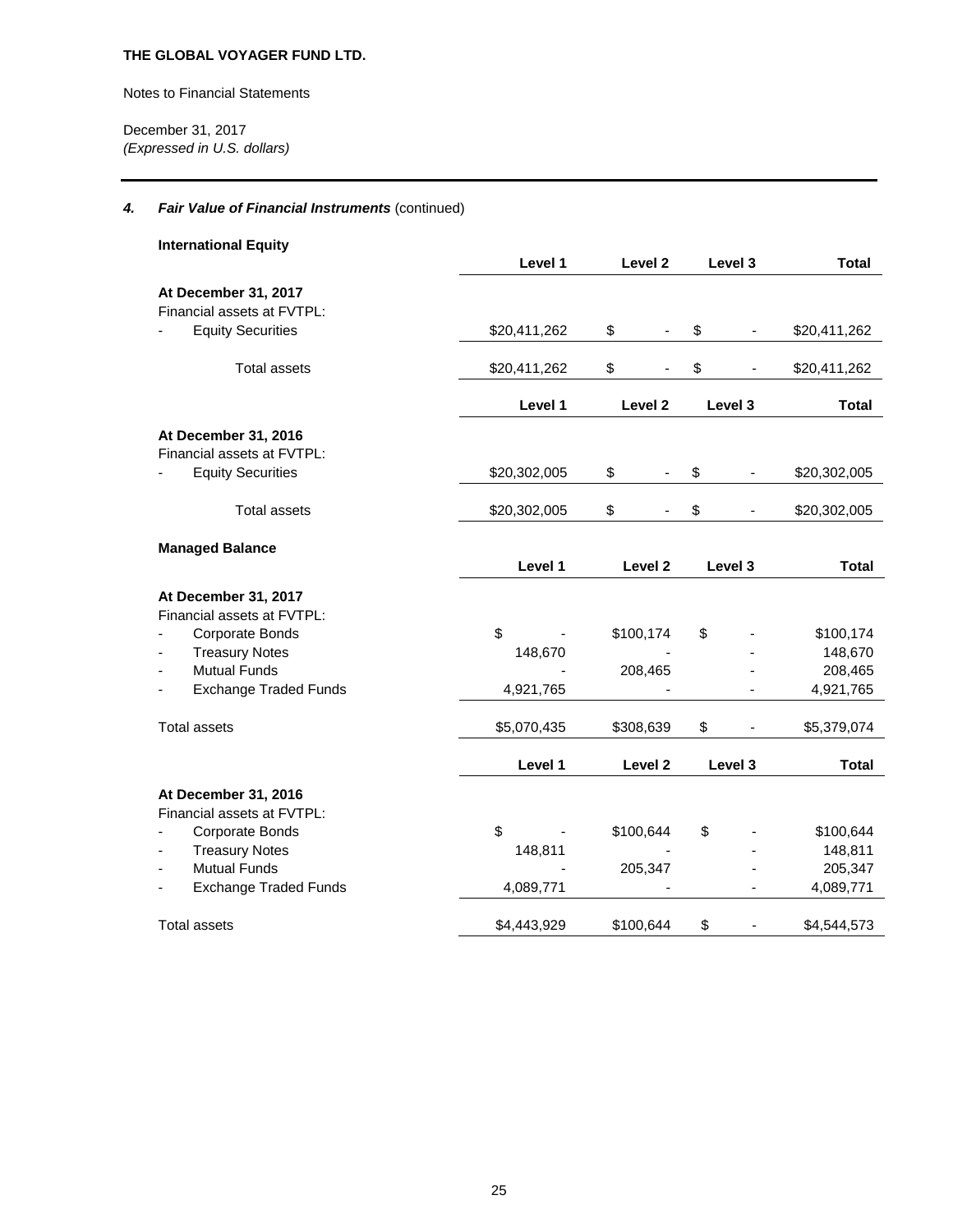Notes to Financial Statements

# December 31, 2017 *(Expressed in U.S. dollars)*

# *4. Fair Value of Financial Instruments* (continued)

| <b>High Yield Bond</b>                             |                                |              |         |              |
|----------------------------------------------------|--------------------------------|--------------|---------|--------------|
|                                                    | Level 1                        | Level 2      | Level 3 | Total        |
| At December 31, 2017<br>Financial assets at FVTPL: |                                |              |         |              |
| Corporate Bonds                                    | \$<br>-                        | \$27,012,000 | \$      | \$27,012,000 |
| Total assets                                       | \$<br>-                        | \$27,012,000 | \$      | \$27,012,000 |
|                                                    |                                |              |         |              |
|                                                    | Level 1                        | Level 2      | Level 3 | Total        |
| At December 31, 2016<br>Financial assets at FVTPL: |                                |              |         |              |
| Corporate Bonds                                    | \$<br>$\overline{\phantom{a}}$ | \$26,201,720 | \$      | \$26,201,720 |
| <b>Equity Securities</b>                           | 2,575                          |              |         | 2,575        |

Investments, whose values are based on quoted market prices in active markets, and therefore classified within level 1, include active listed equities, preference shares, government treasury bills, corporate bonds and mutual funds with daily or weekly liquidity. The Fund does not adjust the quoted price for these instruments.

Financial instruments that trade in markets that are not considered to be active but are valued based on quoted market prices, dealer quotations or alternative pricing sources supported by observable inputs are classified within level 2. These include corporate bonds.

As level 2 investments include positions that are not traded in active markets and/or are subject to transfer restrictions, valuations may be adjusted to reflect illiquidity and/or non-transferability, which are generally based on available market information.

Investments classified within level 3 have significant unobservable inputs, as they trade infrequently. During the years ended December 31, 2017 and 2016 no investments have been transferred between level 1 and level 2. Additionally during the years ended December 31, 2017 and 2016 no investments were purchased or transferred into level 3. As a result there are no movements in level 3 instruments requiring disclosure.

# *5. Fees and Expenses*

# (a) **Fees and expenses payable by the shareholders**

Clarien Investments Limited (the "Manager") is responsible for the provision of all investment management and advisory services to the Fund.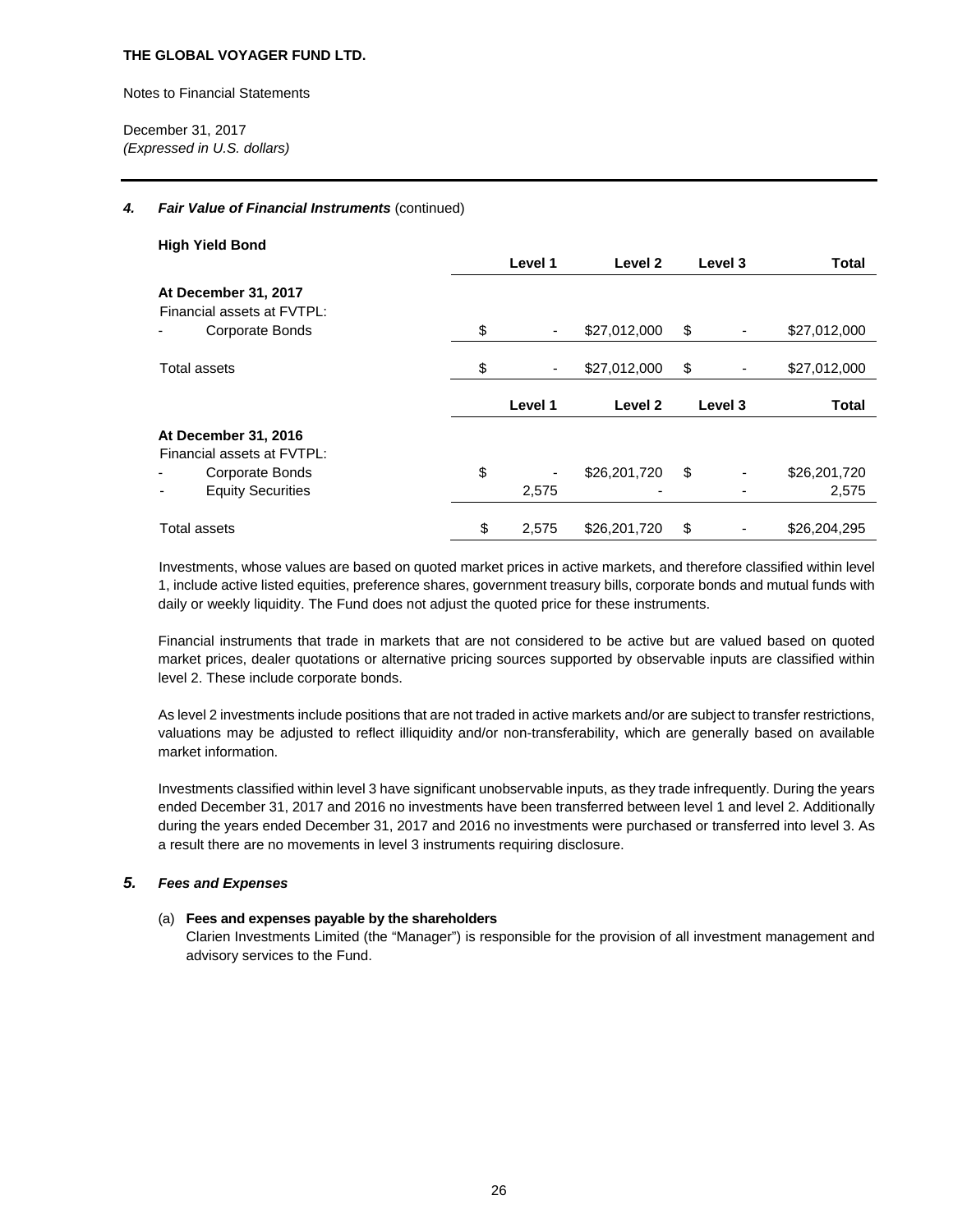Notes to Financial Statements

December 31, 2017 *(Expressed in U.S. dollars)* 

### *5. Fees and Expenses* (continued)

### (b) **Custodian fees**

The Royal Bank of Canada (Caribbean) Corporation (RBC) is the custodian for the underlying securities of the Short Term Income, Global Fixed Income, Preferred Equity, North American Equity, Small Cap Growth, International Equity, Managed Balance and High Yield Bond Portfolios of the Fund. RBC is paid fees by the Fund in accordance with their fee schedule as agreed with the Manager.

# (c) **Management fees**

Under the terms of the management agreement dated November 30, 2004, the maximum management fee permitted for any Class is 2%. During 2017, the Management Fees charged to the Fund were at the following rates: Short Term Income 0.35%, Global Fixed Income 1.0%, Preferred Equity 1.0%, North American Equity 1.50%, Small Cap Growth 1.50%, International Equity 1.50%, Managed Balance 1.0% and High Yield Bond 1.35% per annum, calculated weekly as a percentage of the Net Asset Value of each Class respectively, and are payable to the Manager quarterly in arrears.

# (d) **Administration fees**

Apex Fund Services Ltd. serves as Administrator and acts as transfer agent and registrar for the Fund. For its services, the Administrator receives a fee paid out of the assets based upon the nature and extent of the services provided.

### *6. Share Capital*

The Fund's authorised share capital is USD12,000, consisting of 10,000 non-voting non-participating management shares having a par value of USD1.00 each and 20,000,000 voting redeemable participating shares having a par value of USD0.0001 each for up to eight classes of shares currently including Short-Term Income, Global Fixed Income, Preferred Equity, North American Equity, Small Cap Growth, International Equity, Managed Balance and High Yield Bond shares.

The management shares have been issued to the Manager, a related company, but not called as at December 31, 2017 or December 31, 2016.

The Fund's Bye-laws allow for participating shares of each class to be issued either as Series C or Series D shares. Series C shares are generally intended for sale to Private Client or Institutional investors electing to use the Manager's Asset Management Service. All participating shares issued to December 31, 2017 and December 31, 2016, are Series C shares, which are not subject to any initial or deferred sales charges.

Shares of all classes may be redeemed on any particular Dealing Day provided a written redemption request is received by the Administrator before 5.00pm (Bermuda time) two days prior to the relevant Dealing day, which in all classes is expected to be the Tuesday of each week.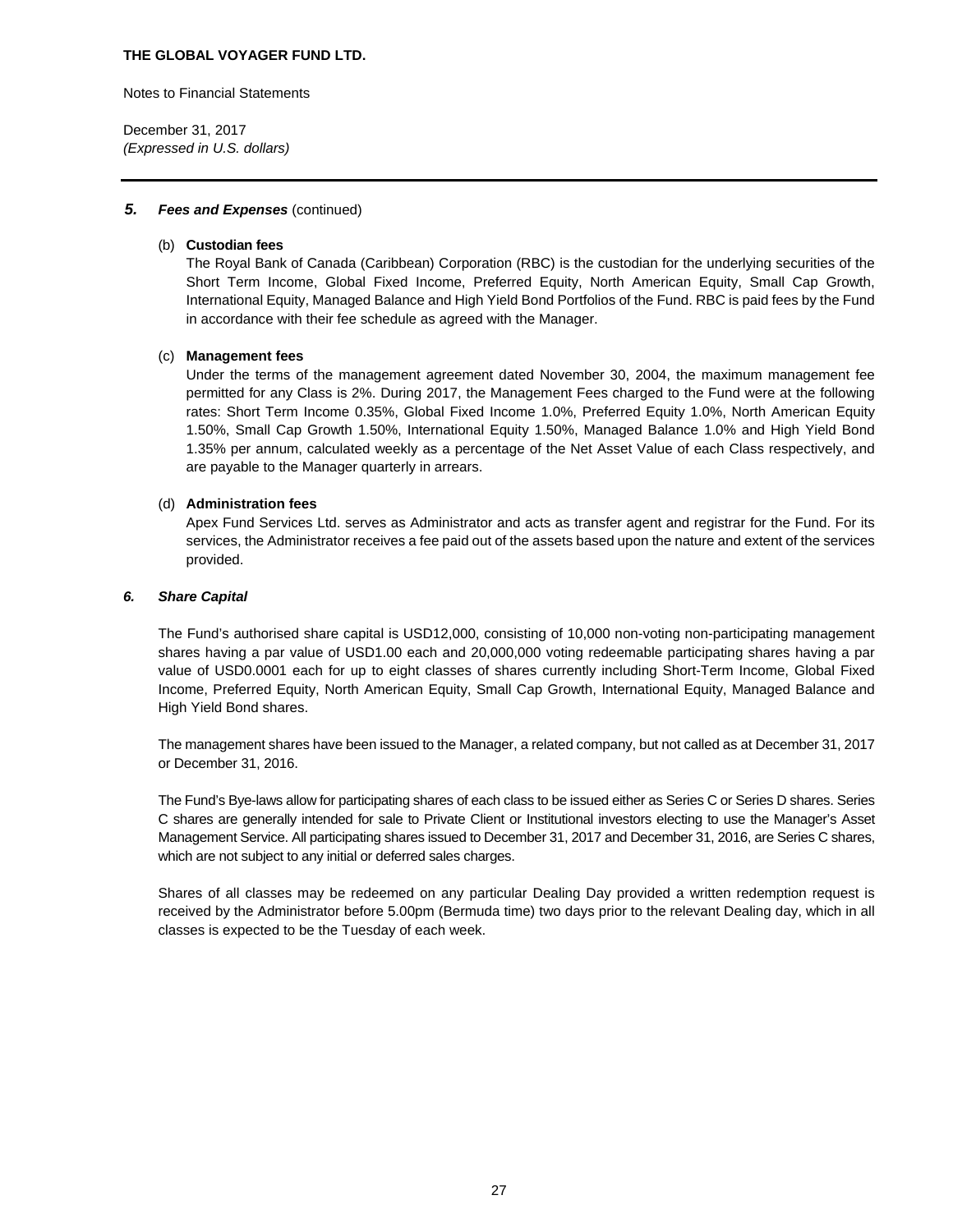Notes to Financial Statements

December 31, 2017 *(Expressed in U.S. dollars)* 

# *6. Share Capital* (continued)

**"Dealing Day"** means the day on which issues and/or redemptions take place, being in all classes the day immediately following the Valuation Day, which is expected to be each Thursday save where such day is not a business day, or as otherwise provided in the relevant schedule for a particular class.

# **Capital Management**

The Fund's capital consists solely of the shareholders' equity. The Fund is not subject to externally imposed capital requirements.

The redeemable shares issued by the Fund provide an investor with the right to require redemption for cash at a value proportionate to the investor's share in the Fund's net assets at each weekly redemption date and are classified as financial liabilities.

# *7. Summary of Investment Activity*

|                | <b>Short-Term</b><br><b>Income Shares</b> |             | <b>Global Fixed</b><br><b>Income Shares</b> |           | <b>Preferred</b><br><b>Equity Shares</b> |              |
|----------------|-------------------------------------------|-------------|---------------------------------------------|-----------|------------------------------------------|--------------|
|                | 2017<br>\$                                | 2016<br>\$  | 2017<br>\$                                  | 2016<br>S | 2017                                     | 2016         |
| Purchases      | (2,326,208)                               | (5,878,179) | $\overline{\phantom{0}}$                    | ۰         | (4, 152, 856)                            | (13.535.688) |
| Sales proceeds | 3,345,717                                 | 14,047,757  | 2,383,000                                   | 3,942,000 | 4,906,933                                | 6,976,773    |
|                | North American                            |             | Small Can Growth                            |           | International                            |              |

|                | <b>North American</b><br><b>Equity Shares</b> |                | <b>Small Cap Growth</b><br><b>Shares</b> |            | <b>International</b><br><b>Equity Shares</b> |             |
|----------------|-----------------------------------------------|----------------|------------------------------------------|------------|----------------------------------------------|-------------|
|                | 2017                                          | 2016<br>\$     | 2017<br>\$                               | 2016<br>\$ | 2017<br>S                                    | 2016        |
| Purchases      | (28, 597, 150)                                | (56, 293, 779) | $\overline{\phantom{0}}$                 | (450.000)  | (11,004,362)                                 | (4,021,666) |
| Sales proceeds | 34,637,659                                    | 55,964,306     | 610,000                                  | 500.001    | 16,071,457                                   | 6,183,012   |

|                | <b>Managed Balance</b><br><b>Shares</b> |            | <b>High Yield</b><br><b>Bond Shares</b> |                |  |  |
|----------------|-----------------------------------------|------------|-----------------------------------------|----------------|--|--|
|                | 2017<br>\$                              | 2016       | 2017<br>S                               | 2016<br>\$     |  |  |
| Purchases      | (698, 687)                              | (997, 788) | (21, 262, 599)                          | (22, 319, 714) |  |  |
| Sales proceeds | 394,663                                 | 1,041,103  | 20,852,906                              | 18,838,510     |  |  |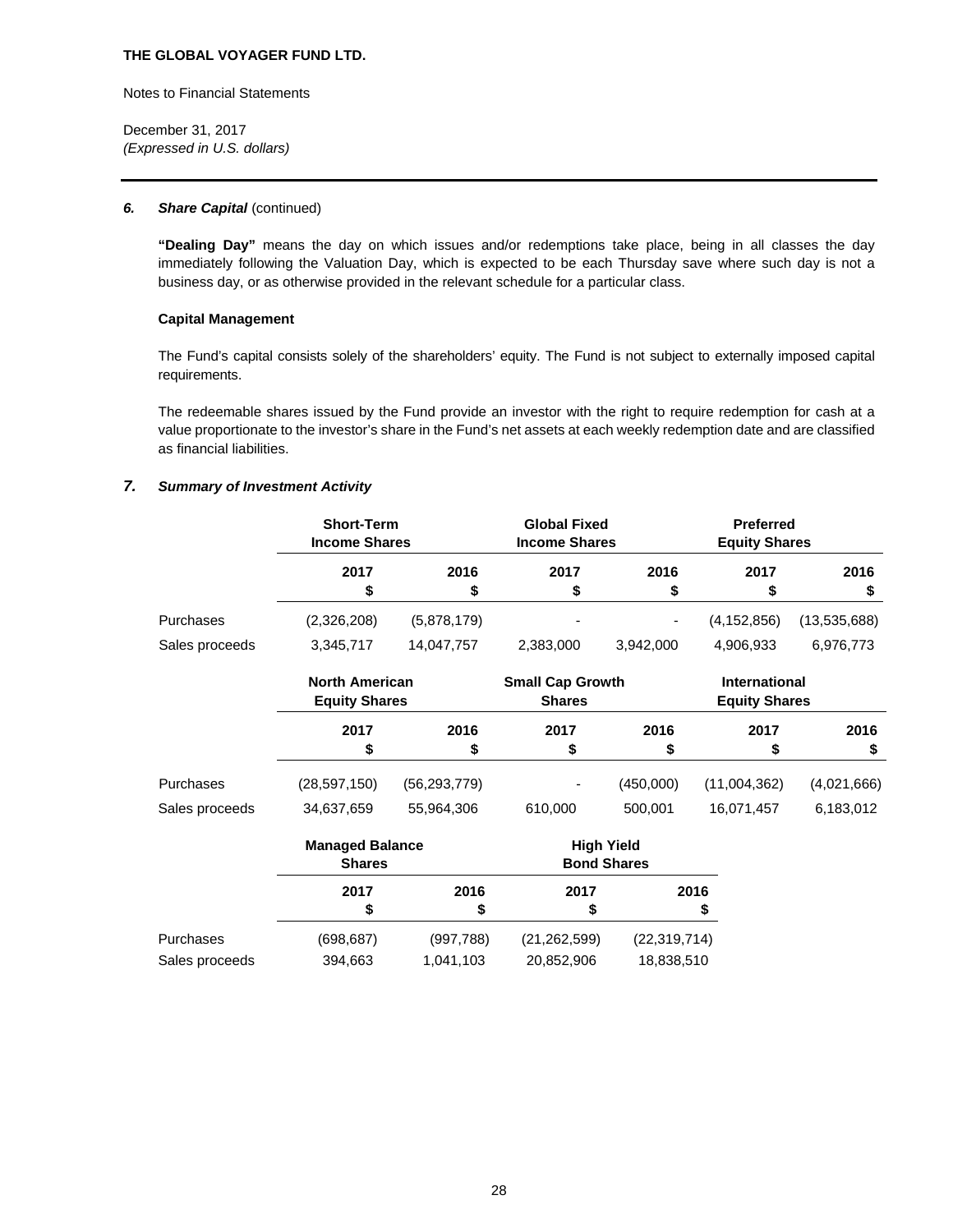Notes to Financial Statements

December 31, 2017 *(Expressed in U.S. dollars)* 

### *8. Financial Risk Management*

The eight (2016: eight) classes of the Fund are exposed to a variety of financial instruments risks: credit, liquidity and market risks (including interest rate risk, currency risk and other price risk). The level of risk to which each class is exposed depends on the investment objective and the type of investments the class holds. The value of investments within a portfolio can fluctuate daily as a result of changes in prevailing interest rates, economic and market conditions and company specific news related to investments held by the class. The Manager may minimise potential adverse effects of these risks on performance by, but not limited to, regular monitoring of the classes' positions and market events, diversification of the investment portfolio by asset type, country, sector, term to maturity within the constraints of the stated objectives and through the usage of derivatives to hedge certain risk exposures.

# (a) **Other price risk**

Other price risk is the risk that the value of financial instruments will fluctuate as a result of changes in market prices (other than those arising from interest rate or currency risk). The value of each investment is influenced by the outlook of the issuer and by general economic and political conditions, as well as industry and market trends. All securities present a risk of loss of capital. Except for forward foreign exchange contracts, the maximum risk resulting from financial instruments is equivalent to their fair value. Possible losses from forward foreign exchange contracts can be significant.

Other assets and liabilities are monetary items that are short term in nature and therefore are not subject to significant other price risk.

# i) **Short-Term Income**

The other price risk of this class is insignificant as the class is invested in short-term fixed income securities.

# ii) **Global Fixed Income**

The other price risk of this class is insignificant as the class is mostly invested indirectly in fixed income securities through mutual fund instruments. Significant risks for this class are interest rate, credit and currency risk as further described within this note.

# iii) **Preferred Equity**

The other price risk of this class relates primarily to U.S. fixed rate preferred stocks and is sensitive to changes in general economic conditions in the U.S. As of December 31, 2017, had the U.S. markets increased or decreased by 10%, with all other variables held constant, net assets would have increased or decreased, respectively, by approximately \$2,464,000 (2016 - \$2,438,000). In practice, actual trading results may differ from this sensitivity analysis and the difference may be material.

# iv) **North American Equity**

The other price risk of this class is related to U.S. and Canadian stocks and therefore is sensitive to changes in general economic conditions in the U.S. and Canada. As of December 31, 2017, had the U.S. and Canadian large cap equity markets increased or decreased by 10%, with all other variables held constant, net assets would have increased or decreased, respectively, by approximately \$3,903,000 (2016 - \$3,769,000). In practice, actual trading results may differ from this sensitivity analysis and the difference may be material.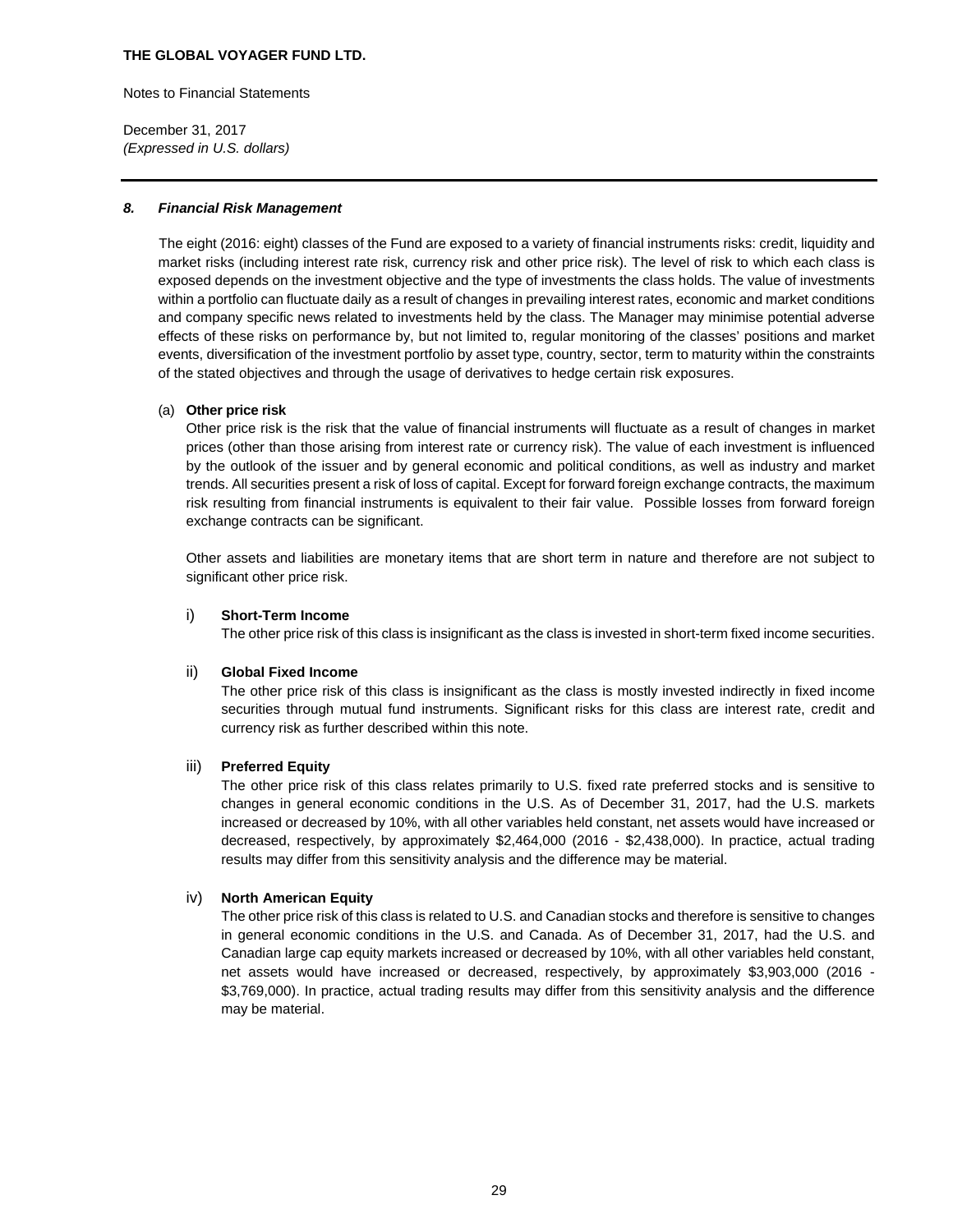Notes to Financial Statements

December 31, 2017 *(Expressed in U.S. dollars)* 

### *8. Financial Risk Management* (continued)

# (a) **Other price risk** (continued)

# v) **Small Cap Growth**

The other price risk of this class is related to U.S. small and mid-cap stocks and therefore is sensitive to changes in general economic conditions in the U.S. As of December 31, 2017, had the U.S. small and midcap markets increased or decreased by 10%, with all other variables held constant, net assets would have increased or decreased, respectively, by approximately \$1,390,000 (2016 - \$1,248,000). In practice, actual trading results may differ from this sensitivity analysis and the difference may be material.

# vi) **International Equity**

The other price risk of this class is related primarily to international stocks and therefore is sensitive to changes in general economic conditions as represented by the MSCI EAFE Index. As of December 31, 2017, had the MSCI EAFE Index increased or decreased by 10%, with all other variables held constant, net assets would have increased or decreased, respectively, by approximately \$2,041,000 (2016 - \$2,030,000). In practice, actual trading results may differ from this sensitivity analysis and the difference may be material.

# vii) **Managed Balance**

The other price risk of this class is related primarily to international stocks and debt therefore is sensitive to changes in general economic conditions as represented by the MSCI World All Country Index, Citigroup Credit 1-10 year Bond Index and 90 day US Treasury Bills. As of December 31, 2017, had the above name Indices increased or decreased by 10%, with all other variables held constant, net assets would have increased or decreased, respectively, by approximately \$538,000 (2016 - \$455,000). In practice, actual trading results may differ from this sensitivity analysis and the difference may be material.

# viii) **High Yield Bond**

The other price risk of this class is insignificant as the class is mostly invested in fixed income securities. Significant risks for this class are interest rate, credit and currency risk as further described within this note.

# (b) **Interest rate risk**

Interest rate risk is the risk that the fair value of interest bearing investments will fluctuate due to changes in prevailing levels of market interest rates. Other than those classes that invest in debt securities, the majority of the Fund's assets and liabilities are non-interest bearing. Non-interest bearing assets include investments in mutual funds and the exposure to interest rate risk is limited to the Fund's holdings in those mutual funds. Complete information about the interest rate risk of the underlying investment held by mutual funds is not readily available. The value of the classes that invest in debt securities will be affected by changes in applicable interest rates. If interest rates fall, the fair value of existing debt securities may increase due to the increase in yield. On the other hand, if interest rates rise, the yield of existing debt securities may decrease which will then lead to a decrease in their fair value. The magnitude of the decline will generally be greater for long term debt securities than short-term debt securities.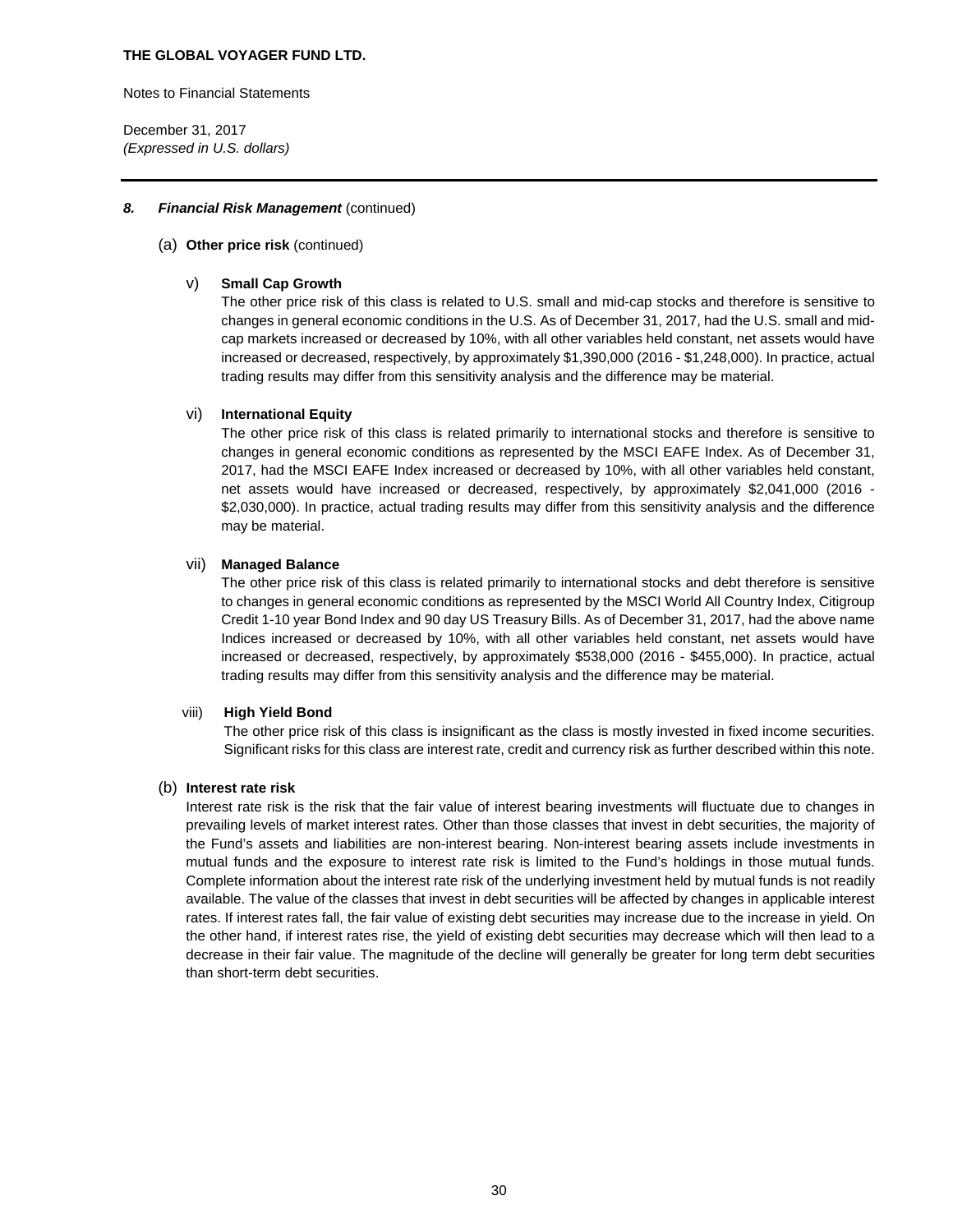Notes to Financial Statements

December 31, 2017 *(Expressed in U.S. dollars)* 

### *8. Financial Risk Management* (continued)

### (b) **Interest rate risk** (continued)

The tables below summarise the classes' exposure to interest rate risk. They include the classes' assets and liabilities at fair value, categorised by the contractual maturity date.

### **Short-Term Income for the year ended December 31, 2017**

|                                                        | Less than |               |               | <b>Non-interest</b> |              |
|--------------------------------------------------------|-----------|---------------|---------------|---------------------|--------------|
|                                                        | 1 year    | $1 - 3$ years | $3 - 5$ years | bearing             | <b>Total</b> |
|                                                        | (\$000's) | (\$000's)     | (\$000's)     | (\$000's)           | (\$000's)    |
| <b>Assets</b>                                          |           |               |               |                     |              |
| <b>Financial assets</b>                                | 1,401     | 2,980         | 2,020         |                     | 6,401        |
| <b>Receivables</b>                                     |           |               |               | 38                  | 38           |
| <b>Total assets</b>                                    | 1,401     | 2,980         | 2,020         | 38                  | 6,439        |
| <b>Liabilities</b>                                     |           |               |               |                     |              |
| <b>Financial liabilities</b>                           |           |               |               | 23                  | 23           |
| <b>Total liabilities</b>                               |           |               |               | 23                  | 23           |
| Short-Term Income for the year ended December 31, 2016 |           |               |               |                     |              |
|                                                        | Less than |               |               | <b>Non-interest</b> |              |
|                                                        | 1 year    | $1 - 3$ years | $3 - 5$ years | bearing             | <b>Total</b> |
|                                                        | (\$000's) | (\$000's)     | (\$000's)     | (\$000's)           | (\$000's)    |
| <b>Assets</b>                                          |           |               |               |                     |              |
| <b>Financial assets</b>                                | 1,415     | 3,795         | 2,170         |                     | 7,380        |
| Receivables                                            |           |               |               | 59                  | 59           |
|                                                        |           |               |               |                     |              |

| Total assets                 | 1.415                    | 3.795                    | 2.170                    | 59 | 7,439 |
|------------------------------|--------------------------|--------------------------|--------------------------|----|-------|
| <b>Liabilities</b>           |                          |                          |                          |    |       |
| <b>Financial liabilities</b> | $\blacksquare$           | $\overline{\phantom{0}}$ | $\overline{a}$           | 30 | 30    |
| <b>Total liabilities</b>     | $\overline{\phantom{0}}$ | $\overline{\phantom{0}}$ | $\overline{\phantom{0}}$ | 30 | 30    |

Management monitors performance of this class against the prevailing two years US Treasury Bill on a daily basis.

As at December 31, 2017, had the prevailing interest rate increased or decreased by 0.50% assuming a movement in the yield curve, with all other variables held constant, net assets would have decreased or increased, respectively, by approximately \$70,580 (2016 - \$75,771). In practice, the actual results may differ from this sensitivity analysis and the difference may be material.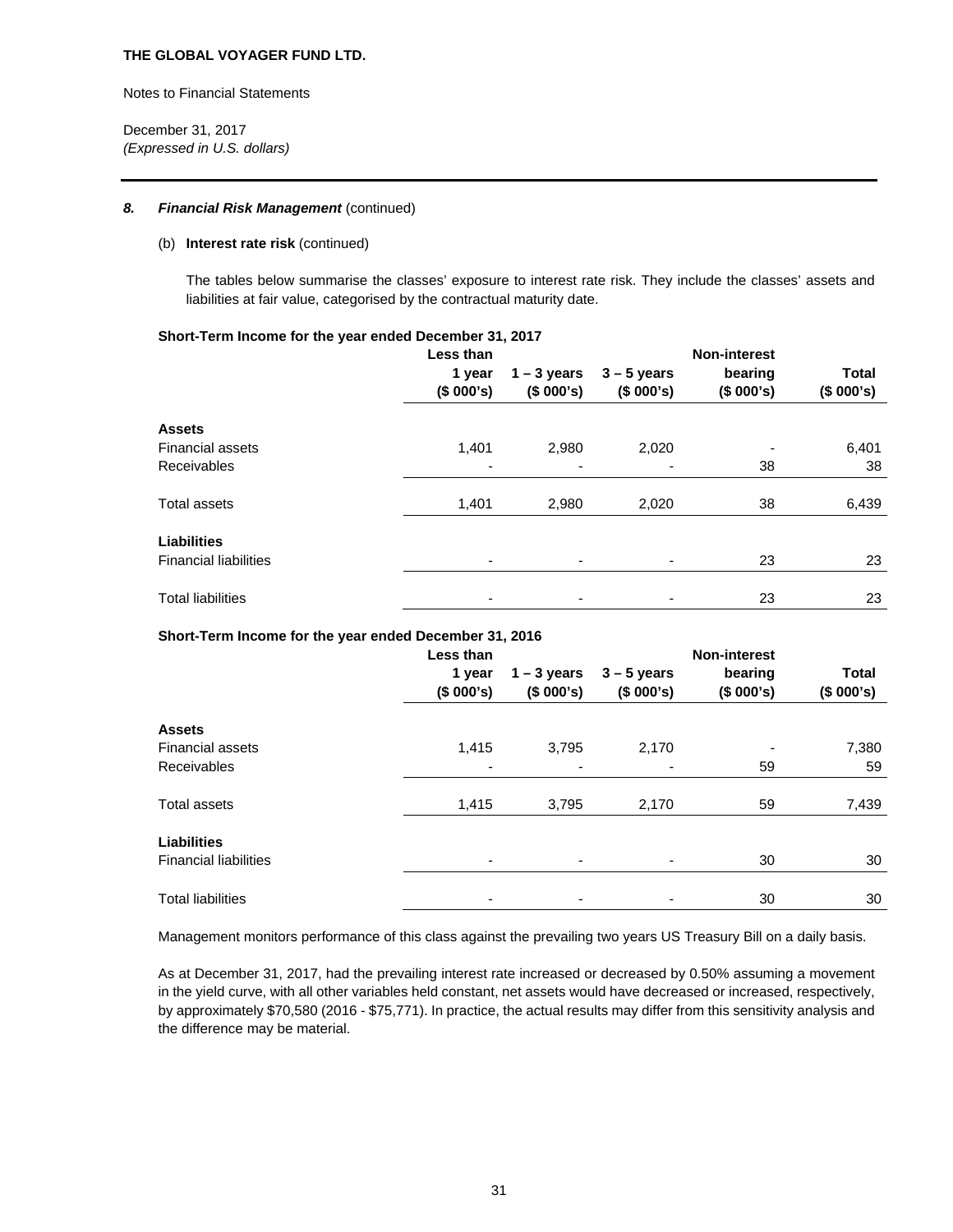Notes to Financial Statements

December 31, 2017 *(Expressed in U.S. dollars)* 

# 8. Financial Risk Management (continued)

# (b) **Interest rate risk** (continued)

# **Global Fixed Income for the year ended December 31, 2017**

|                              | Less than<br>1 year<br>(\$000's) | $1 - 3$ years<br>(\$000's) | $3 - 5$ years<br>(\$000's) | <b>Non-interest</b><br>bearing<br>(\$000's) | <b>Total</b><br>(\$000's) |
|------------------------------|----------------------------------|----------------------------|----------------------------|---------------------------------------------|---------------------------|
| <b>Assets</b>                |                                  |                            |                            |                                             |                           |
| <b>Financial assets</b>      | 125                              | ٠                          | ۰                          | 26,513                                      | 26,638                    |
| Receivables                  |                                  | ۰                          |                            | 3                                           | 3                         |
| <b>Total assets</b>          | 125                              | ۰                          | ۰                          | 26,516                                      | 26,641                    |
| <b>Liabilities</b>           |                                  |                            |                            |                                             |                           |
| <b>Financial liabilities</b> | $\overline{\phantom{0}}$         | ٠                          | $\overline{\phantom{a}}$   | 103                                         | 103                       |
| <b>Total liabilities</b>     |                                  |                            |                            | 103                                         | 103                       |

# **Global Fixed Income for the year ended December 31, 2016**

|                              | Less than<br>1 year<br>(\$000's) | $1 - 3$ years<br>(\$000's) | $3 - 5$ years<br>(\$000's) | <b>Non-interest</b><br>bearing<br>(\$000's) | <b>Total</b><br>(\$000's) |
|------------------------------|----------------------------------|----------------------------|----------------------------|---------------------------------------------|---------------------------|
| <b>Assets</b>                |                                  |                            |                            |                                             |                           |
| <b>Financial assets</b>      |                                  |                            |                            | 30,656                                      | 30,656                    |
| Receivables                  |                                  | ٠<br>۰                     | ۰                          | 3                                           | 3                         |
| <b>Total assets</b>          |                                  |                            |                            | 30,659                                      | 30,659                    |
| <b>Liabilities</b>           |                                  |                            |                            |                                             |                           |
| <b>Financial liabilities</b> |                                  | ٠<br>۰                     | ۰                          | 115                                         | 115                       |
| <b>Total liabilities</b>     |                                  | ۰                          |                            | 115                                         | 115                       |

Management monitors performance of this class against the prevailing SB World Government Bond Index on a daily basis.

As at December 31, 2017, had the prevailing interest rate increased or decreased by 0.50% assuming a movement in the yield curve, with all other variables held constant, net assets would have decreased or increased, respectively, by approximately \$748,120 (2016 - \$745,184). In practice, the actual results may differ from this sensitivity analysis and the difference may be material.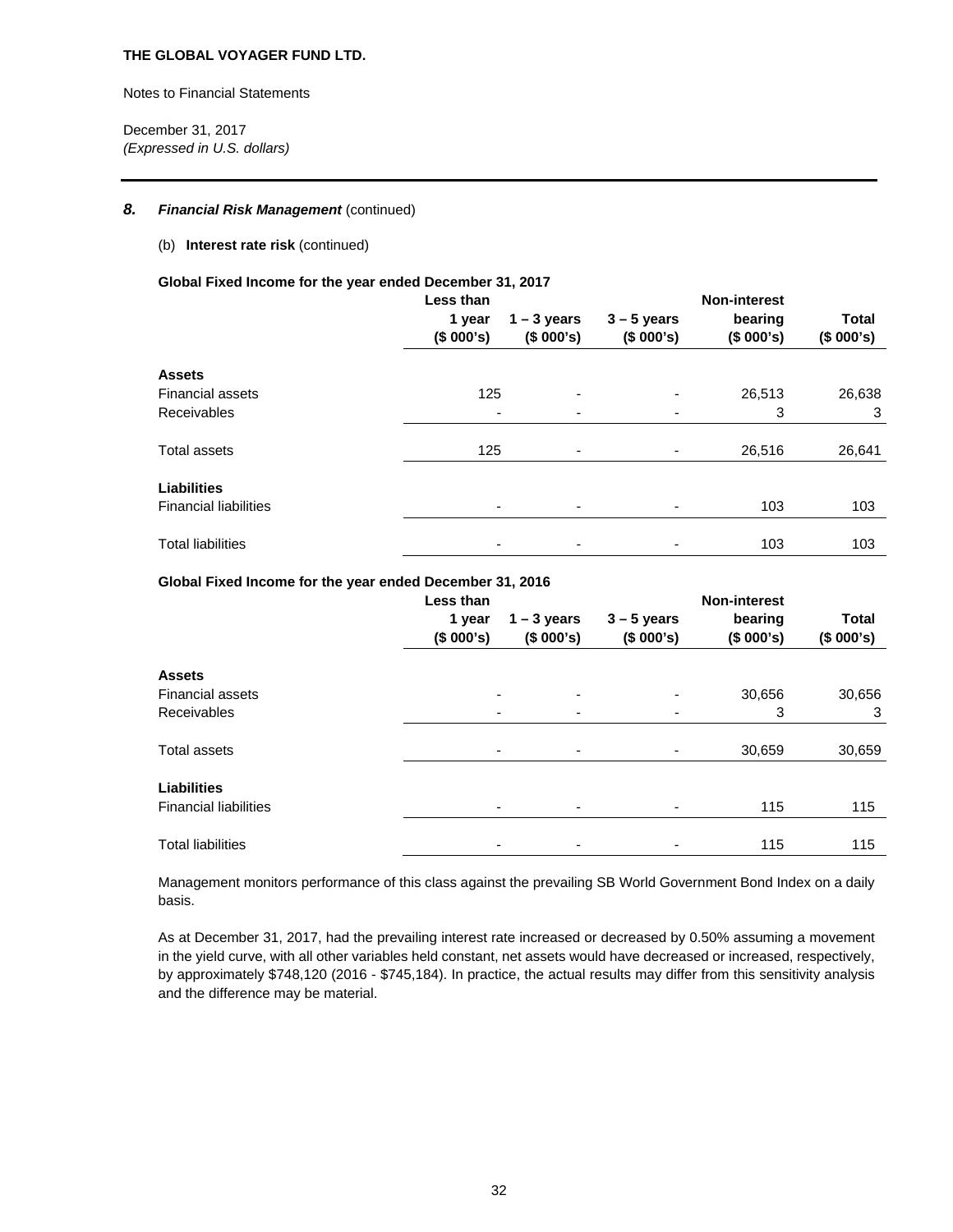Notes to Financial Statements

December 31, 2017 *(Expressed in U.S. dollars)* 

# 8. Financial Risk Management (continued)

# (b) **Interest rate risk** (continued)

# **Preferred Equity for the year ended December 31, 2017**

|                              | Less than<br>1 year<br>(\$000's) | $1 - 3$ years<br>(\$000's) | $3 - 5$ years<br>(S 000's) | <b>Greater</b><br>5 years<br>(\$000's) | <b>Non-interest</b><br>bearing<br>(\$000's) | <b>Total</b><br>(\$000's) |
|------------------------------|----------------------------------|----------------------------|----------------------------|----------------------------------------|---------------------------------------------|---------------------------|
| <b>Assets</b>                |                                  |                            |                            |                                        |                                             |                           |
| <b>Financial assets</b>      | 1,965                            | ٠                          | 1,840                      | 22,304                                 | ۰                                           | 26,109                    |
| <b>Receivables</b>           | $\overline{\phantom{a}}$         | ٠                          | ٠                          | $\overline{\phantom{0}}$               | $12 \overline{ }$                           | $12 \overline{ }$         |
| <b>Total assets</b>          | 1,965                            | ٠                          | 1,840                      | 22,304                                 | 12                                          | 26,121                    |
| <b>Liabilities</b>           |                                  |                            |                            |                                        |                                             |                           |
| <b>Financial liabilities</b> | $\overline{\phantom{0}}$         | ۰                          | ٠                          |                                        | 96                                          | 96                        |
| <b>Total liabilities</b>     |                                  |                            | -                          |                                        | 96                                          | 96                        |

# **Preferred Equity for the year ended December 31, 2016**

|                              | Less than<br>1 year<br>(\$000's) | $1 - 3$ years<br>(\$000's) | $3 - 5$ years<br>(\$000's) | <b>Greater</b><br>(\$000's) | 5 years iterest bearing<br>(\$000's) | <b>Total</b><br>(\$000's) |
|------------------------------|----------------------------------|----------------------------|----------------------------|-----------------------------|--------------------------------------|---------------------------|
| <b>Assets</b>                |                                  |                            |                            |                             |                                      |                           |
| <b>Financial assets</b>      | 642                              | 868                        | -                          | 23,507                      |                                      | 25,017                    |
| <b>Receivables</b>           |                                  | ٠                          |                            |                             | $12 \overline{ }$                    | 12                        |
| <b>Total assets</b>          | 642                              | 868                        | $\overline{a}$             | 23,507                      | $12 \overline{ }$                    | 25,029                    |
| <b>Liabilities</b>           |                                  |                            |                            |                             |                                      |                           |
| <b>Financial liabilities</b> | $\overline{\phantom{0}}$         | $\overline{\phantom{a}}$   | ٠                          | ۰                           | 92                                   | 92                        |
| <b>Total liabilities</b>     |                                  | $\overline{\phantom{a}}$   | ٠                          |                             | 92                                   | 92                        |

The schedule above lists preferred stock by maturity date with those classed as "perpetual" included in the "greater 5 years" category. Preferred stocks may be callable when the issuing company has a right to redeem the outstanding preferred shares at its discretion or as defined in the issuance prospectus. The securities defined as being perpetual in regards to maturity may have a callable feature, traditionally in five years from issue. Once the call date has been arrived at, the security may have a 30 day notice period before the issuer can redeem the issue at the price stated in the security's prospectus.

Management monitors performance of this class against the S&P Preferred Stock Index on a daily basis.

As at December 31, 2017, had the prevailing interest rate increased or decreased by 0.50% assuming a movement in the yield curve, with all other variables held constant, net assets would have decreased or increased, respectively, by approximately \$704,752 (2016 - \$791,146). In practice, the actual results may differ from this sensitivity analysis and the difference may be material.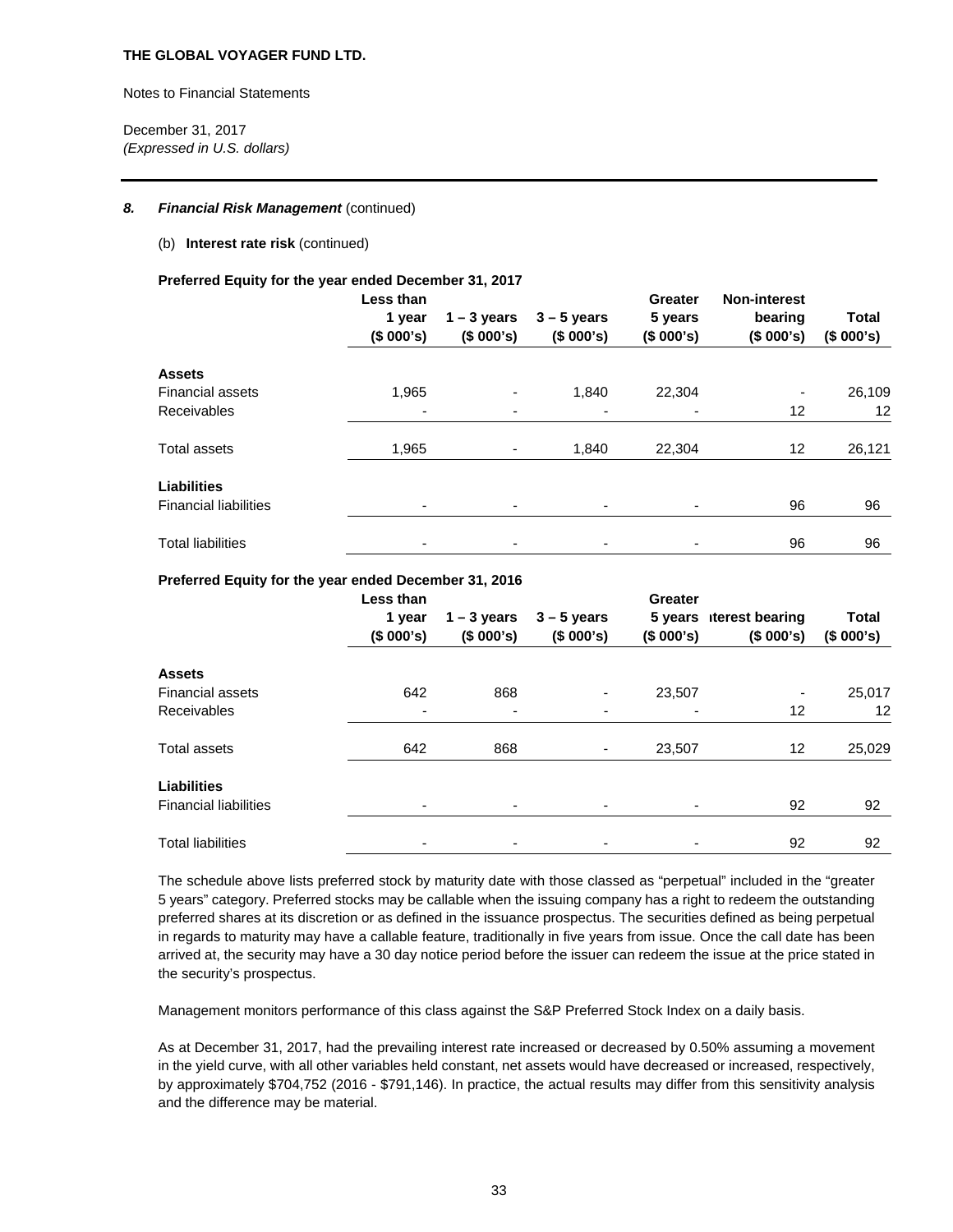Notes to Financial Statements

December 31, 2017 *(Expressed in U.S. dollars)* 

# 8. Financial Risk Management (continued)

### (b) **Interest rate risk** (continued)

# **Managed Balance for the year ended December 31, 2017**

|                              | Less than<br>1 year<br>(\$000's) | $1 - 3$<br>years<br>(\$000's) | $3 - 5$<br>vears<br>(\$000's) | <b>Greater</b><br>5 years<br>(\$000's) | Non-interest<br>bearing<br>(\$000's) | <b>Total</b><br>(\$000's) |
|------------------------------|----------------------------------|-------------------------------|-------------------------------|----------------------------------------|--------------------------------------|---------------------------|
| <b>Assets</b>                |                                  |                               |                               |                                        |                                      |                           |
| <b>Financial assets</b>      | 293                              | ٠                             | ٠                             | 149                                    | 5,130                                | 5,572                     |
| <b>Receivables</b>           |                                  | $\overline{\phantom{a}}$      | -                             | ٠                                      | 4                                    | 4                         |
| <b>Total assets</b>          | 293                              |                               |                               | 149                                    | 5,134                                | 5,576                     |
| <b>Liabilities</b>           |                                  |                               |                               |                                        |                                      |                           |
| <b>Financial liabilities</b> | ٠                                | ۰                             | ٠                             | ٠                                      | 30                                   | 30                        |
| <b>Total liabilities</b>     |                                  | $\overline{a}$                |                               |                                        | 30                                   | 30                        |

### **Managed Balance for the year ended December 31, 2016**

|                              | Less than<br>1 year<br>(\$000's) | $1 - 3$<br>years<br>(\$000's) | $3 - 5$<br>vears<br>(\$000's) | <b>Greater</b><br>5 years<br>(\$000's) | <b>Non-interest</b><br>bearing<br>(\$000's) | <b>Total</b><br>(\$000's) |
|------------------------------|----------------------------------|-------------------------------|-------------------------------|----------------------------------------|---------------------------------------------|---------------------------|
| <b>Assets</b>                |                                  |                               |                               |                                        |                                             |                           |
| <b>Financial assets</b>      | 422                              | 101                           | ۰                             | 149                                    | 4,295                                       | 4,967                     |
| <b>Receivables</b>           |                                  |                               |                               | ٠                                      | 5                                           | 5                         |
| Total assets                 | 422                              | 101                           | ۰                             | 149                                    | 4,300                                       | 4,972                     |
| <b>Liabilities</b>           |                                  |                               |                               |                                        |                                             |                           |
| <b>Financial liabilities</b> | -                                | ٠                             | ٠                             |                                        | 21                                          | 21                        |
| <b>Total liabilities</b>     | -                                |                               | ۰                             |                                        | 21                                          | 21                        |

As at December 31, 2017, had the prevailing interest rate increased or decreased by 0.50% assuming a movement in the yield curve, with all other variables held constant, net assets would have decreased or increased, respectively, by approximately \$149,931 (2016 - \$128,439). In practice, the actual results may differ from this sensitivity analysis and the difference may be material.

### **North American Equity**

The Class has insignificant exposure to interest rate risk as nearly all of its assets are invested in stocks.

# **Small Cap Growth**

The Class has insignificant exposure to interest rate risk as nearly all of its assets are invested in stocks.

#### **International Equity**

The Class has insignificant exposure to interest rate risk as nearly all of its assets are invested in stocks.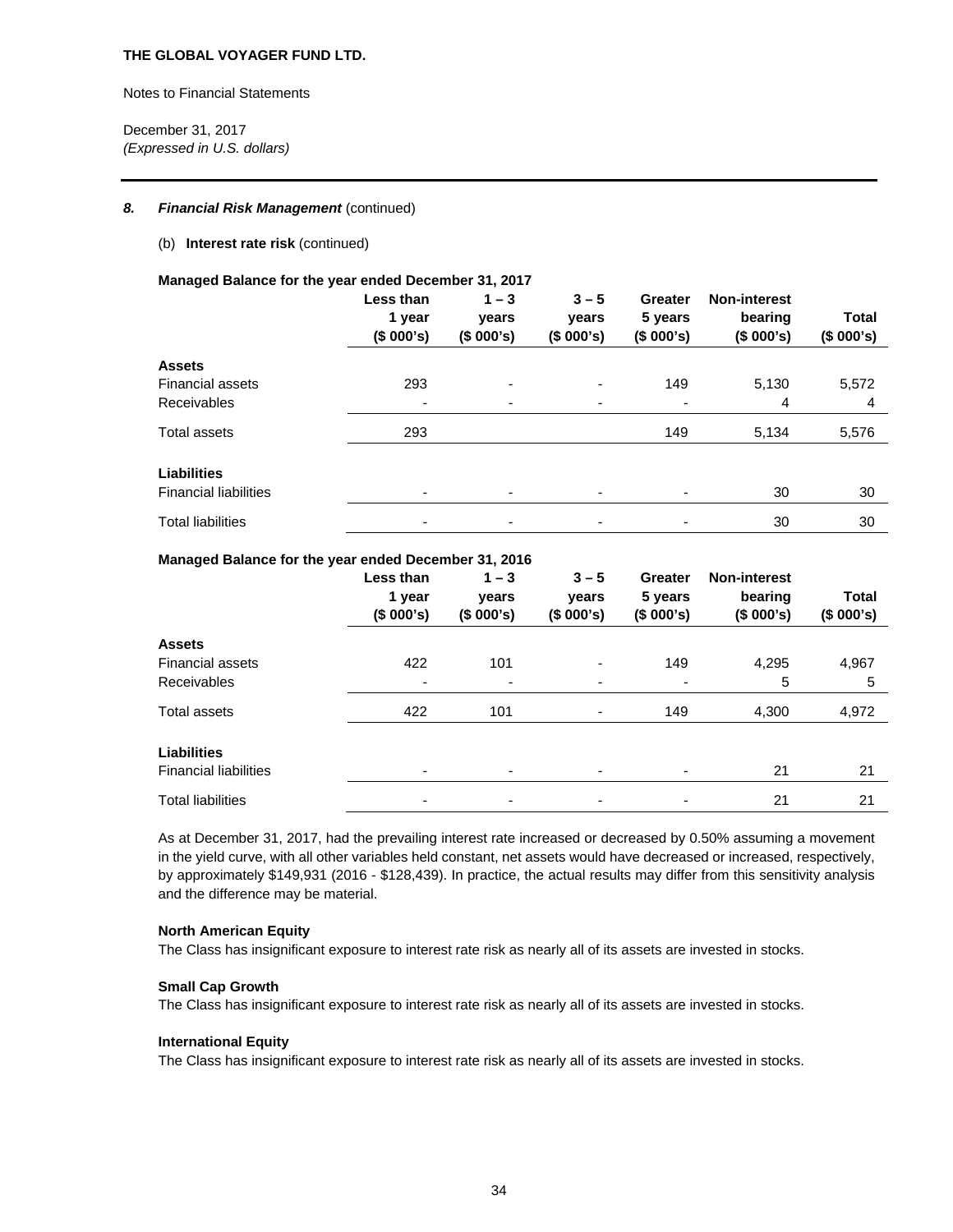Notes to Financial Statements

December 31, 2017 *(Expressed in U.S. dollars)* 

# 8. Financial Risk Management (continued)

# (b) **Interest rate risk** (continued)

# **High Yield Bond for the year ended December 31, 2017**

|                              | Less than<br>1 year<br>(\$000's) | $1 - 3$ years<br>(\$000's) | $3 - 5$<br>years<br>(\$000's) | Greater<br>5 years<br>(\$000's) | <b>Non-interest</b><br>bearing<br>(\$000's) | <b>Total</b><br>(\$000's) |
|------------------------------|----------------------------------|----------------------------|-------------------------------|---------------------------------|---------------------------------------------|---------------------------|
| <b>Assets</b>                |                                  |                            |                               |                                 |                                             |                           |
| <b>Financial assets</b>      | 1,017                            | 3,596                      | 6,865                         | 16.439                          | ۰                                           | 27,917                    |
| Receivables                  | ۰                                | $\overline{\phantom{0}}$   | ۰                             |                                 | 466                                         | 466                       |
| Total assets                 | 1,017                            | 3,596                      | 6,865                         | 16,439                          | 466                                         | 28,383                    |
| Liabilities                  |                                  |                            |                               |                                 |                                             |                           |
| <b>Financial liabilities</b> | ۰                                | ٠                          | ۰                             |                                 | 654                                         | 654                       |
| <b>Total liabilities</b>     |                                  |                            | ٠                             |                                 | 654                                         | 654                       |

# **High Yield Bond for the year ended December 31, 2016**

|                              | Less than<br>1 year<br>(\$000's) | $1 - 3$ years<br>(\$000's) | $3 - 5$<br>vears<br>(\$000's) | Greater<br>5 years<br>(\$000's) | <b>Non-interest</b><br>bearing<br>(\$000's) | Total<br>(\$000's) |
|------------------------------|----------------------------------|----------------------------|-------------------------------|---------------------------------|---------------------------------------------|--------------------|
| <b>Assets</b>                |                                  |                            |                               |                                 |                                             |                    |
| <b>Financial assets</b>      | 668                              | 2,050                      | 8.473                         | 15,574                          | 3                                           | 26,768             |
| Receivables                  |                                  |                            |                               |                                 | 484                                         | 484                |
| Total assets                 | 668                              | 2,050                      | 8,473                         | 15,574                          | 487                                         | 27,252             |
| <b>Liabilities</b>           |                                  |                            |                               |                                 |                                             |                    |
| <b>Financial liabilities</b> |                                  |                            |                               |                                 | 117                                         | 117                |
| <b>Total liabilities</b>     |                                  |                            |                               |                                 | 117                                         | 117                |

As at December 31, 2017, had the prevailing interest rate increased or decreased by 0.50% assuming a movement in the yield curve, with all other variables held constant, net assets would have decreased or increased, respectively, by approximately \$526,850 (2016 - \$542,698). In practice, the actual results may differ from this sensitivity analysis and the difference may be material.

# (c) **Currency risk**

Currency risk arises from financial instruments that are denominated in a currency other than U.S. dollars of the classes. As a result, the classes may be exposed to the risk that the value of securities denominated in other currencies will fluctuate due to changes in the exchange rates. The schedules of investments identify bonds, forward exchange contracts and stocks traded in foreign markets which have been converted to U.S. dollars for presentation purposes at year end.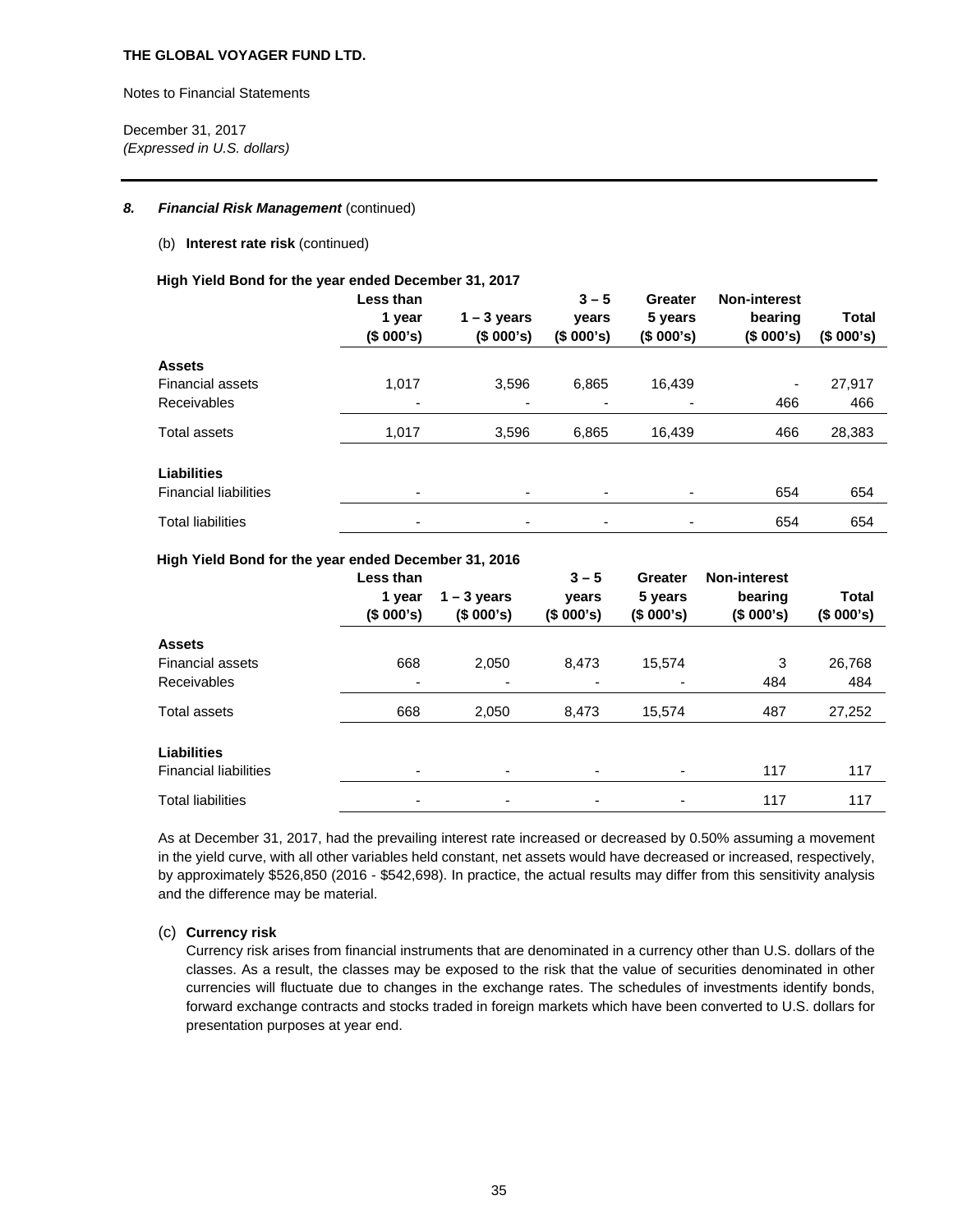Notes to Financial Statements

December 31, 2017 *(Expressed in U.S. dollars)* 

#### *8. Financial Risk Management* (continued)

#### (c) **Currency risk** (continued)

Currency risk is indicated for foreign securities within a class comprising 10% or more of the total value of all securities. If currencies fluctuated by 10%, with all other variables held constant, net assets would have increased or decreased by the following amounts (in USD):

#### **International Equity**

 Euros: \$488,000 (2016 - \$505,000) British Pounds: \$314,000 (2016 - \$320,000) Australian Dollar: \$239,000 (2016 - \$215,000) Swiss Franc: \$286,000 (2016 - \$283,000) Japanese Yen: \$203,000 (2016 - \$177,000)

In practice, actual currency results may differ from this sensitivity analysis and the difference may be material.

There were no significant foreign currency cash amounts (over \$25,000) held by any of the classes at December 31, 2017 and 2016.

#### (d) **Credit risk**

Credit risk is the risk that a security issuer or counterparty to a financial instrument will fail to meet its financial obligations. The fair value of a debt instrument includes consideration of the creditworthiness of the debt issuer. In their selection of securities, brokers and counterparties, the Manager reviews each issuer and entity for credit risk and default risk and determines an overall assessment of credit quality of the classes' securities.

The carrying amount of debt instruments as presented in the schedules of investments in Note 12 represents the maximum credit risk exposure of each class. Credit risk exposure for derivative instruments is based on each class unrealised gain (loss) on the contractual obligations with the counterparty as at the reporting date and is reported in the statements of financial position and presented in Note 12. Credit risk exposure for investments in mutual funds is limited to the Funds' holdings in the underlying assets of the investee companies.

All fixed income securities rated BBB/Baa/B++ or above are considered investment grade and have a lower credit risk than below investment grade bonds.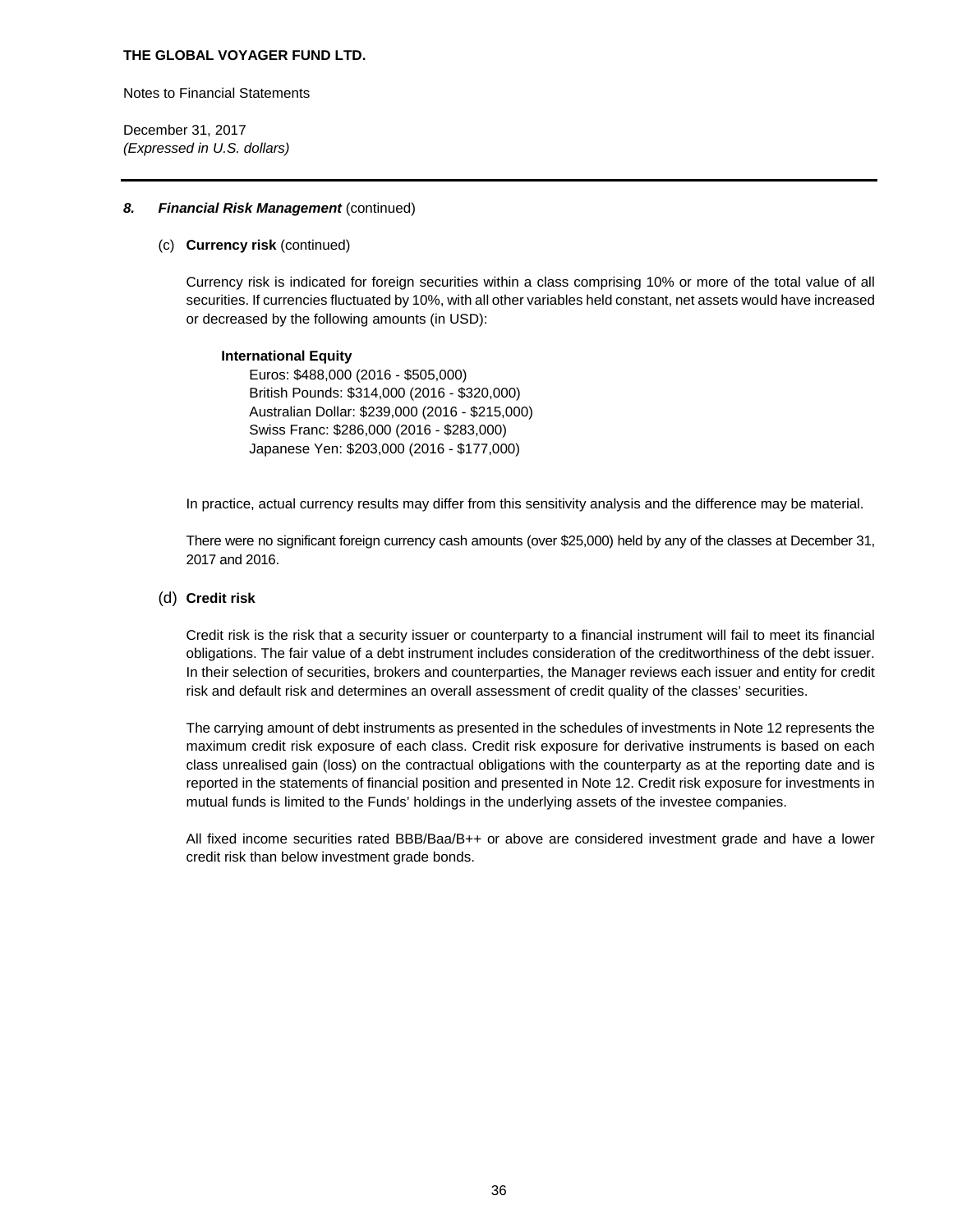Notes to Financial Statements

December 31, 2017 *(Expressed in U.S. dollars)* 

## 8. Financial Risk Management (continued)

# (d) **Credit risk** (continued)

The following classes were invested in debt securities with the following credit ratings, as per tables below:

#### **Short-Term Income**

Debt securities by credit rating (Moody's)

|                 | December 31, 2017<br>Net asset (%) | December 31, 2016<br>Net asset (%) |
|-----------------|------------------------------------|------------------------------------|
| A <sub>2</sub>  | 7.8                                |                                    |
| A <sub>3</sub>  | 14.7                               | 34.4                               |
| AA <sub>2</sub> | 15.1                               |                                    |
| AAA             | 47.1                               | 53.2                               |
| BA1             | 9.6                                | 8.4                                |
| <b>Total</b>    | 94.3                               | 96.0                               |

#### **Preferred Equity**

Bloomberg Composite Rating

|              | December 31, 2017<br>Net asset (%) | December 31, 2016<br>Net asset (%) |
|--------------|------------------------------------|------------------------------------|
| Α            | 6.5                                | 4.2                                |
| A-           |                                    | 3.6                                |
| $A+$         |                                    | 3.5                                |
| AA+          | 4.0                                | 4.1                                |
| BB+          | 5.3                                | 5.2                                |
| BBB+         | 7.6                                | 6.3                                |
| BBB          | 31.6                               | 30.0                               |
| BBB-         | 30.0                               | 29.0                               |
| NR.          | 9.7                                | 11.9                               |
| <b>Total</b> | 94.7                               | 97.8                               |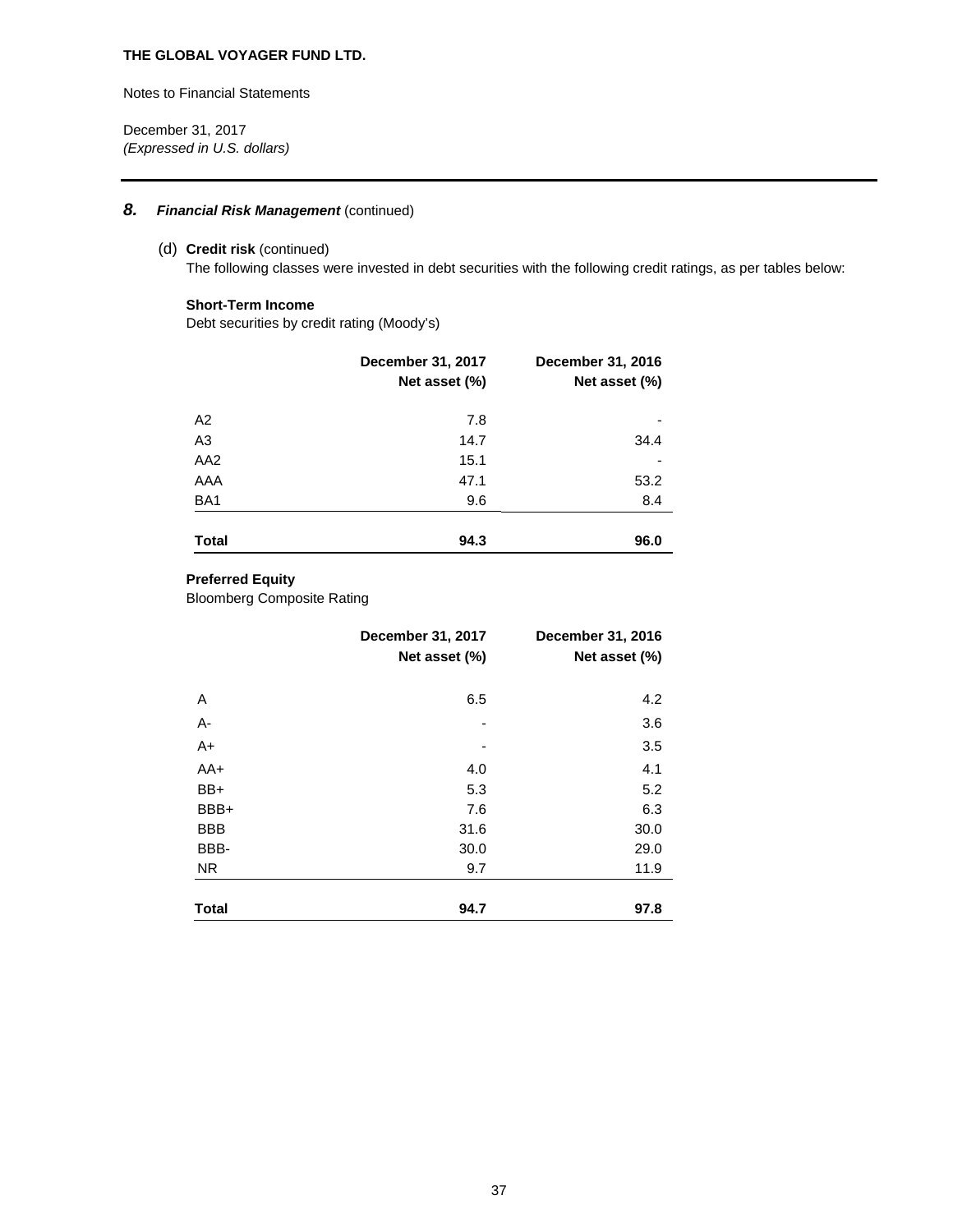Notes to Financial Statements

December 31, 2017 *(Expressed in U.S. dollars)* 

## 8. Financial risk management (continued)

## (d) **Credit risk** (continued)

## **Managed Balance**

Debt securities by credit rating (S&P's)

| Total | 4.5                                | 5.0                                |
|-------|------------------------------------|------------------------------------|
|       | 1.8                                | 2.0                                |
| A-    |                                    |                                    |
| AA+U  | 2.7                                | 3.0                                |
|       | December 31, 2017<br>Net asset (%) | December 31, 2016<br>Net asset (%) |

# **High Yield Bond**

Debt securities by credit rating (Moody's)

|                  | December 31, 2017 | December 31, 2016 |
|------------------|-------------------|-------------------|
|                  | Net asset (%)     | Net asset (%)     |
| B <sub>1</sub>   | 14.8              | 13.7              |
| $B1$ /*-         | 0.5               |                   |
| B <sub>2</sub>   | 11.1              | 10.1              |
| $B2$ /*-         | 1.0               |                   |
| B <sub>3</sub>   | 20.7              | 21.0              |
| $B3/*+$          | 1.6               |                   |
| Ba1              | 2.1               | 4.2               |
| Ba <sub>2</sub>  | 3.4               | 6.7               |
| Ba3              | 11.4              | 6.4               |
| Baa3             | 3.4               | 3.9               |
| $Ba1/*+$         |                   | 0.4               |
| Ba3 /*-          |                   | 0.3               |
| BB-              | 0.3               |                   |
| Ca               | 1.2               | 1.8               |
| Caa1             | 17.4              | 13.1              |
| Caa <sub>2</sub> | 3.6               | 4.1               |
| Caa2 /*-         | 0.5               |                   |
| Caa3             | 2.1               | 6.0               |
| Caa1 /*+         |                   | 0.6               |
| CCC              |                   | 0.6               |
| (P)B3            | 0.6               |                   |
| <b>WR</b>        | 0.9               | 2.2               |
| <b>NR</b>        | 0.8               | 1.7               |
| <b>Total</b>     | 97.4              | 96.8              |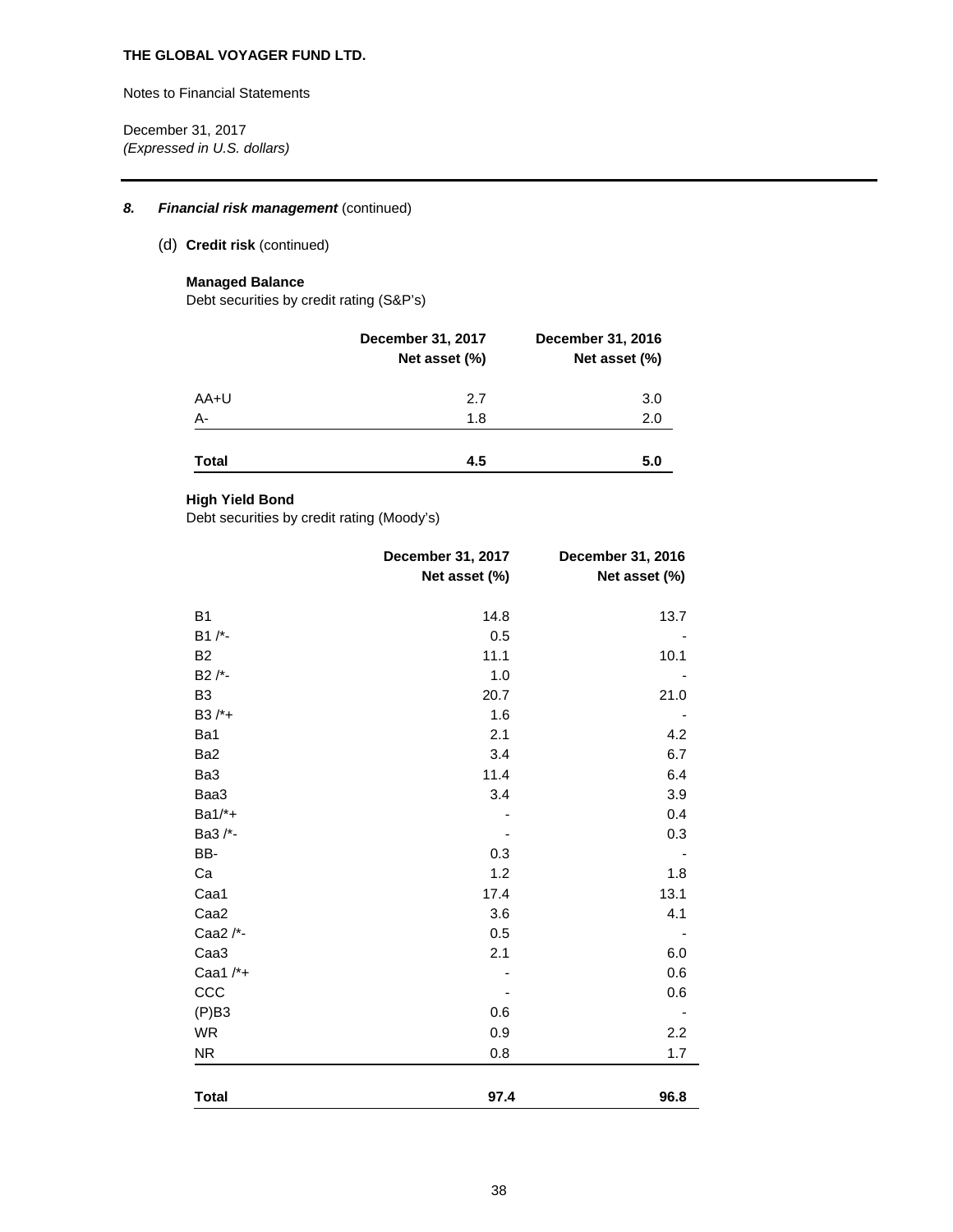Notes to Financial Statements

December 31, 2017 *(Expressed in U.S. dollars)* 

#### *8. Financial risk management* (continued)

#### (d) **Credit risk** (continued)

#### **International Equity**

As at December 31, 2017 none of the counterparties had a credit rating less than P-1 (Moody's).

#### **Other classes**

The credit risk exposure for North American Equity, Small Cap and Global Fixed Income is represented by the amounts as disclosed in the Statements of Changes in Net Assets.

#### (e) **Liquidity risk**

Liquidity risk is the risk that an entity will encounter difficulty in meeting obligations associated with financial liabilities. The Fund's prospectus provides for the weekly subscription and redemption of shares and it is therefore exposed to the liquidity risk of meeting shareholders' redemptions. The Fund's prospectus also provides the conditions under which the Directors may suspend the determination of the Net Asset Value and the redemption, subscription and conversion of shares of any class of shares. While the Fund's Board of Directors is permitted to suspend redemptions in certain circumstances, all of the Fund's investments at December 31, 2017 and December 31, 2016 are considered to be highly realisable, mitigating the liquidity risk of the Fund as at December 31, 2017 and December 31, 2016. The majority of cash balances held by each class is placed with the Fund's custodian.

In the event the Net Asset Value of any class of shares falls below an amount at which it is practical to meet the class's investment objective, the prospectus of the Fund provides the Directors with absolute discretion to compulsorily redeem all (but not some) Shares of the relevant class by giving any holder of the class not less than thirty (30) days written notice prior to any Valuation Day.

The table below analyses the Fund's non-derivative financial liabilities into relevant maturity groupings based on the remaining period at the statement of financial position date to the contractual maturity date. The amounts in the table are the contractual undiscounted cash flows.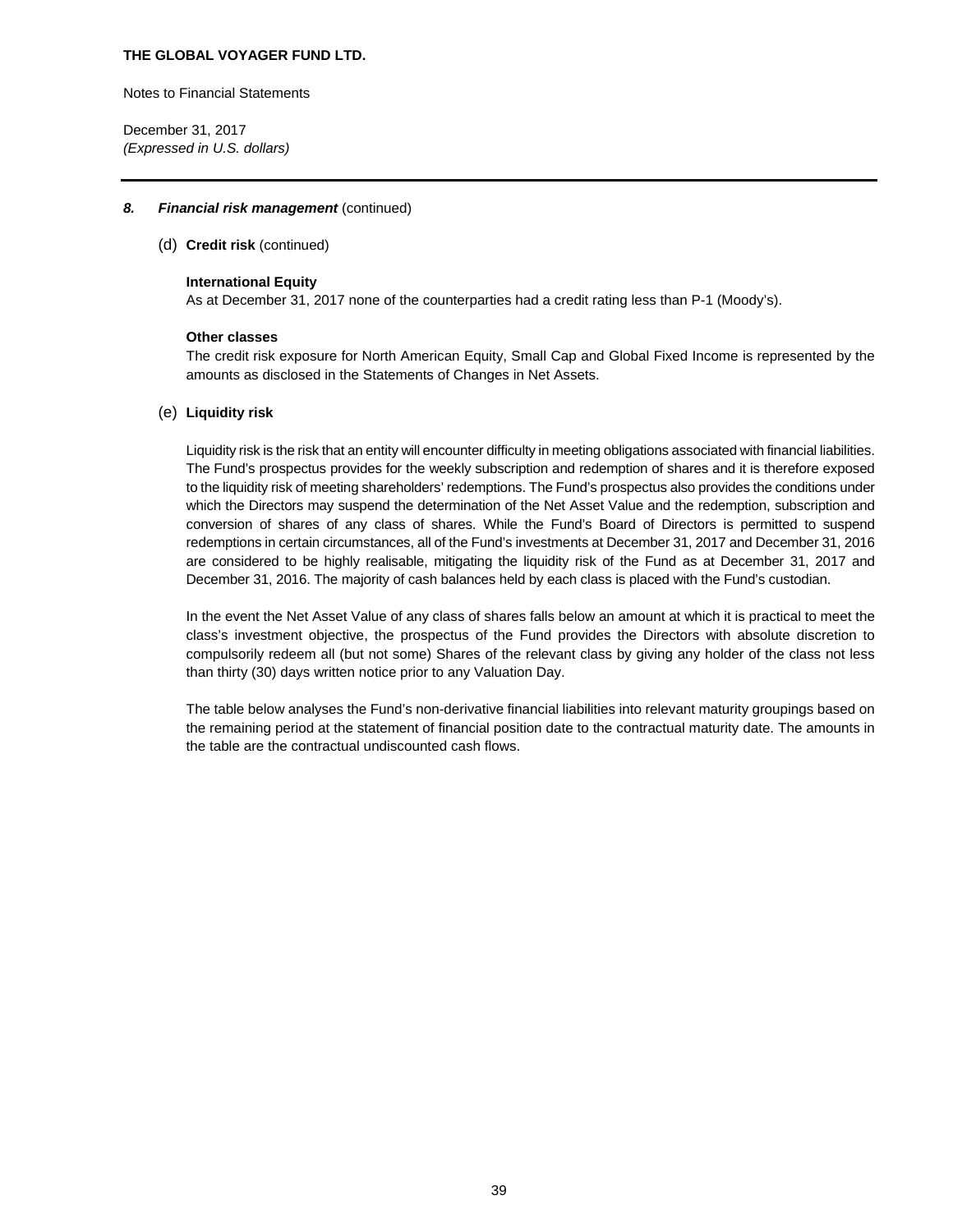Notes to Financial Statements

December 31, 2017 *(Expressed in U.S. dollars)* 

## 8. Financial risk management (continued)

## (e) **Liquidity risk** (continued)

**Short Term Income** 

| At December 31           | 2017<br>Less than<br>30 days |             | 2017<br>30 <sub>to</sub><br>90 days |                          | 2017<br>Total | 2016<br>Less than<br>30 days | 2016<br>30 <sub>to</sub><br>90 days | 2016<br><b>Total</b> |
|--------------------------|------------------------------|-------------|-------------------------------------|--------------------------|---------------|------------------------------|-------------------------------------|----------------------|
| Financial liabilities :  |                              |             |                                     |                          |               |                              |                                     |                      |
| - Accrued expenses       | \$                           | 19,894      | \$                                  | 2,689                    | \$<br>22,583  | \$<br>23,432                 | \$<br>6,715                         | \$<br>30,147         |
| <b>Total liabilities</b> | \$                           | 19.894      | \$                                  | 2.689                    | \$<br>22.583  | \$<br>23,432                 | \$<br>6,715                         | \$<br>30,147         |
| Total assets             |                              | \$6,438,903 | \$                                  | $\overline{\phantom{a}}$ | \$6,438,903   | \$7,439,144                  | \$<br>$\overline{\phantom{a}}$      | \$7,439,144          |

The Fund manages its liquidity risk by investing predominantly in securities that it expects to be able to liquidate within 90 days or less.

## **Global Fixed Income**

| At December 31                             | 2017<br>Less than<br>30 days   | 2017<br>30 <sub>to</sub><br>90 days |          | 2016<br>2017<br>Less than<br>Total<br>30 days |              | 2016<br>30 <sub>to</sub><br>90 days |                  |    | 2016<br><b>Total</b> |    |                  |
|--------------------------------------------|--------------------------------|-------------------------------------|----------|-----------------------------------------------|--------------|-------------------------------------|------------------|----|----------------------|----|------------------|
| <b>Financial liabilities</b>               |                                |                                     |          |                                               |              |                                     |                  |    |                      |    |                  |
| - Redemption payable<br>- Accrued expenses | \$<br>$\blacksquare$<br>92,606 | \$                                  | 10,602   | - \$                                          | 103,208      | \$                                  | 1.000<br>100,470 | \$ | $\sim$<br>13,525     | \$ | 1,000<br>113,995 |
| <b>Total liabilities</b>                   | \$<br>92,606                   |                                     | \$10,602 | \$                                            | 103.208      | \$                                  | 101,470          | \$ | 13,525               | \$ | 114,995          |
| Total assets                               | \$26,641,458                   | \$                                  | ۰.       |                                               | \$26,641,458 |                                     | \$30,659,674     | \$ | ٠                    |    | \$30,659,674     |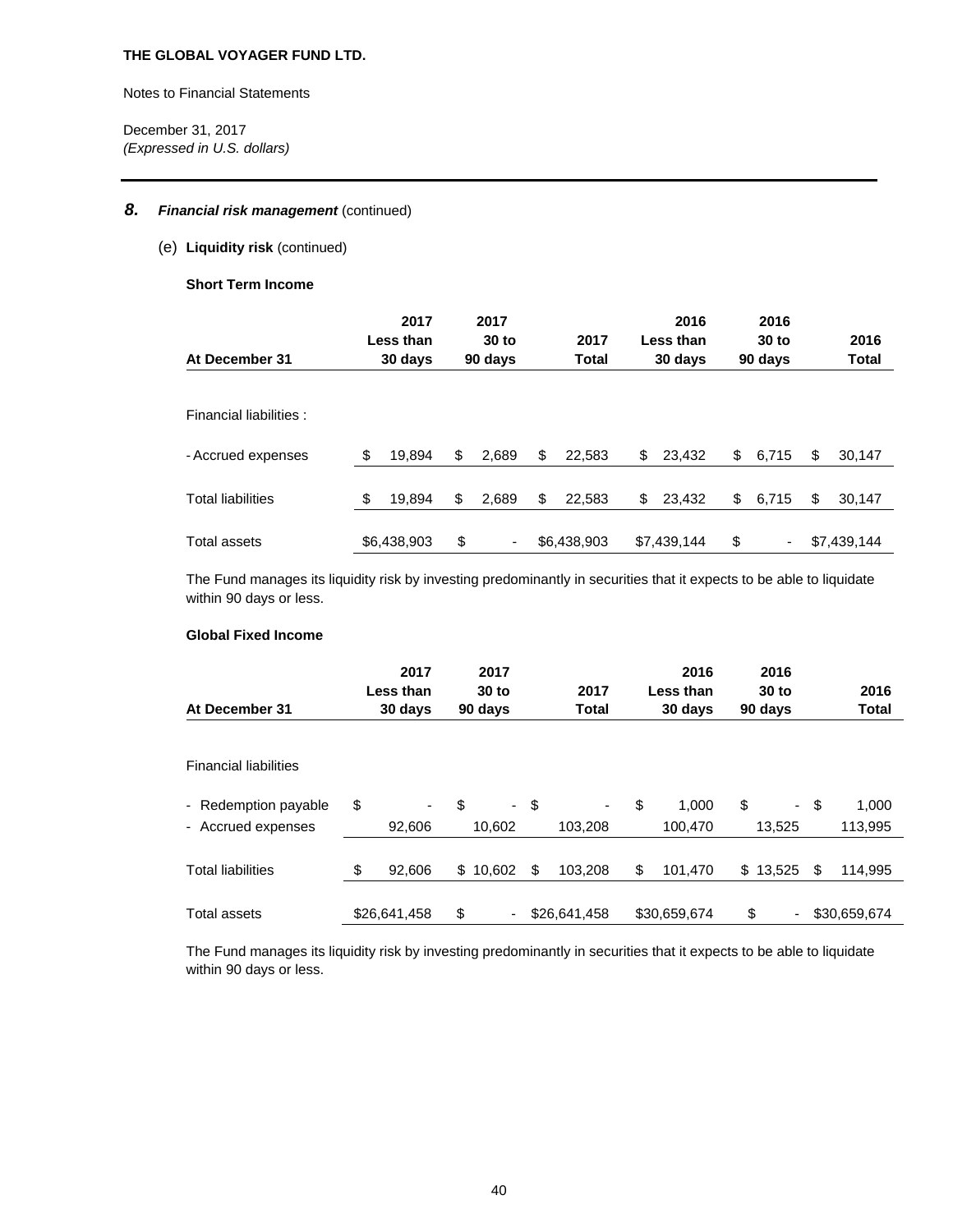Notes to Financial Statements

December 31, 2017 *(Expressed in U.S. dollars)* 

#### 8. Financial risk management (continued)

## (e) **Liquidity risk** (continued)

# **Preferred Equity**

| At December 31           | 2017<br>Less than<br>30 days | 2017<br>30 <sub>to</sub><br>90 days | 2017<br>Total | 2016<br>Less than<br>30 days | 2016<br>30 to<br>90 days | 2016<br><b>Total</b> |
|--------------------------|------------------------------|-------------------------------------|---------------|------------------------------|--------------------------|----------------------|
| Financial liabilities:   |                              |                                     |               |                              |                          |                      |
| - Accrued expenses       | \$<br>86,754                 | \$<br>9,909                         | \$<br>96,663  | \$<br>83,488                 | \$8,961                  | \$<br>92,449         |
| <b>Total liabilities</b> | \$<br>86,754                 | \$<br>9,909                         | \$<br>96,663  | \$<br>83,488                 | \$8,961                  | \$<br>92,449         |
| Total assets             | \$26,121,437                 | \$                                  | \$26,121,437  | \$25,029,632                 | \$                       | \$25,029,632         |

The Fund manages its liquidity risk by investing predominantly in securities that it expects to be able to liquidate within 90 days or less.

## **North American Equity**

| At December 31                               | 2017<br>Less than<br>30 days | 2017<br>30 <sub>to</sub><br>90 days | 2017<br>Total | 2016<br>Less than<br>30 days | 90 days  | 2016<br>30 to            | 2016<br>Total |
|----------------------------------------------|------------------------------|-------------------------------------|---------------|------------------------------|----------|--------------------------|---------------|
| <b>Financial liabilities</b>                 |                              |                                     |               |                              |          |                          |               |
| - Redemptions payable<br>- Due to broker for | \$<br>39,200                 | \$<br>$\sim$                        | \$<br>39,200  | \$<br>80,600                 | \$       | $\overline{\phantom{m}}$ | \$<br>80,600  |
| securities purchased                         | 3,820                        |                                     | 3,820         | 1,472                        |          |                          | 1,472         |
| - Accrued expenses                           | 188,726                      | 15,066                              | 203,792       | 176,836                      |          | 14,931                   | 191,767       |
| Total liabilities                            | \$<br>231,746                | \$15,066                            | \$<br>246,812 | \$<br>258,908                | \$14,931 |                          | \$<br>273,839 |
| Total assets                                 | \$39,718,045                 | \$<br>٠                             | \$39,718,045  | \$38,093,710                 | \$       | $\overline{\phantom{0}}$ | \$38,093,710  |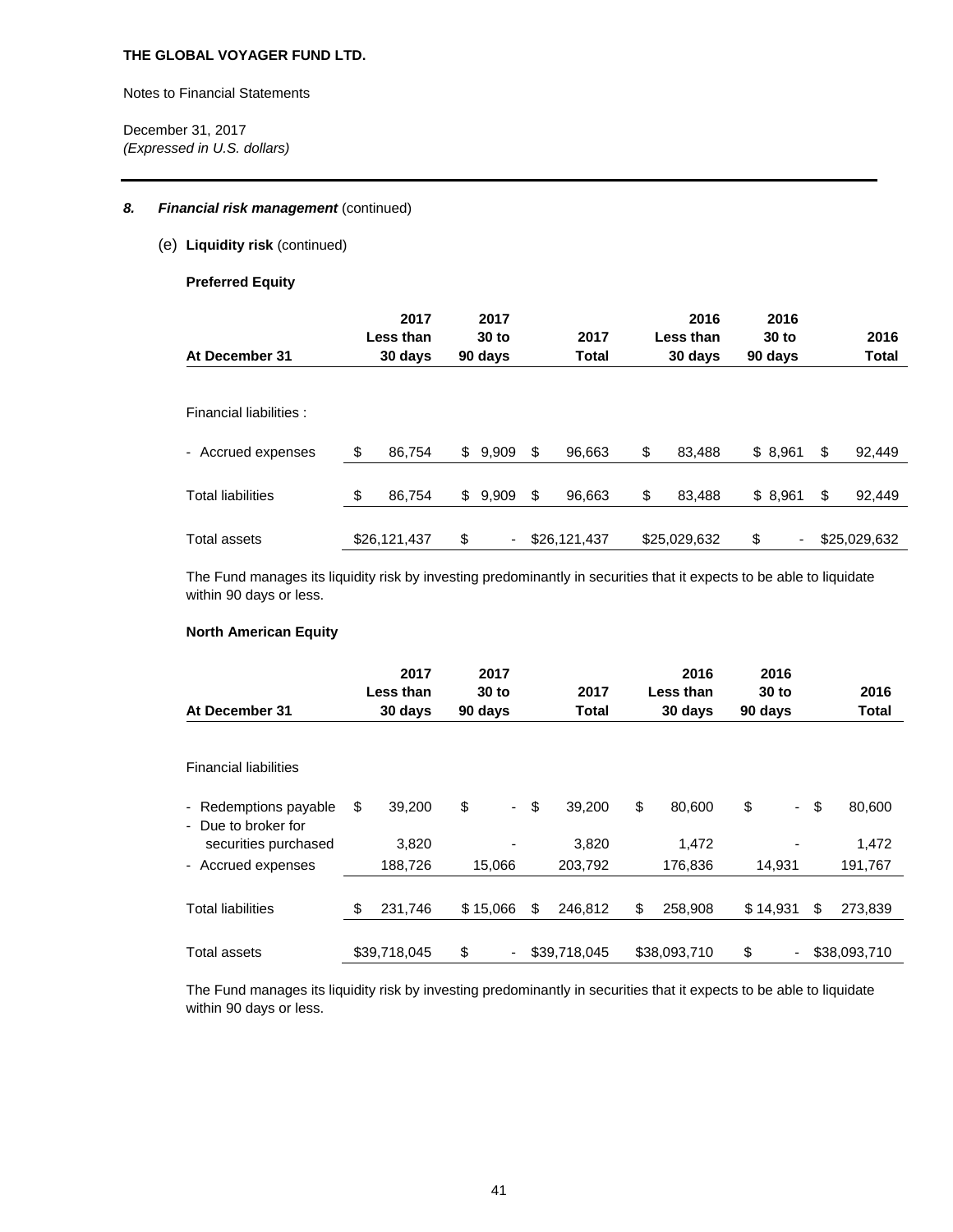Notes to Financial Statements

December 31, 2017 *(Expressed in U.S. dollars)* 

#### 8. Financial risk management (continued)

## (e) **Liquidity risk** (continued)

**Small Cap Growth** 

| At December 31                              | 2017<br>Less than<br>30 days | 2017<br>30 to<br>90 days | 2017<br><b>Total</b>  | 2016<br>Less than<br>30 days | 2016<br>30 to<br>90 days       | 2016<br><b>Total</b>  |
|---------------------------------------------|------------------------------|--------------------------|-----------------------|------------------------------|--------------------------------|-----------------------|
| Financial liabilities :                     |                              |                          |                       |                              |                                |                       |
| - Redemptions payable<br>- Accrued expenses | \$<br>2,800<br>62,007        | \$<br>٠<br>5,016         | \$<br>2,800<br>67,023 | \$<br>5,700<br>57,039        | \$<br>٠<br>5,734               | \$<br>5,700<br>62,773 |
| <b>Total liabilities</b>                    | \$<br>64,807                 | \$<br>5,016              | \$<br>69,823          | \$<br>62,739                 | \$5,734                        | \$<br>68,473          |
| Total assets                                | \$13,999,359                 | \$<br>-                  | \$13,999,359          | \$12,559,172                 | \$<br>$\overline{\phantom{a}}$ | \$12,559,172          |

The Fund manages its liquidity risk by investing predominantly in securities that it expects to be able to liquidate within 90 days or less.

## **International Equity**

| At December 31               | 2017<br>Less than<br>30 days | 2017<br>$30$ to<br>90 days | 2017<br>Total | 2016<br>Less than<br>30 days | 2016<br>30 to<br>90 days | 2016<br><b>Total</b> |
|------------------------------|------------------------------|----------------------------|---------------|------------------------------|--------------------------|----------------------|
| <b>Financial liabilities</b> |                              |                            |               |                              |                          |                      |
| - Accrued expenses           | \$<br>101.644                | \$<br>8,309                | \$<br>109,953 | \$<br>98,163                 | \$<br>7.685              | \$<br>105,848        |
| <b>Total liabilities</b>     | \$<br>101.644                | \$<br>8.309                | \$<br>109.953 | \$<br>98,163                 | \$<br>7.685              | \$<br>105,848        |
| Total assets                 | \$21,270,186                 | \$<br>۰                    | \$21,270,186  | \$20,824,996                 | \$                       | \$20,824,996         |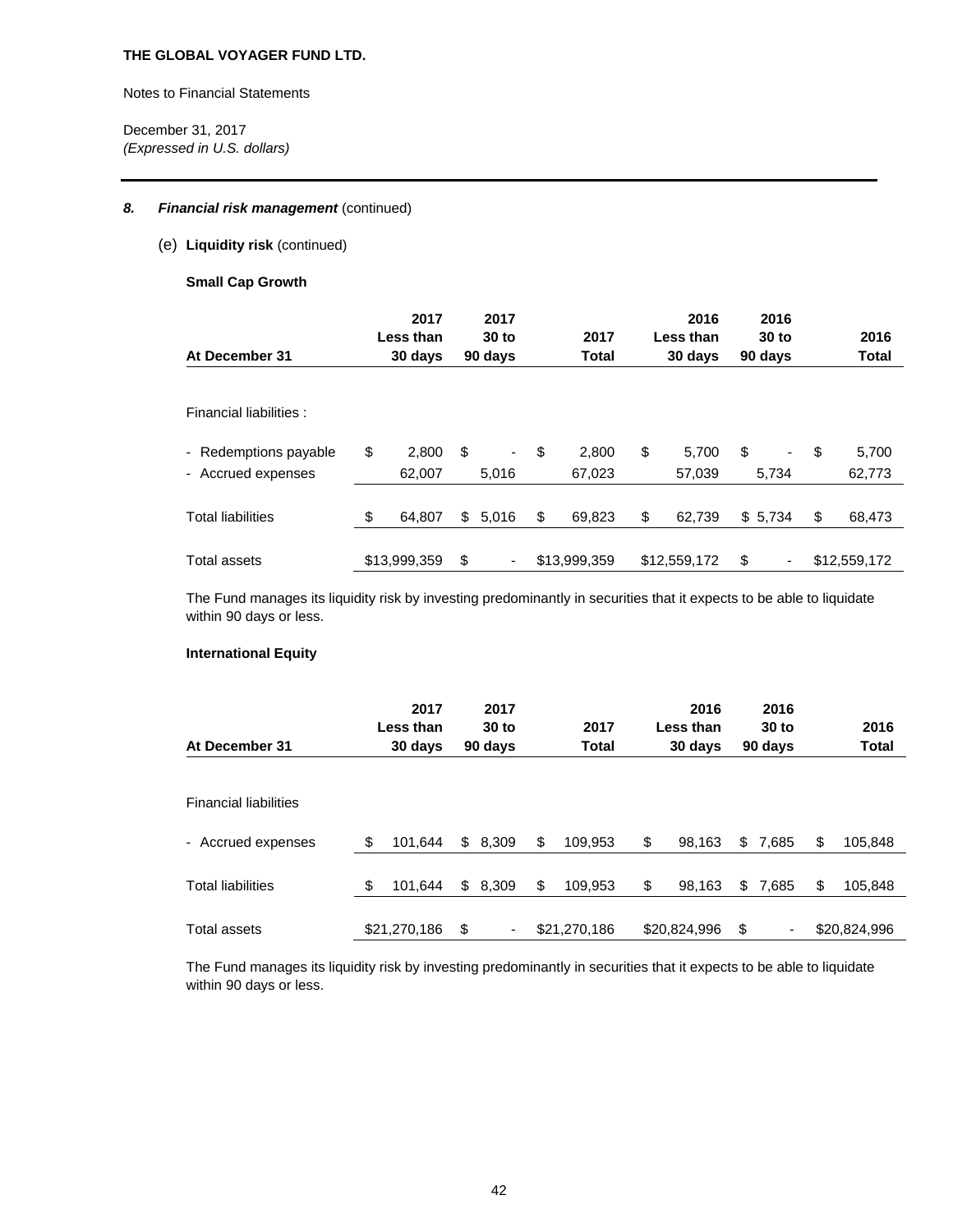Notes to Financial Statements

December 31, 2017 *(Expressed in U.S. dollars)* 

#### 8. Financial risk management (continued)

#### (e) **Liquidity risk** (continued)

## **Managed Balance**

| At December 31                              | 2017<br>Less than<br>30 days | 2017<br>30 <sub>to</sub><br>90 days |    | 2017<br>Total   |    | 2016<br>Less than<br>30 days | 2016<br>30 to<br>90 days       | 2016<br><b>Total</b> |  |  |
|---------------------------------------------|------------------------------|-------------------------------------|----|-----------------|----|------------------------------|--------------------------------|----------------------|--|--|
| Financial liabilities :                     |                              |                                     |    |                 |    |                              |                                |                      |  |  |
| - Redemptions payable<br>- Accrued expenses | \$<br>9.000<br>18,896        | \$<br>٠<br>1,970                    | \$ | 9.000<br>20,866 | \$ | ٠<br>19,553                  | \$<br>$\blacksquare$<br>1,401  | \$<br>20,954         |  |  |
| <b>Total liabilities</b>                    | \$<br>27,896                 | \$<br>1,970                         | \$ | 29,866          | \$ | 19,553                       | \$<br>1,401                    | \$<br>20,954         |  |  |
| Total assets                                | \$5,575,858                  | \$<br>۰                             |    | \$5.575.858     |    | \$4.972.124                  | \$<br>$\overline{\phantom{a}}$ | \$4.972.124          |  |  |

The Fund manages its liquidity risk by investing predominantly in securities that it expects to be able to liquidate within 90 days or less.

#### **High Yield Bond**

| At December 31                                                         | 2017<br>Less than<br>30 days | 90 days  | 2017<br>30 to                 | 2017<br><b>Total</b>     | 2016<br>Less than<br>30 days |      | 2016<br>30 to<br>90 days                             | 2016<br><b>Total</b> |
|------------------------------------------------------------------------|------------------------------|----------|-------------------------------|--------------------------|------------------------------|------|------------------------------------------------------|----------------------|
| <b>Financial liabilities</b>                                           |                              |          |                               |                          |                              |      |                                                      |                      |
| - Redemptions payable<br>- Distribution payable<br>- Due to broker for | \$<br>110,450<br>415,482     | \$       | $\overline{\phantom{0}}$<br>- | \$<br>110,450<br>415,482 | \$<br>$\sim$                 | - \$ | $\overline{\phantom{0}}$<br>$\overline{\phantom{a}}$ | \$                   |
| securities purchased                                                   |                              |          |                               |                          | 1,024                        |      |                                                      | 1,024                |
| - Accrued expenses                                                     | 116,834                      |          | 10,815                        | 127,649                  | 108,120                      |      | 7,692                                                | 115,812              |
| <b>Total liabilities</b>                                               | \$<br>642,766                | \$10,815 |                               | \$<br>653,581            | \$<br>109.144                | \$   | 7,692                                                | \$<br>116,836        |
| Total assets                                                           | \$28,382,550                 | \$       | ٠                             | \$28,382,550             | \$27,251,741                 | \$   | $\overline{\phantom{a}}$                             | \$27,251,741         |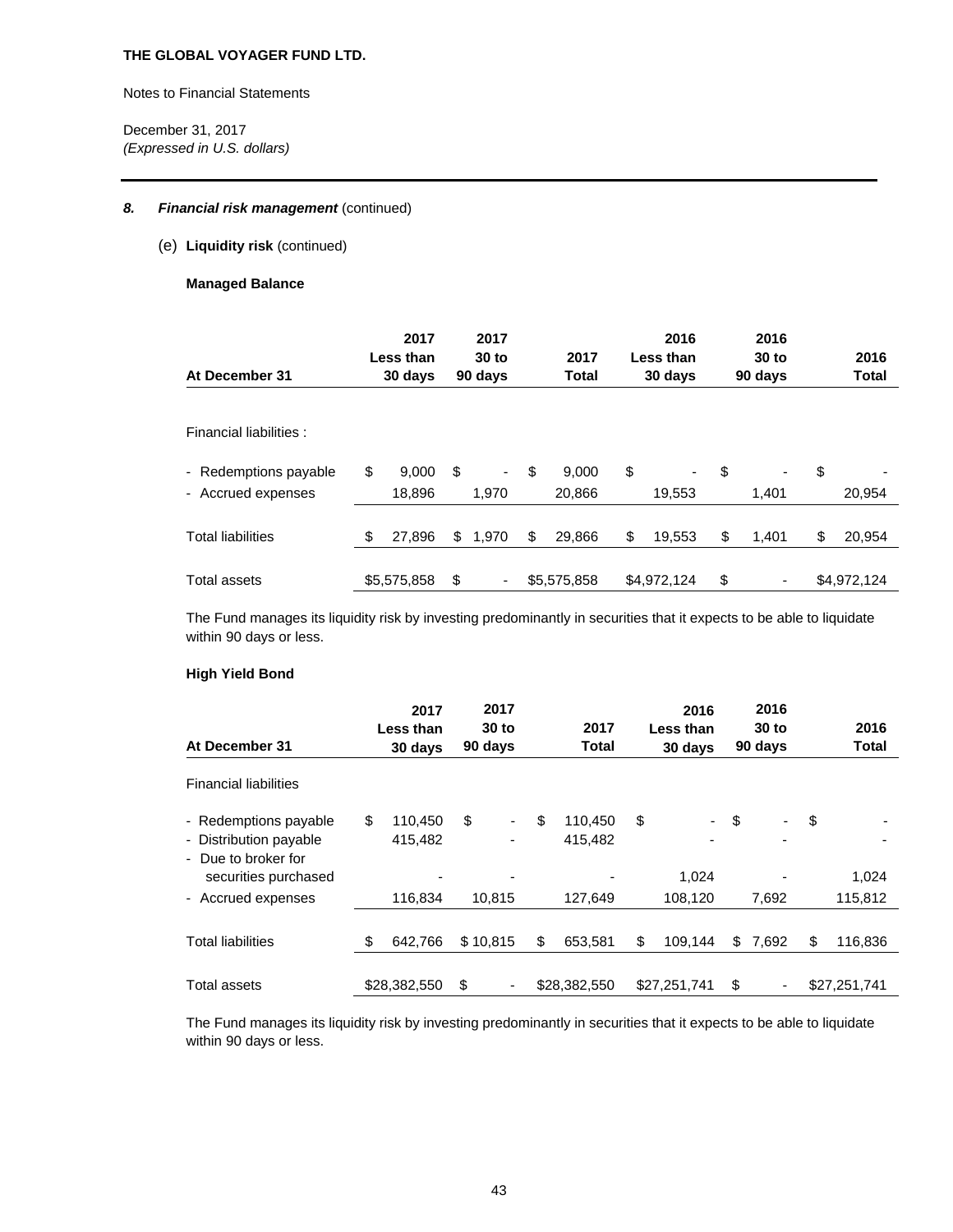Notes to Financial Statements

December 31, 2017 *(Expressed in U.S. dollars)* 

#### 8. Financial risk management (continued)

#### (f) **Operational risk**

Operational risk is the risk of direct or indirect loss arising from a wider variety of causes associated with the processes, technology and infrastructure supporting the Fund's activities with financial instruments either internally within the Fund or externally at the Fund's service providers, and from external factors other than credit, market and liquidity risks such as those arising from legal and regulatory requirements and generally accepted standards of investment management behavior.

The Fund's objective is to manage operational risk so as to balance limiting of financial losses and damage to its reputation with achieving its investment objective of generating returns to investors.

#### *9. Related party transactions*

The Directors of the Fund serve as directors of certain entities, including entities related to the Manager, which holds investments in the Fund. At December 31, 2017, these entities held investments in the Fund as follows:

|                                    | 2017<br>Percentage of net assets of<br>the portfolio | 2016<br>Percentage of net assets of<br>the portfolio |
|------------------------------------|------------------------------------------------------|------------------------------------------------------|
| <b>Fund</b>                        | %                                                    | %                                                    |
| Short-Term Income Shares           | 26                                                   | 22                                                   |
| <b>Global Fixed Income Shares</b>  | 13                                                   | 9                                                    |
| <b>Preferred Equity Shares</b>     | 20                                                   | 22                                                   |
| North American Equity Shares       | 15                                                   | 13                                                   |
| Small Cap Growth Shares            | 28                                                   | 28                                                   |
| <b>International Equity Shares</b> | 14                                                   | $12 \overline{ }$                                    |
| <b>High Yield Bond Shares</b>      | 12                                                   | 11                                                   |

For the year ended December 31, 2017, no investments were held directly by the directors and/or their immediate families in Short Term Income Shares, Global Fixed Income Shares, North American Equity Shares, Small Cap Growth Shares, International Equity Shares, Managed Balance Shares and High Yield Bond Shares (2016 - 0.0%). No directors fees were payable or paid by the Fund for the year ended December 31, 2017 (2016 - \$nil). All transactions were made on terms equivalent to those that prevail in arm's length transactions.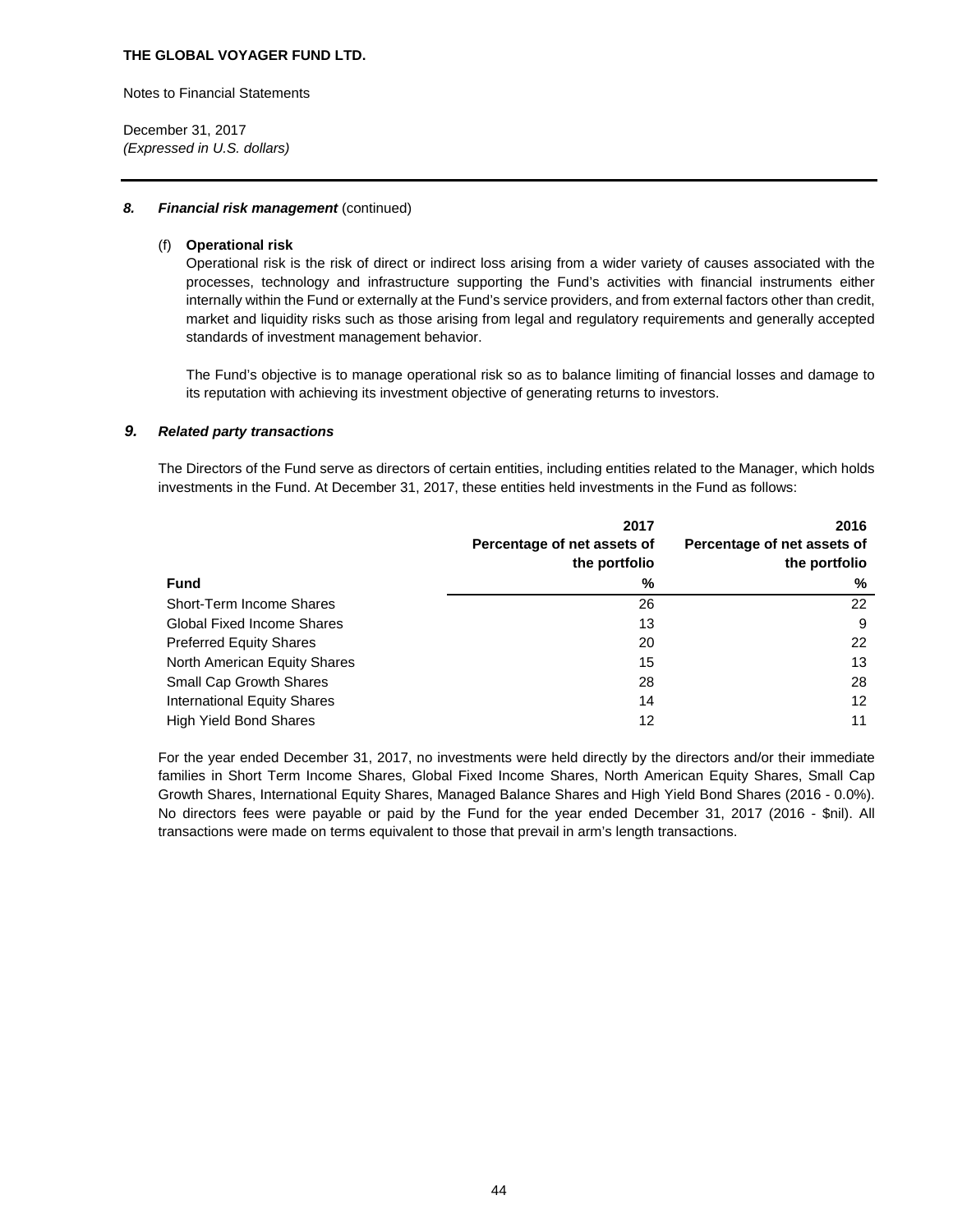Notes to Financial Statements

## December 31, 2017 *(Expressed in U.S. dollars)*

#### *10. Large shareholdings*

The following classes had registered shareholders who own 10% or more of the shareholdings of that class:

|                                   |                                  | 2017                            |                                  | 2016                            |
|-----------------------------------|----------------------------------|---------------------------------|----------------------------------|---------------------------------|
| <b>Fund</b>                       | Number of<br><b>Shareholders</b> | Percentage of<br>Ownership<br>% | Number of<br><b>Shareholders</b> | Percentage of<br>Ownership<br>% |
| Short-Term Income Shares          | One                              | 15.00%                          | One                              | 12.95%                          |
| <b>Global Fixed Income Shares</b> | One                              | 11.09%                          | One                              | 17.17%                          |
| <b>Preferred Equity Shares</b>    | Two                              | 31.79%                          | Two                              | 30.45%                          |
| Small Cap Growth Shares           | One                              | 18.97%                          | One                              | 18.50%                          |
| Managed Balance Shares            | Two                              | 26.03%                          | Two                              | 26.72%                          |
| <b>High Yield Bond Shares</b>     | Two                              | 28.49%                          | One                              | 16.39%                          |

## *11. Net gain (loss) from financial instruments at FVTPL*

| 2017                               | Net gain (loss) from financial instruments at FVTPL |                 |    |             |    |           |
|------------------------------------|-----------------------------------------------------|-----------------|----|-------------|----|-----------|
| <b>Class</b>                       |                                                     | <b>Realised</b> |    | Unrealised  |    | Total     |
| Short-Term Income Shares           | \$                                                  | (73, 750)       | \$ | 27.272      | \$ | (46, 478) |
| Global Fixed Income Shares         | \$                                                  | 276,026         | \$ | 820,931     | \$ | 1,096,957 |
| <b>Preferred Equity Shares</b>     | \$                                                  | (158, 515)      | \$ | 1,158,786   | S  | 1,000,271 |
| North American Equity Shares       | \$                                                  | 4,042,657       | \$ | 3,336,920   | \$ | 7,379,577 |
| <b>Small Cap Growth Shares</b>     | \$                                                  | 354.104         | \$ | 1,673,952   | S  | 2,028,056 |
| <b>International Equity Shares</b> | \$                                                  | 8,738,013       | S  | (5,460,316) | S  | 3,277,697 |
| <b>Managed Balance Shares</b>      | \$                                                  | 86.540          | \$ | 443.937     | \$ | 530,477   |
| <b>High Yield Bond Shares</b>      | \$                                                  | 528,361         | \$ | (129, 326)  | \$ | 399,035   |

#### **2016 Net gain (loss) from financial instruments at FVTPL**

| <b>Class</b>                       | <b>Realised</b>  |     | <b>Unrealised</b> |     | Total         |
|------------------------------------|------------------|-----|-------------------|-----|---------------|
| Short-Term Income Shares           | \$<br>(411, 514) | \$  | 319,374           | \$  | (92, 140)     |
| Global Fixed Income Shares         | \$<br>243,384    | S   | 967,873           | \$. | 1,211,257     |
| <b>Preferred Equity Shares</b>     | \$<br>67.655     | \$. | (1,215,609)       |     | \$(1,147,954) |
| North American Equity Shares       | \$<br>1,912,827  | \$  | 521.610           | S.  | 2,434,437     |
| Small Cap Growth Shares            | \$<br>201,608    | \$  | 1,837,535         | \$. | 2,039,143     |
| <b>International Equity Shares</b> | \$<br>2,107,785  | \$. | (2,256,740)       | S   | (148, 955)    |
| <b>Managed Balance Shares</b>      | \$<br>(74, 993)  | \$  | 286,885           |     | 211,892       |
| <b>High Yield Bond Shares</b>      | \$<br>(446,079)  | S   | 2,527,771         |     | 2,081,692     |

The realised gain from financial instruments at FVTPL represents the difference between the carrying amount of a financial instrument at the beginning of the reporting period, or the transaction price if it was purchased in the current reporting period, and its settlement price.

The unrealized gain represents the difference between the carrying amount of a financial instrument at the beginning of the period, or the transaction price if it was purchased in the current reporting period, and its carrying amount at the end of the reporting period.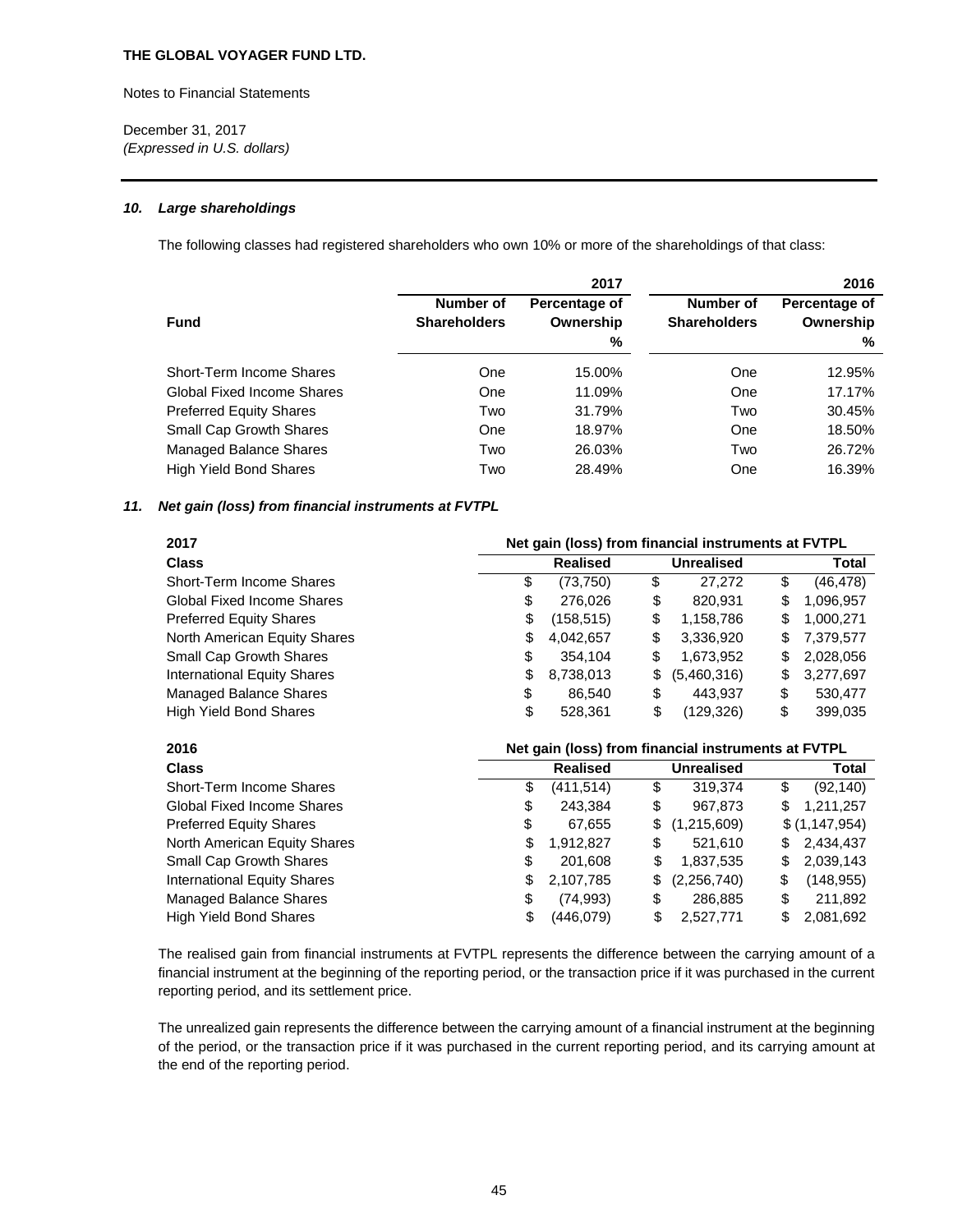Notes to Financial Statements

December 31, 2017 *(Expressed in U.S. dollars)* 

## *12. Schedules of investments*

|                                                    |           | 2017       |                   |
|----------------------------------------------------|-----------|------------|-------------------|
|                                                    | Cost      | Par amount | <b>Fair value</b> |
| Short-Term Income Portfolio (94.3% of net assets)  | \$        |            | \$                |
| Corporate Bonds (47.2%)                            |           |            |                   |
| United States (47.2%)                              |           |            |                   |
| Alphabet Inc 3 5/8% 05/19/21                       | 535,810   | 500,000    | 522,715           |
| Chevron Corp 2.355% 12/05/22                       | 447,380   | 450,000    | 446,544           |
| Gilead Sciences Inc 2.55% 01/09/20                 | 520,590   | 500,000    | 504,370           |
| Goldman Sachs Group Inc 5 1/4% 07/27/21            | 443,525   | 400,000    | 433,596           |
| Nissan Motor Acceptance Corporation 1.8% 03/15/18  | 500,095   | 500,000    | 499,550           |
| Time Warner Cable LLC 4.125% 02/15/21              | 640,289   | 600,000    | 617,556           |
| <b>Total United States Corporate Bonds</b>         | 3,087,689 |            | 3,024,331         |
| Government and Agency (47.1%)                      |           |            |                   |
| United States (47.1%)                              |           |            |                   |
| United States Treasury Note/Bond T 1 3/4% 12/31/20 | 551,156   | 550,000    | 546,260           |
| United States Treasury Note/Bond T 1% 11/15/19     | 544,152   | 550,000    | 541,233           |
| United States Treasury Note/Bond T 1.5% 05/15/20   | 501,023   | 500,000    | 495,235           |
| United States Treasury Note/Bond T 1 3/8% 02/29/20 | 505,985   | 500,000    | 494,435           |
| United States Treasury Note/Bond T 1.5% 08/31/18   | 302,131   | 300,000    | 299,625           |
| United States Treasury Note/Bond T 3/8% 11/30/18   | 253,901   | 250,000    | 249,053           |
| United States Treasury Note/Bond T 1 1/2% 02/28/19 | 404,319   | 400,000    | 398,420           |
| <b>Total United States Government and Agency</b>   | 3,062,667 |            | 3,024,261         |
|                                                    |           |            |                   |
| <b>Total Short-Term Income Portfolio</b>           | 6,150,356 |            | 6,048,592         |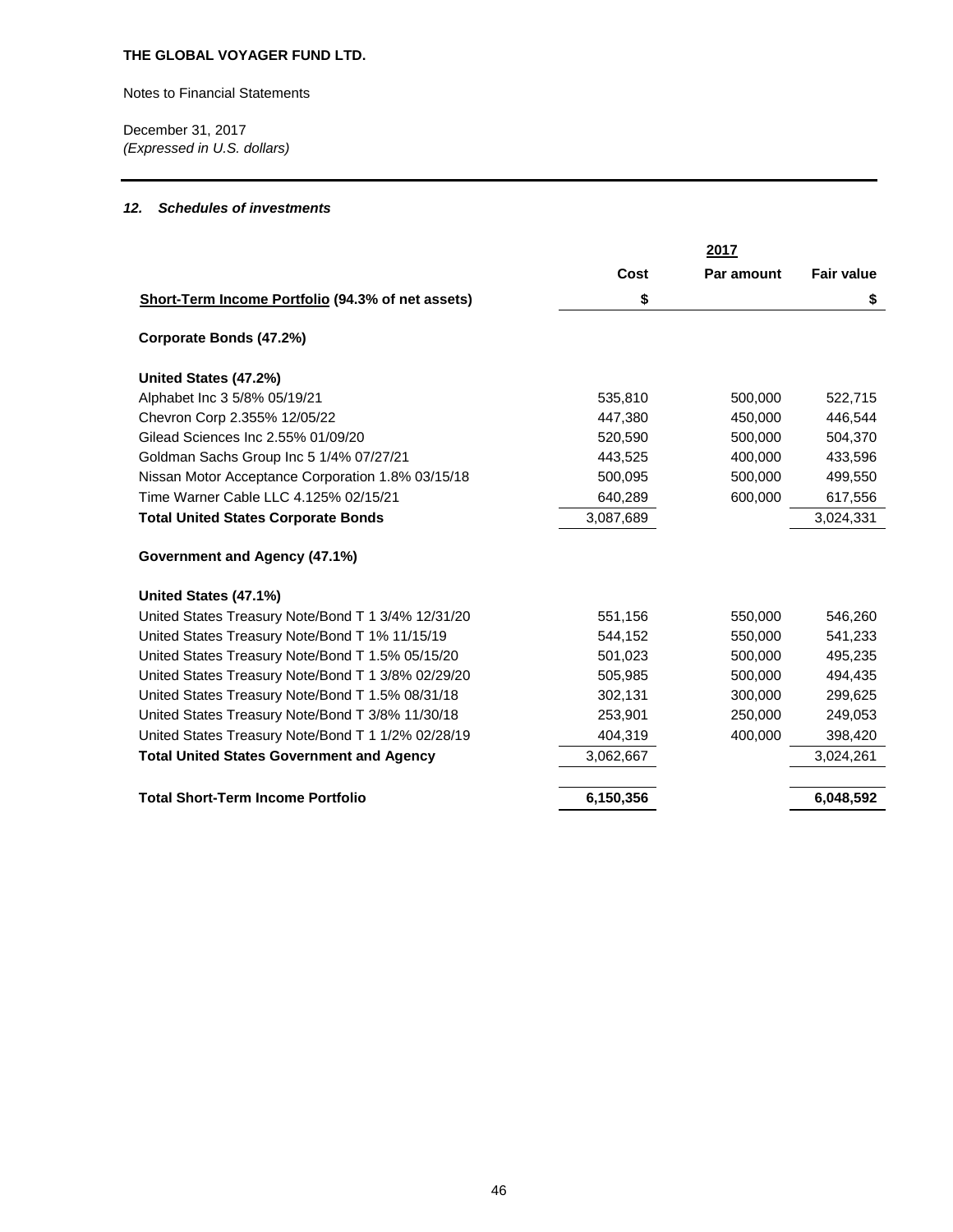Notes to Financial Statements

December 31, 2017 *(Expressed in U.S. dollars)* 

|                                                     |           | 2016       |                   |
|-----------------------------------------------------|-----------|------------|-------------------|
|                                                     | Cost      | Par amount | <b>Fair value</b> |
| Short-Term Income Portfolio (96.0% of net assets)   | \$        |            | \$                |
| Corporate Bonds (58.2%)                             |           |            |                   |
| <b>Mexico (12.4%)</b>                               |           |            |                   |
| Mexico Government International Bond 5.95% 03/19/19 | 973,300   | 850,000    | 919,335           |
| Luxembourg (9.4%)                                   |           |            |                   |
| European Investment Bank 1 1/8% 09/15/17            | 702,765   | 700,000    | 699,895           |
| United States (36.4%)                               |           |            |                   |
| Gilead Sciences Inc 2.55% 01/09/20                  | 520,590   | 500,000    | 504,660           |
| JPMorgan Chase & Company 6% 01/15/18                | 640,937   | 600,000    | 625,962           |
| Microsoft Corporation 7/8% 11/15/17                 | 450,095   | 450,000    | 449,249           |
| Nissan Motor Acceptance Corporation 1.8% 03/15/18   | 500,095   | 500,000    | 499,780           |
| Time Warner Cable LLC 4.125% 02/15/21               | 640,289   | 600,000    | 618,750           |
| <b>Total United States</b>                          | 2,752,006 |            | 2,698,401         |
| <b>Total Corporate Bonds</b>                        | 4,428,071 |            | 4,317,631         |
| Government and Agency (37.8%)                       |           |            |                   |
| United States (37.8%)                               |           |            |                   |
| United States Treasury Note/Bond T 1 3/4% 12/31/20  | 551,156   | 550,000    | 549,808           |
| United States Treasury Note/Bond T 1% 11/15/19      | 544,152   | 550,000    | 543,488           |
| United States Treasury Note/Bond T 1 3/8% 02/29/20  | 505,985   | 500,000    | 497,715           |
| United States Treasury Note/Bond T 1.5% 08/31/18    | 302,131   | 300,000    | 301,887           |
| United States Treasury Note/Bond T 3/8% 11/30/18    | 507,801   | 500,000    | 501,815           |
| United States Treasury Note/Bond T 1 1/2% 02/28/19  | 404,319   | 400,000    | 402,235           |
| <b>Total United States Government and Agency</b>    | 2,815,544 |            | 2,796,948         |
| <b>Total Short-Term Income Portfolio</b>            | 7,243,615 |            | 7,114,579         |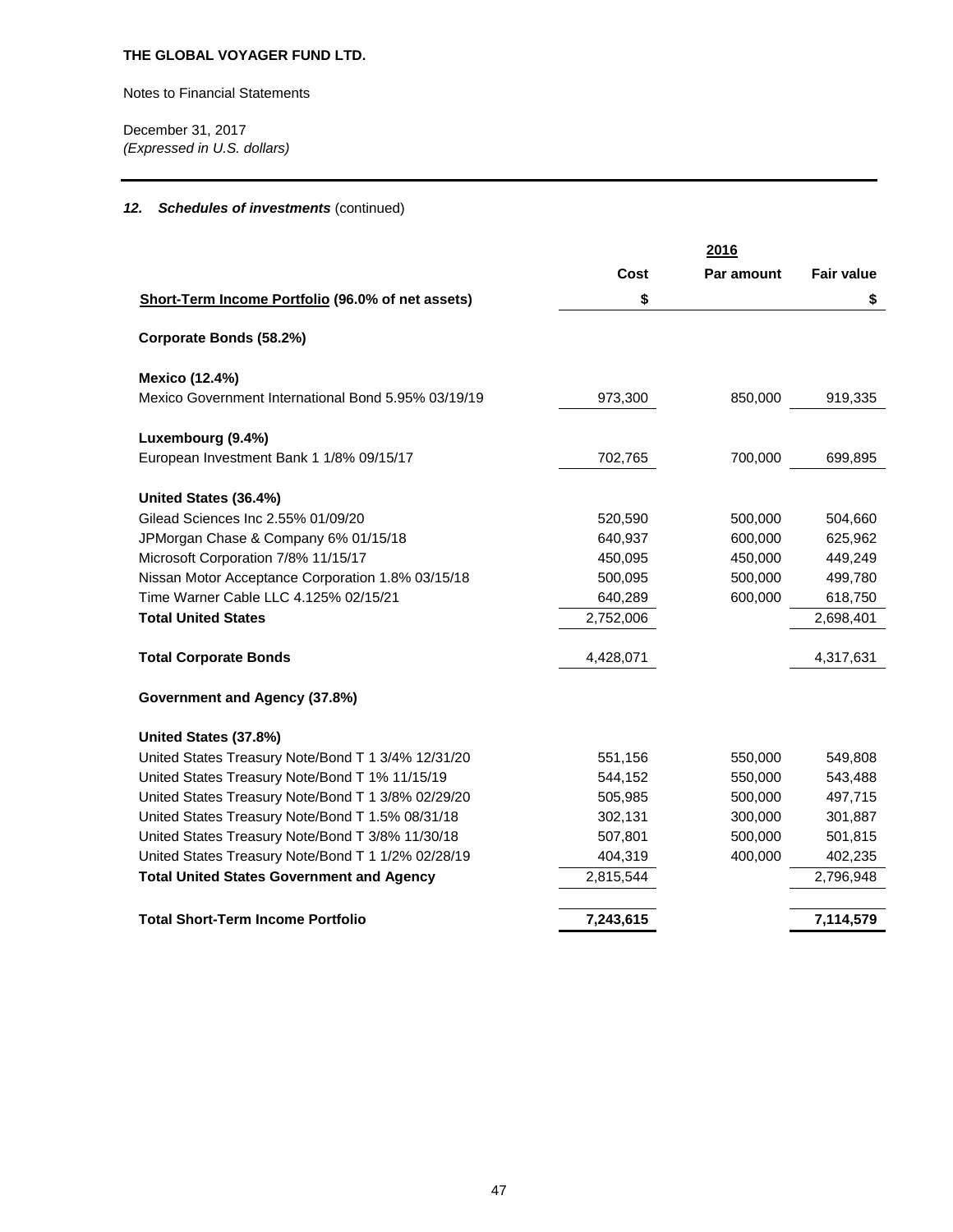Notes to Financial Statements

December 31, 2017 *(Expressed in U.S. dollars)* 

|                                                     |            | 2017             |                   |
|-----------------------------------------------------|------------|------------------|-------------------|
|                                                     | Cost       | <b>Number of</b> | <b>Fair value</b> |
| Global Fixed Income Portfolio (99.9% of net assets) | \$         | shares           | \$                |
| Mutual Funds (99.9%)                                |            |                  |                   |
| Luxembourg (21.5%)                                  |            |                  |                   |
| Franklin Templeton Global Bond Fund Class 1         | 5,214,921  | 232,167          | 5,715,947         |
| <b>Ireland (78.4%)</b>                              |            |                  |                   |
| New Capital Wealthy NT B                            | 3,972,566  | 37,730           | 4,823,438         |
| Payden Global Funds International Bond Fund         | 13,440,722 | 633,656          | 15,974,474        |
| <b>Total Ireland</b>                                | 17,413,288 |                  | 20,797,912        |
| <b>Total Global Fixed Income Portfolio</b>          | 22,628,209 |                  | 26,513,859        |
|                                                     |            | 2016             |                   |
|                                                     | Cost       | <b>Number of</b> | <b>Fair value</b> |
| Global Fixed Income Portfolio (91.0% of net assets) | \$         | shares           | \$                |
| Mutual Funds (91.0%)                                |            |                  |                   |
| Luxembourg (23.4%)                                  |            |                  |                   |
| Franklin Templeton Global Bond Fund Class 1         | 6,705,489  | 298,527          | 7,152,695         |
| Ireland (67.6%)                                     |            |                  |                   |
| New Capital Wealthy NT B                            | 4,107,216  | 39,009           | 4,645,209         |
| Payden Global Funds International Bond Fund         | 13,922,477 | 656,368          | 16,001,998        |
| <b>Total Ireland</b>                                | 18,029,693 |                  | 20,647,207        |
| <b>Total Global Fixed Income Portfolio</b>          | 24,735,182 |                  | 27,799,902        |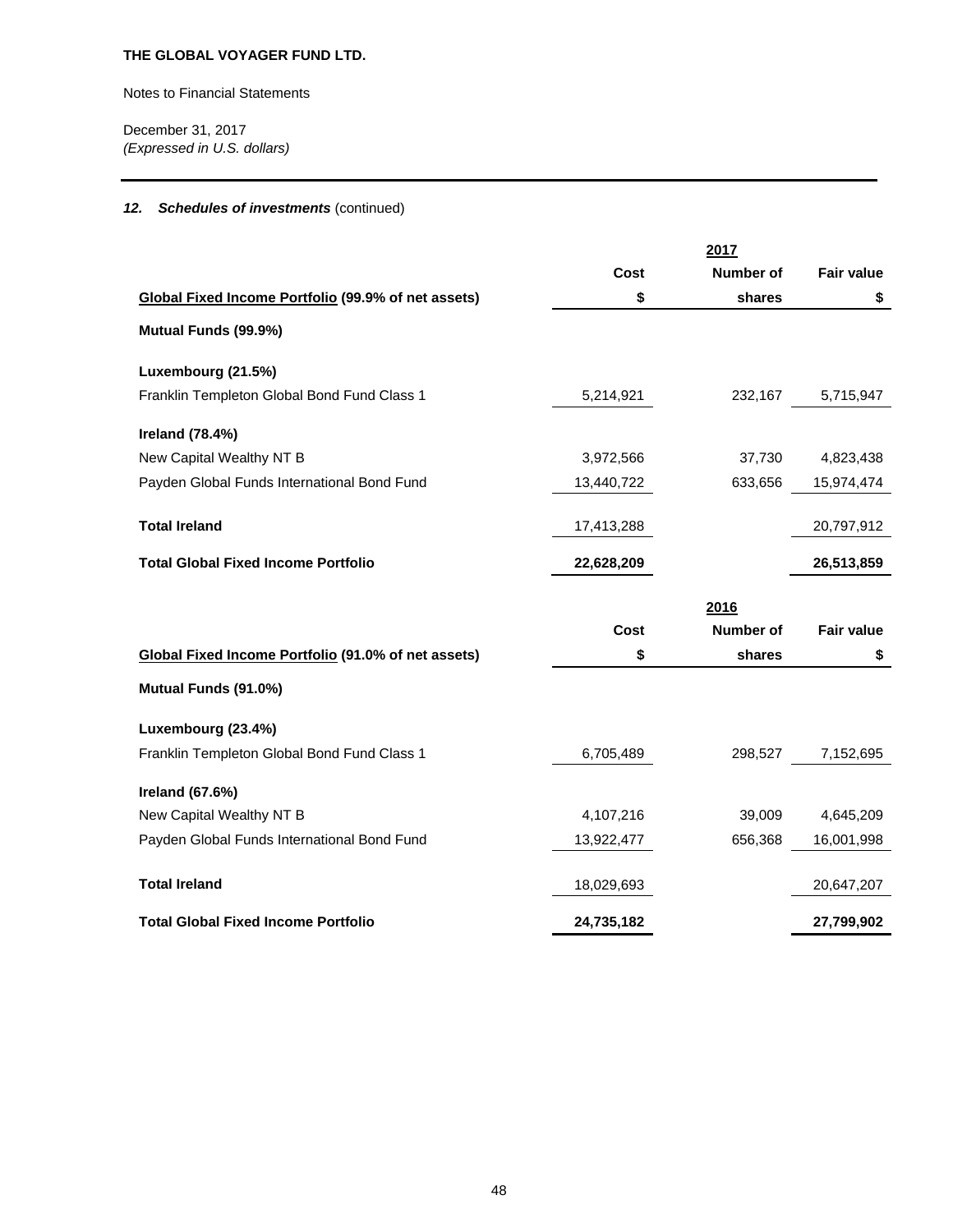Notes to Financial Statements

# December 31, 2017 *(Expressed in U.S. dollars)*

|                                                        |            | 2017      |                   |
|--------------------------------------------------------|------------|-----------|-------------------|
|                                                        | Cost       | Number of | <b>Fair value</b> |
| Preferred Equity Portfolio (94.7% net assets)          | \$         | shares    | \$                |
| Preference Shares (94.7%)                              |            |           |                   |
| <b>Bermuda (17.1%)</b>                                 |            |           |                   |
| Arch Capital Group Ltd 6.75% 02/01/18                  | 262,473    | 9,880     | 246,901           |
| Maiden Holdings Ltd 6 5/8% 06/14/46                    | 1,007,304  | 38,420    | 883,660           |
| PartnerRe Ltd 5.875% 04/29/21                          | 903,140    | 35,797    | 935,018           |
| PartnerRe Ltd 7.25% 12/31/49                           | 499,649    | 18,000    | 514,800           |
| RenaissanceRe Holdings Ltd 5.375% 12/31/49             | 881,941    | 38,030    | 953,792           |
| Validus Holdings Ltd 5.8% 06/21/22                     | 897,681    | 35,220    | 905,154           |
| <b>Total Bermuda</b>                                   | 4,452,188  |           | 4,439,325         |
| Netherlands (0.9%)                                     |            |           |                   |
| Aegon NV 6.375% 05/02/18                               | 250,709    | 9,600     | 247,200           |
| United States (76.7%)                                  |            |           |                   |
| AmTrust Financial Services Inc 7.25% 06/15/55          | 901,850    | 36,000    | 897,480           |
| Argo Group US Inc 6.5% 9/15/42                         | 981,806    | 39,050    | 986,403           |
| Assured Guaranty Municipal Holdings Inc 6.25% 11/01/02 | 251,292    | 9,800     | 255,780           |
| AT&T Inc 5.35% 11/01/66                                | 1,002,011  | 40,000    | 1,042,400         |
| Dominion Energy Inc 5 1/4% 07/30/76                    | 946,687    | 39,400    | 1,004,700         |
| DTE Energy Co 5 1/4% 12/01/77                          | 500,855    | 19,800    | 507,276           |
| Duke Energy Corp 5.125% 1/15/73                        | 929,245    | 36,850    | 928,989           |
| EBay Inc 6% 02/01/56                                   | 946,770    | 38,000    | 1,021,440         |
| Entergy Louisiana LLC 5.25% 07/01/52                   | 931,645    | 36,470    | 915,397           |
| GATX Corp 5.625% 5/30/66                               | 854,285    | 33,930    | 882,519           |
| General Electric Co 4.7% 05/16/53                      | 799,727    | 31,530    | 784,151           |
| Legg Mason Inc 6.375% 03/15/56                         | 938,994    | 36,460    | 991,347           |
| Merrill Lynch Capital Trust III 7.375% 09/15/67        | 501,015    | 19,050    | 517,970           |
| NextEra Energy Capital Holdings Inc 5.25% 06/01/76     | 979,160    | 39,000    | 992,550           |
| Pitney Bowes Inc 6.7% 03/07/43                         | 876,441    | 34,260    | 832,518           |
| Prudential Financial Inc 5.75% 12/15/52                | 913,219    | 35,800    | 901,086           |
| Qwest Corp 6 5/8% 09/15/55                             | 606,364    | 24,310    | 551,108           |
| Selective Insurance Group Inc 5 7/8% 02/09/43          | 904,333    | 35,100    | 883,818           |
| Southern Co 6.25% 10/15/75                             | 1,000,931  | 37,700    | 1,012,245         |
| Stanley Black & Decker Inc 5.75% 7/25/52               | 901,263    | 34,980    | 880,447           |
| Strats LLC NWS 7% 12/1/95                              | 357,107    | 15,600    | 398,580           |
| Tennessee Valley Authority 0.0% 5/01/29                | 1,082,267  | 41,670    | 1,041,750         |
| Verizon Communications Inc 5.9% 02/15/54               | 680,184    | 25,774    | 676,567           |
| WR Berkley Corp 5.9% 03/01/56                          | 1,010,102  | 39,980    | 1,045,477         |
| <b>Total United States</b>                             | 19,797,553 |           | 19,951,998        |
| <b>Total Preferred Equity Portfolio</b>                | 24,500,450 |           | 24,638,523        |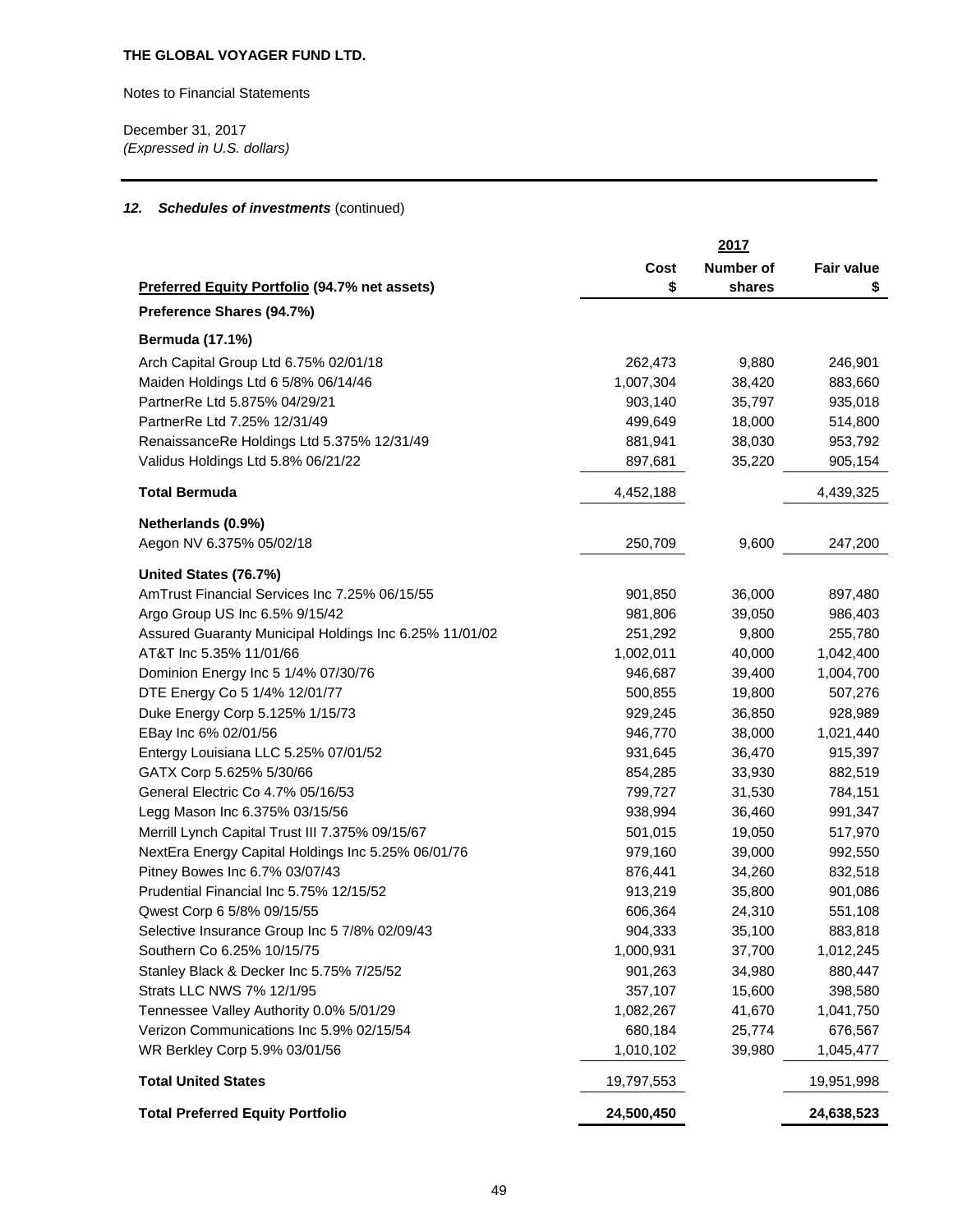Notes to Financial Statements

## December 31, 2017 *(Expressed in U.S. dollars)*

|                                                      |            | 2016      |                   |
|------------------------------------------------------|------------|-----------|-------------------|
|                                                      | Cost       | Number of | <b>Fair value</b> |
| <b>Preferred Equity Portfolio (97.8% net assets)</b> | \$         | shares    | \$                |
| Preference Shares (97.8%)                            |            |           |                   |
| <b>Bermuda (16.1%)</b>                               |            |           |                   |
| Arch Capital Group Ltd 6.75% 01/02/18                | 915,998    | 34,480    | 867,862           |
| Maiden Holdings Ltd 6 5/8 06/14/46                   | 756,892    | 28,820    | 729,434           |
| PartnerRe Ltd 5.875% 04/29/21                        | 1,048,714  | 41,567    | 977,656           |
| PartnerRe Ltd 7.25% 12/31/49                         | 499,649    | 18,000    | 491,220           |
| RenaissanceRe Holdings Ltd 5.375% 12/31/49           | 972,385    | 41,930    | 942,167           |
| <b>Total Bermuda Preferred Equities</b>              | 4,193,638  |           | 4,008,339         |
| United States (81.7%)                                |            |           |                   |
| American Financial Group Inc/OH 6.375% 06/12/42      | 918,186    | 34,654    | 870,162           |
| AmTrust Financial Services Inc 7.25% 06/15/55        | 901,850    | 36,000    | 909,360           |
| Argo Group US Inc 6.5% 9/15/42                       | 981,806    | 39,050    | 975,469           |
| Merrill Lynch Capital Trust III 7.375% 09/15/67      | 250,144    | 9,600     | 245,856           |
| Comcast Corporation 5.0% 12/15/61                    | 904,279    | 35,490    | 886,540           |
| Qwest Corporation 6 5/8% 09/15/55                    | 1,105,225  | 44,310    | 1,042,614         |
| Dominion Resources Inc/VA 5 1/4% 07/30/76            | 946,687    | 39,400    | 875,074           |
| Duke Energy Corporation 5.125% 01/15/73              | 929,245    | 36,850    | 881,821           |
| Ebay Inc 6% 02/01/56                                 | 946,770    | 38,000    | 983,820           |
| Entergy Arkansas Inc 4 3/4% 06/01/63                 | 250,525    | 9,800     | 205,800           |
| Entergy Louisiana LLC 5.25% 07/01/52                 | 931,645    | 36,470    | 845,375           |
| General Electric Company 4.7% 05/16/53               | 900,423    | 35,500    | 871,880           |
| GATX Corporation 5.625% 5/30/66                      | 704,002    | 28,060    | 652,395           |
| Legg Mason Inc 6.375% 03/15/56                       | 938,994    | 36,460    | 914,781           |
| Maiden Holdings 8% 3/27/42                           | 888,545    | 34,377    | 872,832           |
| NextEra Energy Capital Holdings Inc 5.25% 06/01/76   | 979,160    | 39,000    | 861,120           |
| Pitney Bowes Inc 6.7% 03/07/43                       | 876,441    | 34,260    | 876,028           |
| Prudential Financial Inc 5.75% 12/15/52              | 913,219    | 35,800    | 884,260           |
| Selective Insurance Group Inc 5 7/8% 02/09/43        | 802,202    | 31,000    | 741,210           |
| Southern Co 6.25% 10/15/75                           | 1,000,931  | 37,700    | 982,085           |
| Stanley Black and Decker Inc 5.75% 07/25/52          | 1,003,035  | 38,930    | 947,167           |
| Strats LLC NWS 7% 12/01/95                           | 357,107    | 15,600    | 392,808           |
| Tennessee Valley Authority 0.0% 05/01/29             | 1,082,267  | 41,670    | 1,020,915         |
| Verizon Communications Inc 5.9% 02/15/54             | 680,184    | 25,774    | 669,866           |
| WR Berkley Corporation 5.9% 03/01/56                 | 1,010,101  | 39,980    | 958,321           |
| <b>Total United States</b>                           | 21,202,973 |           | 20,367,559        |
| <b>Total Preferred Equity Portfolio</b>              | 25,396,611 |           | 24,375,898        |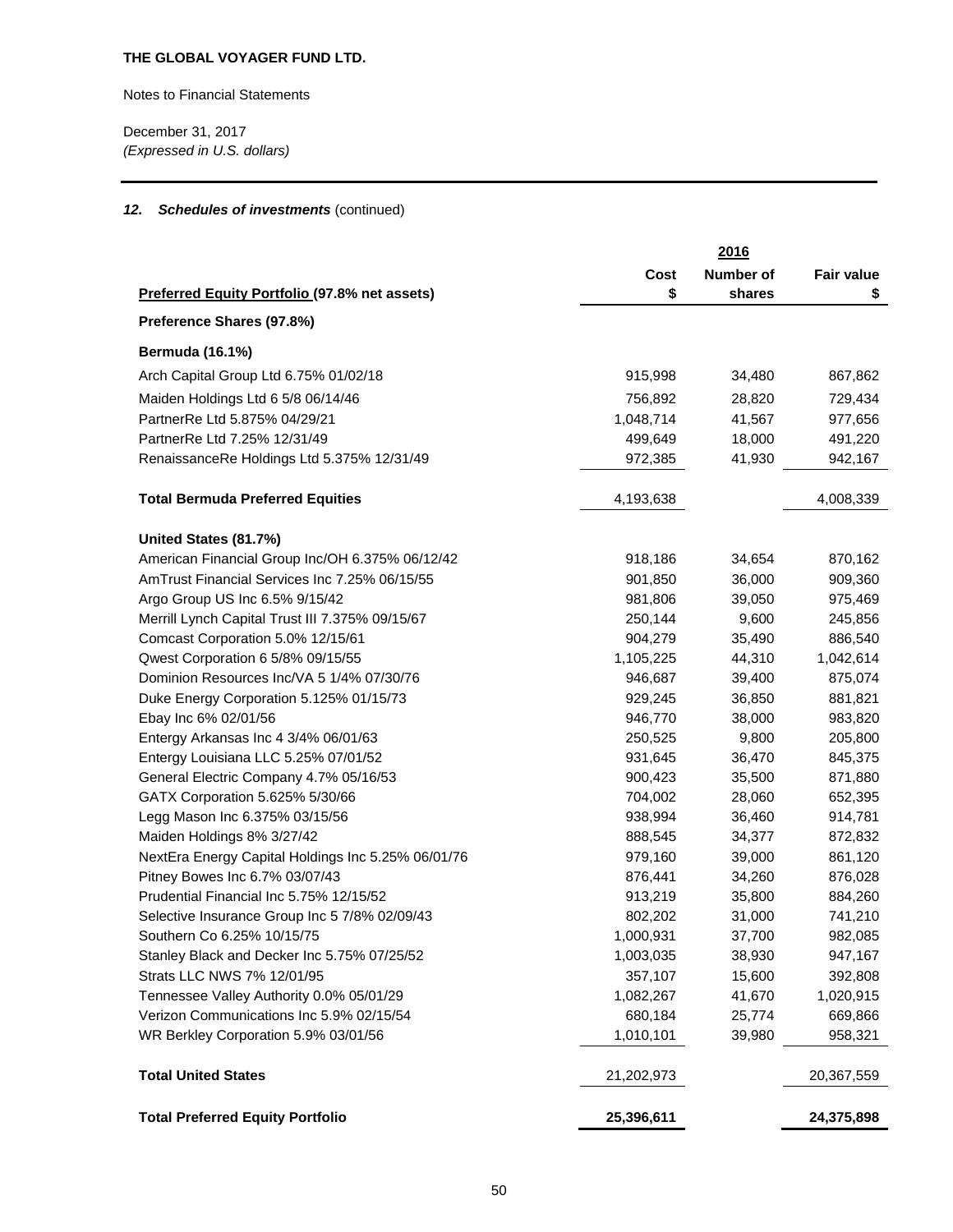Notes to Financial Statements

December 31, 2017 *(Expressed in U.S. dollars)* 

|                                                    |         | 2017      |                   |
|----------------------------------------------------|---------|-----------|-------------------|
|                                                    | Cost    | Number of | <b>Fair value</b> |
| North American Equity Portfolio (98.9% net assets) | \$      | shares    | \$                |
| <b>Equities (98.9%)</b>                            |         |           |                   |
| Australia (0.2%)                                   |         |           |                   |
|                                                    |         |           |                   |
| Software (0.2%)<br>Atlassian Corp Plc              | 45,831  | 1,516     | 69,008            |
|                                                    |         |           |                   |
| <b>Total Australia</b>                             | 45,831  |           | 69,008            |
|                                                    |         |           |                   |
| Belgium (0.4%)                                     |         |           |                   |
| Beverages (0.4%)                                   |         |           |                   |
| Anheuser-Busch InBev SA/NV                         | 179,235 | 1,478     | 164,886           |
|                                                    |         |           |                   |
| <b>Total Belgium</b>                               | 179,235 |           | 164,886           |
| Bermuda (1.6%)                                     |         |           |                   |
|                                                    |         |           |                   |
| Insurance (1.0%)                                   |         |           |                   |
| Assured Guaranty Ltd.                              | 144,754 | 5,497     | 186,183           |
| XL Group Ltd.                                      | 184,989 | 5,135     | 180,547           |
|                                                    | 329,743 |           | 366,730           |
|                                                    |         |           |                   |
| Semiconductors (0.6%)                              |         |           |                   |
| Marvell Technology Group Ltd                       | 242,167 | 11,814    | 253,647           |
| <b>Total Bermuda</b>                               | 571,910 |           | 620,377           |
|                                                    |         |           |                   |
| <b>Britain (2.6%)</b>                              |         |           |                   |
| Agriculture (1.1%)                                 |         |           |                   |
| <b>British American Tobacco Plc</b>                | 423,887 | 6,313     | 423,034           |
|                                                    |         |           |                   |
| <b>Commercial Services (0.2%)</b>                  |         |           |                   |
| IHS Markit Ltd.                                    | 53,058  | 1,565     | 70,676            |
| Miscellaneous Manufacture (0.5%)                   |         |           |                   |
| Pentair Plc                                        | 157,375 | 2,897     | 204,586           |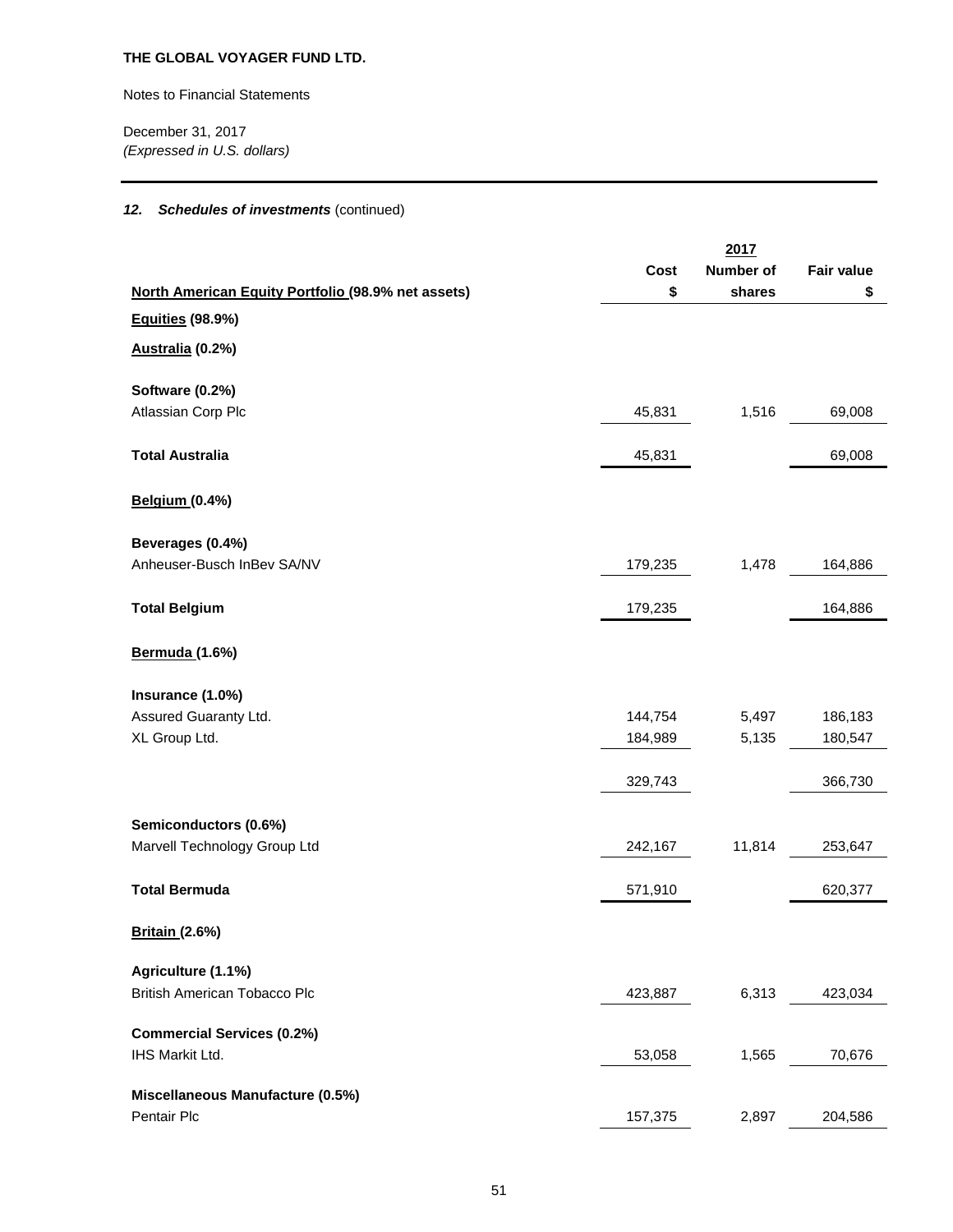Notes to Financial Statements

December 31, 2017 *(Expressed in U.S. dollars)* 

|                                                    |         | 2017      |                   |
|----------------------------------------------------|---------|-----------|-------------------|
|                                                    | Cost    | Number of | <b>Fair value</b> |
| <b>North American Equity Portfolio (continued)</b> | \$      | shares    | \$                |
| <b>Equities (continued)</b>                        |         |           |                   |
| Britain (2.6%) (continued)                         |         |           |                   |
| Oil & Gas (0.4%)                                   |         |           |                   |
| <b>BP Plc</b>                                      | 165,233 | 4,377     | 183,965           |
| Pharmaceuticals (0.4%)                             |         |           |                   |
| AstraZeneca Plc                                    | 141,915 | 4,504     | 156,289           |
| <b>Total Britain</b>                               | 941,468 |           | 1,038,550         |
| Canada (0.6%)                                      |         |           |                   |
| Oil & Gas (0.3%)                                   |         |           |                   |
| Suncor Energy Inc.                                 | 77,692  | 2,670     | 98,016            |
| Pipelines (0.3%)                                   |         |           |                   |
| Transcanada Corporation                            | 89,494  | 2,471     | 120,214           |
| <b>Total Canada</b>                                | 167,186 |           | 218,230           |
| <b>Ireland</b> (1.4%)                              |         |           |                   |
| Computers (0.2%)                                   |         |           |                   |
| Accenture Plc                                      | 52,890  | 523       | 80,082            |
| Healthcare-Products (1.2%)                         |         |           |                   |
| Medtronic Plc                                      | 444,036 | 5,768     | 465,939           |
| <b>Total Ireland</b>                               | 496,926 |           | 546,021           |
| Israel (0.3%)                                      |         |           |                   |
| Pharmaceuticals (0.3%)                             |         |           |                   |
| Teva Pharmaceutical Industries Ltd.                | 136,220 | 6,444     | 122,114           |
| <b>Total Israel</b>                                | 136,220 |           | 122,114           |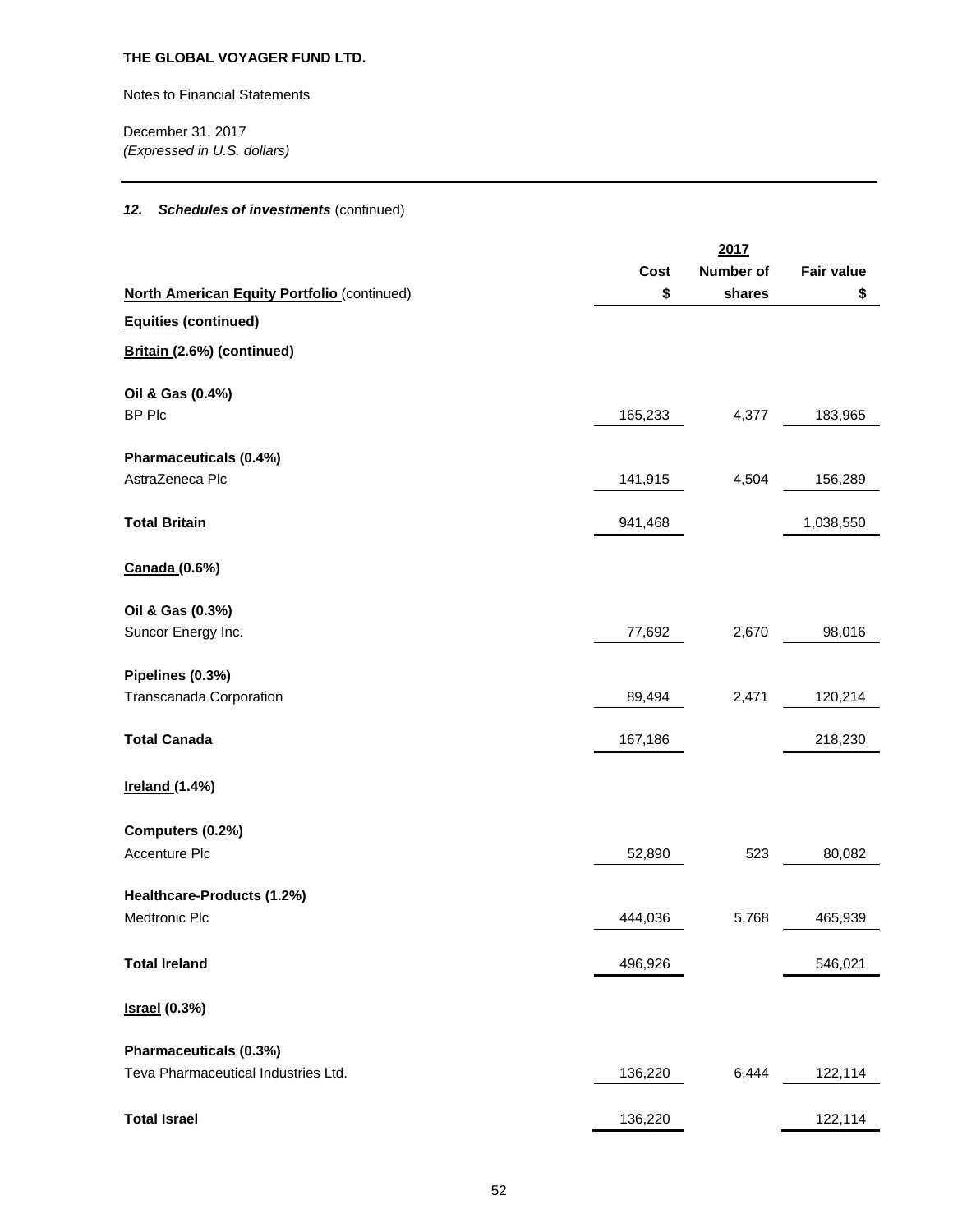Notes to Financial Statements

December 31, 2017 *(Expressed in U.S. dollars)* 

|                                                    |           | 2017      |                   |
|----------------------------------------------------|-----------|-----------|-------------------|
|                                                    | Cost      | Number of | <b>Fair value</b> |
| <b>North American Equity Portfolio (continued)</b> | \$        | shares    | \$                |
| <b>Equities (continued)</b>                        |           |           |                   |
| Luxembourg (0.1%)                                  |           |           |                   |
| Packaging and Containers (0.1%)                    |           |           |                   |
| Ardagh Group SA                                    | 51,609    | 2,569     | 54,257            |
| <b>Total Luxembourg</b>                            | 51,609    |           | 54,257            |
| United States (91.7%)                              |           |           |                   |
| Aerospace/Defense (4.0%)                           |           |           |                   |
| Boeing Co/The                                      | 401,723   | 2,249     | 663,455           |
| Lockheed Martin Corp                               | 377,585   | 1,517     | 487,230           |
| Northrop Grumman Corp                              | 401,765   | 1,373     | 421,662           |
|                                                    | 1,181,073 |           | 1,572,347         |
| Agriculture (1.2%)                                 |           |           |                   |
| Altria Group Inc.                                  | 419,339   | 6,898     | 492,793           |
| <b>Airlines (0.3%)</b>                             |           |           |                   |
| JetBlue Airways Corp                               | 39,074    | 1,834     | 40,972            |
| Spirit Airlines Inc.                               | 95,183    | 2,131     | 95,575            |
|                                                    | 134,257   |           | 136,547           |
|                                                    |           |           |                   |
| Apparel (0.7%)                                     |           |           |                   |
| Nike Inc.                                          | 258,248   | 4,470     | 279,733           |
| Auto Manufacturers (0.3%)                          |           |           |                   |
| Paccar Inc.                                        | 28,843    | 428       | 30,422            |
| Tesla Inc.                                         | 77,399    | 214       | 66,629            |
|                                                    |           |           |                   |
|                                                    | 106,242   |           | 97,051            |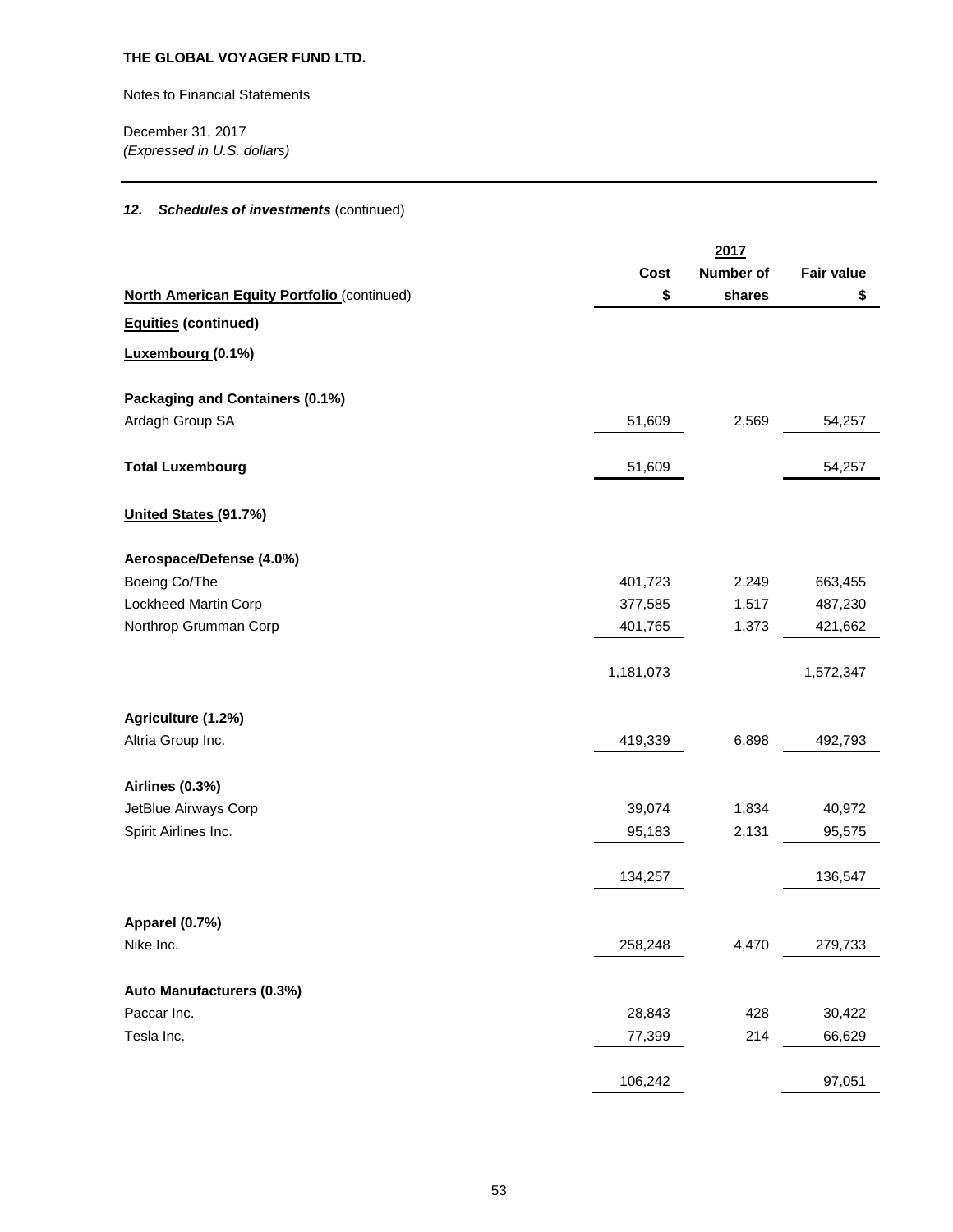Notes to Financial Statements

December 31, 2017 *(Expressed in U.S. dollars)* 

|                                                    |             | 2017             |                   |
|----------------------------------------------------|-------------|------------------|-------------------|
|                                                    | <b>Cost</b> | <b>Number of</b> | <b>Fair value</b> |
| <b>North American Equity Portfolio</b> (continued) | \$          | shares           | \$                |
| <b>Equities (continued)</b>                        |             |                  |                   |
| United States (91.7%) (continued)                  |             |                  |                   |
| <b>Banks (6.7%)</b>                                |             |                  |                   |
| Bank of America Corporation                        | 572,417     | 36,242           | 1,070,226         |
| Capital One Financial Corporation                  | 236,882     | 3,133            | 311,984           |
| Citigroup Inc.                                     | 369,511     | 5,747            | 427,692           |
| Huntington Bancshares Inc/OH                       | 171,129     | 13,136           | 191,260           |
| Morgan Stanley                                     | 129,244     | 2,474            | 129,811           |
| Northern Trust Corporation                         | 29,764      | 438              | 43,752            |
| PNC Financial Services Group Inc/The               | 292,269     | 3,267            | 471,657           |
|                                                    | 1,801,216   |                  | 2,646,382         |
| Beverages (2.5%)                                   |             |                  |                   |
| Constellation Brands Inc.                          | 202,772     | 1,295            | 296,024           |
| Monster Beverage Corporation                       | 200,009     | 4,203            | 266,050           |
| PepsiCo Inc.                                       | 365,452     | 3,702            | 443,981           |
|                                                    | 768,233     |                  | 1,006,055         |
|                                                    |             |                  |                   |
| Biotechnology (1.1%)                               |             |                  |                   |
| Aduro Biotech Inc.                                 | 18,970      | 1,789            | 13,417            |
| Alder Biopharmaceuticals Inc.                      | 16,699      | 1,698            | 19,442            |
| Alnylam Pharmaceuticals Inc.                       | 30,204      | 319              | 40,526            |
| Biogen Inc.                                        | 12,078      | 40               | 12,743            |
| Biohaven Pharmaceutical Holding Co Ltd.            | 31,495      | 1,397            | 37,691            |
| Bluebird Bio Inc.                                  | 8,798       | 179              | 31,862            |
| Celgene Corp                                       | 119,671     | 1,148            | 119,817           |
| Dermira Inc.                                       | 23,288      | 930              | 25,863            |
| Five Prime Therapeutics Inc.                       | 7,852       | 289              | 6,332             |
| GlycoMimetics Inc.                                 | 11,281      | 1,989            | 33,415            |
| Incyte Corp                                        | 26,447      | 355              | 33,622            |
| Karyopharm Therapeutics Inc.                       | 9,377       | 1,485            | 14,256            |
| Loxo Oncology Inc.                                 | 11,260      | 363              | 30,554            |
| Momenta Pharmaceuticals Inc.                       | 16,788      | 1,145            | 15,973            |
| Otonomy Inc.                                       | 30,918      | 1,763            | 9,785             |
| Regeneron Pharmaceuticals Inc.                     | 26,718      | 56               | 21,059            |
| Rigel Pharmaceuticals Inc                          | 7,662       | 2,112            | 8,173             |
| Syndax Pharmaceuticals Inc                         | 17,786      | 1,496            | 13,075            |
|                                                    | 427,292     |                  | 487,605           |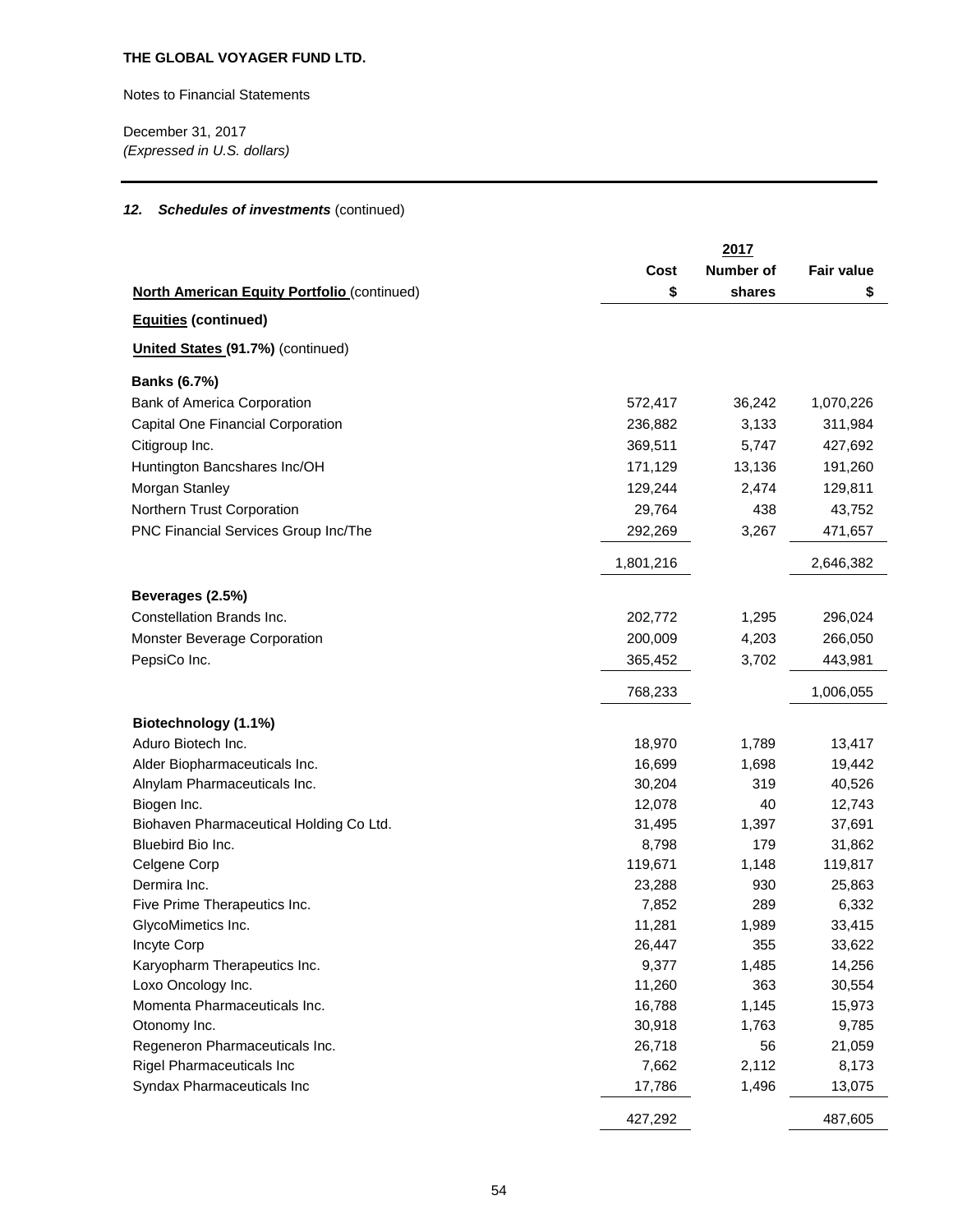Notes to Financial Statements

December 31, 2017 *(Expressed in U.S. dollars)* 

|                                                    |         | 2017      |                   |
|----------------------------------------------------|---------|-----------|-------------------|
|                                                    | Cost    | Number of | <b>Fair value</b> |
| <b>North American Equity Portfolio (continued)</b> | \$      | shares    | \$                |
| <b>Equities (continued)</b>                        |         |           |                   |
| United States (91.7%) (continued)                  |         |           |                   |
| <b>Building Materials (0.5%)</b>                   |         |           |                   |
| Martin Marietta Materials Inc                      | 29,380  | 215       | 47,524            |
| Masco Corporation                                  | 114,377 | 2,600     | 114,244           |
| <b>Vulcan Materials Company</b>                    | 31,806  | 355       | 45,571            |
|                                                    | 175,563 |           | 207,339           |
|                                                    |         |           |                   |
| Chemicals (2.4%)                                   |         |           |                   |
| <b>Cabot Corporation</b>                           | 48,282  | 1,189     | 73,230            |
| <b>Celanese Corporation</b>                        | 84,887  | 1,334     | 142,845           |
| Dow Chemical Company/The                           | 173,258 | 3,671     | 261,816           |
| Monsanto Company                                   | 33,497  | 354       | 41,365            |
| PPG Industries Inc.                                | 184,599 | 1,818     | 212,379           |
| Praxair Inc.                                       | 92,216  | 668       | 103,453           |
| <b>Westlake Chemical Corporation</b>               | 34,088  | 585       | 62,320            |
|                                                    | 650,827 |           | 897,408           |
| <b>Commercial Services (2.4%)</b>                  |         |           |                   |
| Equifax Inc.                                       | 73,461  | 667       | 78,653            |
| FleetCor Technologies In                           | 139,490 | 883       | 169,951           |
| Global Payments Inc.                               | 175,305 | 2,608     | 261,582           |
| PayPal Holdings Inc.                               | 99,792  | 2,512     | 184,933           |
| Total System Services Inc.                         | 24,114  | 434       | 34,325            |
| TransUnion                                         | 46,318  | 1,698     | 93,271            |
| WEX Inc.                                           | 80,597  | 894       | 126,269           |
|                                                    | 639,077 |           | 948,984           |
| Computers (3.2%)                                   |         |           |                   |
| Apple Inc.                                         | 659,152 | 5,546     | 938,882           |
| <b>Cognizant Technology Solutions Corporation</b>  | 30,393  | 523       | 37,149            |
| Genpact Ltd.                                       | 79,730  | 3,249     | 103,091           |
| NetApp Inc.                                        | 129,332 | 2,914     | 161,202           |
|                                                    | 898,607 |           | 1,240,324         |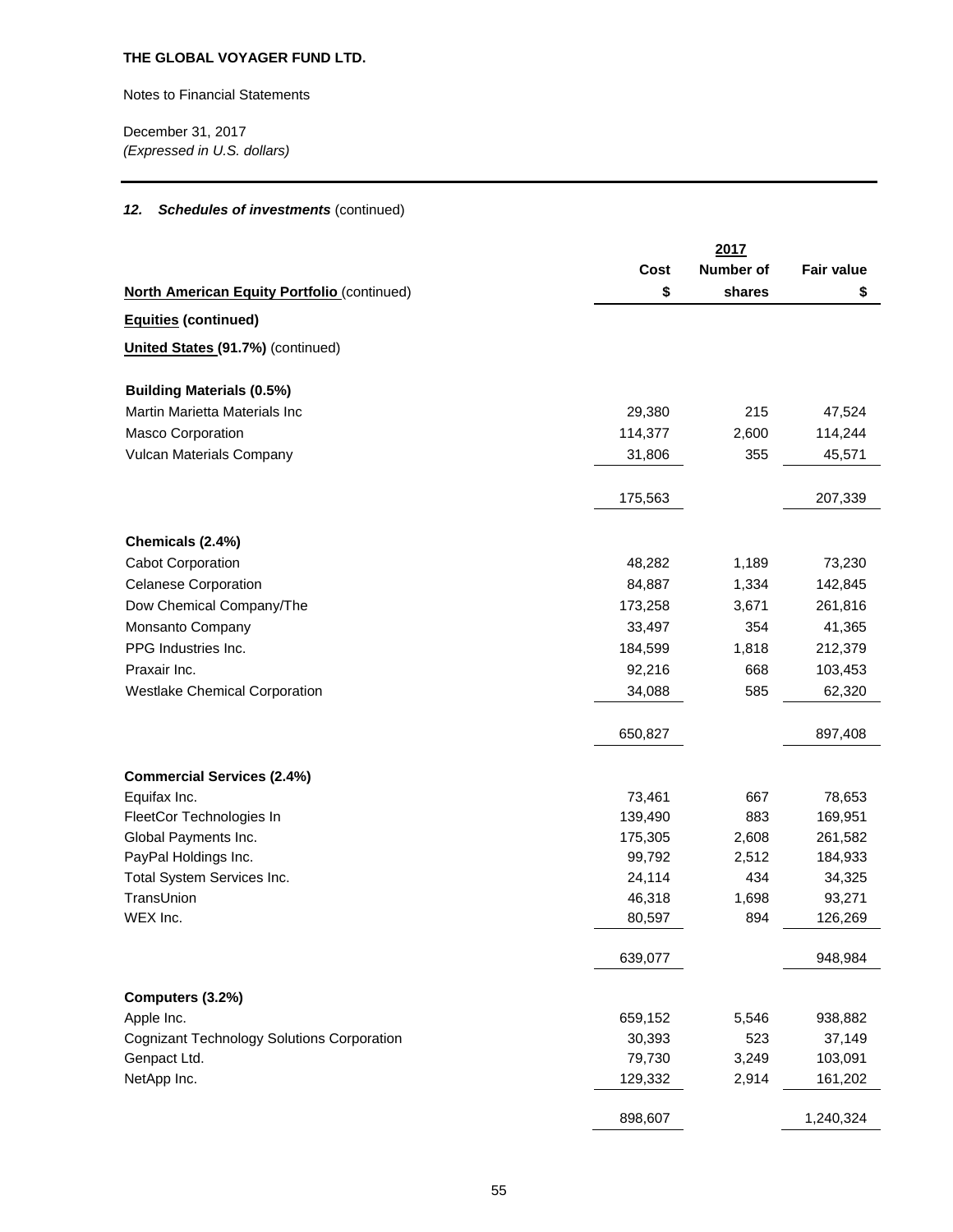Notes to Financial Statements

December 31, 2017 *(Expressed in U.S. dollars)* 

|                                                    |           | 2017      |                   |
|----------------------------------------------------|-----------|-----------|-------------------|
|                                                    | Cost      | Number of | <b>Fair value</b> |
| <b>North American Equity Portfolio (continued)</b> | \$        | shares    | \$                |
| <b>Equities (continued)</b>                        |           |           |                   |
| United States (91.7%) (continued)                  |           |           |                   |
| <b>Cosmetics/Personal Care (1.0%)</b>              |           |           |                   |
| Coty Inc.                                          | 385,956   | 19,055    | 378,813           |
| <b>Diversified Financial Services (3.4%)</b>       |           |           |                   |
| Alliance Data Systems Corporation                  | 92,947    | 396       | 100,386           |
| American Express Company                           | 225,050   | 3,126     | 310,474           |
| BlackRock Inc.                                     | 77,658    | 152       | 78,151            |
| Intercontinental Exchange Inc.                     | 70,730    | 1,307     | 92,235            |
| OneMain Holdings Inc.                              | 103,581   | 4,100     | 106,518           |
| TD Ameritrade Holding Corporation                  | 110,806   | 2,693     | 137,720           |
| Visa Inc.                                          | 312,461   | 4,125     | 471,322           |
| WisdomTree Investments Inc.                        | 31,269    | 2,505     | 31,438            |
|                                                    | 1,024,502 |           | 1,328,244         |
| Electrical (3.8%)                                  |           |           |                   |
| Avangrid Inc.                                      | 183,304   | 4,505     | 227,773           |
| Edison International                               | 339,440   | 4,877     | 308,421           |
| <b>Exelon Corporation</b>                          | 131,135   | 4,230     | 166,789           |
| NextEra Energy Inc.                                | 319,687   | 2,782     | 434,576           |
| NRG Energy Inc.                                    | 189,028   | 7,499     | 213,572           |
| PG&E Corporation                                   | 211,723   | 3,572     | 160,097           |
|                                                    | 1,374,317 |           | 1,511,228         |
| <b>Electrical Component and Equipment (0.5%)</b>   |           |           |                   |
| Ametek Inc.                                        | 143,966   | 2,815     | 204,059           |
| Electronics (1.0%)                                 |           |           |                   |
| Flex Ltd.                                          | 190,988   | 10,900    | 196,091           |
| <b>Fortive Corporation</b>                         | 78,543    | 2,794     | 202,258           |
|                                                    | 269,531   |           | 398,349           |
|                                                    |           |           |                   |
| <b>Engineering and Construction (0.0%)</b>         |           |           |                   |
| Jacobs Engineering Group Inc.                      | 12,169    | 178       | 11,739            |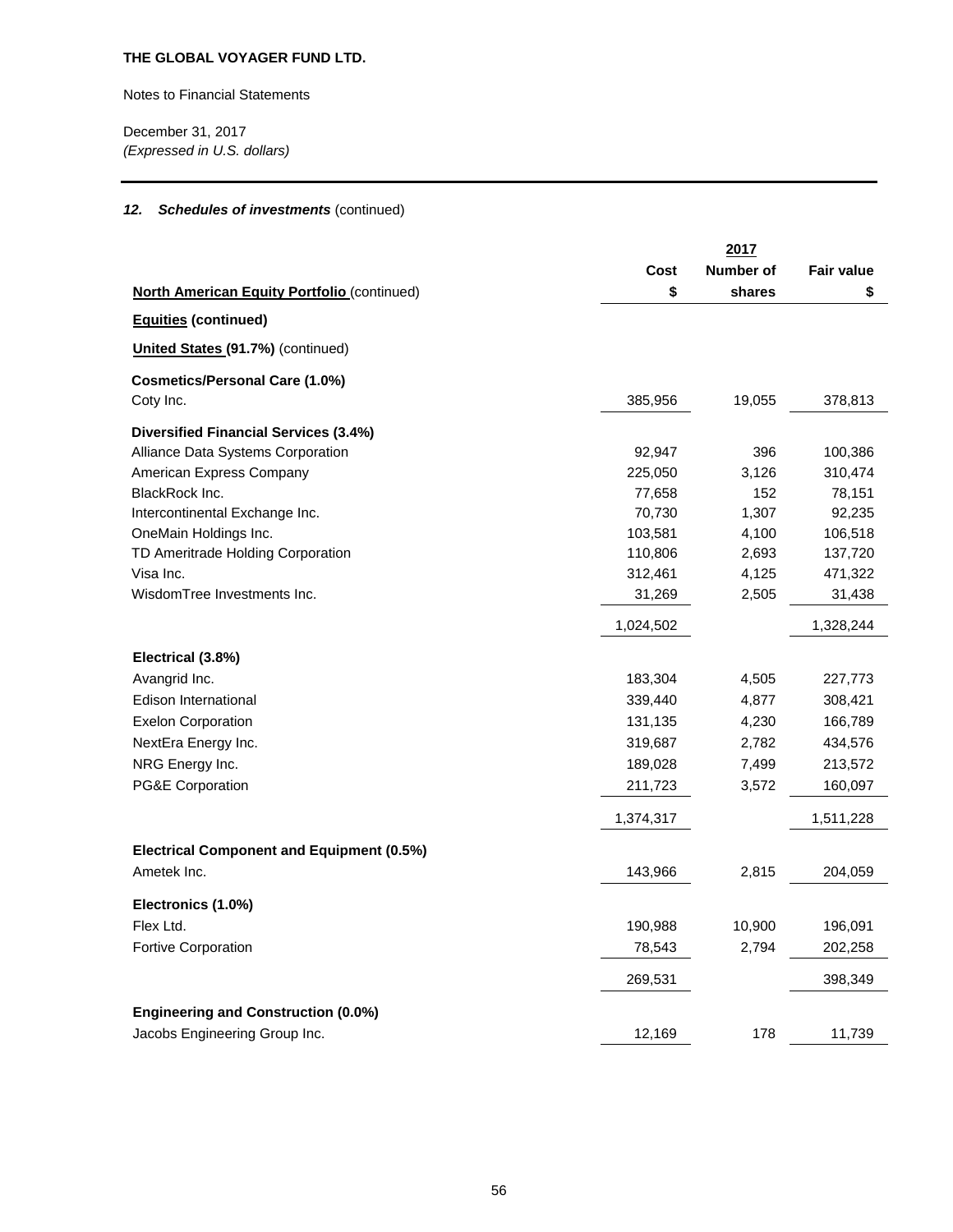## Notes to Financial Statements

December 31, 2017 *(Expressed in U.S. dollars)* 

|                                             |           | 2017             |                   |
|---------------------------------------------|-----------|------------------|-------------------|
|                                             | Cost      | <b>Number of</b> | <b>Fair value</b> |
| North American Equity Portfolio (continued) | \$        | shares           | \$                |
| <b>Equities</b> (continued)                 |           |                  |                   |
| United States (91.7%) (continued)           |           |                  |                   |
| Entertainment (0.1%)                        |           |                  |                   |
| Cinemark Holdings Inc.                      | 29,682    | 821              | 28,587            |
| Food (2.8%)                                 |           |                  |                   |
| Blue Buffalo Pet Products Inc.              | 83,712    | 3,176            | 104,141           |
| Campbell Soup Co                            | 178,871   | 3,602            | 173,292           |
| Fresh Del Monte Produce Inc.                | 107,093   | 2,226            | 106,113           |
| Hostess Brands Inc.                         | 267,975   | 18,104           | 267,939           |
| Post Holdings Inc.                          | 197,181   | 2,653            | 210,171           |
| Simply Good Foods Co/The                    | 68,381    | 9,381            | 106,869           |
| <b>Sysco Corporation</b>                    | 100,563   | 1,920            | 116,602           |
|                                             | 1,003,776 |                  | 1,085,127         |
| Forest Products and Paper (0.4%)            |           |                  |                   |
| International Paper Co                      | 117,723   | 3,007            | 174,346           |
| Gas (0.8%)                                  |           |                  |                   |
| Sempra Energy                               | 190,428   | 1,952            | 208,766           |
| <b>UGI Corporation</b>                      | 74,491    | 2,193            | 102,983           |
|                                             |           |                  |                   |
|                                             | 264,919   |                  | 311,749           |
| Healthcare-Products (2.9%)                  |           |                  |                   |
| <b>Abbott Laboratories</b>                  | 204,972   | 3,843            | 219,512           |
| Baxter International Inc.                   | 85,510    | 2,341            | 151,322           |
| <b>Boston Scientific Corporation</b>        | 325,660   | 14,951           | 370,635           |
| <b>Stryker Corporation</b>                  | 117,689   | 1,307            | 202,494           |
| Thermo Fisher Scientific Inc.               | 123,780   | 1,127            | 214,119           |
|                                             | 857,611   |                  | 1,158,082         |
| Healthcare-Services (2.7%)                  |           |                  |                   |
| Brookdale Senior Living Inc.                | 41,870    | 2,751            | 26,685            |
| Cigna Corporation                           | 205,115   | 1,385            | 281,404           |
| HCA Holdings Inc.                           | 104,003   | 1,501            | 131,878           |
| UnitedHealth Group Inc.                     | 188,601   | 2,830            | 624,751           |
|                                             | 539,589   |                  | 1,064,718         |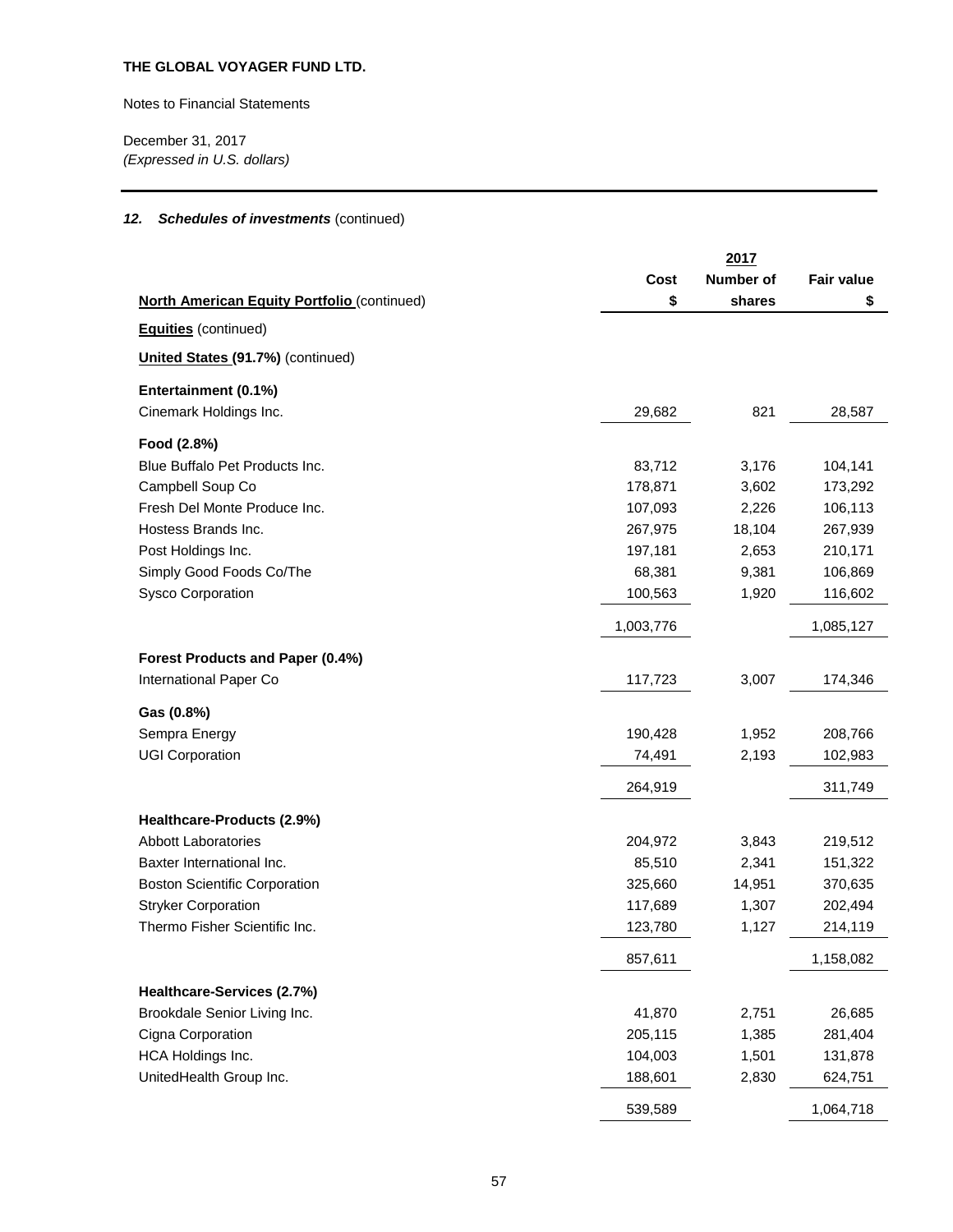Notes to Financial Statements

December 31, 2017 *(Expressed in U.S. dollars)* 

|                                                    |           | 2017      |                   |
|----------------------------------------------------|-----------|-----------|-------------------|
|                                                    | Cost      | Number of | <b>Fair value</b> |
| <b>North American Equity Portfolio</b> (continued) | \$        | shares    | \$                |
| <b>Equities</b> (continued)                        |           |           |                   |
| United States (91.7%) (continued)                  |           |           |                   |
| Home Builders (0.6%)                               |           |           |                   |
| Installed Building Products Inc.                   | 60,523    | 1,027     | 78,000            |
| Lennar Corporation                                 | 162,506   | 2,570     | 162,527           |
|                                                    | 223,029   |           | 240,527           |
|                                                    |           |           |                   |
| Insurance (3.7%)                                   |           |           |                   |
| Allstate Corporation/The                           | 95,520    | 1,471     | 154,014           |
| American International Group Inc.                  | 242,001   | 5,707     | 340,080           |
| Athene Holding Ltd.                                | 71,386    | 1,468     | 75,896            |
| Hartford Financial Services Group Inc/The          | 111,971   | 2,711     | 152,602           |
| Marsh & McLennan Cos Inc.                          | 208,871   | 3,935     | 320,309           |
| MetLife Inc.                                       | 180,022   | 4,106     | 207,599           |
| Prudential Financial Inc.                          | 72,518    | 977       | 112,345           |
| Voya Financial Inc.                                | 74,576    | 1,900     | 93,993            |
|                                                    |           |           |                   |
|                                                    | 1,056,865 |           | 1,456,838         |
| Internet (8.2%)                                    |           |           |                   |
| Alphabet Inc.                                      | 666,329   | 808       | 851,147           |
| Amazon.com Inc.                                    | 491,069   | 646       | 755,478           |
| Blucora Inc.                                       | 24,636    | 1,759     | 38,874            |
| EBay Inc.                                          | 225,829   | 6,729     | 253,952           |
| Expedia Inc.                                       | 142,543   | 1,255     | 150,299           |
| Facebook Inc.                                      | 591,517   | 4,841     | 854,533           |
| Netflix Inc.                                       | 69,007    | 673       | 129,209           |
| Wayfair Inc.                                       | 107,108   | 2,572     | 206,480           |
|                                                    |           |           |                   |
|                                                    | 2,318,038 |           | 3,239,972         |
|                                                    |           |           |                   |
| Iron/Steel (0.1%)                                  |           |           |                   |
| Steel Dynamics Inc.                                | 29,662    | 1,176     | 50,733            |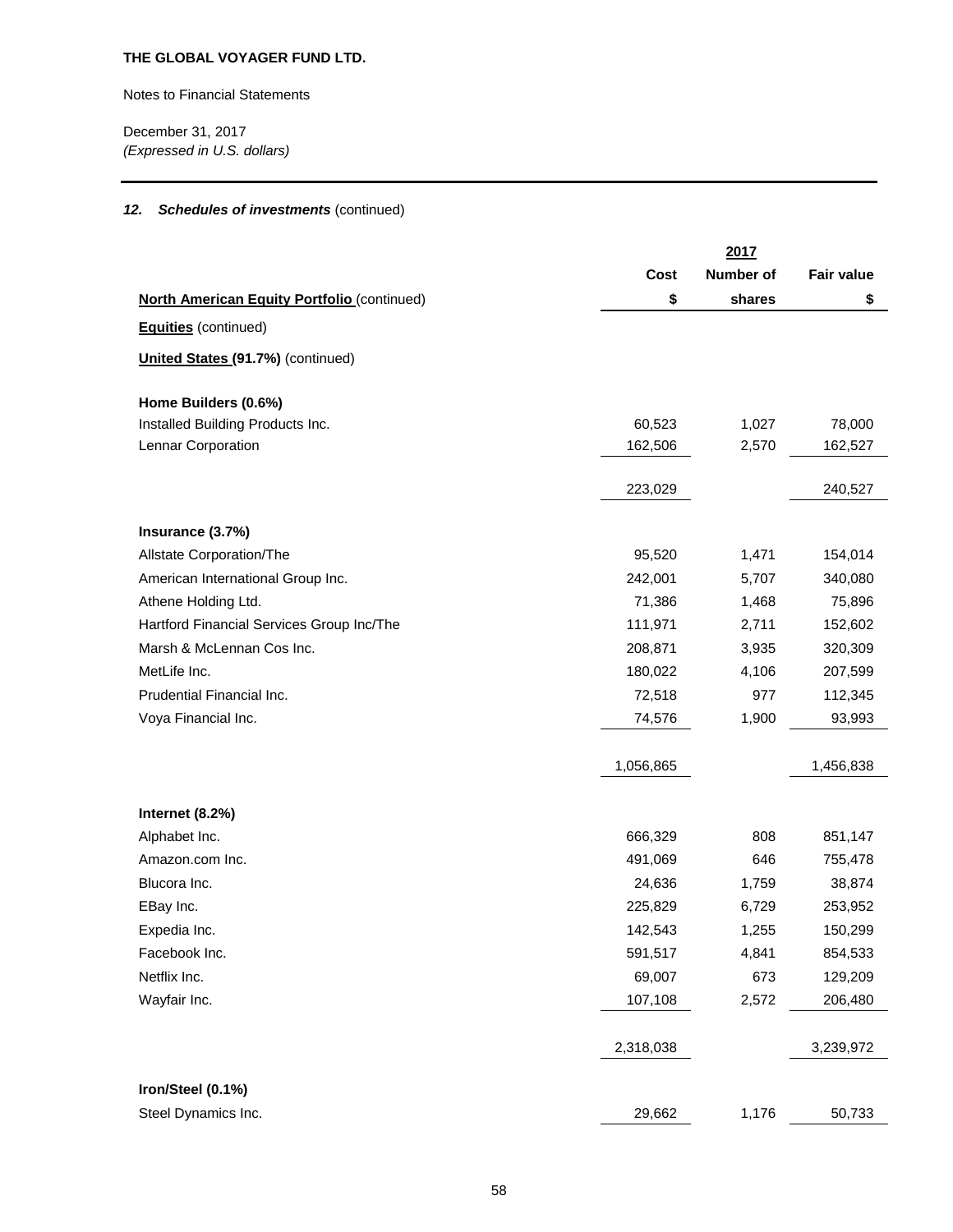Notes to Financial Statements

December 31, 2017 *(Expressed in U.S. dollars)* 

|                                                    |           | 2017      |                   |
|----------------------------------------------------|-----------|-----------|-------------------|
|                                                    | Cost      | Number of | <b>Fair value</b> |
| <b>North American Equity Portfolio (continued)</b> | \$        | shares    | \$                |
| <b>Equities</b> (continued)                        |           |           |                   |
| United States (91.7%) (continued)                  |           |           |                   |
| Leisure Time (0.2%)                                |           |           |                   |
| Harley-Davidson Inc.                               | 87,544    | 1,800     | 91,584            |
| <b>Lodging (0.5%)</b>                              |           |           |                   |
| Hilton Worldwide Holdings Inc.                     | 80,482    | 1,422     | 113,547           |
| Wynn Resorts Ltd.                                  | 53,474    | 425       | 71,651            |
|                                                    |           |           |                   |
|                                                    | 133,956   |           | 185,198           |
| Machinery-Construction and Mining (0.3%)           |           |           |                   |
| Caterpillar Inc.                                   | 80,613    | 671       | 105,763           |
|                                                    |           |           |                   |
| Machinery-Diversified (0.4%)                       |           |           |                   |
| <b>AGCO Corporation</b>                            | 19,065    | 332       | 23,718            |
| Deere & Co                                         | 99,335    | 803       | 125,710           |
|                                                    |           |           |                   |
|                                                    | 118,400   |           | 149,428           |
| Media (3.2%)                                       |           |           |                   |
| Charter Communications Inc.                        | 268,313   | 992       | 333,461           |
| <b>Comcast Corporation</b>                         | 441,894   | 13,833    | 554,288           |
| FactSet Research Systems Inc.                      | 40,103    | 225       | 43,371            |
| Liberty Media Corporation-Liberty Formula One      | 45,247    | 1,513     | 51,669            |
| New York Times Co/The                              | 26,018    | 1,531     | 28,323            |
| Twenty-First Century Fox Inc.                      | 76,977    | 2,907     | 100,379           |
| Viacom Inc.                                        | 161,407   | 4,490     | 138,337           |
|                                                    |           |           |                   |
|                                                    | 1,059,959 |           | 1,249,828         |
|                                                    |           |           |                   |
| Mining (0.1%)                                      |           |           |                   |
| Alcoa Corporation                                  | 33,854    | 899       | 48,429            |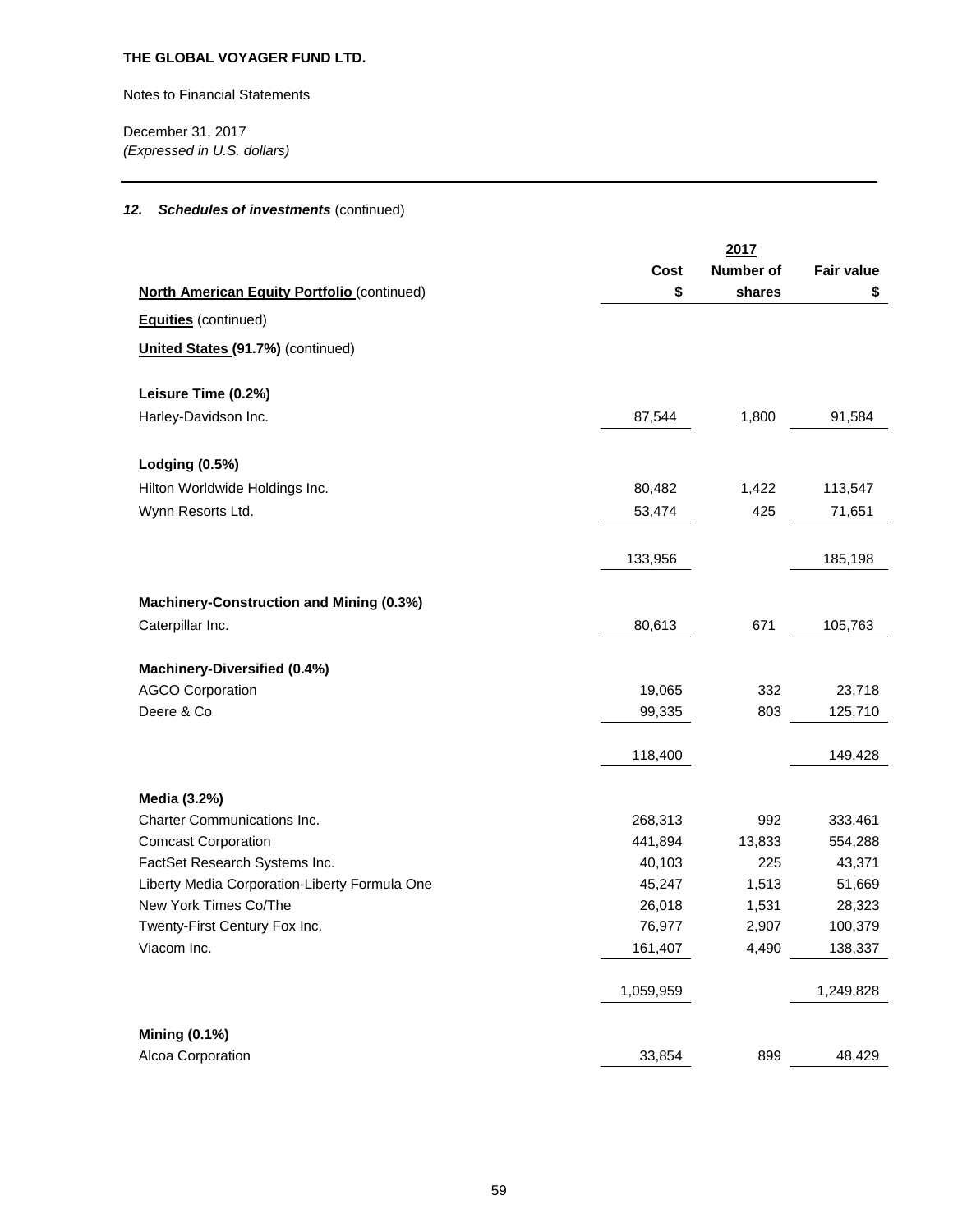Notes to Financial Statements

December 31, 2017 *(Expressed in U.S. dollars)* 

| <b>North American Equity Portfolio (continued)</b> | Cost<br>\$ | 2017<br><b>Number of</b><br>shares | <b>Fair value</b><br>\$ |
|----------------------------------------------------|------------|------------------------------------|-------------------------|
| <b>Equities</b> (continued)                        |            |                                    |                         |
| United States (91.7%) (continued)                  |            |                                    |                         |
| Miscellaneous Manufacture (1.6%)                   |            |                                    |                         |
| Eaton Corporation Plc                              | 145,338    | 2,399                              | 189,569                 |
| <b>General Electric Company</b>                    | 424,151    | 14,705                             | 256,896                 |
| Illinois Tool Works Inc.                           | 87,104     | 1,018                              | 169,894                 |
|                                                    | 656,593    |                                    | 616,359                 |
| Oil and Gas (3.8%)                                 |            |                                    |                         |
| Andeavor                                           | 104,773    | 1,045                              | 119,590                 |
| Antero Resources Corporation                       | 73,712     | 2,787                              | 52,925                  |
| <b>Chevron Corporation</b>                         | 259,338    | 2,279                              | 285,764                 |
| Diamondback Energy Inc.                            | 201,326    | 2,024                              | 255,530                 |
| Extraction Oil & Gas Inc.                          | 132,552    | 7,712                              | 110,359                 |
| Exxon Mobil Corporation                            | 39,147     | 479                                | 40,135                  |
| <b>Hess Corporation</b>                            | 59,220     | 1,376                              | 65,305                  |
| Marathon Petroleum Corp                            | 93,190     | 1,781                              | 117,510                 |
| Nabors Industries Ltd.                             | 12,359     | 1,332                              | 9,098                   |
| Newfield Exploration Company                       | 310,160    | 8,928                              | 281,500                 |
| PDC Energy Inc.                                    | 92,099     | 1,413                              | 72,826                  |
| Pioneer Natural Resources Company                  | 17,527     | 109                                | 18,835                  |
| RSP Permian Inc.                                   | 46,140     | 1,338                              | 54,430                  |
|                                                    | 1,441,543  |                                    | 1,483,807               |
| Oil and Gas Services (0.1%)                        |            |                                    |                         |
| Helix Energy Solutions Group Inc.                  | 23,800     | 2,761                              | 20,818                  |
| Packaging and Containers (0.5%)                    |            |                                    |                         |
| <b>Ball Corporation</b>                            | 206,012    | 5,667                              | 214,496                 |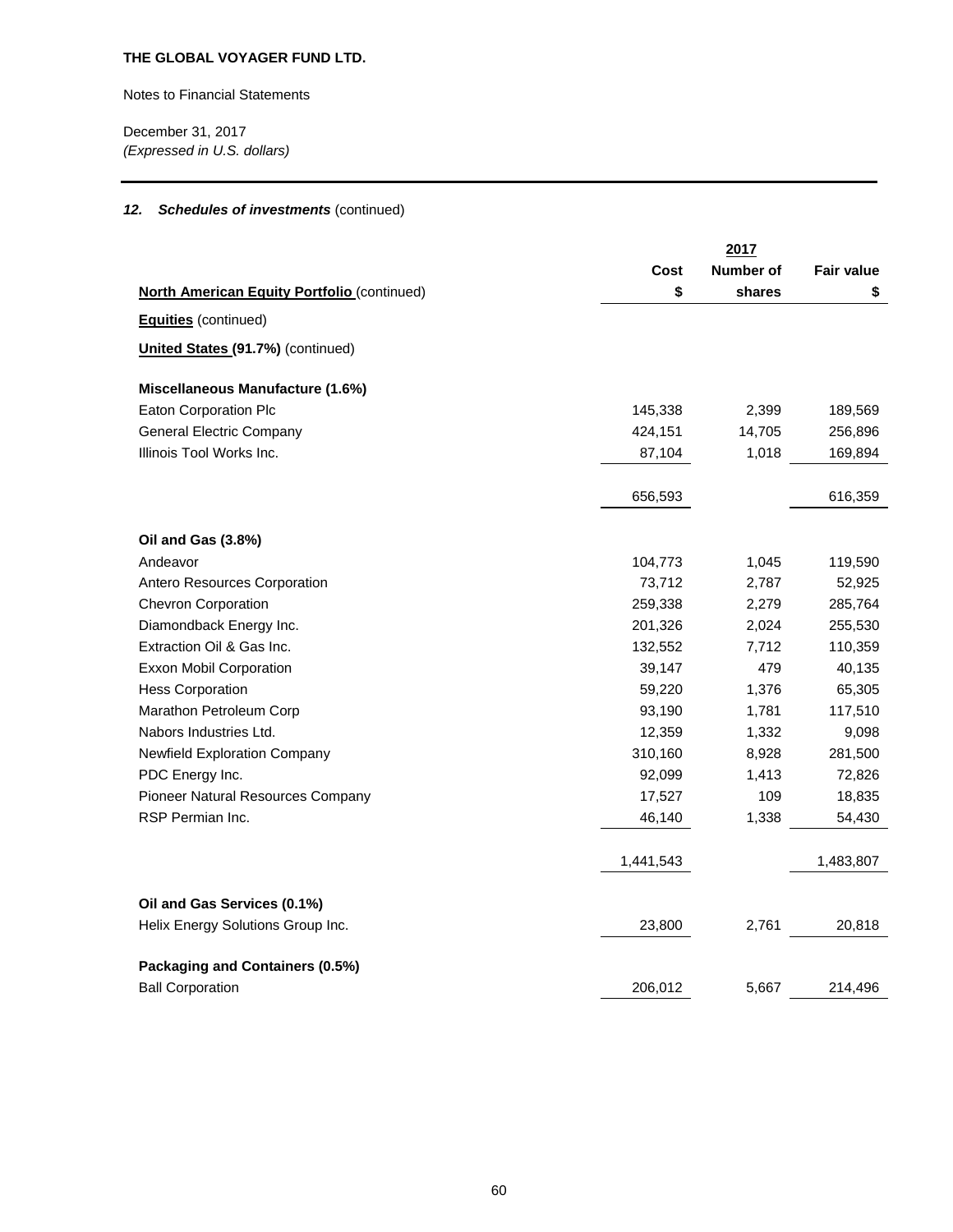Notes to Financial Statements

December 31, 2017 *(Expressed in U.S. dollars)* 

|                                                    |           | 2017             |                   |
|----------------------------------------------------|-----------|------------------|-------------------|
|                                                    | Cost      | <b>Number of</b> | <b>Fair value</b> |
| <b>North American Equity Portfolio</b> (continued) | \$        | shares           | \$                |
| <b>Equities (continued)</b>                        |           |                  |                   |
| United States (91.7%) (continued)                  |           |                  |                   |
| Pharmaceuticals (4.9%)                             |           |                  |                   |
| Aerie Pharmaceuticals Inc.                         | 16,001    | 695              | 41,526            |
| Allergan plc                                       | 583,458   | 2,314            | 378,686           |
| <b>Bristol-Myers Squibb Company</b>                | 426,092   | 6,907            | 423,468           |
| Calithera Biosciences Inc.                         | 8,136     | 751              | 6,271             |
| Cardinal Health Inc.                               | 207,144   | 2,723            | 166,838           |
| Coherus Biosciences Inc.                           | 26,068    | 1,941            | 17,081            |
| Eli Lilly & Company                                | 175,177   | 2,248            | 189,978           |
| Impax Laboratories Inc.                            | 63,593    | 3,420            | 56,943            |
| Ironwood Pharmaceuticals Inc.                      | 23,909    | 1,700            | 25,483            |
| Jounce Therapeutics Inc.                           | 6,784     | 398              | 5,075             |
| Kala Pharmaceuticals Inc.                          | 15,317    | 916              | 16,946            |
| McKesson Corporation                               | 212,793   | 1,322            | 206,192           |
| Mylan NV                                           | 249,941   | 5,936            | 251,271           |
| MyoKardia Inc.                                     | 13,357    | 976              | 41,090            |
| Ra Pharmaceuticals Inc.                            | 20,977    | 1,417            | 12,016            |
| Revance Therapeutics Inc.                          | 36,202    | 1,426            | 50,908            |
| TESARO Inc.                                        | 25,742    | 354              | 29,336            |
| Trevena Inc.                                       | 27,539    | 3,404            | 5,446             |
|                                                    | 2,138,230 |                  | 1,924,554         |
| Pipelines (0.7%)                                   |           |                  |                   |
| Kinder Morgan Inc/DE                               | 216,783   | 10,396           | 187,856           |
| ONEOK Inc.                                         | 39,715    | 1,328            | 70,982            |
|                                                    | 256,498   |                  | 258,838           |
| <b>REITS (3.3%)</b>                                |           |                  |                   |
| Alexandria Real Estate Equities Inc.               | 184,641   | 1,693            | 221,089           |
| American Tower Corporation                         | 288,264   | 2,816            | 401,843           |
| Equinix Inc.                                       | 119,003   | 320              | 145,088           |
| Invitation Homes Inc.                              | 187,538   | 8,750            | 206,325           |
| Outfront Media Inc.                                | 43,544    | 1,942            | 45,035            |
| Prologis Inc.                                      | 110,325   | 2,033            | 131,169           |
| Simon Property Group Inc.                          | 156,588   | 858              | 147,447           |
|                                                    | 1,089,903 |                  | 1,297,996         |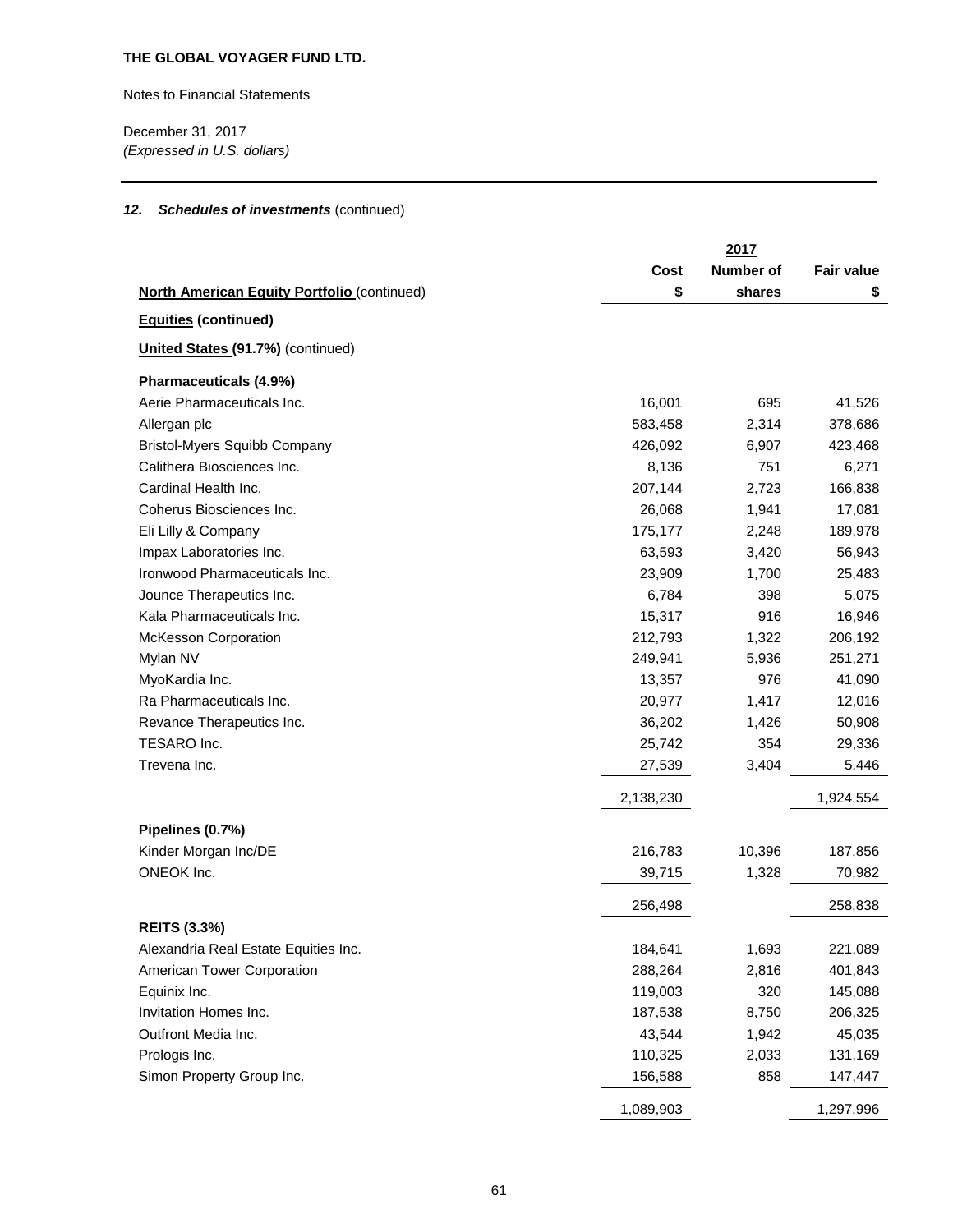Notes to Financial Statements

December 31, 2017 *(Expressed in U.S. dollars)* 

| <b>North American Equity Portfolio (continued)</b> | Cost<br>\$ | 2017<br>Number of<br>shares | <b>Fair value</b><br>\$ |
|----------------------------------------------------|------------|-----------------------------|-------------------------|
| <b>Equities</b> (continued)                        |            |                             |                         |
| United States (91.7%) (continued)                  |            |                             |                         |
| <b>Retail (2.5%)</b>                               |            |                             |                         |
| Chipotle Mexican Grill Inc.                        | 47,275     | 160                         | 46,245                  |
| Costco Wholesale Corporation                       | 173,331    | 1,120                       | 208,544                 |
| Dollar Tree Inc.                                   | 121,220    | 1,221                       | 131,038                 |
| L Brands Inc.                                      | 44,727     | 775                         | 46,663                  |
| McDonald's Corporation                             | 249,165    | 1,642                       | 282,835                 |
| Tapestry Inc.                                      | 64,488     | 1,543                       | 68,247                  |
| TJX Cos Inc/The                                    | 247,058    | 3,295                       | 251,903                 |
| Wingstop Inc.                                      | 7,108      | 242                         | 9,431                   |
|                                                    | 954,372    |                             | 1,044,906               |
| Semiconductors (3.9%)                              |            |                             |                         |
| Advanced Micro Devices Inc.                        | 156,719    | 11,786                      | 121,160                 |
| Applied Materials Inc.                             | 145,230    | 2,811                       | 143,726                 |
| <b>KLA-Tencor Corporation</b>                      | 142,794    | 1,411                       | 148,254                 |
| Microchip Technology Inc.                          | 155,466    | 2,317                       | 203,618                 |
| Micron Technology Inc.                             | 253,336    | 8,180                       | 336,362                 |
| <b>NVIDIA Corporation</b>                          | 181,034    | 1,354                       | 262,040                 |
| Qual Comm Inc.                                     | 199,765    | 3,645                       | 233,499                 |
| Teradyne Inc.                                      | 53,925     | 1,297                       | 54,305                  |
|                                                    | 1,288,269  |                             | 1,502,964               |
| Software (4.6%)                                    |            |                             |                         |
| Adobe Systems Inc.                                 | 106,915    | 904                         | 158,462                 |
| Autodesk Inc.                                      | 62,460     | 700                         | 73,374                  |
| Dun & Bradstreet Corp/The                          | 38,197     | 328                         | 38,871                  |
| Guidewire Software Inc.                            | 52,925     | 871                         | 64,654                  |
| HubSpot Inc.                                       | 58,181     | 996                         | 88,046                  |
| Microsoft Corporation                              | 591,339    | 9,932                       | 850,080                 |
| Salesforce.com Inc.                                | 191,043    | 2,337                       | 238,982                 |
| ServiceNow Inc.                                    | 85,993     | 977                         | 127,411                 |
| Splunk Inc.                                        | 31,009     | 511                         | 42,321                  |
| Workday Inc.                                       | 110,509    | 1,345                       | 136,813                 |
|                                                    | 1,328,571  |                             | 1,819,014               |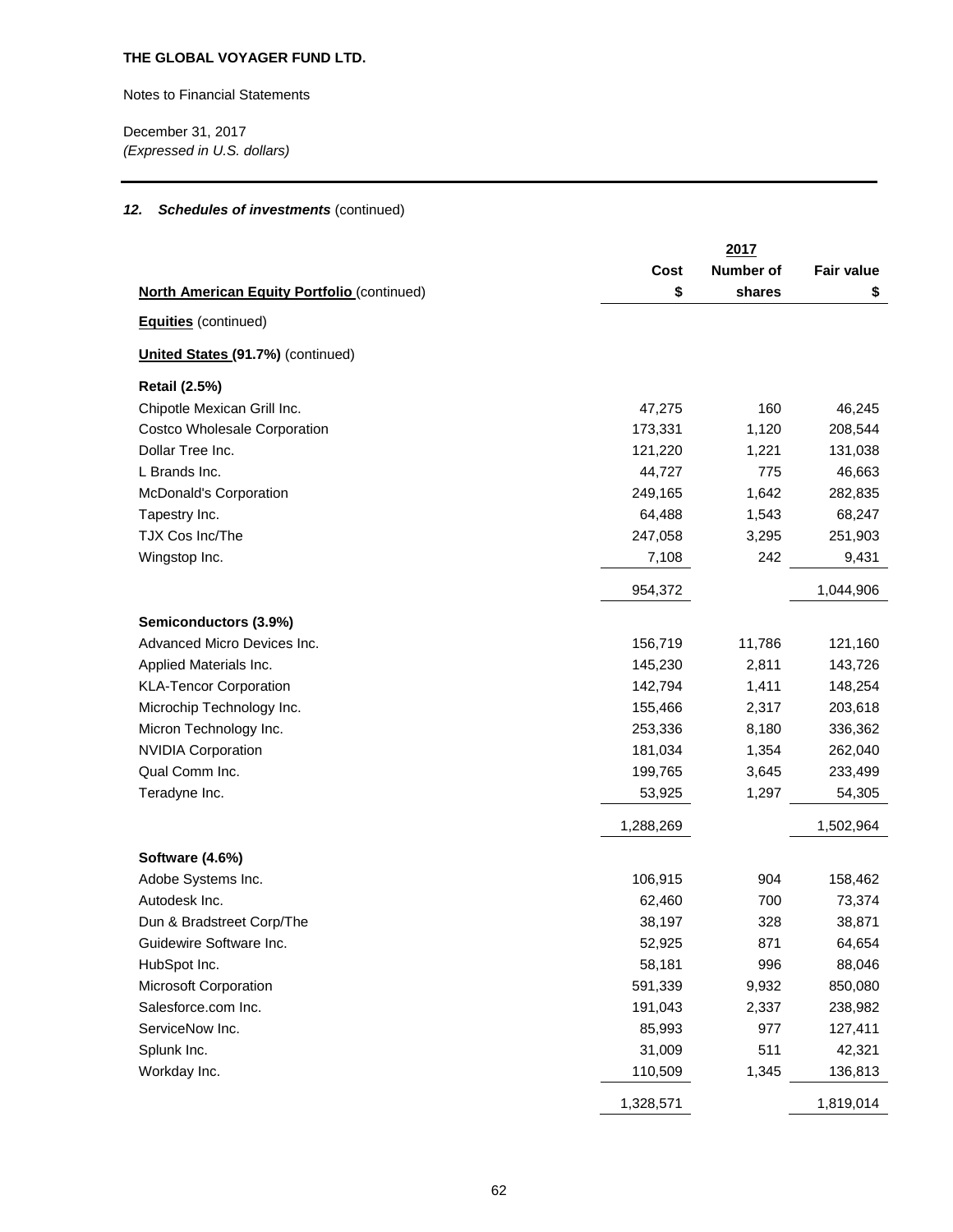Notes to Financial Statements

December 31, 2017 *(Expressed in U.S. dollars)* 

|                                                    | Cost       | 2017<br>Number of | <b>Fair value</b> |
|----------------------------------------------------|------------|-------------------|-------------------|
| <b>North American Equity Portfolio (continued)</b> | \$         | shares            | \$                |
|                                                    |            |                   |                   |
| <b>Equities</b> (continued)                        |            |                   |                   |
| United States (91.7%) (continued)                  |            |                   |                   |
| Telecommunications (2.3%)                          |            |                   |                   |
| Arista Networks Inc.                               | 46,496     | 555               | 130,797           |
| Verizon Communications Inc.                        | 720,135    | 14,961            | 793,232           |
|                                                    | 766,631    |                   | 924,029           |
| Textiles (0.5%)                                    |            |                   |                   |
| Mohawk Industries Inc.                             | 146,098    | 682               | 188,171           |
| Transportation (1.0%)                              |            |                   |                   |
| FedEx Corporation                                  | 80,654     | 472               | 117,783           |
| JB Hunt Transport Services Inc.                    | 27,381     | 300               | 34,494            |
| Kirby Corporation                                  | 28,699     | 430               | 28,724            |
| Knight-Swift Transportation Holdings Inc.          | 30,603     | 1,313             | 57,417            |
| Norfolk Southern Corporation                       | 107,987    | 889               | 128,923           |
| <b>Union Pacific Corporation</b>                   | 39,647     | 339               | 45,504            |
|                                                    | 314,971    |                   | 412,845           |
| <b>Total United States</b>                         | 29,237,126 |                   | 36,194,706        |
| <b>Total North American Equity Portfolio</b>       | 31,827,511 |                   | 39,028,149        |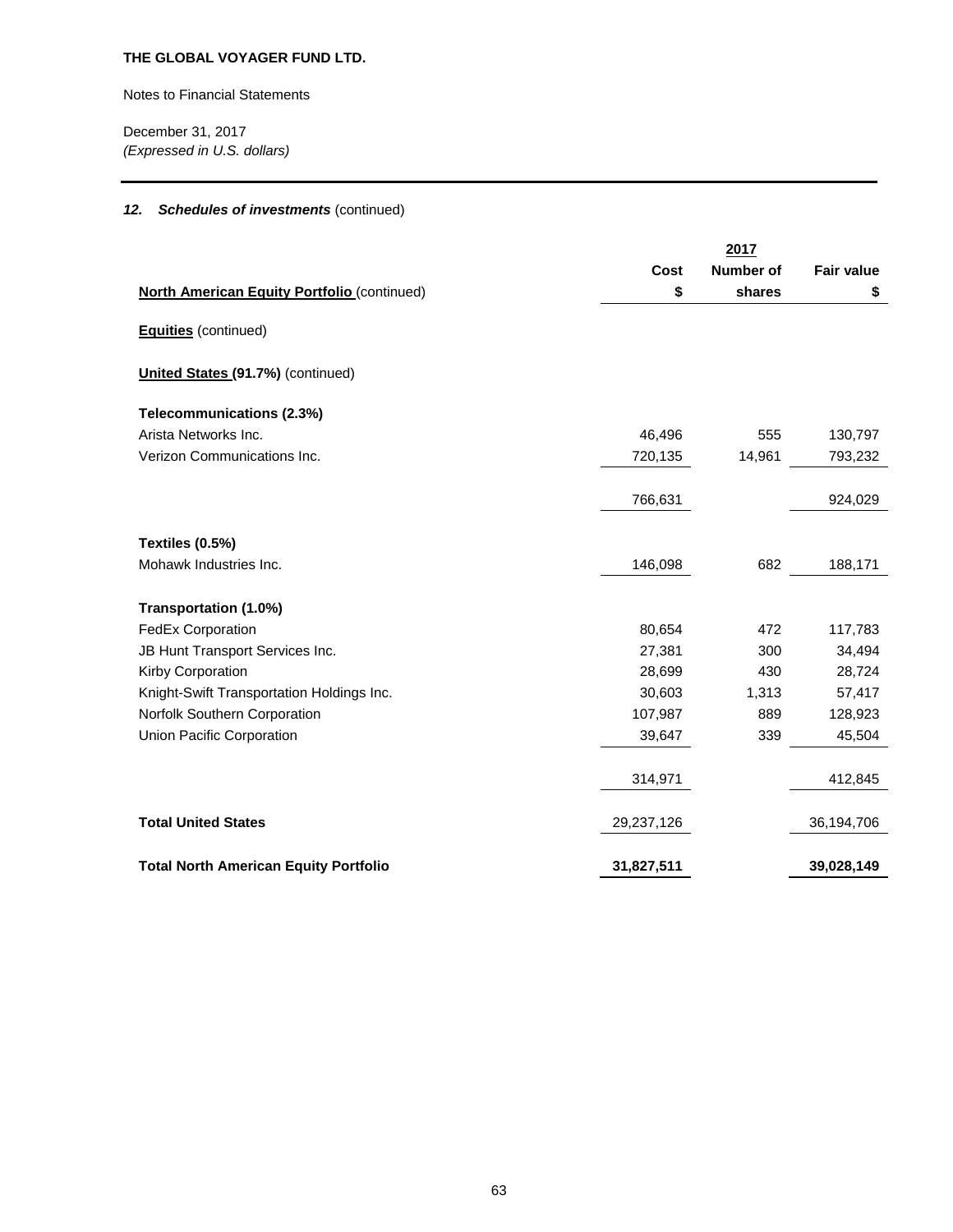Notes to Financial Statements

December 31, 2017 *(Expressed in U.S. dollars)* 

|                                                       |         | 2016             |                   |
|-------------------------------------------------------|---------|------------------|-------------------|
|                                                       | Cost    | <b>Number of</b> | <b>Fair value</b> |
| North American Equity Portfolio (99.5% of net assets) | \$      | shares           | \$                |
| Equities (99.5%)                                      |         |                  |                   |
| Belgium (0.2%)                                        |         |                  |                   |
| Beverages (0.2%)                                      |         |                  |                   |
| Anheuser-Busch InBev SA/NV                            | 101,543 | 853              | 89,915            |
| <b>Total Belgium</b>                                  | 101,543 |                  | 89,915            |
| Bermuda (1.2%)                                        |         |                  |                   |
| Insurance (1.2%)                                      |         |                  |                   |
| Assured Guaranty Ltd.                                 | 177,660 | 6,992            | 264,437           |
| XL Group Ltd.                                         | 201,236 | 5,586            | 208,134           |
| <b>Total Bermuda</b>                                  | 378,896 |                  | 472,571           |
| <b>Britain (0.9%)</b>                                 |         |                  |                   |
| Pharmaceuticals (0.4%)                                |         |                  |                   |
| AstraZeneca Plc                                       | 175,125 | 5,558            | 151,900           |
| <b>Commercial Services (0.1%)</b>                     |         |                  |                   |
| <b>IHS Markit Ltd.</b>                                | 44,045  | 1,392            | 49,291            |
| Miscellaneous Manufacture (0.4%)                      |         |                  |                   |
| Pentair Plc                                           | 135,392 | 2,908            | 163,052           |
| <b>Total Britain</b>                                  | 354,562 |                  | 364,243           |
| Canada (0.3%)                                         |         |                  |                   |
| Insurance (0.1%)                                      |         |                  |                   |
| Manulife Financial Corporation                        | 39,381  | 2,407            | 42,869            |
| Pipelines (0.2%)                                      |         |                  |                   |
| Transcanada Corporation                               | 66,265  | 2,076            | 93,731            |
| <b>Total Canada</b>                                   | 105,646 |                  | 136,600           |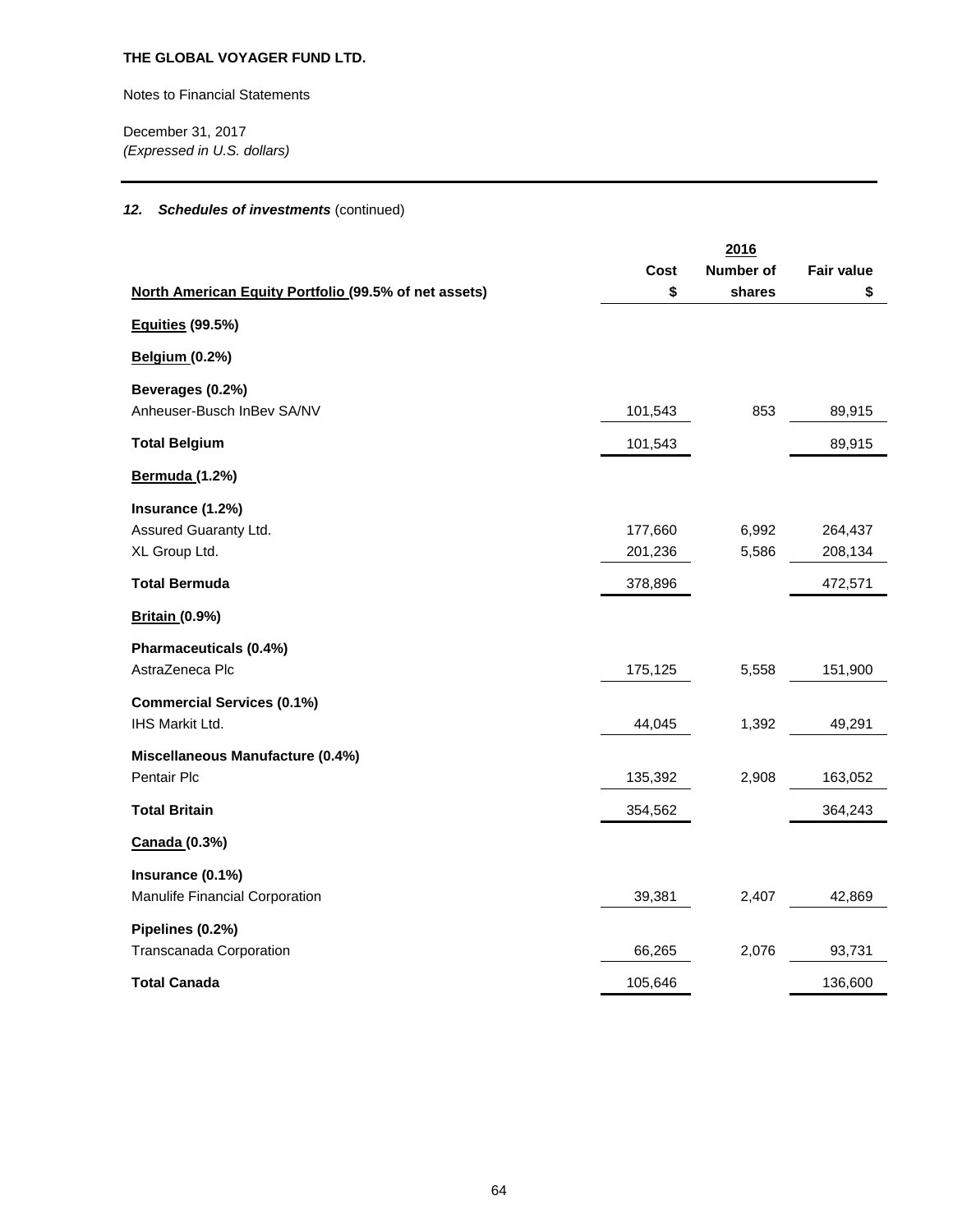Notes to Financial Statements

December 31, 2017 *(Expressed in U.S. dollars)* 

|                                                    |         | 2016      |                   |
|----------------------------------------------------|---------|-----------|-------------------|
|                                                    | Cost    | Number of | <b>Fair value</b> |
| <b>North American Equity Portfolio (continued)</b> | \$      | shares    | \$                |
| <b>Equities</b> (continued)                        |         |           |                   |
| Ireland (2.1%)                                     |         |           |                   |
| <b>Building Materials (0.1%)</b>                   |         |           |                   |
| CRH Plc                                            | 38,466  | 1,415     | 48,648            |
|                                                    |         |           |                   |
| Computers (0.3%)                                   |         |           |                   |
| Accenture Plc                                      | 104,365 | 1,032     | 120,878           |
| Healthcare-Products (1.5%)                         |         |           |                   |
| Medtronic Plc                                      | 616,169 | 8,004     | 570,285           |
|                                                    |         |           |                   |
| Pharmaceuticals (0.2%)                             |         |           |                   |
| Alkermes Plc                                       | 113,798 | 1,599     | 88,872            |
| <b>Total Ireland</b>                               | 872,798 |           | 828,683           |
|                                                    |         |           |                   |
| Switzerland (0.3%)                                 |         |           |                   |
| Insurance (0.3%)                                   |         |           |                   |
| Chubb Ltd.                                         | 112,019 | 882       | 116,565           |
|                                                    |         |           |                   |
| <b>Total Switzerland</b>                           | 112,019 |           | 116,565           |
| United States (94.5%)                              |         |           |                   |
| Aerospace/Defense (2.3%)                           |         |           |                   |
| Boeing Company/The                                 | 131,923 | 998       | 155,448           |
| <b>General Dynamics Corporation</b>                | 229,096 | 1,585     | 273,730           |
| Lockheed Martin Corporation                        | 280,749 | 1,235     | 308,911           |
| United Technologies Corporation                    | 121,657 | 1,100     | 120,769           |
|                                                    | 763,425 |           | 858,858           |
|                                                    |         |           |                   |
| Agriculture (1.3%)                                 |         |           |                   |
| Altria Group Inc.                                  | 423,979 | 7,036     | 475,845           |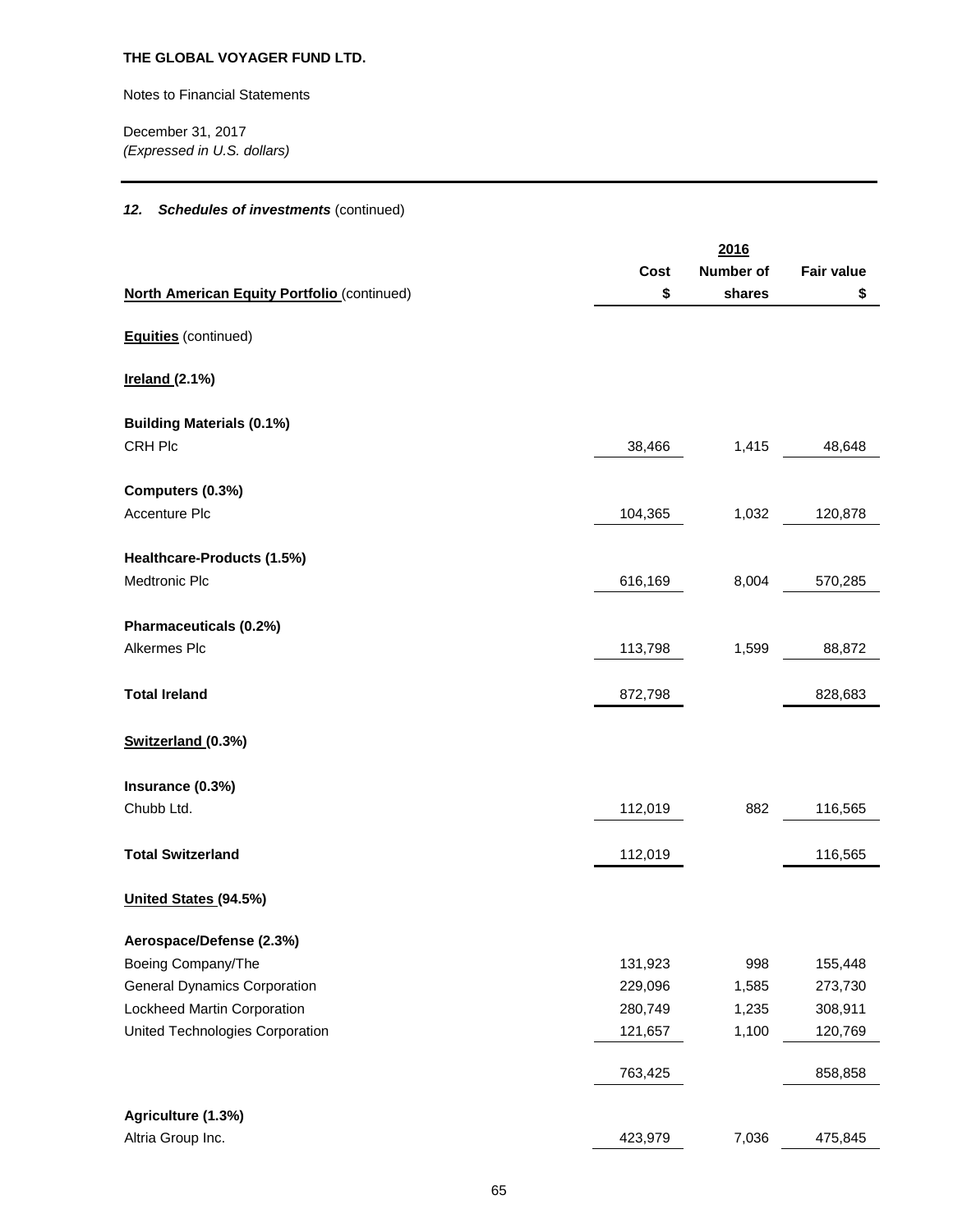Notes to Financial Statements

December 31, 2017 *(Expressed in U.S. dollars)* 

| <b>North American Equity Portfolio (continued)</b> | Cost<br>\$ | 2016<br><b>Number of</b><br>shares | <b>Fair value</b><br>\$ |
|----------------------------------------------------|------------|------------------------------------|-------------------------|
| <b>Equities</b> (continued)                        |            |                                    |                         |
| United States (94.5%) (continued)                  |            |                                    |                         |
| <b>Airlines (0.2%)</b>                             |            |                                    |                         |
| American Airlines Group Inc.                       | 71,131     | 1,879                              | 87,731                  |
| Apparel (1.5%)                                     |            |                                    |                         |
| Nike Inc.                                          | 504,734    | 8,871                              | 450,913                 |
| Under Armour Inc.                                  | 54,254     | 1,633                              | 41,103                  |
| <b>VF Corporation</b>                              | 70,956     | 1,222                              | 65,194                  |
|                                                    | 629,944    |                                    | 557,210                 |
| Banks (7.0%)                                       |            |                                    |                         |
| Bank of America Corporation                        | 759,328    | 48,076                             | 1,064,402               |
| Capital One Financial Corporation                  | 481,711    | 6,410                              | 559,207                 |
| Huntington Bancshares Inc/OH                       | 204,949    | 15,732                             | 207,820                 |
| Morgan Stanley                                     | 108,668    | 2,579                              | 108,962                 |
| Northern Trust Corporation                         | 102,544    | 1,509                              | 134,375                 |
| PNC Financial Services Group Inc/The               | 429,502    | 4,801                              | 561,524                 |
|                                                    | 2,086,702  |                                    | 2,636,290               |
| Beverages (4.1%)                                   |            |                                    |                         |
| Constellation Brands Inc.                          | 247,241    | 1,579                              | 242,203                 |
| Dr Pepper Snapple Group Inc.                       | 176,166    | 1,898                              | 172,092                 |
| Molson Coors Brewing Company                       | 222,529    | 2,446                              | 238,045                 |
| Monster Beverage Corporation                       | 408,333    | 8,549                              | 379,063                 |
| PepsiCo Inc.                                       | 482,051    | 4,897                              | 512,569                 |
|                                                    | 1,536,320  |                                    | 1,543,972               |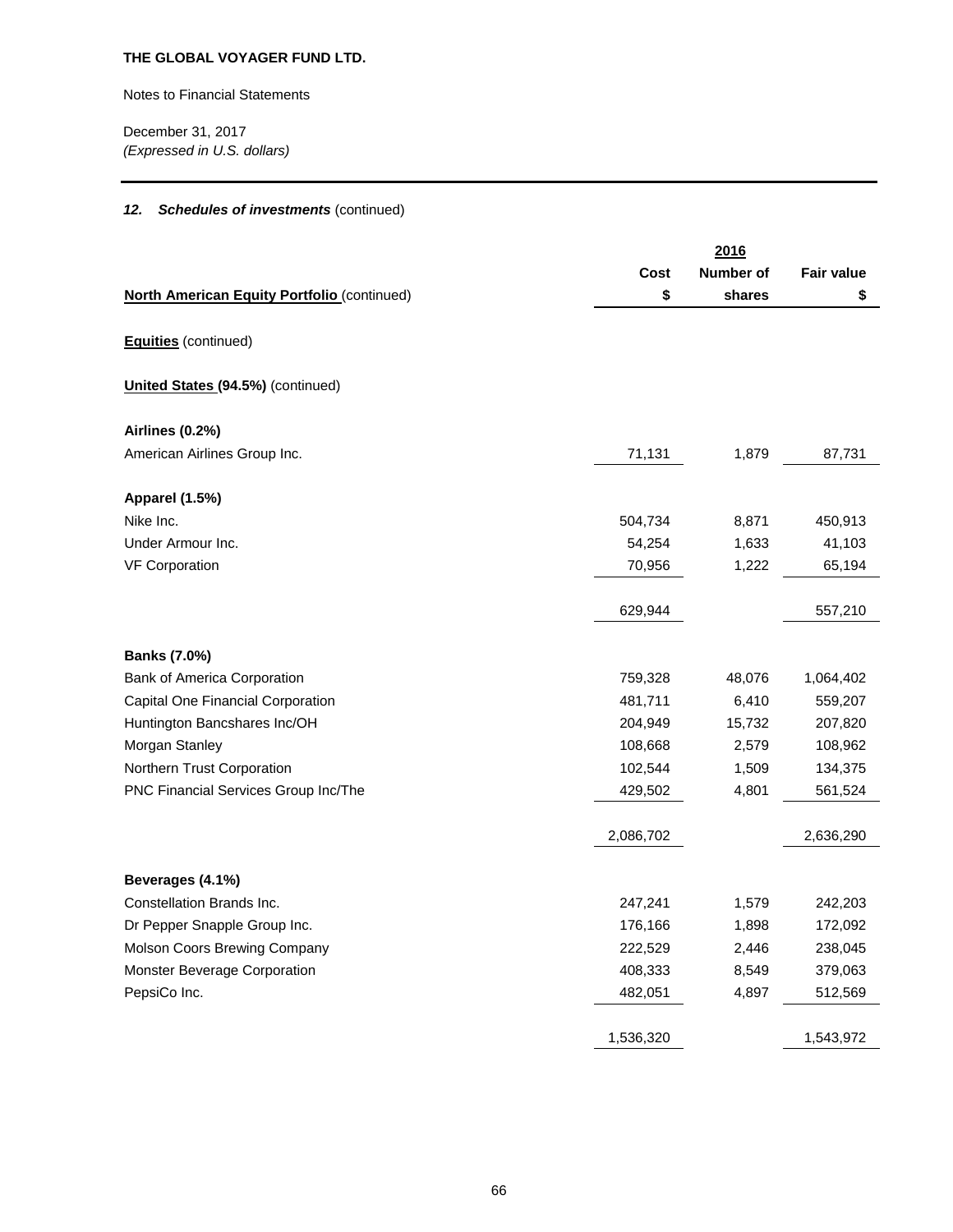Notes to Financial Statements

December 31, 2017 *(Expressed in U.S. dollars)* 

|                                                    |         | 2016             |                   |
|----------------------------------------------------|---------|------------------|-------------------|
|                                                    | Cost    | <b>Number of</b> | <b>Fair value</b> |
| <b>North American Equity Portfolio</b> (continued) | \$      | shares           | \$                |
| <b>Equities (continued)</b>                        |         |                  |                   |
| United States (94.5%) (continued)                  |         |                  |                   |
| Biotechnology (1.3%)                               |         |                  |                   |
| Aduro Biotech Inc.                                 | 21,385  | 2,066            | 23,449            |
| Alnylam Pharmaceuticals Inc.                       | 23,648  | 300              | 11,226            |
| <b>ARIAD Pharmaceuticals Inc.</b>                  | 23,208  | 2,828            | 35,180            |
| Biogen Inc.                                        | 80,622  | 267              | 75,727            |
| Bluebird Bio Inc.                                  | 17,202  | 350              | 21,595            |
| <b>Celgene Corporation</b>                         | 142,813 | 1,370            | 158,632           |
| GlycoMimetics Inc.                                 | 13,342  | 2,624            | 15,980            |
| Incyte Corporation                                 | 44,625  | 599              | 60,056            |
| Karyopharm Therapeutics Inc.                       | 12,338  | 1,954            | 18,368            |
| Nivalis Therapeutics Inc.                          | 7,622   | 1,336            | 2,979             |
| Otonomy Inc.                                       | 20,795  | 1,048            | 16,611            |
| PTC Therapeutics Inc.                              | 29,656  | 1,441            | 15,721            |
| Regeneron Pharmaceuticals Inc.                     | 33,875  | 71               | 26,075            |
| Syndax Pharmaceuticals Inc.                        | 19,493  | 1,620            | 11,615            |
|                                                    |         |                  |                   |
|                                                    | 490,624 |                  | 493,214           |
| <b>Building Materials (0.9%)</b>                   |         |                  |                   |
| Boise Cascade Company                              | 91,764  | 4,479            | 100,554           |
| Fortune Brands Home & Security Inc.                | 56,434  | 1,094            | 58,485            |
| Martin Marietta Materials Inc.                     | 51,114  | 400              | 88,616            |
| Vulcan Materials Company                           | 73,996  | 834              | 104,392           |
|                                                    |         |                  |                   |
|                                                    | 273,308 |                  | 352,047           |
| Chemicals (1.8%)                                   |         |                  |                   |
| <b>Cabot Corporation</b>                           | 35,867  | 952              | 48,114            |
| <b>Celanese Corporation</b>                        | 101,941 | 1,602            | 126,109           |
| Dow Chemical Company/The                           | 148,122 | 3,413            | 195,292           |
| Monsanto Company                                   | 78,443  | 829              | 87,269            |
| PPG Industries Inc.                                | 198,572 | 1,958            | 185,540           |
| <b>Westlake Chemical Corporation</b>               | 38,983  | 669              | 37,464            |
|                                                    |         |                  |                   |
|                                                    | 601,928 |                  | 679,788           |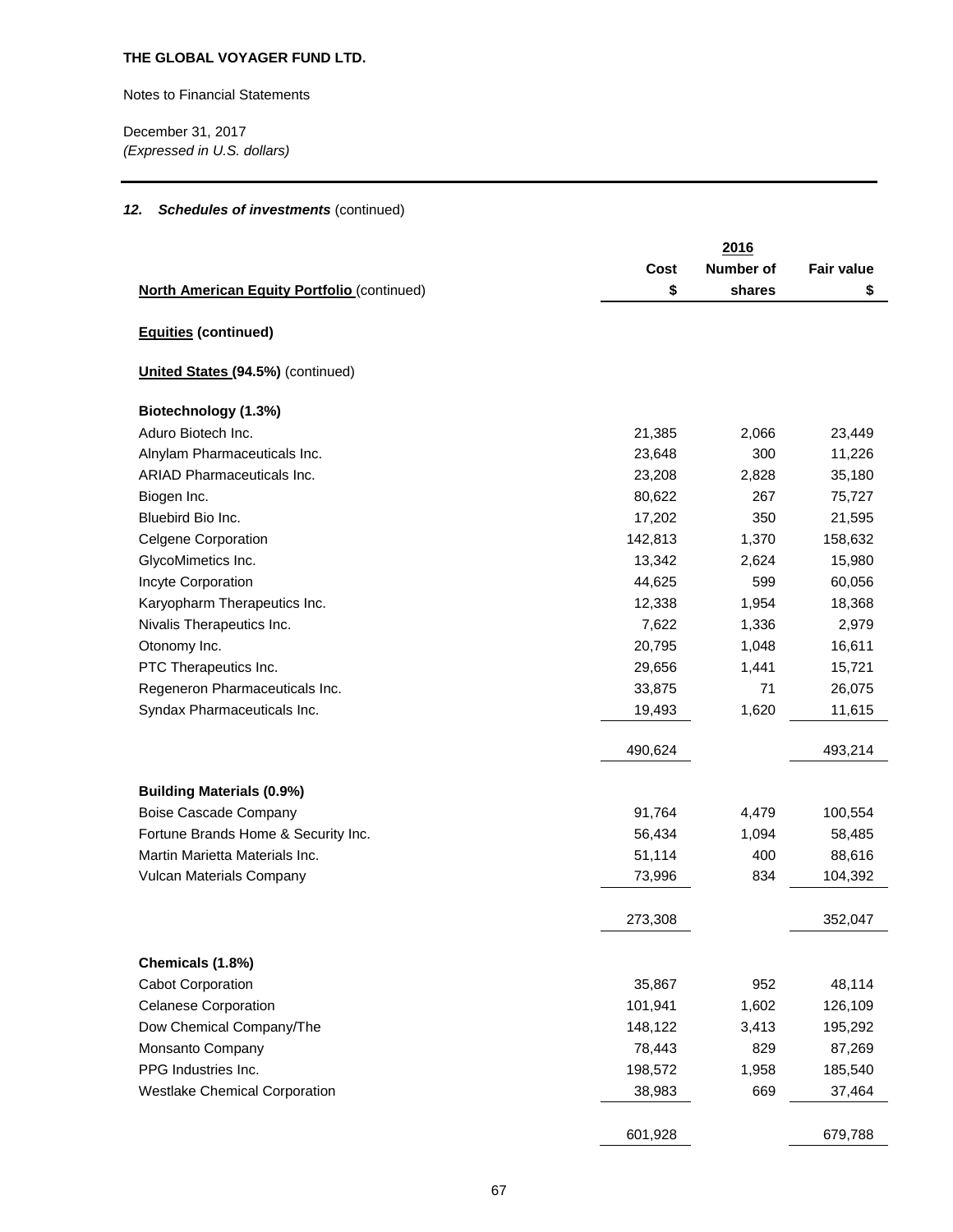Notes to Financial Statements

December 31, 2017 *(Expressed in U.S. dollars)* 

|                                                   |                    | 2016            |                   |
|---------------------------------------------------|--------------------|-----------------|-------------------|
|                                                   | Cost               | Number of       | <b>Fair value</b> |
| North American Equity Portfolio (continued)       | \$                 | shares          | \$                |
| <b>Equities</b> (continued)                       |                    |                 |                   |
| United States (94.5%) (continued)                 |                    |                 |                   |
| <b>Commercial Services (2.8%)</b>                 |                    |                 |                   |
| Automatic Data Processing Inc.                    | 143,648            | 1,810           | 186,032           |
| Equifax Inc.                                      | 116,638            | 1,114           | 131,675           |
| FleetCor Technologies Inc.                        | 106,372            | 625             | 88,481            |
| Global Payments Inc.                              | 204,659            | 3,243           | 225,097           |
| Nielsen Holdings Plc                              | 135,240            | 3,012           | 126,353           |
| PayPal Holdings Inc.                              | 53,865             | 1,361           | 53,719            |
| TransUnion                                        | 128,345            | 4,951           | 153,531           |
| WEX Inc.                                          | 67,107             | 876             | 97,779            |
|                                                   | 955,874            |                 | 1,062,667         |
| Computers (5.0%)                                  |                    |                 |                   |
| Apple Inc.                                        | 1,086,398          | 9,935           | 1,150,870         |
| <b>Cognizant Technology Solutions Corporation</b> | 90,539             | 1,558           | 87,295            |
| Genpact Ltd.                                      | 132,098            | 5,436           | 132,258           |
| Pure Storage Inc.                                 | 175,111            | 14,257          | 161,247           |
| Seagate Technology Plc                            | 242,675            | 9,468           | 361,394           |
|                                                   | 1,726,821          |                 | 1,893,064         |
|                                                   |                    |                 |                   |
| <b>Cosmetics/Personal Care (1.5%)</b>             | 10,835             | 169             |                   |
| Colgate-Palmolive Company                         |                    |                 | 11,059            |
| Coty Inc.<br>Estee Lauder Cos Inc/The             | 321,351<br>326,378 | 13,911<br>3,856 | 254,850           |
|                                                   |                    |                 | 294,945           |
|                                                   | 658,564            |                 | 560,854           |
| <b>Diversified Financial Services (4.2%)</b>      |                    |                 |                   |
| Alliance Data Systems Corporation                 | 130,111            | 555             | 126,862           |
| American Express Company                          | 361,155            | 5,056           | 374,548           |
| Evercore Partners Inc.                            | 65,063             | 1,158           | 79,497            |
| Intercontinental Exchange Inc.                    | 120,619            | 2,307           | 130,161           |
| Investment Technology Group Inc.                  | 23,831             | 1,383           | 27,314            |
| Legg Mason Inc.                                   | 43,585             | 1,333           | 39,870            |
| Santander Consumer USA Holdings Inc.              | 245,443            | 19,211          | 259,349           |
| TD Ameritrade Holding Corporation                 | 56,464             | 1,359           | 59,252            |
| Visa Inc.                                         | 457,519            | 6,040           | 472,086           |
| WisdomTree Investments Inc.                       | 31,269             | 2,505           | 27,906            |
|                                                   | 1,535,059          |                 | 1,596,845         |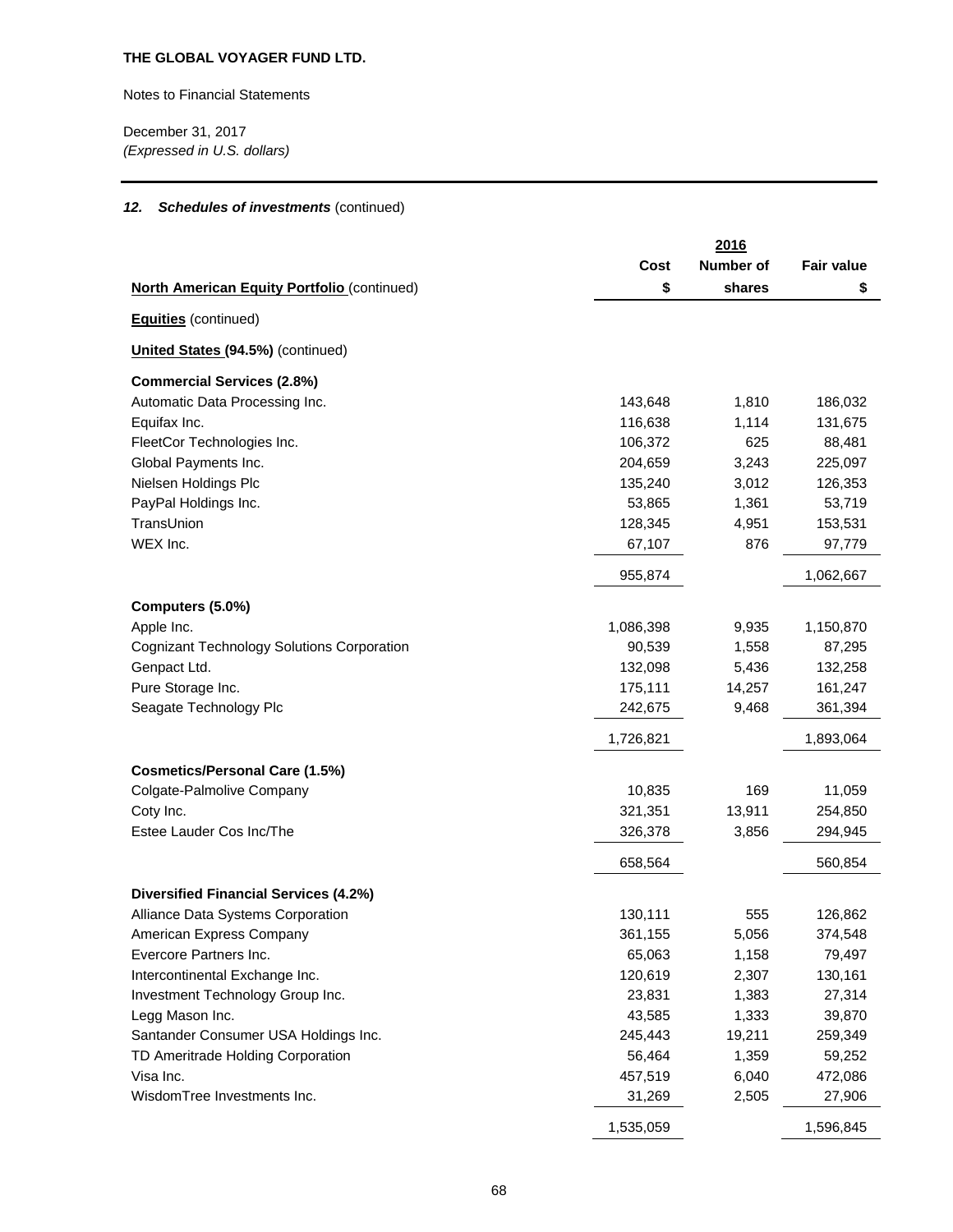Notes to Financial Statements

December 31, 2017 *(Expressed in U.S. dollars)* 

|                                                    |                    | 2016             |                    |
|----------------------------------------------------|--------------------|------------------|--------------------|
|                                                    | Cost               | <b>Number of</b> | <b>Fair value</b>  |
| <b>North American Equity Portfolio (continued)</b> | \$                 | shares           | \$                 |
| <b>Equities</b> (continued)                        |                    |                  |                    |
| United States (94.5%) (continued)                  |                    |                  |                    |
|                                                    |                    |                  |                    |
| Electrical (3.8%)                                  |                    |                  |                    |
| Ameren Corporation                                 | 80,183             | 1,839            | 96,474             |
| Avangrid Inc.                                      | 157,202            | 4,024            | 152,389            |
| Dominion Resources Inc/VA<br>Edison International  | 190,615<br>121,775 | 2,750<br>2,032   | 210,623<br>146,284 |
| <b>Eversource Energy</b>                           | 53,147             | 1,044            | 57,660             |
| <b>Exelon Corporation</b>                          | 105,633            | 3,715            | 131,845            |
| NextEra Energy Inc.                                | 331,118            | 3,104            | 370,835            |
| PG&E Corporation                                   | 161,653            | 2,984            | 181,368            |
| Pinnacle West Capital Corporation                  | 60,074             | 923              | 72,031             |
|                                                    |                    |                  |                    |
|                                                    | 1,261,400          |                  | 1,419,509          |
| <b>Electrical Component and Equipment (0.3%)</b>   |                    |                  |                    |
| Ametek Inc.                                        | 113,258            | 2,340            | 113,724            |
| SunPower Corporation                               | 7,635              | 296              | 1,957              |
|                                                    |                    |                  |                    |
|                                                    | 120,893            |                  | 115,681            |
| Electronics (0.9%)                                 |                    |                  |                    |
| Fortive Corporation                                | 7,602              | 2,696            | 144,640            |
| Honeywell International Inc.                       | 181,664            | 1,823            | 211,231            |
|                                                    |                    |                  |                    |
|                                                    | 189,266            |                  | 355,871            |
| Energy - Alternate Sources (0.0%)                  |                    |                  |                    |
| First Solar Inc.                                   | 21,111             | 335              | 10,743             |
|                                                    |                    |                  |                    |
| <b>Environmental Control (0.4%)</b>                |                    |                  |                    |
| Waste Management Inc.                              | 150,392            | 2,196            | 155,784            |
|                                                    |                    |                  |                    |
| Equity Fund (0.9%)                                 |                    |                  |                    |
| SPDR S&P500 ETF Trust                              | 317,274            | 1,451            | 324,357            |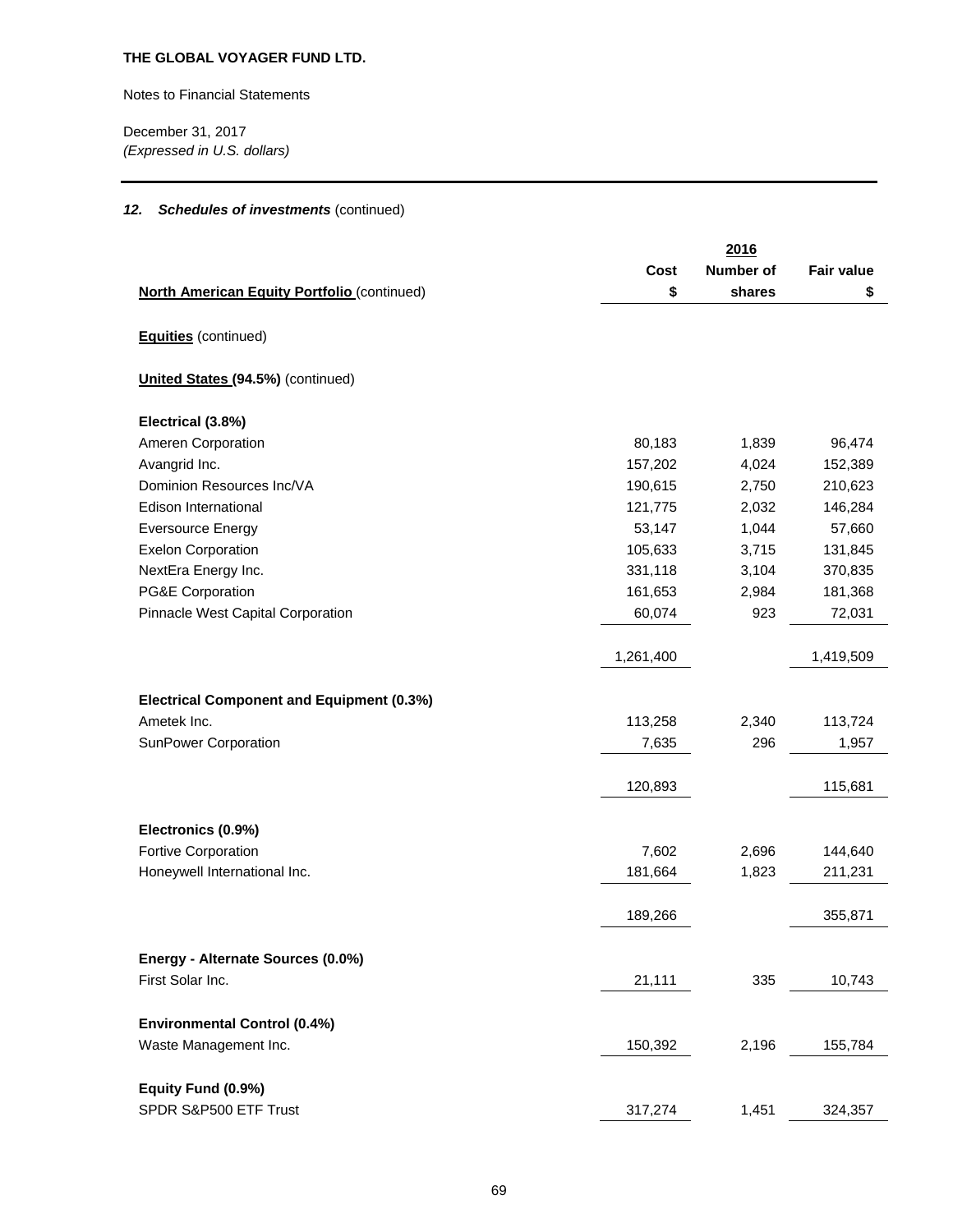Notes to Financial Statements

December 31, 2017 *(Expressed in U.S. dollars)* 

|                                                    |           | 2016             |                   |
|----------------------------------------------------|-----------|------------------|-------------------|
|                                                    | Cost      | <b>Number of</b> | <b>Fair value</b> |
| <b>North American Equity Portfolio</b> (continued) | \$        | shares           | \$                |
| <b>Equities</b> (continued)                        |           |                  |                   |
| United States (94.5%) (continued)                  |           |                  |                   |
| Food (2.5%)                                        |           |                  |                   |
| Kroger Company/The                                 | 113,408   | 3,711            | 128,104           |
| Mondelez International Inc.                        | 467,672   | 11,094           | 491,797           |
| Post Holdings Inc.                                 | 267,718   | 3,850            | 309,540           |
|                                                    | 848,798   |                  | 929,441           |
| Forest Products and Paper (0.5%)                   |           |                  |                   |
| Post Holdings Inc.                                 | 133,147   | 3,585            | 190,220           |
| Gas (0.8%)                                         |           |                  |                   |
| Sempra Energy                                      | 172,305   | 1,841            | 185,278           |
| <b>UGI Corporation</b>                             | 77,888    | 2,293            | 105,661           |
|                                                    | 250,193   |                  | 290,939           |
| Healthcare-Products (4.3%)                         |           |                  |                   |
| <b>Abbott Laboratories</b>                         | 68,912    | 1,673            | 64,260            |
| Baxter International Inc.                          | 132,265   | 3,621            | 160,591           |
| Becton Dickinson and Company                       | 151,397   | 1,049            | 173,672           |
| <b>Boston Scientific Corporation</b>               | 211,722   | 11,522           | 249,221           |
| ConforMIS Inc.                                     | 31,137    | 2,276            | 18,413            |
| Danaher Corporation                                | 428,574   | 4,937            | 384,543           |
| St Jude Medical Inc.                               | 122,643   | 2,058            | 165,031           |
| <b>Stryker Corporation</b>                         | 175,498   | 1,949            | 233,588           |
| Thermo Fisher Scientific Inc.                      | 106,150   | 1,155            | 162,994           |
|                                                    | 1,428,298 |                  | 1,612,313         |
| Healthcare-Services (2.5%)                         |           |                  |                   |
| Cigna Corporation                                  | 207,890   | 1,482            | 197,906           |
| HCA Holdings Inc.                                  | 187,082   | 2,700            | 199,881           |
| UnitedHealth Group Inc.                            | 223,589   | 3,355            | 537,169           |
|                                                    | 618,561   |                  | 934,956           |
| Holding Companies-Diversified (0.2%)               |           |                  |                   |
| <b>Conyers Park Acquisition Corporation</b>        | 77,893    | 7,746            | 84,044            |
|                                                    |           |                  |                   |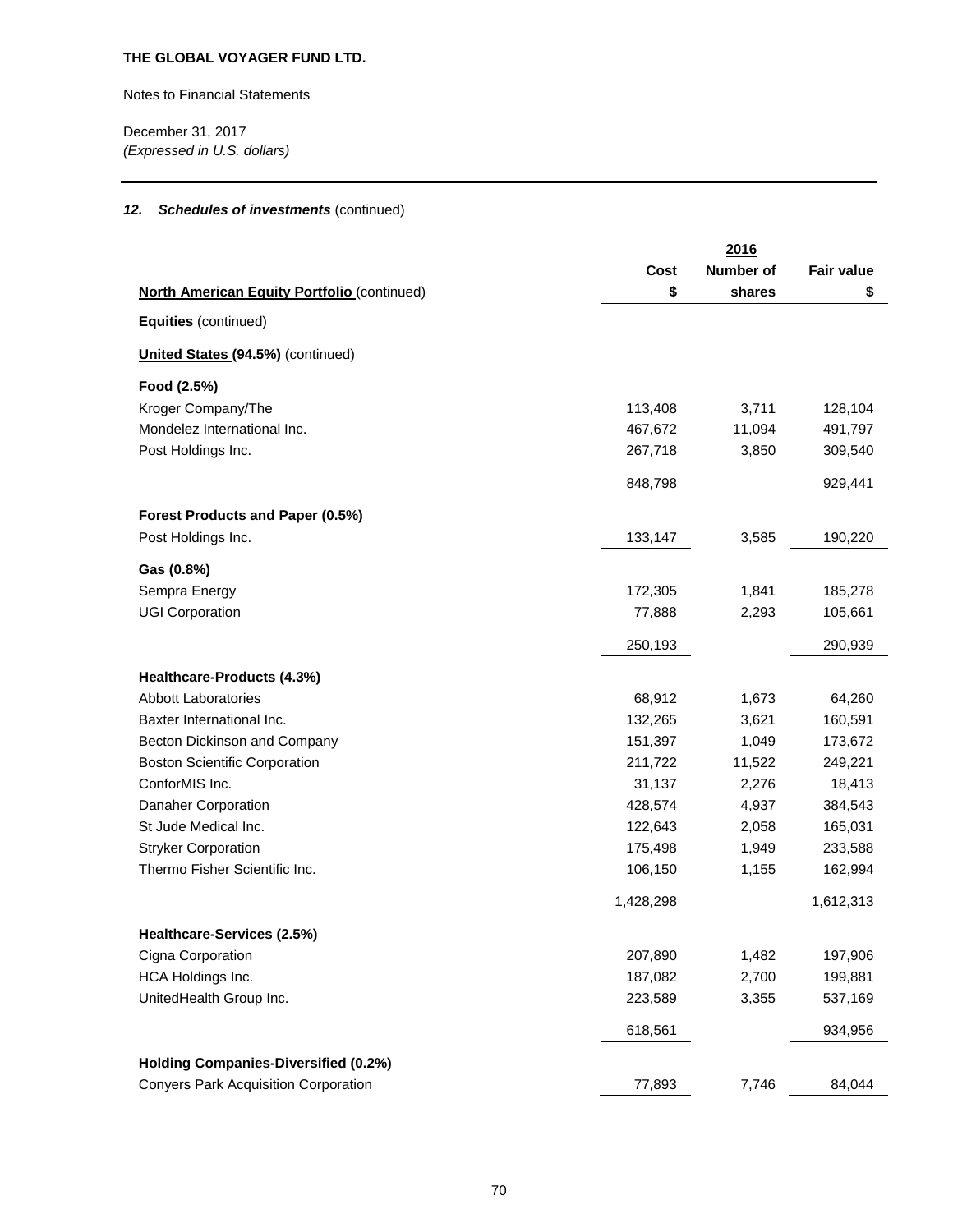Notes to Financial Statements

December 31, 2017 *(Expressed in U.S. dollars)* 

|                                                    |           | 2016             |                   |
|----------------------------------------------------|-----------|------------------|-------------------|
|                                                    | Cost      | <b>Number of</b> | <b>Fair value</b> |
| <b>North American Equity Portfolio (continued)</b> | \$        | shares           | \$                |
| <b>Equities</b> (continued)                        |           |                  |                   |
| United States (94.5%) (continued)                  |           |                  |                   |
| Insurance (4.0%)                                   |           |                  |                   |
| Allstate Corporation/The                           | 105,455   | 1,624            | 120,371           |
| American International Group Inc.                  | 268,546   | 6,333            | 413,672           |
| Hartford Financial Services Group Inc/The          | 193,420   | 4,683            | 223,145           |
| Marsh & McLennan Cos Inc.                          | 250,274   | 4,715            | 318,687           |
| MetLife Inc.                                       | 122,640   | 2,637            | 142,108           |
| Principal Financial Group Inc.                     | 58,756    | 1,458            | 84,360            |
| Prudential Financial Inc.                          | 160,622   | 2,164            | 225,229           |
|                                                    | 1,159,713 |                  | 1,527,572         |
| Internet (7.2%)                                    |           |                  |                   |
| Alphabet Inc.                                      | 884,326   | 1,185            | 939,255           |
| Amazon.com Inc.                                    | 618,762   | 990              | 742,520           |
| Blucora Inc.                                       | 31,641    | 2,981            | 43,821            |
| Expedia Inc.                                       | 180,366   | 1,588            | 179,873           |
| Facebook Inc.                                      | 420,526   | 4,091            | 471,038           |
| Netflix Inc.                                       | 189,168   | 1,923            | 238,067           |
| Wayfair Inc.                                       | 126,548   | 3,077            | 107,818           |
|                                                    | 2,451,337 |                  | 2,722,392         |
| Iron/Steel (0.2%)                                  |           |                  |                   |
| Reliance Steel & Aluminum Company                  | 19,445    | 358              | 28,482            |
| Steel Dynamics Inc.                                | 34,931    | 1,624            | 57,798            |
|                                                    | 54,376    |                  | 86,280            |
| <b>Lodging (0.2%)</b>                              |           |                  |                   |
| Hilton Worldwide Holdings Inc.                     | 78,465    | 2,976            | 80,917            |
| Machinery-Diversified (0.1%)                       |           |                  |                   |
| <b>AGCO Corporation</b>                            | 29,929    | 532              | 30,792            |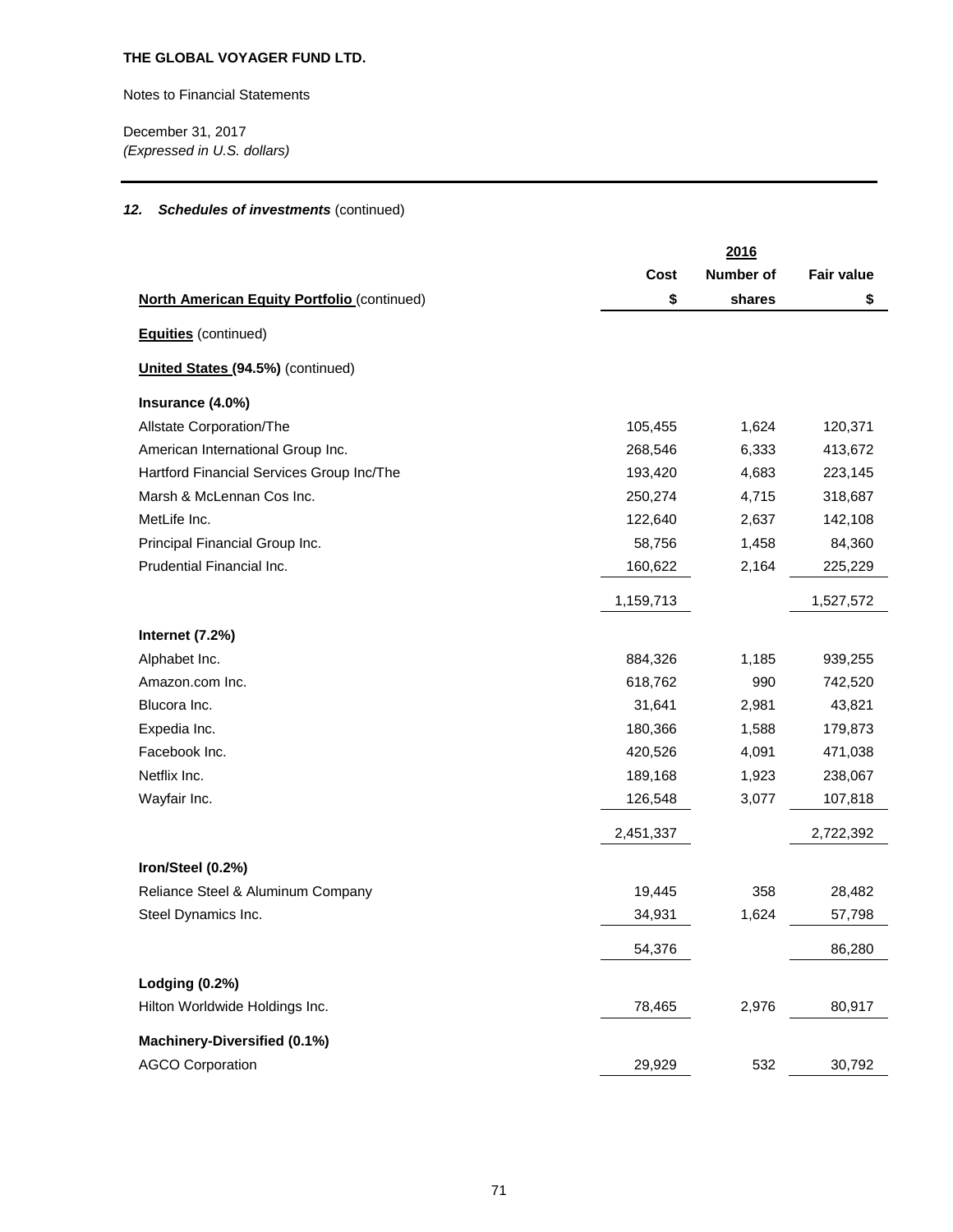Notes to Financial Statements

December 31, 2017 *(Expressed in U.S. dollars)* 

|                                                    |           | 2016             |                   |
|----------------------------------------------------|-----------|------------------|-------------------|
|                                                    | Cost      | <b>Number of</b> | <b>Fair value</b> |
| <b>North American Equity Portfolio</b> (continued) | \$        | shares           | \$                |
| <b>Equities (continued)</b>                        |           |                  |                   |
| United States (94.5%) (continued)                  |           |                  |                   |
| Media (4.0%)                                       |           |                  |                   |
| Charter Communications Inc.                        | 429,911   | 2,078            | 598,298           |
| <b>Comcast Corporation</b>                         | 520,323   | 9,229            | 638,093           |
| Liberty Media Corporation-Liberty Media            | 56,569    | 1,986            | 62,261            |
| Twenty-First Century Fox Inc.                      | 196,378   | 7,527            | 211,057           |
|                                                    | 1,203,181 |                  | 1,509,709         |
|                                                    |           |                  |                   |
| Mining (0.2%)                                      |           |                  |                   |
| Freeport-McMoRan Inc.                              | 65,111    | 4,605            | 60,694            |
| Miscellaneous Manufacture (1.7%)                   |           |                  |                   |
| Eaton Corporation PLC                              | 136,289   | 2,712            | 181,975           |
| <b>General Electric Company</b>                    | 124,615   | 4,323            | 136,736           |
| Illinois Tool Works Inc.                           | 215,364   | 2,517            | 308,232           |
|                                                    |           |                  |                   |
|                                                    | 476,268   |                  | 626,943           |
| Oil and Gas (4.0%)                                 |           |                  |                   |
| Antero Resources Corporation                       | 82,070    | 3,103            | 73,386            |
| <b>Chevron Corporation</b>                         | 148,015   | 1,441            | 169,721           |
| Cobalt International Energy Inc.                   | 64,146    | 27,721           | 33,820            |
| Diamondback Energy Inc.                            | 135,964   | 1,391            | 140,574           |
| Extraction Oil & Gas Inc.                          | 36,349    | 1,814            | 36,334            |
| <b>Hess Corporation</b>                            | 10,816    | 277              | 17,254            |
| Newfield Exploration Company                       | 204,456   | 6,174            | 250,047           |
| Parsley Energy Inc.                                | 54,354    | 1,486            | 52,337            |
| PDC Energy Inc.                                    | 92,099    | 1,413            | 102,527           |
| Pioneer Natural Resources Company                  | 467,366   | 2,953            | 531,865           |
| QEP Resources Inc.                                 | 48,185    | 2,525            | 46,485            |
| Rice Energy Inc.                                   | 73,358    | 2,947            | 62,918            |
|                                                    | 1,417,178 |                  | 1,517,268         |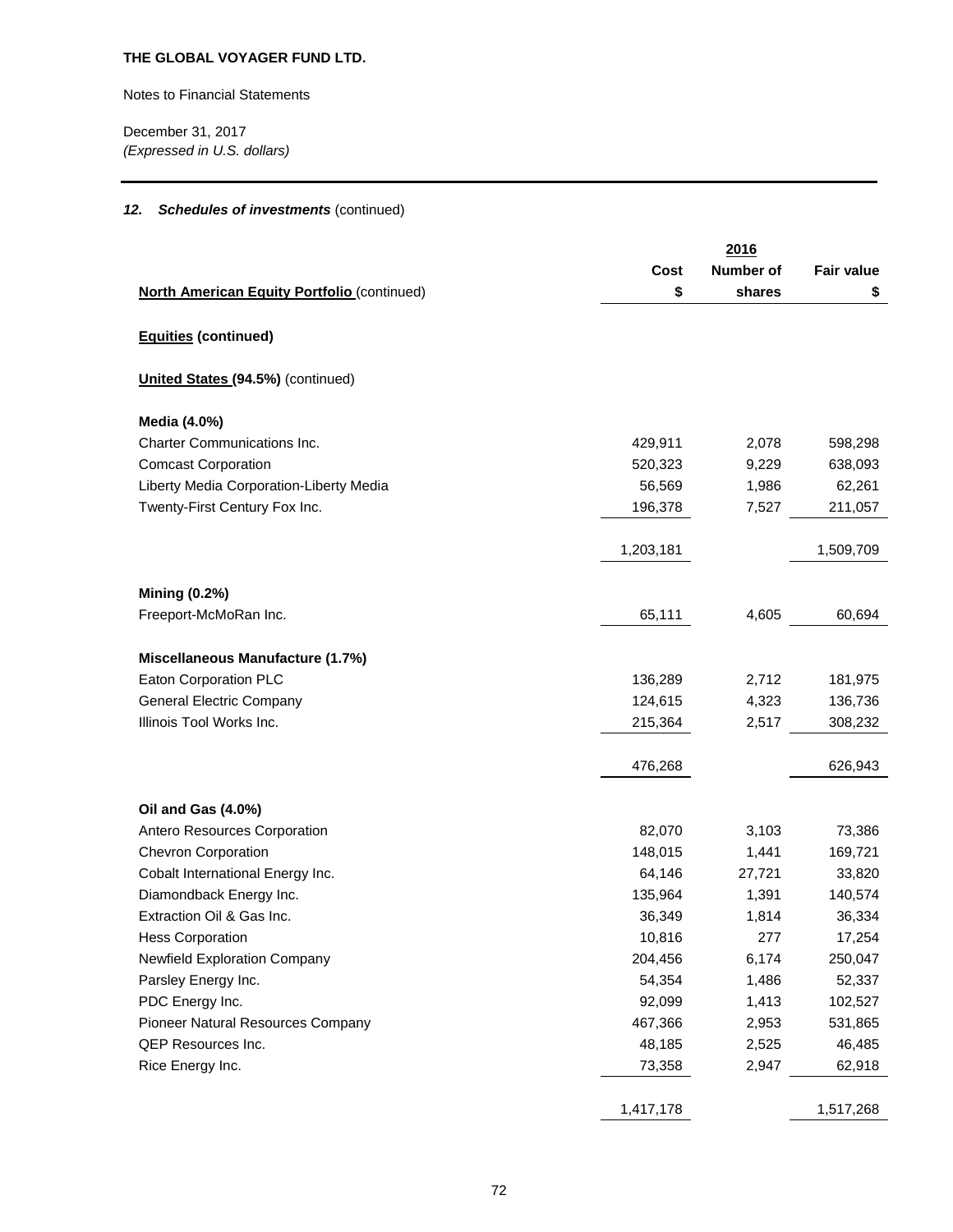Notes to Financial Statements

December 31, 2017 *(Expressed in U.S. dollars)* 

|                                                             |                    | 2016             |                   |
|-------------------------------------------------------------|--------------------|------------------|-------------------|
|                                                             | Cost               | <b>Number of</b> | <b>Fair value</b> |
| <b>North American Equity Portfolio (continued)</b>          | \$                 | shares           | \$                |
| <b>Equities</b> (continued)                                 |                    |                  |                   |
| United States (94.5%) (continued)                           |                    |                  |                   |
| Oil and Gas Services (0.8%)                                 |                    |                  |                   |
| Baker Hughes Inc.                                           | 192,871            | 3,801            | 247,103           |
| Helix Energy Solutions Group Inc.                           | 23,800             | 2,761            | 24,324            |
| NOW Inc.                                                    | 29,649             | 1,606            | 32,843            |
| <b>Tesco Corporation</b>                                    | 12,359             | 1,960            | 16,072            |
|                                                             | 258,679            |                  | 320,342           |
| Packaging and Containers (0.6%)                             |                    |                  |                   |
| <b>Ball Corporation</b>                                     | 176,261            | 2,485            | 186,574           |
| Owens-Illinois Inc.                                         | 32,049             | 2,168            | 37,745            |
|                                                             | 208,310            |                  | 224,319           |
| Pharmaceuticals (5.1%)                                      |                    |                  |                   |
| Aerie Pharmaceuticals Inc.                                  | 16,168             | 854              | 32,239            |
|                                                             |                    | 1,320            |                   |
| Allergan plc                                                | 391,329<br>413,075 | 6,577            | 277,451           |
| <b>Bristol-Myers Squibb Company</b><br>Cardinal Health Inc. | 116,929            |                  | 384,360           |
|                                                             |                    | 1,461            | 105,148           |
| Eli Lilly & Company                                         | 301,590            | 3,878            | 285,304           |
| Ironwood Pharmaceuticals Inc.                               | 23,909             | 1,700            | 26,010            |
| Johnson & Johnson                                           | 171,238            | 2,342            | 269,892           |
| <b>McKesson Corporation</b>                                 | 388,537            | 2,351            | 330,221           |
| Mylan NV                                                    | 152,857            | 3,085            | 117,693           |
| MyoKardia Inc.                                              | 25,292             | 1,848            | 23,839            |
| Ra Pharmaceuticals Inc.                                     | 11,649             | 892              | 13,523            |
| Regulus Therapeutics Inc.                                   | 8,462              | 1,198            | 2,636             |
| TESARO Inc.                                                 | 16,541             | 422              | 56,734            |
| Trevena Inc.                                                | 27,539             | 3,404            | 19,981            |
|                                                             | 2,065,115          |                  | 1,945,031         |
| Pipelines (0.8%)                                            |                    |                  |                   |
| Kinder Morgan Inc/DE                                        | 187,886            | 8,712            | 180,513           |
| ONEOK Inc.                                                  | 23,812             | 1,017            | 58,386            |
| Spectra Energy Corporation                                  | 42,983             | 1,466            | 60,238            |
|                                                             | 254,681            |                  | 299,137           |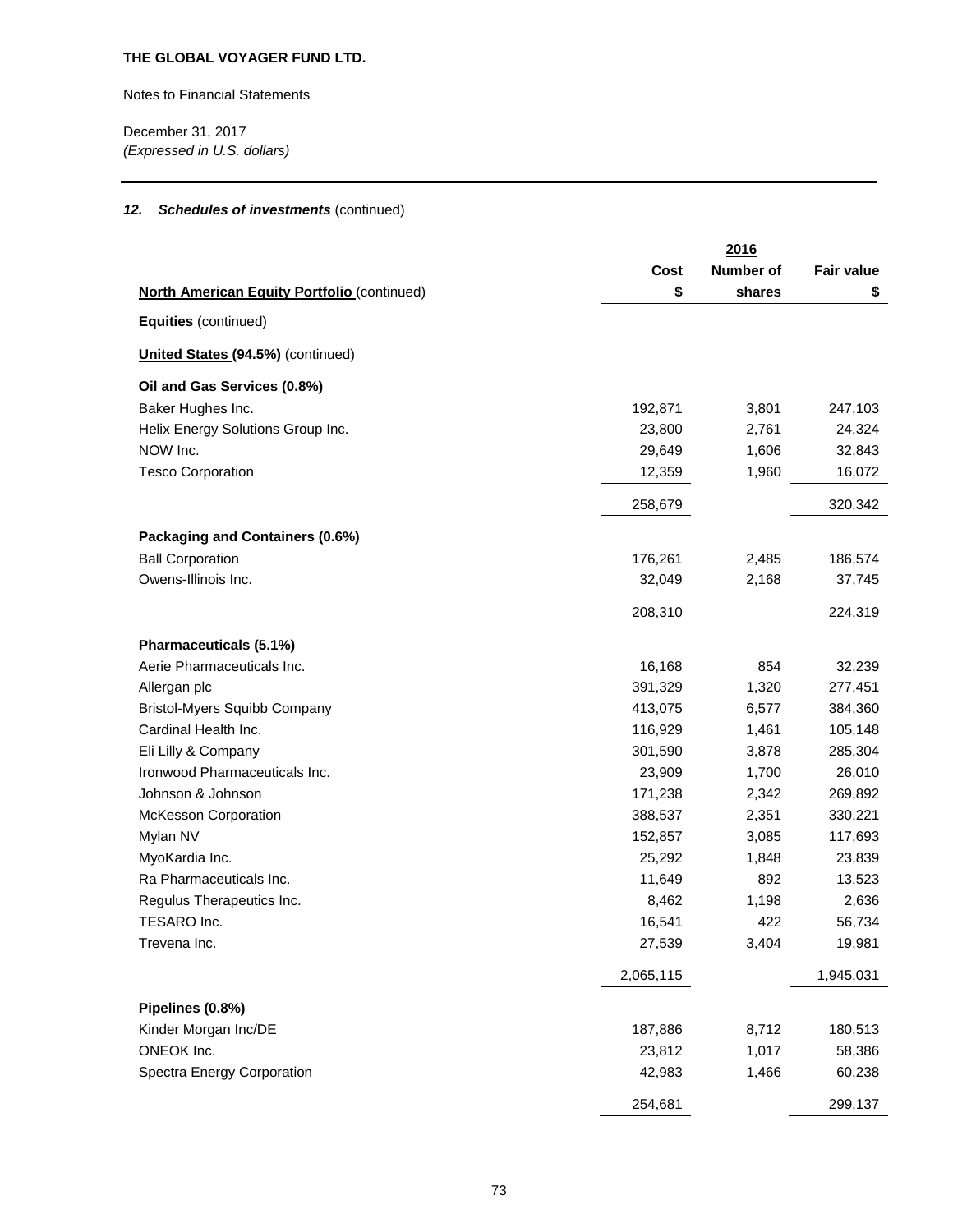Notes to Financial Statements

December 31, 2017 *(Expressed in U.S. dollars)* 

| <b>North American Equity Portfolio</b> (continued) | Cost<br>\$ | 2016<br><b>Number of</b><br>shares | <b>Fair value</b><br>\$ |
|----------------------------------------------------|------------|------------------------------------|-------------------------|
| <b>Equities (continued)</b>                        |            |                                    |                         |
| United States (94.5%) (continued)                  |            |                                    |                         |
| <b>REITS (3.2%)</b>                                |            |                                    |                         |
| Alexandria Real Estate Equities Inc.               | 118,744    | 1,148                              | 127,554                 |
| American Tower Corporation                         | 340,756    | 3,423                              | 361,777                 |
| Apartment Investment & Management Co               | 162,870    | 3,596                              | 163,438                 |
| Equinix Inc.                                       | 119,832    | 325                                | 116,197                 |
| Host Hotels & Resorts Inc.                         | 59,267     | 3,328                              | 62,733                  |
| Outfront Media Inc.                                | 98,190     | 4,538                              | 112,860                 |
| Prologis Inc.                                      | 164,409    | 3,135                              | 165,497                 |
| Simon Property Group Inc.                          | 122,500    | 643                                | 114,448                 |
|                                                    | 1,186,568  |                                    | 1,224,504               |
| <b>Retail (3.3%)</b>                               |            |                                    |                         |
| Advance Auto Parts Inc.                            | 343,942    | 2,287                              | 386,869                 |
| Costco Wholesale Corporation                       | 327,571    | 2,127                              | 340,533                 |
| L Brands Inc.                                      | 72,152     | 781                                | 51,421                  |
| O'Reilly Automotive Inc.                           | 186,436    | 660                                | 183,665                 |
| <b>Starbucks Corporation</b>                       | 107,209    | 1,865                              | 103,545                 |
| Walgreens Boots Alliance Inc.                      | 186,886    | 2,301                              | 190,477                 |
|                                                    | 1,224,196  |                                    | 1,256,510               |
|                                                    |            |                                    |                         |
| Semiconductors (2.4%)                              |            |                                    |                         |
| Analog Devices Inc.                                | 66,829     | 899                                | 65,276                  |
| Broadcom Ltd.                                      | 87,104     | 562                                | 99,362                  |
| Intel Corporation                                  | 364,734    | 10,372                             | 376,400                 |
| Microchip Technology Inc.                          | 71,909     | 1,617                              | 103,731                 |
| Micron Technology Inc.                             | 37,565     | 2,294                              | 50,284                  |
| Qual Comm Inc.                                     | 204,698    | 3,004                              | 195,891                 |
|                                                    | 832,839    |                                    | 890,944                 |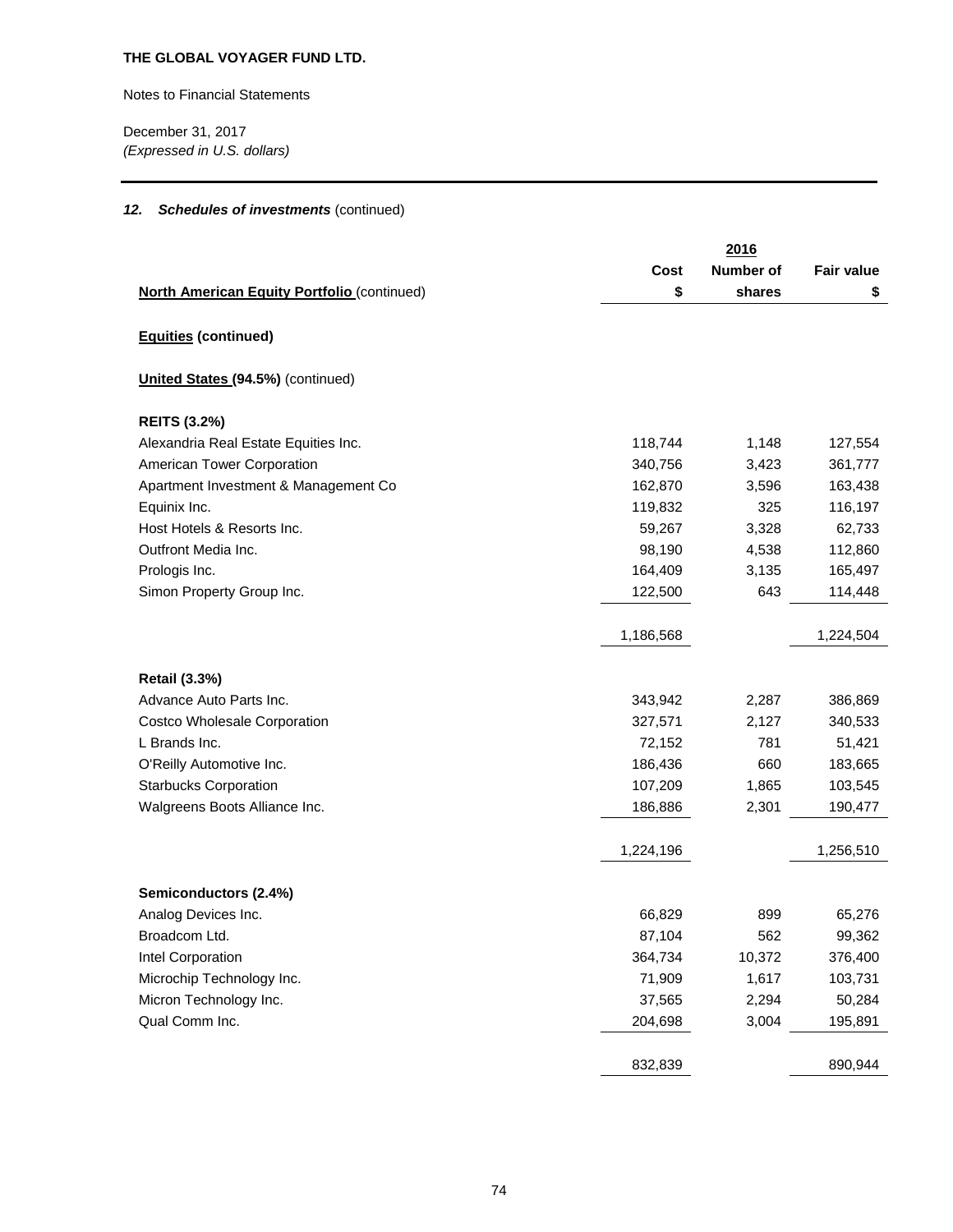Notes to Financial Statements

December 31, 2017 *(Expressed in U.S. dollars)* 

| <b>Cost</b><br><b>Number of</b><br><b>Fair value</b><br><b>North American Equity Portfolio</b> (continued)<br>\$<br>shares<br>\$<br><b>Equities (continued)</b><br>United States (94.5%) (continued)<br>Software (3.1%)<br>Electronic Arts Inc.<br>178,259<br>2,605<br>205,170<br>Envestnet Inc.<br>33,828<br>991<br>34,933<br>Microsoft Corporation<br>292,976<br>7,723<br>479,984<br>salesforce.com Inc.<br>116,687<br>119,001<br>1,738<br>ServiceNow Inc.<br>126,218<br>1,700<br>126,395<br>SS&C Technologies Holdings Inc.<br>25,321<br>844<br>24,138<br>2,632<br>Workday Inc.<br>214,236<br>173,923<br>987,525<br>1,163,544<br>Telecommunications (0.7%)<br>Arista Networks Inc.<br>218,575<br>2,732<br>264,376<br>Textiles (0.6%)<br>Mohawk Industries Inc.<br>200,818<br>1,107<br>221,090<br>Transportation (1.3%)<br><b>CSX Corporation</b><br>38,766<br>1,320<br>47,428<br>FedEx Corporation<br>116,359<br>777<br>144,693<br>Genesee & Wyoming Inc.<br>58,243<br>42,090<br>839<br>JB Hunt Transport Services Inc.<br>30,582<br>35,330<br>364<br>Kansas City Southern<br>10,605<br>11,115<br>131<br>Kirby Corporation<br>7,715<br>120<br>7,980<br>44,588<br>1,913<br>63,129<br>Knight Transportation Inc.<br>XPO Logistics Inc.<br>2,681<br>65,424<br>115,685<br>356,129<br>483,603<br><b>Total United States</b><br>31,899,898<br>35,678,210 |                                              |            | 2016 |            |
|-------------------------------------------------------------------------------------------------------------------------------------------------------------------------------------------------------------------------------------------------------------------------------------------------------------------------------------------------------------------------------------------------------------------------------------------------------------------------------------------------------------------------------------------------------------------------------------------------------------------------------------------------------------------------------------------------------------------------------------------------------------------------------------------------------------------------------------------------------------------------------------------------------------------------------------------------------------------------------------------------------------------------------------------------------------------------------------------------------------------------------------------------------------------------------------------------------------------------------------------------------------------------------------------------------------------------------------------------------|----------------------------------------------|------------|------|------------|
|                                                                                                                                                                                                                                                                                                                                                                                                                                                                                                                                                                                                                                                                                                                                                                                                                                                                                                                                                                                                                                                                                                                                                                                                                                                                                                                                                       |                                              |            |      |            |
|                                                                                                                                                                                                                                                                                                                                                                                                                                                                                                                                                                                                                                                                                                                                                                                                                                                                                                                                                                                                                                                                                                                                                                                                                                                                                                                                                       |                                              |            |      |            |
|                                                                                                                                                                                                                                                                                                                                                                                                                                                                                                                                                                                                                                                                                                                                                                                                                                                                                                                                                                                                                                                                                                                                                                                                                                                                                                                                                       |                                              |            |      |            |
|                                                                                                                                                                                                                                                                                                                                                                                                                                                                                                                                                                                                                                                                                                                                                                                                                                                                                                                                                                                                                                                                                                                                                                                                                                                                                                                                                       |                                              |            |      |            |
|                                                                                                                                                                                                                                                                                                                                                                                                                                                                                                                                                                                                                                                                                                                                                                                                                                                                                                                                                                                                                                                                                                                                                                                                                                                                                                                                                       |                                              |            |      |            |
|                                                                                                                                                                                                                                                                                                                                                                                                                                                                                                                                                                                                                                                                                                                                                                                                                                                                                                                                                                                                                                                                                                                                                                                                                                                                                                                                                       |                                              |            |      |            |
|                                                                                                                                                                                                                                                                                                                                                                                                                                                                                                                                                                                                                                                                                                                                                                                                                                                                                                                                                                                                                                                                                                                                                                                                                                                                                                                                                       |                                              |            |      |            |
|                                                                                                                                                                                                                                                                                                                                                                                                                                                                                                                                                                                                                                                                                                                                                                                                                                                                                                                                                                                                                                                                                                                                                                                                                                                                                                                                                       |                                              |            |      |            |
|                                                                                                                                                                                                                                                                                                                                                                                                                                                                                                                                                                                                                                                                                                                                                                                                                                                                                                                                                                                                                                                                                                                                                                                                                                                                                                                                                       |                                              |            |      |            |
|                                                                                                                                                                                                                                                                                                                                                                                                                                                                                                                                                                                                                                                                                                                                                                                                                                                                                                                                                                                                                                                                                                                                                                                                                                                                                                                                                       |                                              |            |      |            |
|                                                                                                                                                                                                                                                                                                                                                                                                                                                                                                                                                                                                                                                                                                                                                                                                                                                                                                                                                                                                                                                                                                                                                                                                                                                                                                                                                       |                                              |            |      |            |
|                                                                                                                                                                                                                                                                                                                                                                                                                                                                                                                                                                                                                                                                                                                                                                                                                                                                                                                                                                                                                                                                                                                                                                                                                                                                                                                                                       |                                              |            |      |            |
|                                                                                                                                                                                                                                                                                                                                                                                                                                                                                                                                                                                                                                                                                                                                                                                                                                                                                                                                                                                                                                                                                                                                                                                                                                                                                                                                                       |                                              |            |      |            |
|                                                                                                                                                                                                                                                                                                                                                                                                                                                                                                                                                                                                                                                                                                                                                                                                                                                                                                                                                                                                                                                                                                                                                                                                                                                                                                                                                       |                                              |            |      |            |
|                                                                                                                                                                                                                                                                                                                                                                                                                                                                                                                                                                                                                                                                                                                                                                                                                                                                                                                                                                                                                                                                                                                                                                                                                                                                                                                                                       |                                              |            |      |            |
|                                                                                                                                                                                                                                                                                                                                                                                                                                                                                                                                                                                                                                                                                                                                                                                                                                                                                                                                                                                                                                                                                                                                                                                                                                                                                                                                                       |                                              |            |      |            |
|                                                                                                                                                                                                                                                                                                                                                                                                                                                                                                                                                                                                                                                                                                                                                                                                                                                                                                                                                                                                                                                                                                                                                                                                                                                                                                                                                       |                                              |            |      |            |
|                                                                                                                                                                                                                                                                                                                                                                                                                                                                                                                                                                                                                                                                                                                                                                                                                                                                                                                                                                                                                                                                                                                                                                                                                                                                                                                                                       |                                              |            |      |            |
|                                                                                                                                                                                                                                                                                                                                                                                                                                                                                                                                                                                                                                                                                                                                                                                                                                                                                                                                                                                                                                                                                                                                                                                                                                                                                                                                                       |                                              |            |      |            |
|                                                                                                                                                                                                                                                                                                                                                                                                                                                                                                                                                                                                                                                                                                                                                                                                                                                                                                                                                                                                                                                                                                                                                                                                                                                                                                                                                       |                                              |            |      |            |
|                                                                                                                                                                                                                                                                                                                                                                                                                                                                                                                                                                                                                                                                                                                                                                                                                                                                                                                                                                                                                                                                                                                                                                                                                                                                                                                                                       |                                              |            |      |            |
|                                                                                                                                                                                                                                                                                                                                                                                                                                                                                                                                                                                                                                                                                                                                                                                                                                                                                                                                                                                                                                                                                                                                                                                                                                                                                                                                                       |                                              |            |      |            |
|                                                                                                                                                                                                                                                                                                                                                                                                                                                                                                                                                                                                                                                                                                                                                                                                                                                                                                                                                                                                                                                                                                                                                                                                                                                                                                                                                       |                                              |            |      |            |
|                                                                                                                                                                                                                                                                                                                                                                                                                                                                                                                                                                                                                                                                                                                                                                                                                                                                                                                                                                                                                                                                                                                                                                                                                                                                                                                                                       |                                              |            |      |            |
|                                                                                                                                                                                                                                                                                                                                                                                                                                                                                                                                                                                                                                                                                                                                                                                                                                                                                                                                                                                                                                                                                                                                                                                                                                                                                                                                                       |                                              |            |      |            |
|                                                                                                                                                                                                                                                                                                                                                                                                                                                                                                                                                                                                                                                                                                                                                                                                                                                                                                                                                                                                                                                                                                                                                                                                                                                                                                                                                       |                                              |            |      |            |
|                                                                                                                                                                                                                                                                                                                                                                                                                                                                                                                                                                                                                                                                                                                                                                                                                                                                                                                                                                                                                                                                                                                                                                                                                                                                                                                                                       |                                              |            |      |            |
|                                                                                                                                                                                                                                                                                                                                                                                                                                                                                                                                                                                                                                                                                                                                                                                                                                                                                                                                                                                                                                                                                                                                                                                                                                                                                                                                                       |                                              |            |      |            |
|                                                                                                                                                                                                                                                                                                                                                                                                                                                                                                                                                                                                                                                                                                                                                                                                                                                                                                                                                                                                                                                                                                                                                                                                                                                                                                                                                       |                                              |            |      |            |
|                                                                                                                                                                                                                                                                                                                                                                                                                                                                                                                                                                                                                                                                                                                                                                                                                                                                                                                                                                                                                                                                                                                                                                                                                                                                                                                                                       |                                              |            |      |            |
|                                                                                                                                                                                                                                                                                                                                                                                                                                                                                                                                                                                                                                                                                                                                                                                                                                                                                                                                                                                                                                                                                                                                                                                                                                                                                                                                                       |                                              |            |      |            |
|                                                                                                                                                                                                                                                                                                                                                                                                                                                                                                                                                                                                                                                                                                                                                                                                                                                                                                                                                                                                                                                                                                                                                                                                                                                                                                                                                       |                                              |            |      |            |
|                                                                                                                                                                                                                                                                                                                                                                                                                                                                                                                                                                                                                                                                                                                                                                                                                                                                                                                                                                                                                                                                                                                                                                                                                                                                                                                                                       | <b>Total North American Equity Portfolio</b> | 33,825,362 |      | 37,686,787 |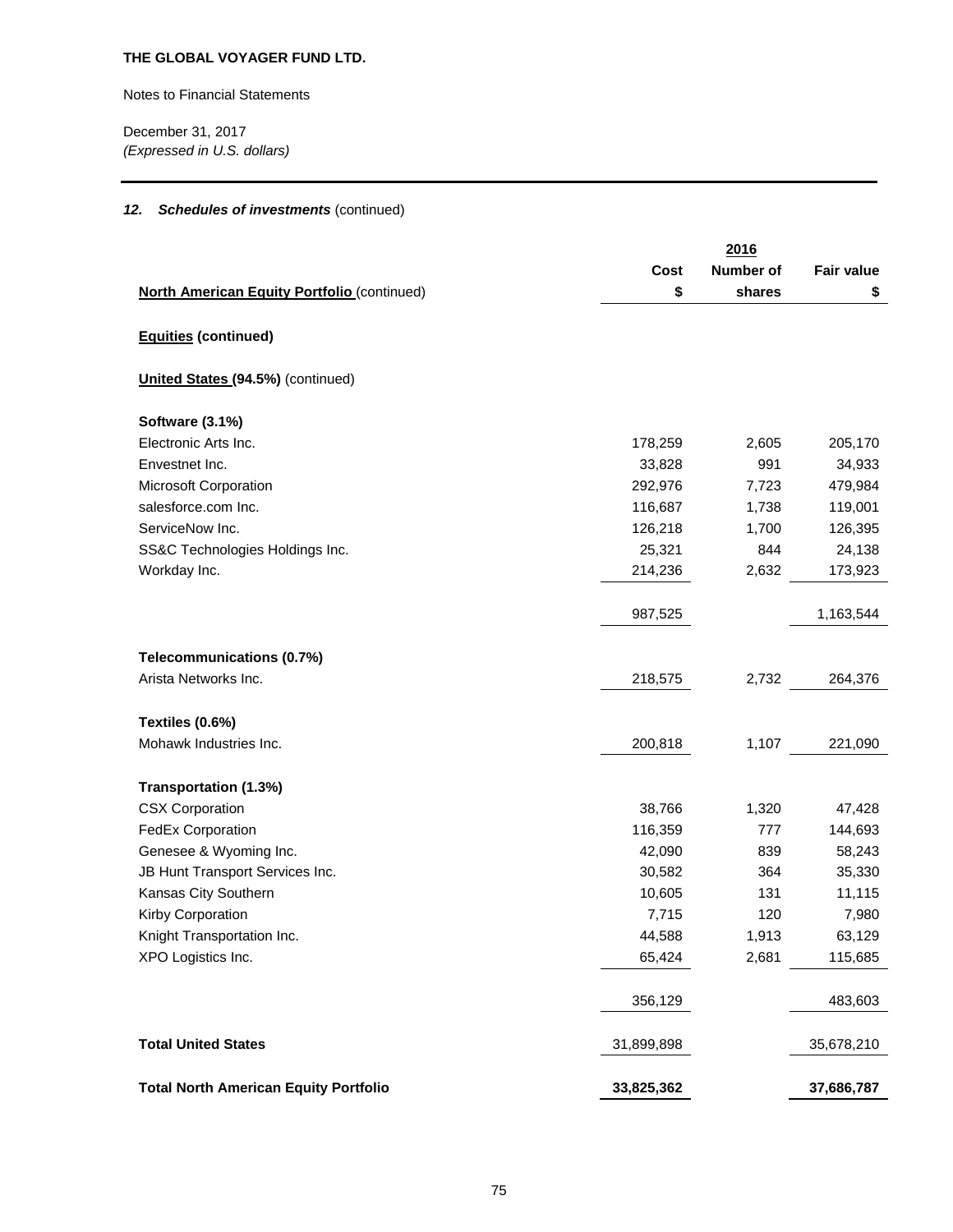Notes to Financial Statements

December 31, 2017 *(Expressed in U.S. dollars)* 

|                                                                        | 2017      |           |                   |  |  |  |  |  |
|------------------------------------------------------------------------|-----------|-----------|-------------------|--|--|--|--|--|
|                                                                        | Cost      | Number of | <b>Fair value</b> |  |  |  |  |  |
| <b>Small Cap Growth Portfolio (99.8% of net assets)</b>                | \$        | shares    | \$                |  |  |  |  |  |
| United States (99.8%)                                                  |           |           |                   |  |  |  |  |  |
| <b>Mutual Fund</b>                                                     |           |           |                   |  |  |  |  |  |
| Schroder's International Selection Fund - US Small &<br>Mid-Cap Equity | 5,445,593 | 33,772    | 13,895,465        |  |  |  |  |  |
| <b>Total Small Cap Growth Portfolio</b>                                | 5,445,593 |           | 13,895,465        |  |  |  |  |  |

|                                                                        | 2016      |           |                   |
|------------------------------------------------------------------------|-----------|-----------|-------------------|
|                                                                        | Cost      | Number of | <b>Fair value</b> |
| Small Cap Growth Portfolio (99.9% of net assets)                       | \$        | shares    | \$                |
| United States (99.9%)                                                  |           |           |                   |
| <b>Mutual Fund</b>                                                     |           |           |                   |
| Schroder's International Selection Fund - US Small &<br>Mid-Cap Equity | 5,701,489 | 35,359    | 12,477,409        |
| <b>Total Small Cap Growth Portfolio</b>                                | 5,701,489 |           | 12,477,409        |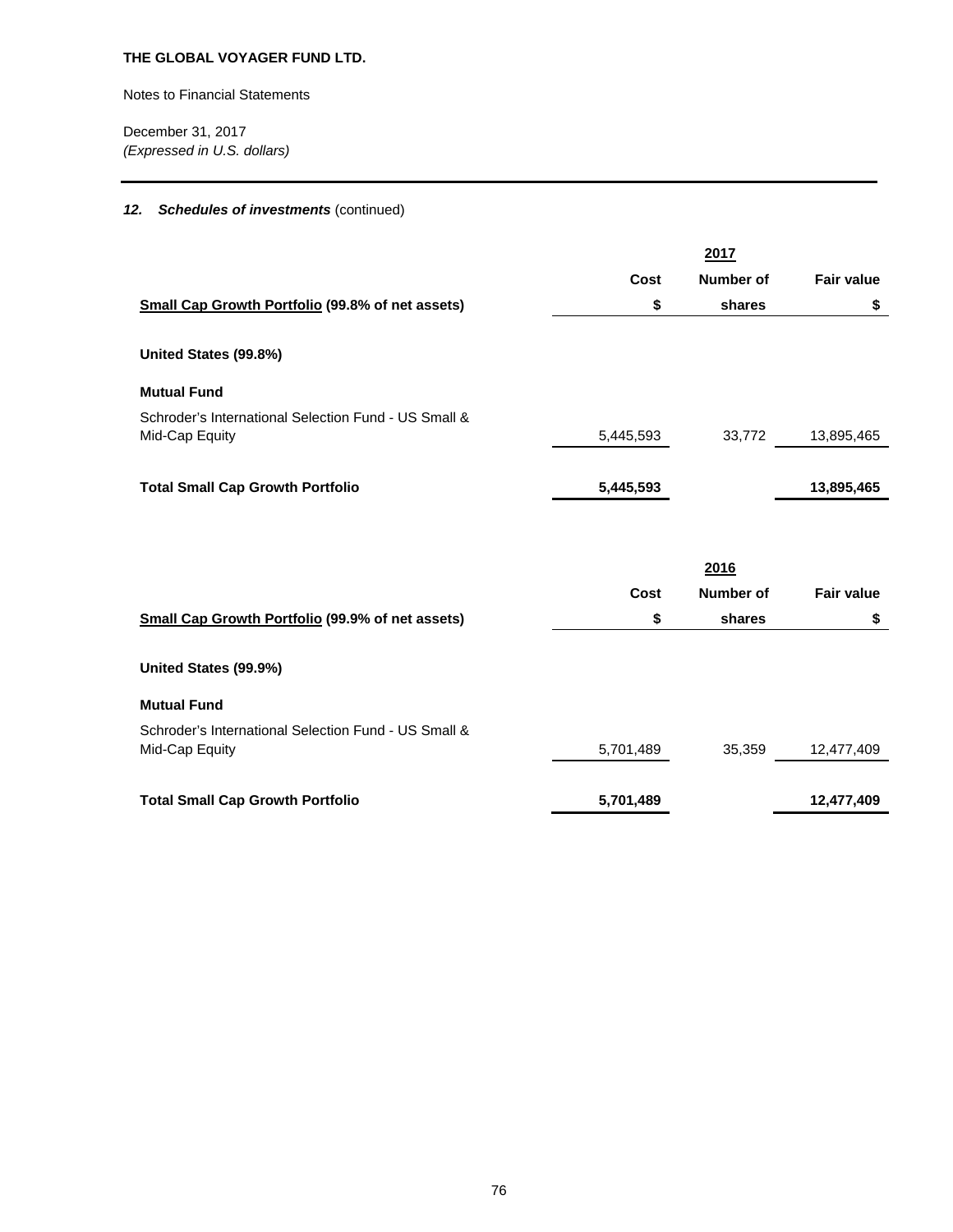Notes to Financial Statements

December 31, 2017 *(Expressed in U.S. dollars)* 

|                                                      |           | 2017      |            |
|------------------------------------------------------|-----------|-----------|------------|
|                                                      | Cost      | Number of | Fair value |
| International Equity Portfolio (96.5% of net assets) | \$        | shares    | \$         |
| Equities (96.5%)                                     |           |           |            |
| Australia (10.2%)                                    |           |           |            |
| <b>Brambles Limited</b>                              | 435,368   | 59,200    | 463,670    |
| Computershare Limited                                | 259,704   | 28,842    | 366,662    |
| <b>Newcrest Mining Limited</b>                       | 152,829   | 11,493    | 204,623    |
| QBE Insurance Group Limited                          | 345,125   | 32,809    | 273,110    |
| Woodside Petroleum Limited                           | 461,284   | 15,654    | 403,391    |
| <b>Woolworths Group</b>                              | 456,251   | 21,000    | 447,189    |
| <b>Total Australia</b>                               | 2,110,561 |           | 2,158,645  |
| <b>Belgium (1.2%)</b>                                |           |           |            |
| Proximus                                             | 226,546   | 7,425     | 245,789    |
| <b>Britain (17.7%)</b>                               |           |           |            |
| <b>BP Plc</b>                                        | 200,252   | 27,751    | 195,784    |
| British American Tobacco Plc                         | 306,760   | 6,153     | 416,386    |
| Glaxosmithkline Plc                                  | 401,751   | 18,057    | 321,592    |
| Imperial Brands Plc                                  | 278,548   | 5,797     | 248,004    |
| Legal & General Group Plc                            | 258,515   | 96,399    | 356,006    |
| National Grid Plc                                    | 487,833   | 37,713    | 445,652    |
| <b>RELX NV</b>                                       | 96,904    | 10,623    | 245,104    |
| Rio Tinto Ltd.                                       | 173,262   | 3,942     | 233,023    |
| SSE Plc                                              | 315,079   | 14,406    | 256,569    |
| Unilever NV                                          | 241,012   | 6,836     | 385,331    |
| United Utilities Group Plc                           | 287,054   | 26,387    | 295,590    |
| Vodafone Group Plc                                   | 327,180   | 111,634   | 354,268    |
| <b>Total Britain</b>                                 | 3,374,150 |           | 3,753,309  |
| China (1.1%)                                         |           |           |            |
| <b>CNOOC Limited</b>                                 | 228,321   | 166,104   | 238,506    |
| <b>Finland (1.9%)</b>                                |           |           |            |
| Kone Corporation                                     | 116,368   | 3,759     | 201,486    |
| Sampo OYJ - A Shares                                 | 165,668   | 3,616     | 198,379    |
| <b>Total Finland</b>                                 | 282,036   |           | 399,865    |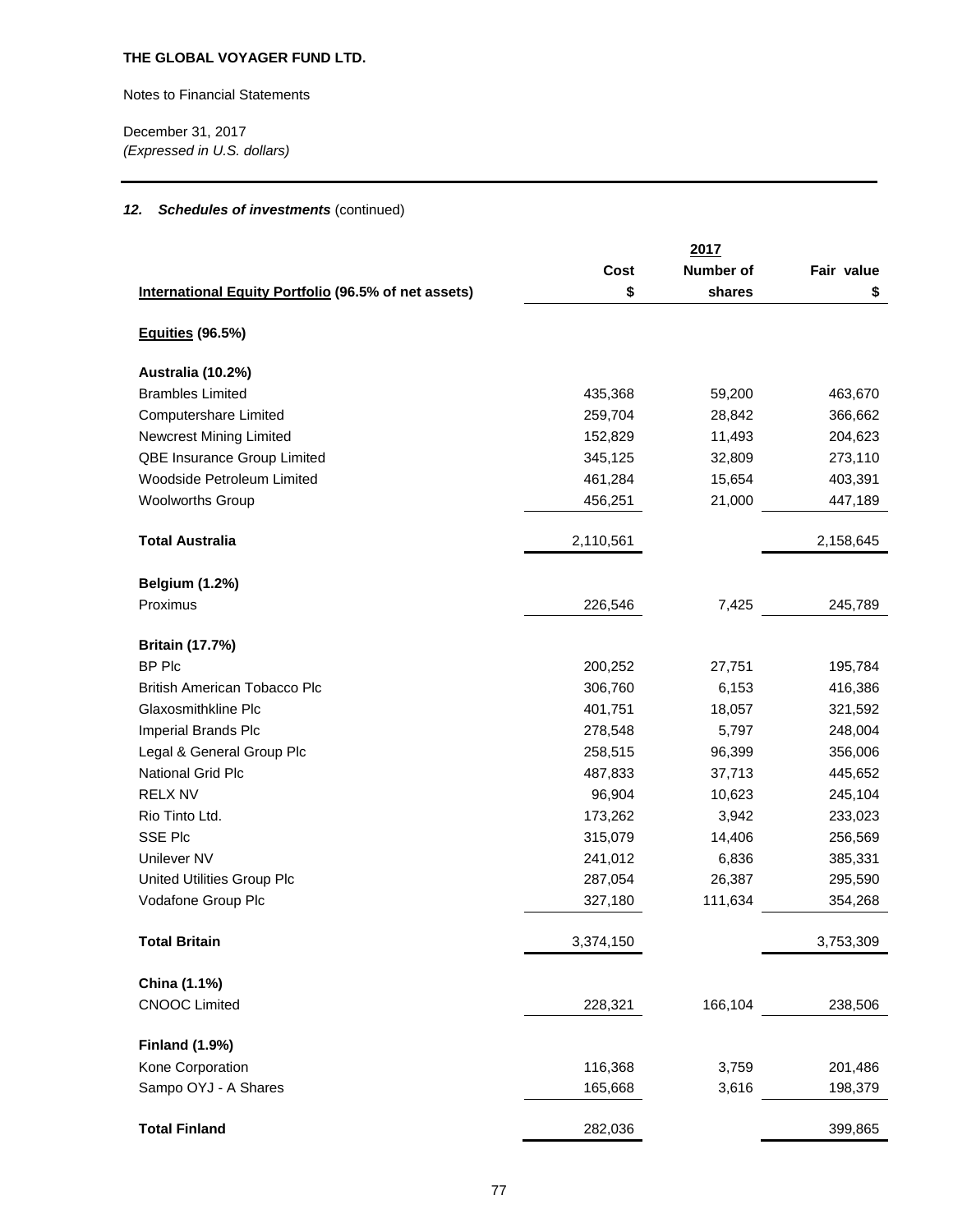Notes to Financial Statements

December 31, 2017 *(Expressed in U.S. dollars)* 

|                                                   | Cost      | 2017<br>Number of | Fair value |
|---------------------------------------------------|-----------|-------------------|------------|
| <b>International Equity Portfolio</b> (continued) | \$        | shares            | \$         |
| Equities (96.5%) (continued)                      |           |                   |            |
| <b>France (7.8%)</b>                              |           |                   |            |
| Air Liquide SA                                    | 260,396   | 2,692             | 341,909    |
| <b>Bureau Veritas SA</b>                          | 171,993   | 8,184             | 224,247    |
| Legrand SA                                        | 131,822   | 3,272             | 253,116    |
| <b>Rubis</b>                                      | 62,324    | 2,460             | 173,822    |
| Sanofi-Aventis                                    | 356,646   | 4,251             | 368,144    |
| <b>Total SA</b>                                   | 260,259   | 5,233             | 291,016    |
| <b>Total France</b>                               | 1,243,440 |                   | 1,652,254  |
| Germany (6.4%)                                    |           |                   |            |
| <b>Brenntag AG Germany</b>                        | 246,380   | 4,651             | 294,914    |
| Deutsche Post AG                                  | 131,389   | 5,115             | 244,357    |
| Fuchs Petrolub AG GR                              | 200,121   | 6,094             | 324,339    |
| <b>GEA Group AG</b>                               | 177,635   | 4,169             | 199,714    |
| SAP AG                                            | 146,058   | 2,548             | 285,354    |
| <b>Total Germany</b>                              | 901,583   |                   | 1,348,678  |
| Hong Kong (5.6%)                                  |           |                   |            |
| AIA Group Ltd.                                    | 6,181,123 | 31,000            | 264,218    |
| China Mobile Limited                              | 465,740   | 41,500            | 420,895    |
| Power Assets Holdings Ltd.                        | 232,093   | 28,500            | 240,540    |
| VTech Holdings Ltd.                               | 235,334   | 19,800            | 259,473    |
| <b>Total Hong Kong</b>                            | 7,114,290 |                   | 1,185,126  |
|                                                   |           |                   |            |
| <b>Israel</b> (1.6%)<br>Bezeg Ltd.                | 364,474   | 226,442           | 340,294    |
| Japan (9.6%)                                      |           |                   |            |
| ABC - Mart Inc.                                   | 160,936   | 2,800             | 160,511    |
| Japan Tobacco Inc.                                | 439,809   | 12,413            | 399,521    |
| <b>KDDI Corporation</b>                           | 255,685   | 13,100            | 325,960    |
| Mitsubishi Electric Corporation                   | 206,282   | 21,000            | 348,572    |
| Nihon Kohden Corp. Ord CMN                        | 275,161   | 12,400            | 287,635    |
| Sumitomo Rubber Industries Ltd CMN                | 233,206   | 16,500            | 306,895    |
| Toyota Tsusho CMN                                 | 99,649    | 4,700             | 188,935    |
| <b>Total Japan</b>                                | 1,670,728 |                   | 2,018,029  |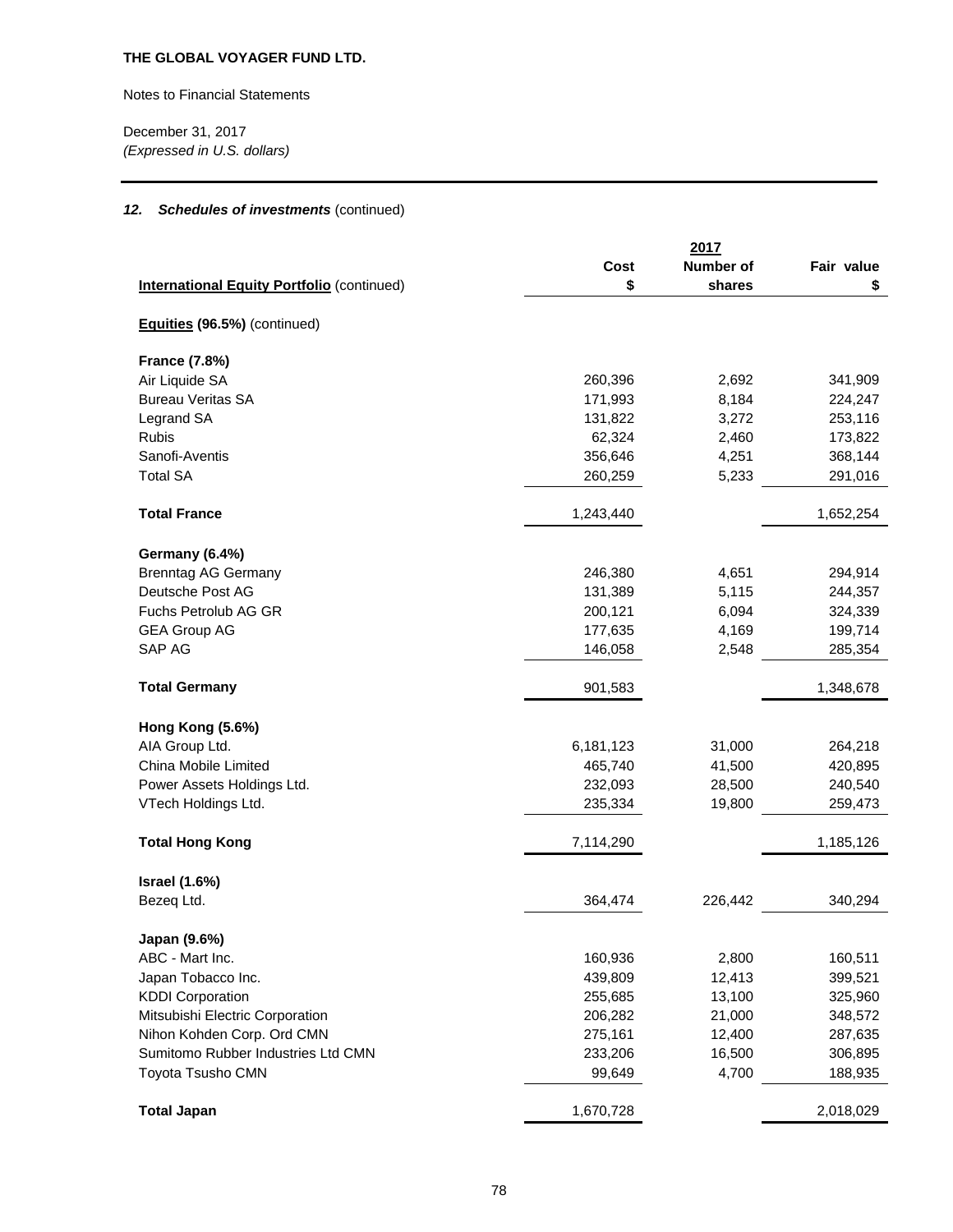Notes to Financial Statements

December 31, 2017 *(Expressed in U.S. dollars)* 

|                                                   |           | 2017             |            |
|---------------------------------------------------|-----------|------------------|------------|
|                                                   | Cost      | <b>Number of</b> | Fair value |
| <b>International Equity Portfolio</b> (continued) | \$        | shares           | \$         |
| Equities (96.5%) (continued)                      |           |                  |            |
| Malaysia (4.0%)                                   |           |                  |            |
| Axiata Group BHD                                  | 424,353   | 307,493          | 415,665    |
| Malayan Banking BHD                               | 408,023   | 173,257          | 413,608    |
| <b>Total Malaysia</b>                             | 832,376   |                  | 829,273    |
| Netherlands (3.9%)                                |           |                  |            |
| Royal Dutch Shell Plc - A Shares                  | 276,835   | 9,016            | 300,620    |
| Royal Dutch Shell Plc - B Shares                  | 224,944   | 6,716            | 227,243    |
| Vopak (Kon)                                       | 360,181   | 6,723            | 296,640    |
| <b>Total Netherlands</b>                          | 861,960   |                  | 824,503    |
| Norway (1.9%)                                     |           |                  |            |
| <b>Telenor ASA</b>                                | 356,488   | 18,936           | 405,993    |
| Singapore (5.8%)                                  |           |                  |            |
| Comfortdelgro Corporation Ltd.                    | 398,255   | 242,600          | 357,726    |
| Sembcorp Industries Ltd.                          | 311,664   | 100,962          | 228,978    |
| Singapore Technological Engineering Ltd.          | 320,649   | 125,000          | 304,080    |
| United Overseas Bank Ltd.                         | 255,086   | 17,413           | 344,090    |
| <b>Total Singapore</b>                            | 1,285,654 |                  | 1,234,874  |
| <b>Sweden (4.3%)</b>                              |           |                  |            |
| Assa Abloy AB-B                                   | 131,146   | 8,577            | 178,493    |
| Atlas Copco AB Series A                           | 212,787   | 8,734            | 377,183    |
| Essity Aktiebolag-B                               | 366,554   | 12,628           | 358,472    |
| <b>Total Sweden</b>                               | 710,487   |                  | 914,148    |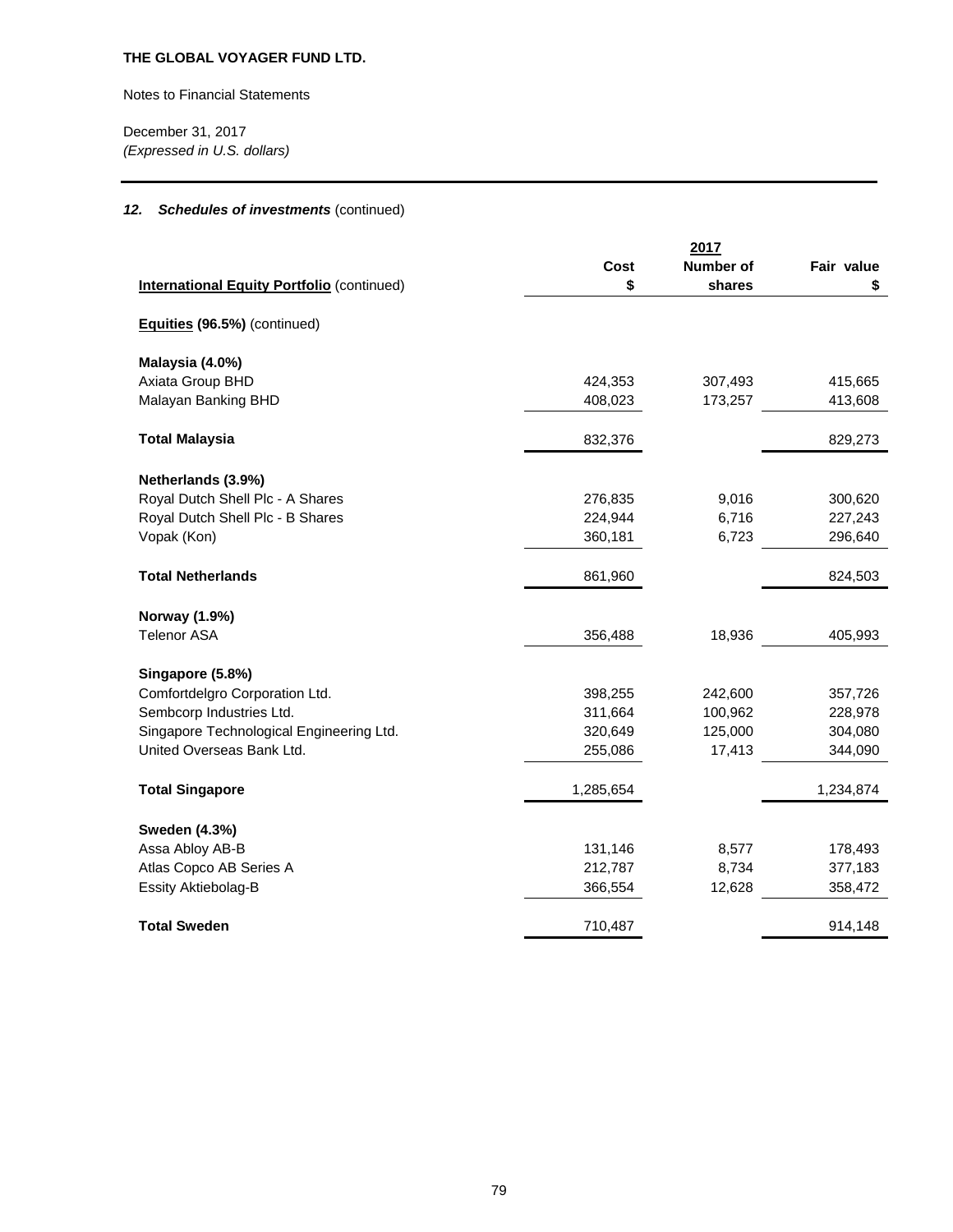Notes to Financial Statements

December 31, 2017 *(Expressed in U.S. dollars)* 

|                                                   |            | 2017      |            |
|---------------------------------------------------|------------|-----------|------------|
|                                                   | Cost       | Number of | Fair value |
| <b>International Equity Portfolio</b> (continued) | \$         | shares    | \$         |
| <b>Equities (96.5%)</b> (continued)               |            |           |            |
| Switzerland (13.5%)                               |            |           |            |
| Givaudan SA                                       | 58,063     | 62        | 143,177    |
| Nestle SA-Reg                                     | 524,274    | 8,224     | 706,914    |
| Novartis AG-Reg                                   | 429,122    | 6,836     | 577,782    |
| Panalpina Weltransport - Reg                      | 189,116    | 1,121     | 173,733    |
| Roche Holding AG                                  | 535,105    | 2,661     | 672,952    |
| Schindler Holding AG                              | 75,431     | 627       | 144,343    |
| SGS Holdings Ord                                  | 134,407    | 56        | 145,759    |
| Zurich Insurance Group                            | 210,626    | 977       | 297,316    |
| <b>Total Switzerland</b>                          | 2,156,144  |           | 2,861,976  |
| <b>Total International Equity Portfolio</b>       | 23,719,238 |           | 20,411,262 |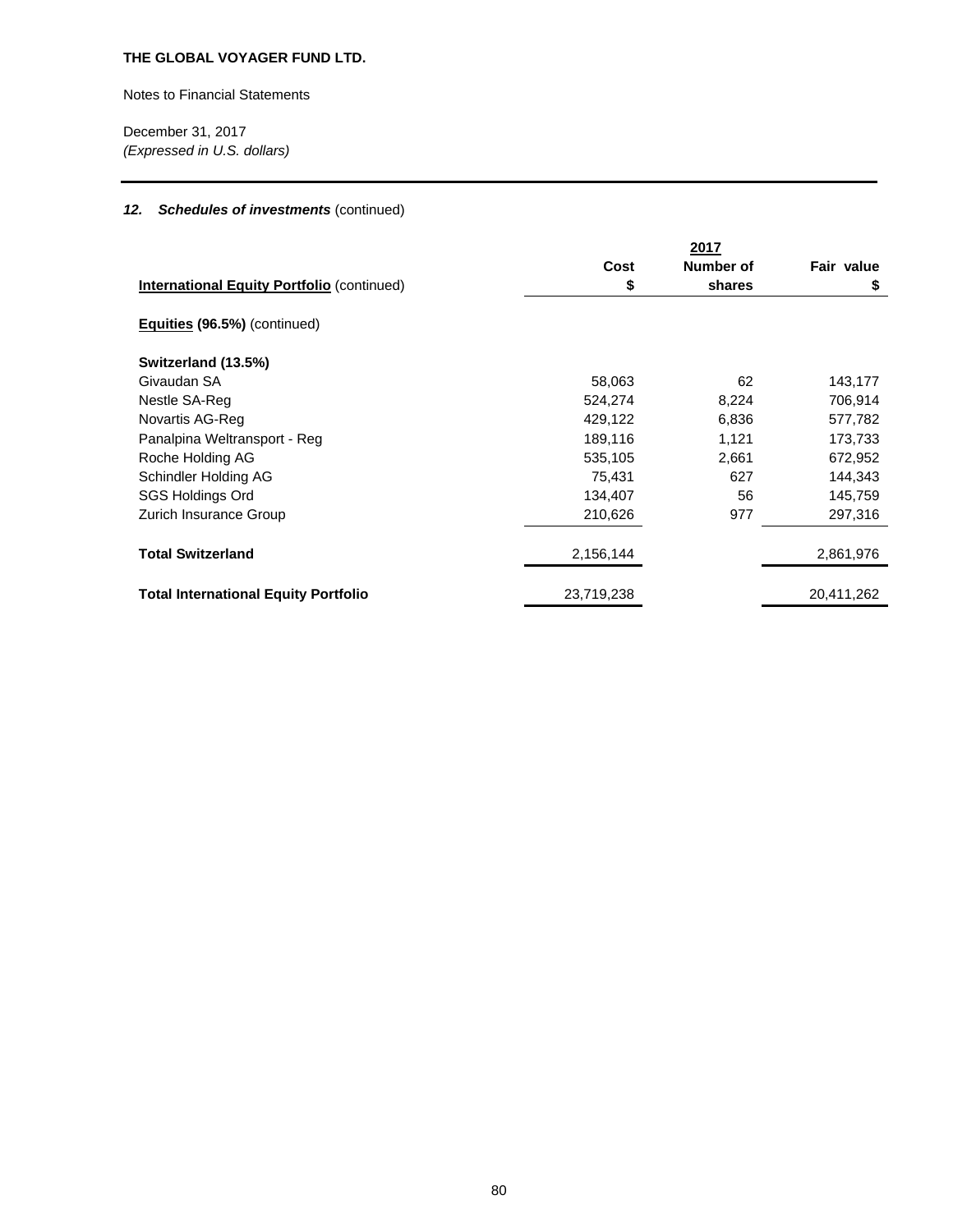Notes to Financial Statements

December 31, 2017 *(Expressed in U.S. dollars)* 

|                                                      |           | 2016      |                   |
|------------------------------------------------------|-----------|-----------|-------------------|
|                                                      | Cost      | Number of | <b>Fair value</b> |
| International Equity Portfolio (98.0% of net assets) | \$        | shares    | \$                |
| Equities (98.0%)                                     |           |           |                   |
| Australia (9.6%)                                     |           |           |                   |
| <b>Brambles Limited</b>                              | 348,144   | 47,893    | 423,245           |
| <b>Computershare Limited</b>                         | 339,296   | 38,089    | 337,703           |
| <b>Newcrest Mining Limited</b>                       | 132,774   | 10,322    | 150,667           |
| QBE Insurance Group Limited                          | 267,533   | 24,153    | 215,885           |
| <b>Telstra Corporation</b>                           | 106,236   | 28,862    | 105,895           |
| Woodside Petroleum Limited                           | 537,421   | 17,376    | 390,155           |
| <b>Woolworths Limited</b>                            | 476,743   | 21,295    | 369,320           |
| <b>Total Australia</b>                               | 2,208,147 |           | 1,992,870         |
| <b>Belgium (1.1%)</b>                                |           |           |                   |
| Proximus                                             | 251,870   | 8,255     | 237,350           |
| <b>Britain (18.0%)</b>                               |           |           |                   |
| BP Plc                                               | 250,677   | 34,739    | 218,416           |
| <b>British American Tobacco Plc</b>                  | 380,645   | 7,635     | 435,284           |
| Glaxosmithkline Plc                                  | 401,751   | 18,057    | 347,721           |
| Legal & General Group Plc Gbp                        | 330,865   | 123,378   | 376,516           |
| National Grid Plc                                    | 420,363   | 35,263    | 413,395           |
| <b>RELX Nv</b>                                       | 124,863   | 13,688    | 230,105           |
| Rio Tinto Ltd.                                       | 158,403   | 3,716     | 160,045           |
| Sky Plc                                              | 221,250   | 20,409    | 249,584           |
| SSE Plc                                              | 315,079   | 14,406    | 276,081           |
| Unilever Nv-Cva                                      | 348,650   | 9,889     | 406,738           |
| United Utilities Group Plc                           | 310,323   | 28,526    | 316,991           |
| Vodafone Group Plc                                   | 357,194   | 121,875   | 300,491           |
| <b>Total Britain</b>                                 | 3,620,063 |           | 3,731,367         |
| China (1.6%)                                         |           |           |                   |
| <b>CNOOC Limited</b>                                 | 368,130   | 259,104   | 324,051           |
| <b>Finland (1.8%)</b>                                |           |           |                   |
| Kone Corporation                                     | 121,940   | 3,939     | 176,055           |
| Sampo OYJ - A Shares                                 | 195,952   | 4,277     | 192,017           |
| <b>Total Finland</b>                                 | 317,892   |           | 368,072           |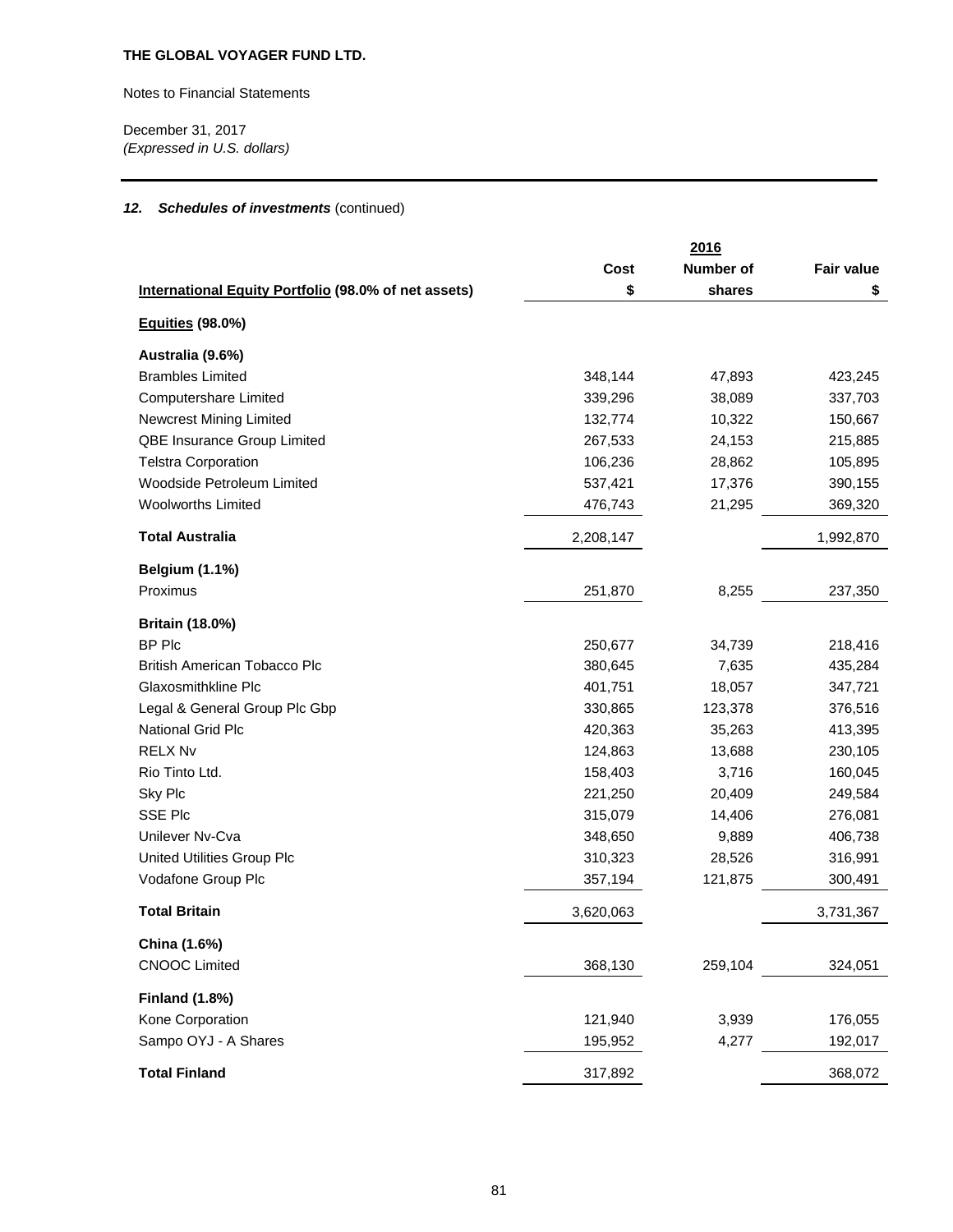Notes to Financial Statements

# December 31, 2017 *(Expressed in U.S. dollars)*

|                                                   |           | 2016      |                   |
|---------------------------------------------------|-----------|-----------|-------------------|
|                                                   | Cost      | Number of | <b>Fair value</b> |
| <b>International Equity Portfolio</b> (continued) | \$        | shares    | \$                |
| Equities (98.0%) (continued)                      |           |           |                   |
| <b>France (8.1%)</b>                              |           |           |                   |
| Air Liquide SA                                    | 384,609   | 3,615     | 401,464           |
| Legrand SA                                        | 171,788   | 4,264     | 241,926           |
| <b>Rubis</b>                                      | 140,255   | 2,768     | 228,018           |
| Sanofi-Aventis                                    | 488,196   | 5,819     | 470,168           |
| <b>Total SA</b>                                   | 317,652   | 6,387     | 326,712           |
| <b>Total France</b>                               | 1,502,500 |           | 1,668,288         |
| <b>Germany (7.3%)</b>                             |           |           |                   |
| <b>Brenntag AG Germany</b>                        | 296,070   | 5,589     | 310,343           |
| Deutsche Post AG                                  | 289,800   | 11,282    | 369,648           |
| Fuchs Petrolub AG GR                              | 253,353   | 7,715     | 324,014           |
| <b>GEA Group AG</b>                               | 230,043   | 5,399     | 217,378           |
| <b>SAP AG</b>                                     | 192,317   | 3,355     | 291,297           |
| <b>Total Germany</b>                              | 1,261,583 |           | 1,512,680         |
| Hong Kong (7.0%)                                  |           |           |                   |
| <b>ASM Pacific Technologies</b>                   | 413,992   | 37,000    | 391,663           |
| China Mobile Limited Ord                          | 428,007   | 38,000    | 402,494           |
| Power Asset Holdings Ltd.                         | 269,943   | 33,500    | 295,224           |
| Vtech Holdings                                    | 325,098   | 27,100    | 362,340           |
| <b>Total Hong Kong</b>                            | 1,437,040 |           | 1,451,721         |
| <b>Israel (1.1%)</b>                              |           |           |                   |
| Bezeg                                             | 74,969    | 51,957    | 98,695            |
| <b>Teva Pharmaceutical Industries</b>             | 176,347   | 3,800     | 136,398           |
| <b>Total Israel</b>                               | 251,316   |           | 235,093           |
| Japan (8.5%)                                      |           |           |                   |
| ABC - Mart Inc.                                   | 134,740   | 2,300     | 129,788           |
| Japan Tobacco Inc.                                | 294,396   | 7,913     | 259,798           |
| <b>KDDI Corp</b>                                  | 199,566   | 11,400    | 288,411           |
| Mitsubishi Electric Corporation                   | 192,632   | 21,000    | 291,946           |
| Nihon Kohden Corp. Ord CMN                        | 244,683   | 11,100    | 245,422           |
| Sumitomo Rubber Industries Ltd CMN                | 244,196   | 17,600    | 278,536           |
| Toyota Tsusho CMN                                 | 211,603   | 10,300    | 267,715           |
| <b>Total Japan</b>                                | 1,521,816 |           | 1,761,616         |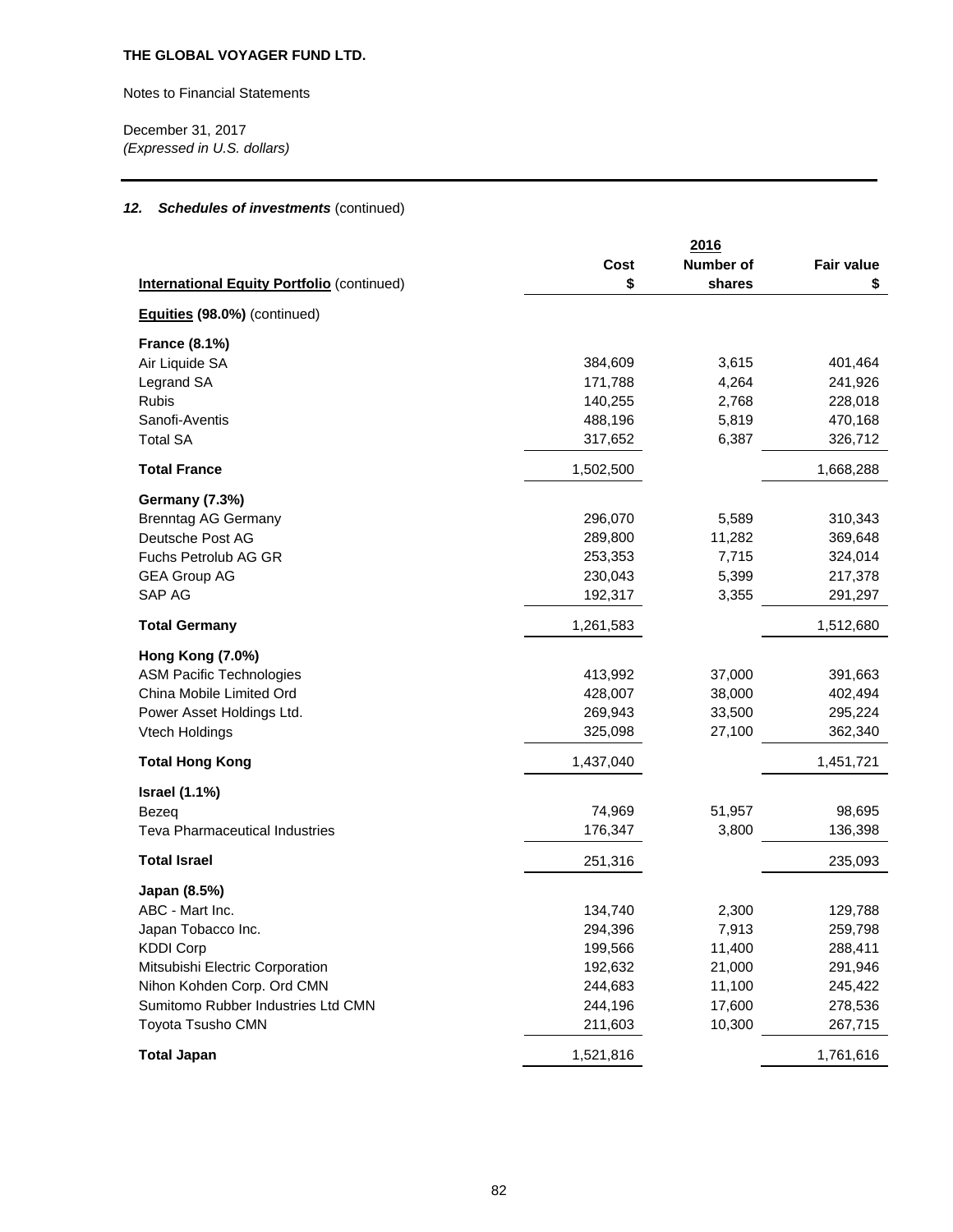Notes to Financial Statements

# December 31, 2017 *(Expressed in U.S. dollars)*

|                                                   | 2016      |           |                   |
|---------------------------------------------------|-----------|-----------|-------------------|
|                                                   | Cost      | Number of | <b>Fair value</b> |
| <b>International Equity Portfolio</b> (continued) | \$        | shares    | \$                |
| Equities (98.0%) (continued)                      |           |           |                   |
| Malaysia (3.7%)                                   |           |           |                   |
| Axiata Group BHD                                  | 538,613   | 377,444   | 379,446           |
| Magnum BHD                                        | 103,839   | 148,500   | 71,830            |
| Malayan Banking BHD                               | 450,334   | 180,902   | 320,577           |
| <b>Total Malaysia</b>                             | 1,092,786 |           | 771,853           |
| Netherlands (4.2%)                                |           |           |                   |
| Royal Dutch Shell Plc - A Shares                  | 385,500   | 12,555    | 343,094           |
| Royal Dutch Shell Plc - B Shares                  | 289,402   | 8,515     | 247,246           |
| Vopak (Kon)                                       | 323,413   | 5,835     | 275,249           |
| <b>Total Netherlands</b>                          | 998,315   |           | 865,589           |
| Norway (2.0%)                                     |           |           |                   |
| <b>Telenor Group</b>                              | 509,599   | 27,069    | 404,127           |
| Singapore (5.8%)                                  |           |           |                   |
| Comfortdelgro Corporation                         | 124,145   | 88,000    | 149,627           |
| Sembcorp Industries                               | 291,921   | 86,962    | 171,303           |
| Singapore Technological Engineering               | 438,344   | 171,000   | 379,396           |
| <b>United Overseas Bank</b>                       | 337,153   | 23,000    | 324,143           |
| Venture Corporation Limited                       | 175,966   | 27,000    | 184,006           |
| <b>Total Singapore</b>                            | 1,367,529 |           | 1,208,475         |
| <b>Sweden (4.5%)</b>                              |           |           |                   |
| Assa Abloy AB-B                                   | 131,146   | 8,577     | 159,651           |
| Atlas Copco AB Series A                           | 306,585   | 12,584    | 384,730           |
| Svenska Cellulosa AB-B Shares                     | 470,391   | 13,846    | 390,925           |
| <b>Total Sweden</b>                               | 908,122   |           | 935,306           |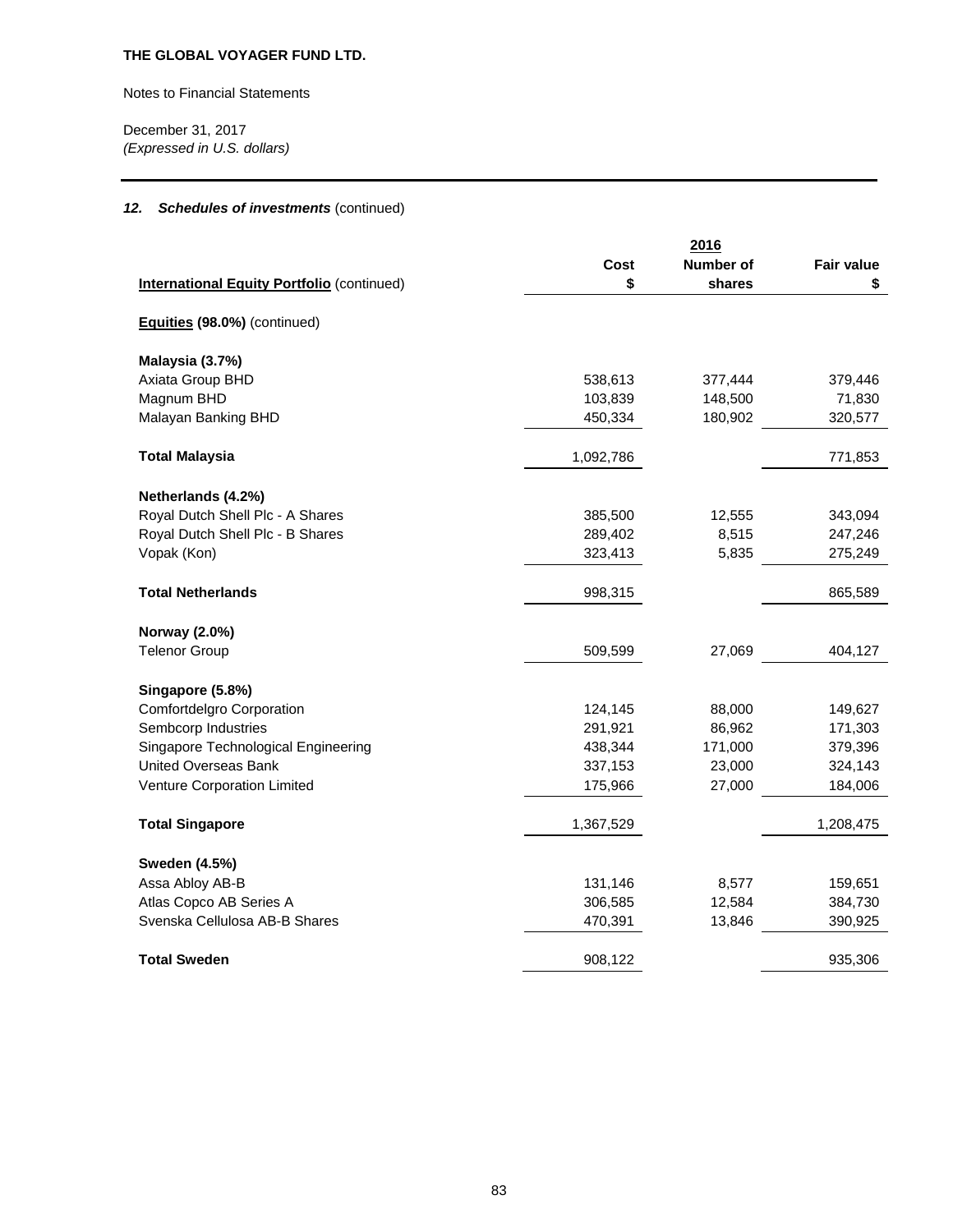Notes to Financial Statements

December 31, 2017 *(Expressed in U.S. dollars)* 

|                                                   | 2016       |           |                   |
|---------------------------------------------------|------------|-----------|-------------------|
|                                                   | Cost       | Number of | <b>Fair value</b> |
| <b>International Equity Portfolio</b> (continued) | S          | shares    | \$                |
| <b>Equities (98.0%)</b> (continued)               |            |           |                   |
| Switzerland (13.7%)                               |            |           |                   |
| Givaudan SA                                       | 66,492     | 71        | 130,016           |
| Nestle SA-Reg                                     | 658,468    | 10,329    | 740,467           |
| Novartis AG-Reg                                   | 507,590    | 8,086     | 588,001           |
| Panalpina Weltransport - Reg                      | 211,047    | 1,251     | 155,915           |
| Roche Holding AG                                  | 529,809    | 2,699     | 616,082           |
| Schindler Holding                                 | 93,476     | 777       | 136,871           |
| Syngenta AG Ord                                   | 110,355    | 360       | 141,492           |
| Zurich Insurance Group                            | 254,389    | 1,180     | 324,703           |
| <b>Total Switzerland</b>                          | 2,431,626  |           | 2,833,547         |
| <b>Total International Equity Portfolio</b>       | 20,048,334 |           | 20,302,005        |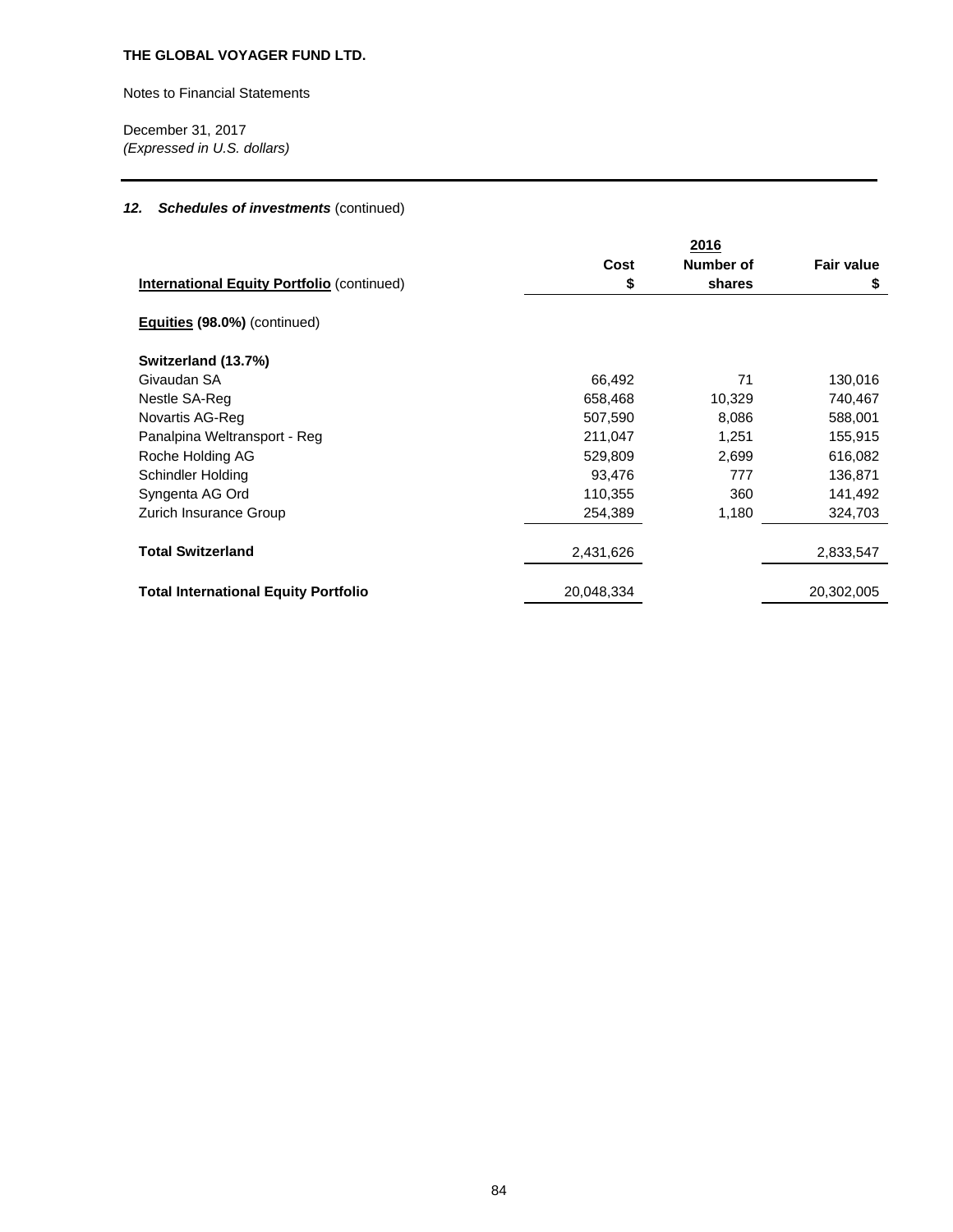Notes to Financial Statements

December 31, 2017 *(Expressed in U.S. dollars)* 

|                                                                                                     | Cost      | Number of  | Fair value |
|-----------------------------------------------------------------------------------------------------|-----------|------------|------------|
|                                                                                                     |           | shares/Par |            |
| Managed Balance Portfolio (97.0% of net assets)                                                     | \$        | amount     | \$         |
| Bermuda (3.8%)                                                                                      |           |            |            |
| Equities (3.8%)                                                                                     |           |            |            |
| CAIF Ltd. - The CAIF Fund Class A USD                                                               | 210,000   | 2,212      | 208,465    |
| United States (93.2%)                                                                               |           |            |            |
| Corporate Bonds (1.8%)                                                                              |           |            |            |
| NBC Universal Enterprise 2.405% 04/15/18                                                            | 100,498   | 100,000    | 100,174    |
| Government and Agency (2.7%)                                                                        |           |            |            |
| US Treasury Note/Bond 1.625% 04/30/23                                                               | 152,592   | 150,000    | 148,670    |
| Exchange Traded Funds (88.7%)                                                                       |           |            |            |
| <b>Financial Select Sector SPDR Fund ETF</b><br>IndexIQ ETF Trust - IQ Hedge Multi-Strategy Tracker | 161,551   | 6,000      | 167,700    |
| <b>ETF</b>                                                                                          | 346,090   | 11,590     | 351,988    |
| iShares iBoxx \$ Investment Grade Corporate Bond ETF                                                | 600,682   | 5,217      | 633,709    |
| iShares MSCI All Country Asia ex Japan ETF                                                          | 49,454    | 700        | 53,382     |
| iShares MSCI Eurozone ETF                                                                           | 260,477   | 7,030      | 304,821    |
| iShares Russell 1000 Value ETF                                                                      | 382,328   | 3,940      | 489,821    |
| IShares Russel 2000 Index ETF                                                                       | 294,819   | 2,520      | 384,300    |
| iShares US Preferred Stock ETF                                                                      | 378,267   | 9,570      | 364,234    |
| SPDR Bloomberg Barclays High Yield Bond ETF                                                         | 503,369   | 12,631     | 463,684    |
| <b>SPDR S&amp;P Dividend ETF</b>                                                                    | 572,493   | 7,590      | 717,027    |
| Vanguard FTSE Developed Markets ETF                                                                 | 391,695   | 10,117     | 453,748    |
| Vanguard FTSE Emerging Markets ETF                                                                  | 182,652   | 4,600      | 211,186    |
| Vanguard Information Technology ETF                                                                 | 219,484   | 1,980      | 326,165    |
| <b>Total Exchange Traded Funds</b>                                                                  | 4,343,361 |            | 4,921,765  |
| <b>Total United States</b>                                                                          | 4,596,451 |            | 5,170,609  |
| <b>Total Managed Balance Portfolio</b>                                                              | 4,806,451 |            | 5,379,074  |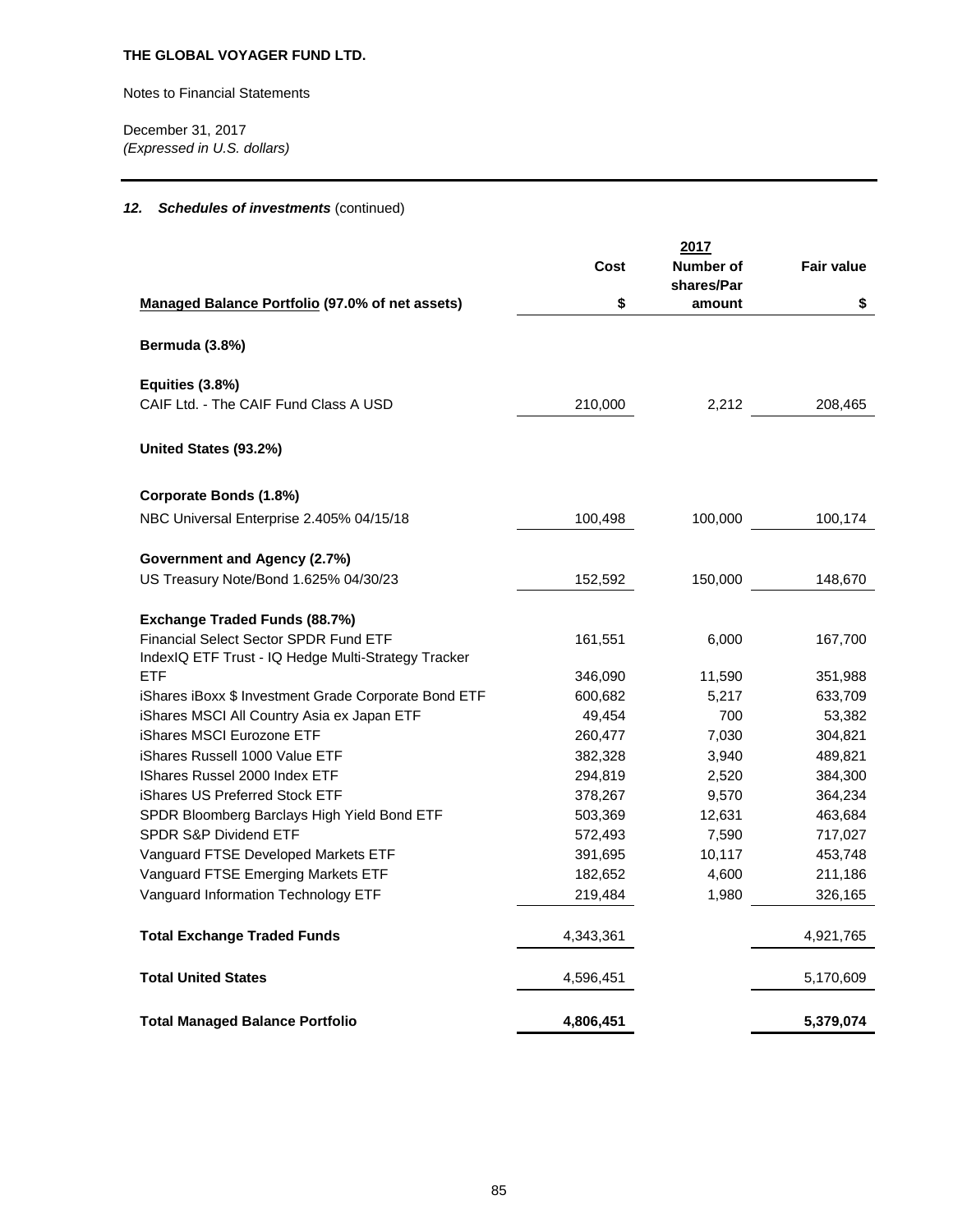Notes to Financial Statements

December 31, 2017 *(Expressed in U.S. dollars)* 

|           | 2016                                                                                                                                             |                                                                                                                      |
|-----------|--------------------------------------------------------------------------------------------------------------------------------------------------|----------------------------------------------------------------------------------------------------------------------|
| Cost      | Number of                                                                                                                                        | <b>Fair value</b>                                                                                                    |
|           | shares/Par                                                                                                                                       |                                                                                                                      |
|           | <b>Amount</b>                                                                                                                                    | \$                                                                                                                   |
|           |                                                                                                                                                  |                                                                                                                      |
|           |                                                                                                                                                  |                                                                                                                      |
| 210,000   | 2,212                                                                                                                                            | 205,347                                                                                                              |
|           |                                                                                                                                                  |                                                                                                                      |
|           |                                                                                                                                                  |                                                                                                                      |
|           |                                                                                                                                                  |                                                                                                                      |
| 100,498   | 100,000                                                                                                                                          | 100,644                                                                                                              |
|           |                                                                                                                                                  |                                                                                                                      |
| 152,592   | 150,000                                                                                                                                          | 148,811                                                                                                              |
|           |                                                                                                                                                  |                                                                                                                      |
|           |                                                                                                                                                  | 514,202                                                                                                              |
|           |                                                                                                                                                  | 148,305                                                                                                              |
|           |                                                                                                                                                  | 82,882                                                                                                               |
|           |                                                                                                                                                  | 295,387                                                                                                              |
|           |                                                                                                                                                  | 441,162                                                                                                              |
|           |                                                                                                                                                  | 308,843                                                                                                              |
|           |                                                                                                                                                  | 293,846                                                                                                              |
|           |                                                                                                                                                  | 411,695                                                                                                              |
|           |                                                                                                                                                  | 625,005                                                                                                              |
|           |                                                                                                                                                  | 164,588                                                                                                              |
|           |                                                                                                                                                  | 146,327                                                                                                              |
|           |                                                                                                                                                  | 287,955                                                                                                              |
|           |                                                                                                                                                  | 369,574                                                                                                              |
|           |                                                                                                                                                  |                                                                                                                      |
| 3,952,797 |                                                                                                                                                  | 4,089,771                                                                                                            |
| 4,205,887 |                                                                                                                                                  | 4,339,226                                                                                                            |
| 4,415,887 |                                                                                                                                                  | 4,544,573                                                                                                            |
|           | \$<br>501,045<br>146,075<br>89,449<br>245,871<br>382,328<br>328,346<br>306,227<br>453,476<br>541,703<br>182,652<br>121,214<br>262,716<br>391,695 | 4,387<br>4,290<br>3,130<br>2,190<br>3,940<br>8,300<br>10,260<br>11,301<br>7,310<br>4,600<br>1,155<br>2,370<br>10,117 |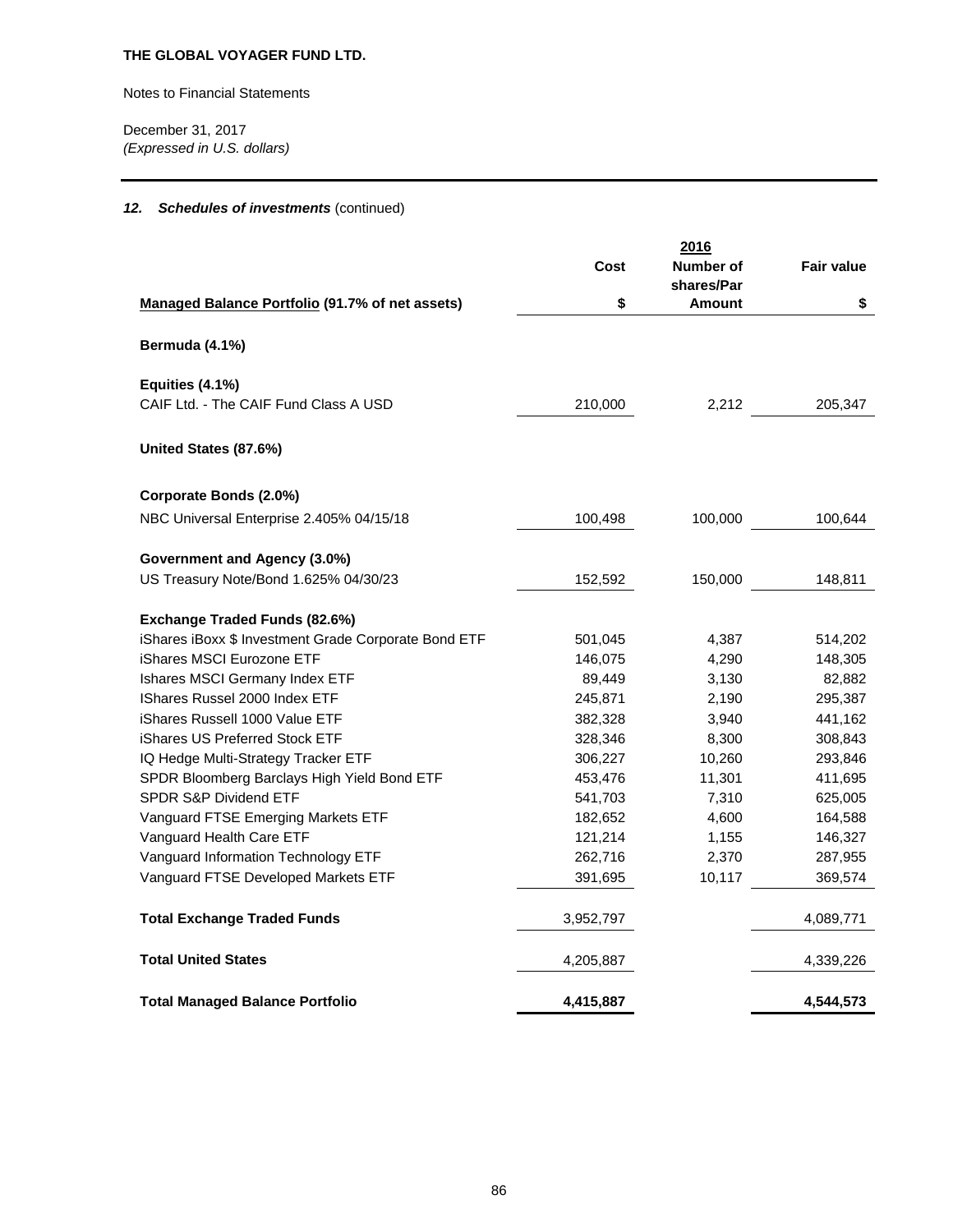Notes to Financial Statements

# December 31, 2017 *(Expressed in U.S. dollars)*

|                                                                                                  | 2017               |                    |                    |
|--------------------------------------------------------------------------------------------------|--------------------|--------------------|--------------------|
|                                                                                                  | Cost               | Par                | <b>Fair value</b>  |
| High Yield Bond Portfolio (97.4% of net assets)                                                  | \$                 | amount             | \$                 |
| Bonds (97.4%)                                                                                    |                    |                    |                    |
| Bermuda (0.8%)                                                                                   |                    |                    |                    |
| Fly Leasing Ltd 6 3/8% 10/15/21                                                                  | 204,550            | 200,000            | 208,564            |
| <b>Britain (1.0%)</b>                                                                            |                    |                    |                    |
| Ferroglobe PLC / Globe Specialty Metals Inc 9.375%<br>03/01/22                                   |                    |                    |                    |
| Tronox Finance PLC 5 3/4% 10/01/25                                                               | 157,022<br>110,011 | 150,000<br>110,000 | 162,177<br>112,962 |
|                                                                                                  |                    |                    |                    |
| <b>Total Britain</b>                                                                             | 267,033            |                    | 275,139            |
| Canada (7.8%)                                                                                    |                    |                    |                    |
| Air Canada 7.75% 04/15/21                                                                        | 143,965            | 140,000            | 159,688            |
| Bombardier Inc 8 3/4% 12/01/21                                                                   | 331,930            | 305,000            | 334,814            |
| Brookfield Residential Properties Inc 6 3/8% 05/15/25                                            | 65,050             | 65,000             | 69,213             |
| Gateway Casinos & Entertainment Ltd 8 1/4% 03/01/24                                              | 135,006            | 135,000            | 145,823            |
| MDC Partners Inc 6 1/2% 05/01/24                                                                 | 196,722            | 220,000            | 220,805            |
| Teck Resources Ltd 3 3/4% 02/01/23                                                               | 95,365             | 110,000            | 110,449            |
| Teck Resources Ltd 5.2% 03/01/42                                                                 | 96,784             | 105,000            | 104,743            |
| Teck Resources Ltd 6.25% 07/15/41                                                                | 65,050             | 70,000             | 79,702             |
| Telesat Canada / Telesat LLC 8 7/8% 11/15/24<br>Valeant Pharmaceuticals International Inc 5 5/8% | 85,050             | 85,000             | 94,896             |
| 12/01/21                                                                                         | 122,188            | 125,000            | 122,556            |
| Valeant Pharmaceuticals International Inc 5 7/8%                                                 |                    |                    |                    |
| 05/15/23                                                                                         | 500,051            | 580,000            | 539,052            |
| Valeant Pharmaceuticals International Inc 7 1/2%<br>07/15/21                                     | 172,974            | 175,000            | 178,668            |
|                                                                                                  |                    |                    |                    |
| <b>Total Canada</b>                                                                              | 2,010,135          |                    | 2,160,409          |
| Cayman Island (0.9%)                                                                             |                    |                    |                    |
| Noble Holding International Ltd 7 3/4% 01/15/24                                                  | 120,159            | 130,000            | 111,735            |
| Transocean Inc 6.8% 03/15/38                                                                     | 66,216             | 90,000             | 72,113             |
| Transocean Inc 6.375%12/15/21                                                                    | 48,639             | 55,000             | 59,675             |
| <b>Total Cayman Island</b>                                                                       | 235,014            |                    | 243,523            |
| <b>France (1.4%)</b>                                                                             |                    |                    |                    |
| SFR Group SA 6 1/4% 05/15/24                                                                     | 192,365            | 200,000            | 200,000            |
| SFR Group SA 7 3/8% 05/01/26                                                                     | 215,011            | 200,000            | 204,676            |
| <b>Total France</b>                                                                              | 407,376            |                    | 404,676            |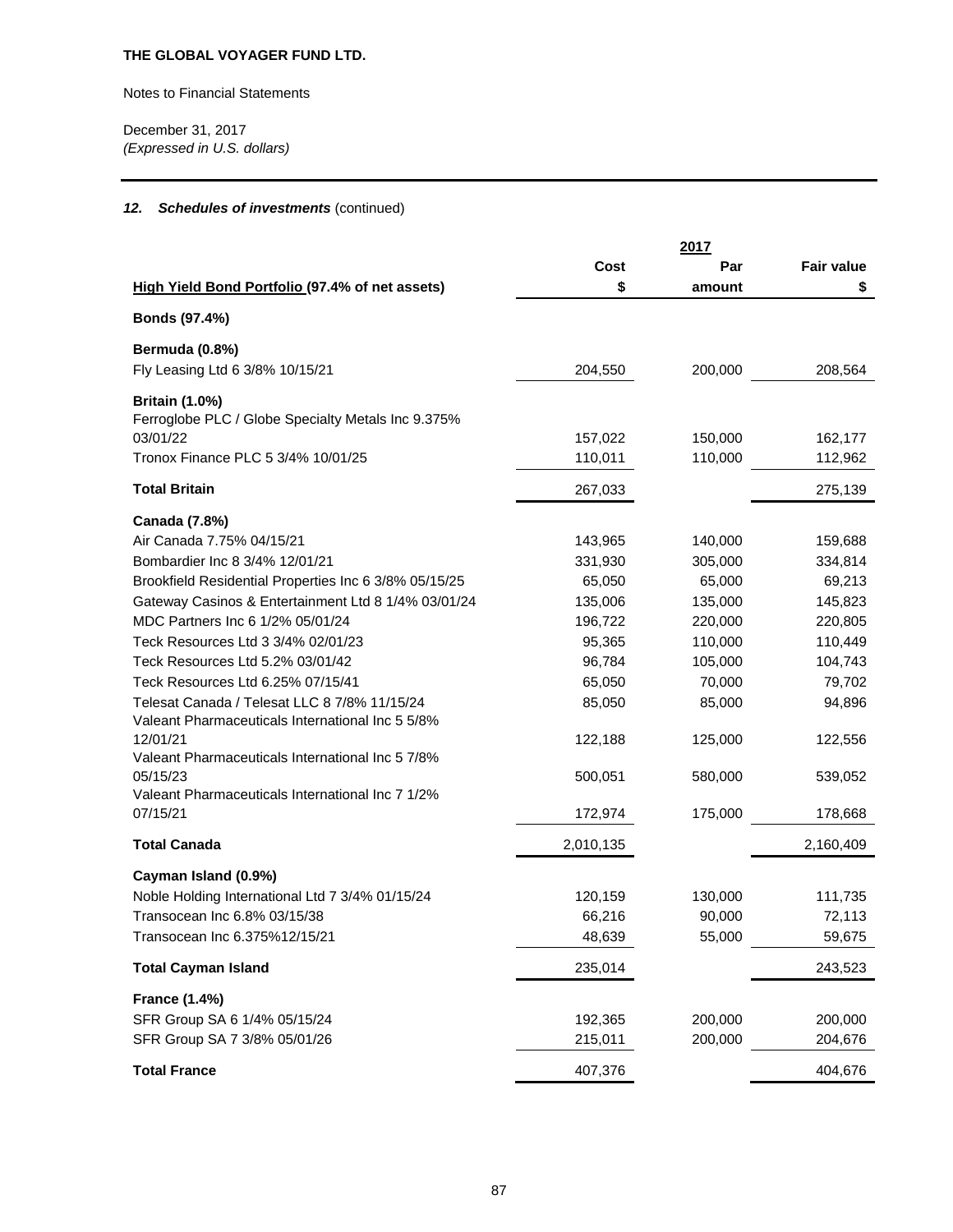Notes to Financial Statements

| <b>Schedules of investments (continued)</b><br>12.    |           |         |                   |
|-------------------------------------------------------|-----------|---------|-------------------|
|                                                       |           | 2017    |                   |
|                                                       | Cost      | Par     | <b>Fair value</b> |
| <b>High Yield Bond Portfolio</b> (continued)          | \$        | amount  | \$                |
| Bonds (97.4%) (continued)                             |           |         |                   |
| <b>Jersey (0.3%)</b>                                  |           |         |                   |
| Ensco Jersey Finance LTD 3% 01/31/24                  | 74,480    | 85,000  | 76,043            |
| Luxembourg (3.6%)                                     |           |         |                   |
| Intelsat Connect Finance SA 12% 04/01/22              | 204,574   | 264,000 | 230,570           |
| Intelsat Jackson Holdings SA 5% 1/2 08/01/23          | 148,822   | 175,000 | 142,873           |
| Intelsat Jackson Holdings SA 7% 1/4 10/15/20          | 162,097   | 170,000 | 159,174           |
| Intelsat Luxembourg SA 6 3/4% 10/15/20                | 114,034   | 115,000 | 112,144           |
| Mallinckrodt International Finance SA 4 3/4% 04/15/23 | 90,935    | 100,000 | 78,201            |
| Mallinckrodt International Finance SA 5 3/4% 08/01/22 | 139,160   | 145,000 | 132,136           |
| Trinseo Materials Operating SCA 5 3/8% 09/01/25       | 146,653   | 145,000 | 149,881           |
| <b>Total Luxembourg</b>                               | 1,006,275 |         | 1,004,979         |
| Malta (0.8%)                                          |           |         |                   |
| VistaJet Malta Finance PLC 7 3/4% 06/01/20            | 132,692   | 240,000 | 223,500           |
| Netherland (0.8%)                                     |           |         |                   |
| Fiat Chrysler Automobiles NV 5 1/4% 04/15/23          | 200,550   | 200,000 | 209,256           |
| United States (80.0%)                                 |           |         |                   |
| Acadia Healthcare Co Inc 5 1/8% 07/01/22              | 70,175    | 70,000  | 70,622            |
| Acadia Healthcare Co Inc 5 5/8% 02/15/23              | 85,050    | 85,000  | 86,619            |
| Albertsons Cos LLC 6 5/8% 06/15/24                    | 75,011    | 80,000  | 76,538            |
| Aleris International Inc 7.7/8 11/0120                | 145,555   | 145,000 | 143,973           |
| Alliance Resource Operating Partners LP 7 1/2%        |           |         |                   |
| 05/01/25                                              | 141,095   | 135,000 | 143,529           |
| Ally Financial Inc 5 1/8% 09/30/24                    | 107,111   | 105,000 | 114,355           |
| Ally Financial Inc 5 3/4% 11/20/25                    | 300,889   | 295,000 | 320,565           |
| Ally Financial Inc 8% 11/1/31                         | 93,875    | 75,000  | 97,968            |
| AMC Entertainment Holdings Inc 5 3/4% 06/15/25        | 112,708   | 115,000 | 113,813           |
| AMC Entertainment Holdings Inc 5 7/8% 11/15/26        | 73,323    | 75,000  | 74,086            |
| Antero Resources Corp 5 1/8% 12/01/22                 | 115,337   | 125,000 | 127,766           |
| Approach Resources Inc 7% 06/15/21                    | 110,264   | 130,000 | 113,326           |
| Arch Merger Sub 8 1/2% 09/15/25                       | 79,241    | 80,000  | 73,818            |
| Ashton Woods Finance Co 6 3/4% 08/01/25               | 55,011    | 55,000  | 54,947            |
| Ashton Woods USA LLC 6 7/8% 02/15/21                  | 63,202    | 69,000  | 70,305            |
| Beazer Homes USA Inc 8 3/4% 03/15/22                  | 61,725    | 60,000  | 66,082            |
| Bill Barrett Corp 7% 10/15/22                         | 80,902    | 105,000 | 106,706           |
| Big River Steel LLC 7 1/4% 09/01/25                   | 30,007    | 30,000  | 31,642            |
| Blue Racer Midstream LLC 6 1/8% 11/15/22              | 165,876   | 170,000 | 176,885           |
| Blue Cube Spinco Inc 10% 10/15/25                     | 30,050    | 30,000  | 35,998            |
| Cablevision Systems Corp 5 7/8% 09/15/22              | 125,412   | 135,000 | 131,996           |
| Calpine Corp 5 3/8% 01/15/23                          | 101,602   | 105,000 | 102,415           |
| Calpine Corp 5 7/8% 01/15/24                          | 67,530    | 65,000  | 66,114            |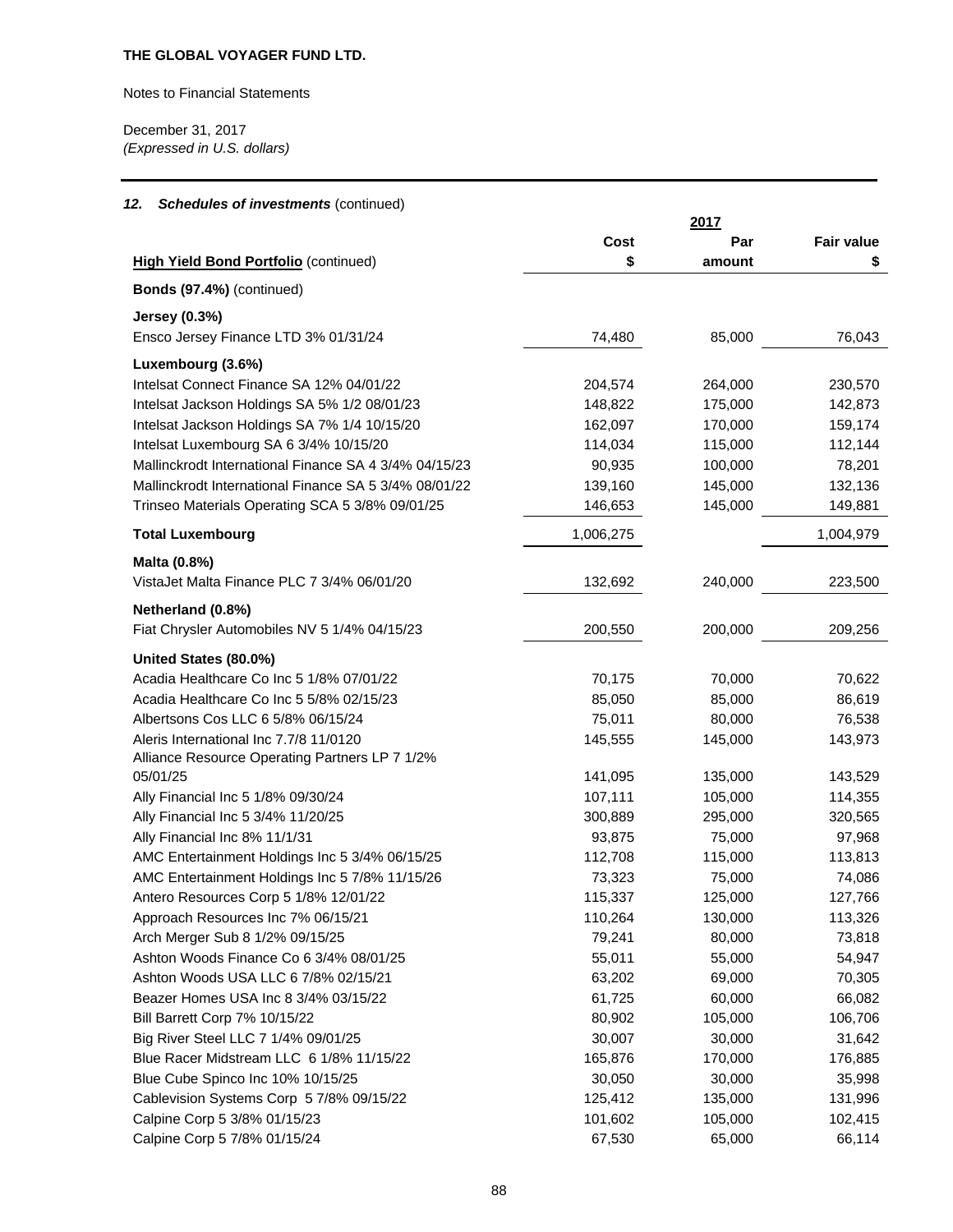Notes to Financial Statements

| Schedules of investments (continued)<br>12.          |         |         |                   |
|------------------------------------------------------|---------|---------|-------------------|
|                                                      |         | 2017    |                   |
|                                                      | Cost    | Par     | <b>Fair value</b> |
| <b>High Yield Bond Portfolio</b> (continued)         | \$      | amount  | \$                |
| Bonds (97.4%) (continued)                            |         |         |                   |
|                                                      |         |         |                   |
| United States (80.0%) (continued)                    |         |         |                   |
| Carrizo Oil & Gas Inc 7 1/2% 09/15/20                | 63,788  | 60,000  | 61,200            |
| Carrizo Oil & Gas Inc 8 1/4% 07/15/25                | 75,584  | 75,000  | 82,501            |
| Carrols Restaurant Group Inc 8% 05/01/22             | 60,050  | 60,000  | 63,199            |
| Centene Corp 6 1/8% 02/15/24                         | 94,175  | 90,000  | 95,702            |
| Centennial Resource Production LLC 5 3/8% 01/15/26   | 80,006  | 80,000  | 81,279            |
| Central Garden & Pet Co 6 1/8% 11/15/23              | 175,050 | 175,000 | 185,715           |
| Cequel Capital Corp 6 3/8% 09/15/20                  | 50,400  | 48,000  | 48,682            |
| Cincinnati Bell Inc 7.0/7/15/24                      | 112,827 | 110,000 | 108,017           |
| Clear Channel Worldwide Holdings Inc 7.625% 03/15/20 | 184,562 | 180,000 | 176,641           |
| Cleveland-Cliffs Inc 5 3/4% 03/01/25                 | 110,958 | 115,000 | 109,586           |
| Cogent Communications Finance Inc 5 5/8% 04/15/21    | 126,150 | 130,000 | 132,471           |
| CommScope Inc 5.1/2% 06/15/24                        | 55,194  | 55,000  | 57,338            |
| CommScope Technologies LLC 5% 03/15/27               | 25,011  | 25,000  | 25,009            |
| Comstock Resources Inc 10% 03/15/20                  | 285,472 | 285,000 | 294,254           |
| Comstock Resources Inc 7 3/4% 04/01/19               | 152,557 | 176,975 | 165,146           |
| Consolidated Communications Inc 6 1/2% 10/01/22      | 173,144 | 175,000 | 157,969           |
| CONSOL Energy Inc 11% 11/15/25                       | 142,859 | 140,000 | 147,125           |
| CSC Holdings LLC 5 1/4% 06/01/24                     | 43,531  | 45,000  | 44,317            |
| CSC Holdings LLC 6 3/4% 11/15/21                     | 103,950 | 110,000 | 117,982           |
| CSI Compressco LP 7 1/4% 08/15/22                    | 125,725 | 140,000 | 132,019           |
| Cott Beverages Inc 5 3/8% 07/01/22                   | 129,510 | 135,000 | 140,442           |
| DaVita Inc 5 1/8% 07/15/24                           | 122,460 | 120,000 | 121,819           |
| DCP MIDSTREAM LLC 5.85% 05/21/43                     | 213,723 | 275,000 | 256,322           |
| DCP Midstream Operating LP 4 3/4% 09/30/21           | 28,875  | 30,000  | 30,891            |
| DCP Midstream Operating LP 5.35% 03/15/20            | 39,850  | 45,000  | 46,942            |
| DCP Midstream Operating LP 3 7/8% 03/15/23           | 91,575  | 115,000 | 114,142           |
| DCP Midstream Operating LP 4.95% 04/01/22            | 19,175  | 25,000  | 26,005            |
| Deck Chassis Acquisition Inc 10% 06/15/23            | 97,437  | 95,000  | 105,944           |
| Dell International LLC 8.1% 07/15/36                 | 450,871 | 420,000 | 530,443           |
| Dish DBS Corp 6 3/4% 06/01/21                        | 69,000  | 70,000  | 74,023            |
| Dish DBS Corp 7 3/4% 07/01/26                        | 136,406 | 130,000 | 137,332           |
| Dynegy Inc 7 3/8% 11/01/2022                         | 65,145  | 65,000  | 68,607            |
| Dynegy Inc 7 5/8% 11/01/24                           | 218,596 | 215,000 | 231,411           |
| Dynegy Inc 8 1/8% 01/30/26                           | 143,972 | 130,000 | 142,137           |
| Encompass Health Corp 5 3/4% 09/15/25                | 103,746 | 105,000 | 109,470           |
| Encompass Health Corp 5 3/4% 11/01/24                | 71,802  | 70,000  | 71,814            |
| Endo Finance LLC 5 3/8% 01/15/23                     | 179,592 | 190,000 | 147,529           |
| Everi Payments Inc 7 1/2% 12/15/25                   | 200,011 | 200,000 | 197,608           |
| FelCor Lodging LP 5 5/8% 03/01/23                    | 179,375 | 175,000 | 180,463           |
|                                                      |         |         |                   |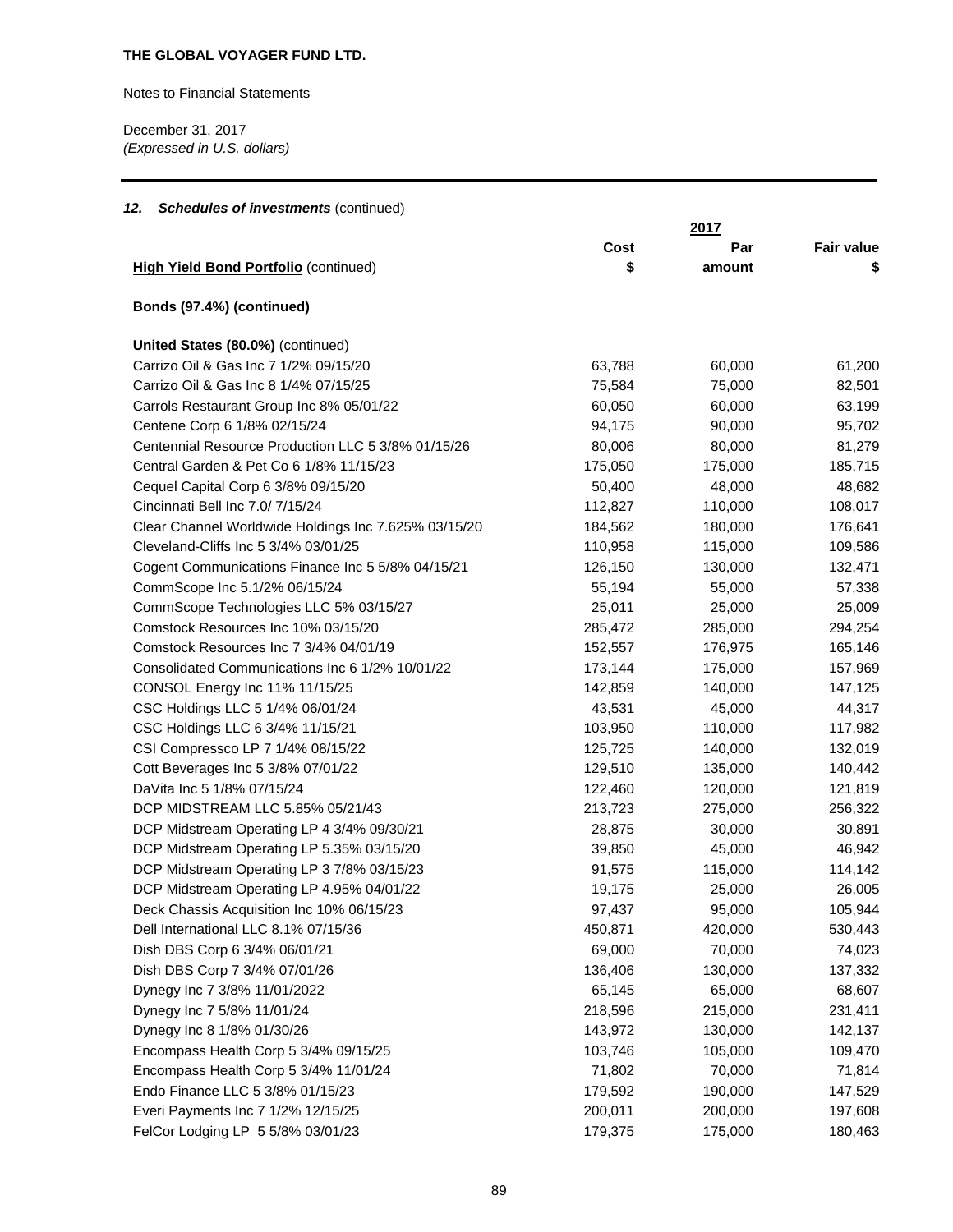Notes to Financial Statements

| <b>Schedules of investments (continued)</b><br>12. |         |         |            |
|----------------------------------------------------|---------|---------|------------|
|                                                    |         |         |            |
|                                                    | Cost    | Par     | Fair value |
| <b>High Yield Bond Portfolio</b> (continued)       | \$      | amount  | \$         |
| Bonds (97.4%) (continued)                          |         |         |            |
| United States (80.0%) (continued)                  |         |         |            |
| First Data Corp 5 3/4% 01/15/24                    | 126,772 | 125,000 | 129,759    |
| First Data Corp 7% 12/01/23                        | 229,377 | 225,000 | 238,009    |
| Freeport-McMoRan Inc 3 7/8% 03/15/23               | 24,573  | 25,000  | 24,897     |
| Freeport-McMoRan Inc 5.45% 03/15/43                | 194,061 | 220,000 | 219,164    |
| Freeport-McMoRan Inc 4.55% 11/14/24                | 44,730  | 45,000  | 45,724     |
| Frontier Communications 8.5% 4/15/20               | 293,613 | 300,000 | 249,195    |
| Frontier Communications 8 7/8% 09/15/20            | 61,994  | 60,000  | 49,823     |
| GEO Group Inc 5 7/8% 10/15/24                      | 67,950  | 70,000  | 72,285     |
| Gogo Intermediate Holdings LLC 12 1/2% 07/01/22    | 373,642 | 345,000 | 390,409    |
| Gogo Inc 3 3/4% 03/01/20                           | 201,507 | 240,000 | 216,305    |
| Golden Nugget Inc 6 3/4% 10/15/24                  | 148,511 | 150,000 | 152,889    |
| Gray Television Inc 5 1/8% 10/15/24                | 70,072  | 70,000  | 69,733     |
| Gray Television Inc 5 7/8% 07/15/26                | 70,400  | 70,000  | 71,744     |
| Griffon Corp 5 1/4% 03/01/22                       | 171,812 | 180,000 | 182,698    |
| GTT Communications Inc 7 7/8% 12/31/24             | 112,583 | 110,000 | 116,029    |
| Gulfport Energy Corp 6 5/8% 05/01/23               | 35,150  | 40,000  | 40,835     |
| HCA Inc 5 1/4% 06/15/26                            | 55,050  | 55,000  | 58,481     |
| HCA Inc 5 3/8% 02/01/25                            | 245,036 | 240,000 | 249,002    |
| HCA Inc 7 1/2% 02/15/22                            | 57,175  | 50,000  | 56,515     |
| Herc Rentals Inc 7 3/4% 06/01/24                   | 124,262 | 113,000 | 124,402    |
| Hertz Corp 5 7/8% 10/15/20                         | 74,917  | 75,000  | 75,001     |
| HUB International Ltd 7 7/8% 10/01/21              | 168,599 | 165,000 | 171,956    |
| Icahn Enterprises Finance Corp 5 7/8% 02/01/22     | 173,975 | 180,000 | 183,197    |
| Icahn Enterprises Finance Corp 6 3/4% 02/01/24     | 139,966 | 140,000 | 144,059    |
| Ingles Markets Inc 5 3/4% 06/15/23                 | 68,838  | 70,000  | 70,992     |
| International Lease Finance Corp 8 5/8% 01/15/22   | 98,417  | 80,000  | 96,356     |
| JBS USA Finance Inc 5 7/8% 07/15/24                | 98,206  | 100,000 | 98,293     |
| JBS USA Finance Inc 7 1/4% 06/01/21                | 41,011  | 40,000  | 40,696     |
| JBS USA Finance Inc 7 1/4% 06/01/21                | 35,449  | 35,000  | 35,609     |
| JBS USA Finance Inc 8 1/4% 02/01/20                | 100,822 | 100,000 | 100,504    |
| JC Penney Corp Inc 8 1/8% 10/01/19                 | 70,062  | 67,000  | 68,040     |
| Kinetic Concepts Inc 12 1/2% 11/01/21              | 270,057 | 240,000 | 270,360    |
| Lamar Media Corp 5 3/4% 02/01/26                   | 45,050  | 45,000  | 48,210     |
| Lee Enterprises Inc 9 1/2% 03/15/22                | 133,750 | 125,000 | 129,626    |
| Level 3 Financing Inc 5 1/8% 05/01/23              | 125,430 | 125,000 | 125,189    |
| Meritor Inc 6 1/4% 02/15/24                        | 110,816 | 105,000 | 110,522    |
| MGM Resorts International 4 5/8% 09/01/26          | 146,911 | 150,000 | 151,358    |
| MGM Resorts International 7 3/4% 03/15/22          | 103,078 | 90,000  | 102,773    |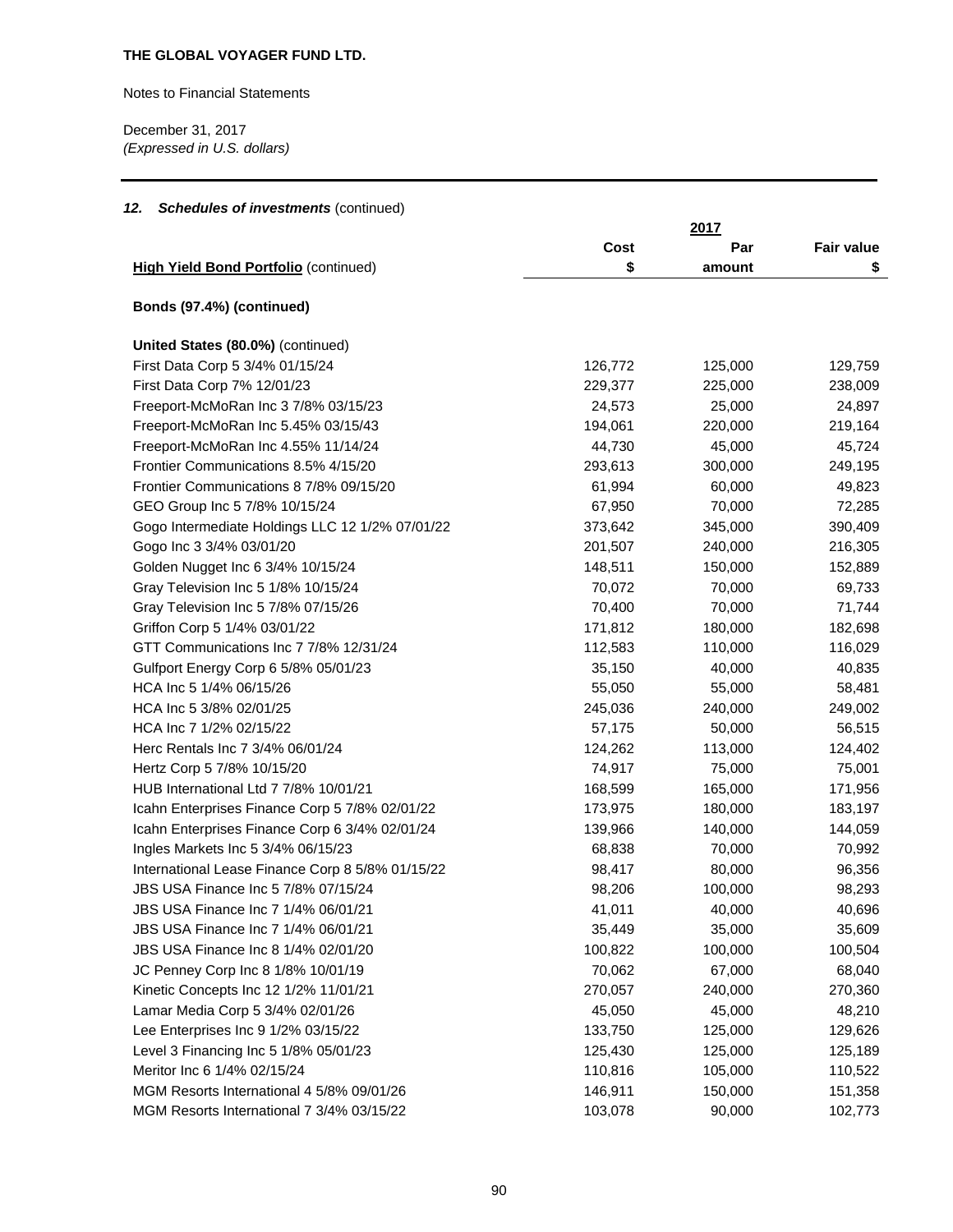Notes to Financial Statements

| <b>Schedules of investments (continued)</b><br>12. |         |             |                   |
|----------------------------------------------------|---------|-------------|-------------------|
|                                                    |         | <u>2017</u> |                   |
|                                                    | Cost    | Par         | <b>Fair value</b> |
| <b>High Yield Bond Portfolio</b> (continued)       | \$      | amount      | \$                |
| Bonds (97.4%) (continued)                          |         |             |                   |
| United States (80.0%) (continued)                  |         |             |                   |
| Nabors Industries Inc 5.5% 01/15/23                | 72,847  | 75,000      | 72,895            |
| National CineMedia LLC 5 3/4% 08/15/26             | 103,798 | 115,000     | 108,122           |
| Navient Corp 5 7/8% 10/25/24                       | 131,094 | 145,000     | 144,864           |
| Navient Corp I 6 1/8 %03/25/24                     | 88,836  | 85,000      | 85,885            |
| Navient Corp 6 5/8% 07/26/21                       | 30,686  | 30,000      | 31,685            |
| Navient Corp 7 1/4% 09/25/23                       | 108,686 | 105,000     | 112,212           |
| Navistar International Corp 4 3/4% 04/15/19        | 62,000  | 70,000      | 76,145            |
| Navistar International Corp 6 5/8% 11/01/25        | 140,423 | 140,000     | 146,048           |
| NGL Energy Partners LP 5 1/8% 07/15/19             | 141,736 | 150,000     | 152,523           |
| NGL Energy Partners LP 6 7/8% 10/15/21             | 63,295  | 65,000      | 65,965            |
| NGPL PipeCo LLC 7.768% 12/15/37                    | 151,761 | 140,000     | 172,820           |
| NRG Energy Inc 5 3/4% 01/15/28                     | 70,686  | 70,000      | 70,715            |
| NRG Energy Inc 6 5/8% 01/15/27                     | 80,364  | 80,000      | 84,899            |
| NRG Energy Inc 7 1/4% 05/15/26.                    | 261,045 | 250,000     | 272,480           |
| OLIN CORP 5.125% 09/15/27                          | 55,011  | 55,000      | 57,849            |
| Opal Acquisition Inc 10% 10/01/24                  | 228,431 | 270,000     | 241,304           |
| Opal Acquisition Inc 7 1/2% 07/01/24               | 29,611  | 35,000      | 33,636            |
| Oppenheimer Holdings Inc 6 3/4% 07/01/22           | 125,011 | 125,000     | 128,423           |
| PBF Holding Co LLC 7 1/4% 06/15/25                 | 79,411  | 80,000      | 84,037            |
| PBF Holding Co LLC 7 11/15/23                      | 130,711 | 130,000     | 135,663           |
| Peabody Energy Corp 6 3/8% 03/31/25                | 142,733 | 140,000     | 145,604           |
| PetroQuest Energy Inc 10% 02/15/21                 | 121,073 | 172,968     | 133,351           |
| PF Chang's China Bistro Inc 10% 1/4 06/30/20       | 155,300 | 150,000     | 136,479           |
| Jaguar Holding Co II 6 3/8% 08/01/23               | 189,104 | 190,000     | 191,873           |
| Pioneer Energy Services Corp 6 1/8% 03/15/22       | 159,347 | 200,000     | 163,970           |
| Platform Specialty Products Corp 5 7/8% 12/01/25   | 215,069 | 215,000     | 212,945           |
| Qorvo Inc 6 3/4% 12/01/23                          | 118,198 | 115,000     | 123,739           |
| Rayonier AM Products Inc 5 1/2% 06/01/24           | 117,911 | 120,000     | 119,184           |
| Resolute Energy Corp 8 1/2% 05/01/20               | 281,252 | 280,000     | 285,074           |
| Rite Aid Corp 6.125% 04/01/23                      | 74,696  | 75,000      | 67,644            |
| Rite Aid Corp 6 3/4% 06/15/21                      | 88,560  | 90,000      | 89,519            |
| Rockies Express Pipeline LLC 5 5/8% 04/15/20       | 94,130  | 95,000      | 99,772            |
| Rockies Express Pipeline LLC 6 7/8% 04/15/40       | 146,424 | 150,000     | 167,963           |
| Sabine Pass Liquefaction LLC 5% 03/15/27           | 126,975 | 125,000     | 133,680           |
| Sabine Pass Liquefaction LLC 5 5/8% 03/01/25       | 161,386 | 155,000     | 170,866           |
| Salem Media Group Inc 6 3/4% 06/01/24              | 142,308 | 140,000     | 139,258           |
| Sanchez Energy Corp 6 1/8% 01/15/23                | 112,085 | 145,000     | 122,706           |
| Select Medical Corp 6 3/8% 06/01/21                | 277,187 | 275,000     | 282,004           |
| Simmons Foods Inc 5 3/4% 11/01/24                  | 120,261 | 120,000     | 119,074           |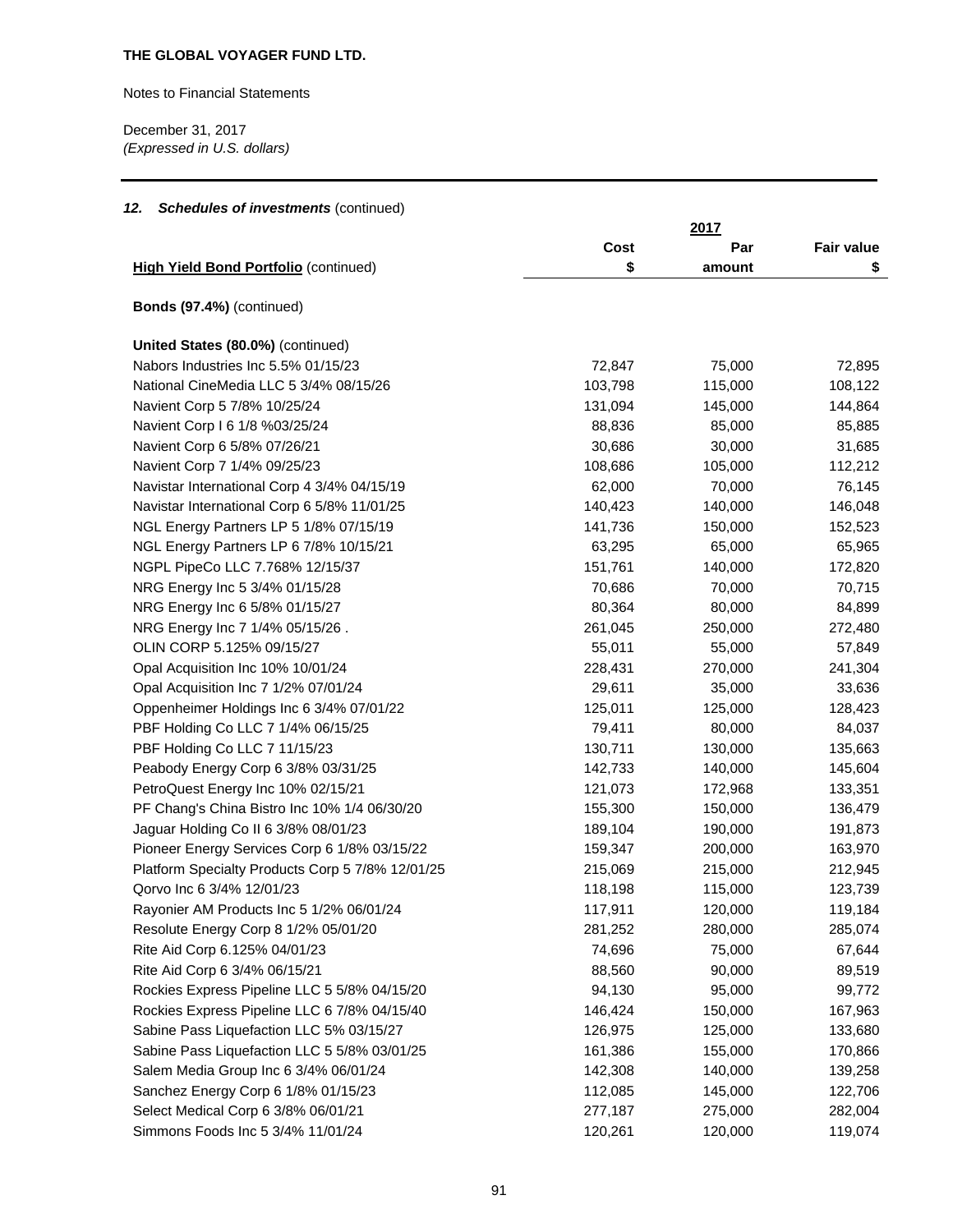Notes to Financial Statements

# December 31, 2017 *(Expressed in U.S. dollars)*

| Cost<br>Par<br><b>Fair value</b><br><b>High Yield Bond Portfolio</b> (continued)<br>\$<br>amount<br>S.<br>Bonds (97.4%) (continued)<br>United States (80.0%) (continued)<br>Sinclair Television Group Inc 5 5/8% 08/01/24<br>211,428<br>205,000<br>211,275<br>Six Flags Entertainment Corp 5 1/2% 04/15/27<br>150,011<br>150,000<br>154,263<br>Sprint Corp 7 7/8% 09/15/23<br>88,388<br>95,000<br>101,115<br>Sprint Capital Corp 6 7/8% 11/15/28<br>159,190<br>155,000<br>156,021<br>Sprint Corp 7 1/4% 09/15/21<br>65,321<br>70,000<br>74,122<br>Sprint Corp 7 1/8% 06/15/24<br>159,355<br>150,000<br>153,167<br>Sunoco Finance Corp 6 3/8% 04/01/23<br>141,264<br>135,000<br>142,567<br>SunCoke Energy Partners LP 7 1/2% 06/15/25<br>190,838<br>190,000<br>198,712<br>Targa Resources Partners LP 5 1/4% 05/01/23<br>89,588<br>95,000<br>97,143<br>Tempur Sealy International Inc 5 1/2% 06/15/26<br>147,761<br>150,000<br>153,714<br>Tenet Healthcare Corp 8 1/8% 04/01/22<br>256,880<br>235,000<br>239,874<br>The ADT Corp 4 7/8% 07/15/32<br>101,171<br>120,000<br>114,116<br>The ADT Corp 6 1/4% 10/15/21<br>63,425<br>65,000<br>71,020<br>34,450<br>The ADT Corp 3 1/2% 07/15/22<br>40,000<br>39,467<br>137,961<br>The Kenan Advantage Group Inc 7 7/8% 07/31/23<br>135,000<br>139,730<br>Townsquare Media Inc 6 1/2% 04/01/23<br>111,397<br>110,000<br>108,297<br>Tronox Finance PLC 7 1/2% 03/15/22<br>83,566<br>80,000<br>83,386<br>Uniti Group LP 6% 04/15/23<br>183,138<br>185,000<br>180,416<br>Unit Corp 6 5/8% 05/15/21<br>120,325<br>155,000<br>156,163<br>United States Cellular Corp 6.7% 12/15/33<br>88,199<br>85,000<br>89,283<br>United States Steel Corp 6 7/8% 08/15/25<br>157,835<br>155,000<br>161,178<br>United States Steel Corp 7 3/8% 04/01/20<br>62,956<br>65,000<br>70,571<br>Uniti Group LP 7.1/8% 12/15/24<br>106,922<br>110,000<br>99,715<br>Universal Hospital Services Inc 7 5/8% 08/15/20<br>100,761<br>100,000<br>100,089<br>Univision Communications Inc 5 1/8% 02/15/25<br>99,360<br>100,000<br>97,742<br>Urban One Inc 7.375% 04/15/2022<br>125,125<br>135,000<br>134,534<br>Urban One Inc 9 1/4% 02/15/20<br>458,491<br>455,000<br>427,595<br>US Concrete Inc 6.375% 06/01/24<br>183,886<br>180,000<br>193,325<br>VFH Parent LLC 6 3/4% 06/15/22<br>112,880<br>110,000<br>115,577<br>Watco Cos LLC 6 3/8 04/01/23<br>110,000<br>112,775<br>114,323<br>Wave Division Escrow LLC 8% 1/8 09/01/20<br>85,450<br>80,000<br>81,782<br>281,032<br>Western Digital Corp 10 1/2% 04/01/24<br>250,000<br>289,760<br>Windstream Services LLC 7 3/4% 10/15/20<br>87,334<br>103,000<br>87,108<br>165,000<br>Zekelman Industries Inc 9.875% 06/15/23<br>173,124<br>185,683<br><b>Total United States</b><br>21,537,718<br>22,205,911<br><b>Total Bonds</b><br>26,075,823<br>27,012,000<br><b>Total High Yield Bond Portfolio</b><br>26,075,823<br>27,012,000 | 2017 |  |  |
|-------------------------------------------------------------------------------------------------------------------------------------------------------------------------------------------------------------------------------------------------------------------------------------------------------------------------------------------------------------------------------------------------------------------------------------------------------------------------------------------------------------------------------------------------------------------------------------------------------------------------------------------------------------------------------------------------------------------------------------------------------------------------------------------------------------------------------------------------------------------------------------------------------------------------------------------------------------------------------------------------------------------------------------------------------------------------------------------------------------------------------------------------------------------------------------------------------------------------------------------------------------------------------------------------------------------------------------------------------------------------------------------------------------------------------------------------------------------------------------------------------------------------------------------------------------------------------------------------------------------------------------------------------------------------------------------------------------------------------------------------------------------------------------------------------------------------------------------------------------------------------------------------------------------------------------------------------------------------------------------------------------------------------------------------------------------------------------------------------------------------------------------------------------------------------------------------------------------------------------------------------------------------------------------------------------------------------------------------------------------------------------------------------------------------------------------------------------------------------------------------------------------------------------------------------------------------------------------------------------------------------------------------------------------------------------------------------------------------------------------------------------------------------------------------------------------------------------------------------------------------------------------|------|--|--|
|                                                                                                                                                                                                                                                                                                                                                                                                                                                                                                                                                                                                                                                                                                                                                                                                                                                                                                                                                                                                                                                                                                                                                                                                                                                                                                                                                                                                                                                                                                                                                                                                                                                                                                                                                                                                                                                                                                                                                                                                                                                                                                                                                                                                                                                                                                                                                                                                                                                                                                                                                                                                                                                                                                                                                                                                                                                                                           |      |  |  |
|                                                                                                                                                                                                                                                                                                                                                                                                                                                                                                                                                                                                                                                                                                                                                                                                                                                                                                                                                                                                                                                                                                                                                                                                                                                                                                                                                                                                                                                                                                                                                                                                                                                                                                                                                                                                                                                                                                                                                                                                                                                                                                                                                                                                                                                                                                                                                                                                                                                                                                                                                                                                                                                                                                                                                                                                                                                                                           |      |  |  |
|                                                                                                                                                                                                                                                                                                                                                                                                                                                                                                                                                                                                                                                                                                                                                                                                                                                                                                                                                                                                                                                                                                                                                                                                                                                                                                                                                                                                                                                                                                                                                                                                                                                                                                                                                                                                                                                                                                                                                                                                                                                                                                                                                                                                                                                                                                                                                                                                                                                                                                                                                                                                                                                                                                                                                                                                                                                                                           |      |  |  |
|                                                                                                                                                                                                                                                                                                                                                                                                                                                                                                                                                                                                                                                                                                                                                                                                                                                                                                                                                                                                                                                                                                                                                                                                                                                                                                                                                                                                                                                                                                                                                                                                                                                                                                                                                                                                                                                                                                                                                                                                                                                                                                                                                                                                                                                                                                                                                                                                                                                                                                                                                                                                                                                                                                                                                                                                                                                                                           |      |  |  |
|                                                                                                                                                                                                                                                                                                                                                                                                                                                                                                                                                                                                                                                                                                                                                                                                                                                                                                                                                                                                                                                                                                                                                                                                                                                                                                                                                                                                                                                                                                                                                                                                                                                                                                                                                                                                                                                                                                                                                                                                                                                                                                                                                                                                                                                                                                                                                                                                                                                                                                                                                                                                                                                                                                                                                                                                                                                                                           |      |  |  |
|                                                                                                                                                                                                                                                                                                                                                                                                                                                                                                                                                                                                                                                                                                                                                                                                                                                                                                                                                                                                                                                                                                                                                                                                                                                                                                                                                                                                                                                                                                                                                                                                                                                                                                                                                                                                                                                                                                                                                                                                                                                                                                                                                                                                                                                                                                                                                                                                                                                                                                                                                                                                                                                                                                                                                                                                                                                                                           |      |  |  |
|                                                                                                                                                                                                                                                                                                                                                                                                                                                                                                                                                                                                                                                                                                                                                                                                                                                                                                                                                                                                                                                                                                                                                                                                                                                                                                                                                                                                                                                                                                                                                                                                                                                                                                                                                                                                                                                                                                                                                                                                                                                                                                                                                                                                                                                                                                                                                                                                                                                                                                                                                                                                                                                                                                                                                                                                                                                                                           |      |  |  |
|                                                                                                                                                                                                                                                                                                                                                                                                                                                                                                                                                                                                                                                                                                                                                                                                                                                                                                                                                                                                                                                                                                                                                                                                                                                                                                                                                                                                                                                                                                                                                                                                                                                                                                                                                                                                                                                                                                                                                                                                                                                                                                                                                                                                                                                                                                                                                                                                                                                                                                                                                                                                                                                                                                                                                                                                                                                                                           |      |  |  |
|                                                                                                                                                                                                                                                                                                                                                                                                                                                                                                                                                                                                                                                                                                                                                                                                                                                                                                                                                                                                                                                                                                                                                                                                                                                                                                                                                                                                                                                                                                                                                                                                                                                                                                                                                                                                                                                                                                                                                                                                                                                                                                                                                                                                                                                                                                                                                                                                                                                                                                                                                                                                                                                                                                                                                                                                                                                                                           |      |  |  |
|                                                                                                                                                                                                                                                                                                                                                                                                                                                                                                                                                                                                                                                                                                                                                                                                                                                                                                                                                                                                                                                                                                                                                                                                                                                                                                                                                                                                                                                                                                                                                                                                                                                                                                                                                                                                                                                                                                                                                                                                                                                                                                                                                                                                                                                                                                                                                                                                                                                                                                                                                                                                                                                                                                                                                                                                                                                                                           |      |  |  |
|                                                                                                                                                                                                                                                                                                                                                                                                                                                                                                                                                                                                                                                                                                                                                                                                                                                                                                                                                                                                                                                                                                                                                                                                                                                                                                                                                                                                                                                                                                                                                                                                                                                                                                                                                                                                                                                                                                                                                                                                                                                                                                                                                                                                                                                                                                                                                                                                                                                                                                                                                                                                                                                                                                                                                                                                                                                                                           |      |  |  |
|                                                                                                                                                                                                                                                                                                                                                                                                                                                                                                                                                                                                                                                                                                                                                                                                                                                                                                                                                                                                                                                                                                                                                                                                                                                                                                                                                                                                                                                                                                                                                                                                                                                                                                                                                                                                                                                                                                                                                                                                                                                                                                                                                                                                                                                                                                                                                                                                                                                                                                                                                                                                                                                                                                                                                                                                                                                                                           |      |  |  |
|                                                                                                                                                                                                                                                                                                                                                                                                                                                                                                                                                                                                                                                                                                                                                                                                                                                                                                                                                                                                                                                                                                                                                                                                                                                                                                                                                                                                                                                                                                                                                                                                                                                                                                                                                                                                                                                                                                                                                                                                                                                                                                                                                                                                                                                                                                                                                                                                                                                                                                                                                                                                                                                                                                                                                                                                                                                                                           |      |  |  |
|                                                                                                                                                                                                                                                                                                                                                                                                                                                                                                                                                                                                                                                                                                                                                                                                                                                                                                                                                                                                                                                                                                                                                                                                                                                                                                                                                                                                                                                                                                                                                                                                                                                                                                                                                                                                                                                                                                                                                                                                                                                                                                                                                                                                                                                                                                                                                                                                                                                                                                                                                                                                                                                                                                                                                                                                                                                                                           |      |  |  |
|                                                                                                                                                                                                                                                                                                                                                                                                                                                                                                                                                                                                                                                                                                                                                                                                                                                                                                                                                                                                                                                                                                                                                                                                                                                                                                                                                                                                                                                                                                                                                                                                                                                                                                                                                                                                                                                                                                                                                                                                                                                                                                                                                                                                                                                                                                                                                                                                                                                                                                                                                                                                                                                                                                                                                                                                                                                                                           |      |  |  |
|                                                                                                                                                                                                                                                                                                                                                                                                                                                                                                                                                                                                                                                                                                                                                                                                                                                                                                                                                                                                                                                                                                                                                                                                                                                                                                                                                                                                                                                                                                                                                                                                                                                                                                                                                                                                                                                                                                                                                                                                                                                                                                                                                                                                                                                                                                                                                                                                                                                                                                                                                                                                                                                                                                                                                                                                                                                                                           |      |  |  |
|                                                                                                                                                                                                                                                                                                                                                                                                                                                                                                                                                                                                                                                                                                                                                                                                                                                                                                                                                                                                                                                                                                                                                                                                                                                                                                                                                                                                                                                                                                                                                                                                                                                                                                                                                                                                                                                                                                                                                                                                                                                                                                                                                                                                                                                                                                                                                                                                                                                                                                                                                                                                                                                                                                                                                                                                                                                                                           |      |  |  |
|                                                                                                                                                                                                                                                                                                                                                                                                                                                                                                                                                                                                                                                                                                                                                                                                                                                                                                                                                                                                                                                                                                                                                                                                                                                                                                                                                                                                                                                                                                                                                                                                                                                                                                                                                                                                                                                                                                                                                                                                                                                                                                                                                                                                                                                                                                                                                                                                                                                                                                                                                                                                                                                                                                                                                                                                                                                                                           |      |  |  |
|                                                                                                                                                                                                                                                                                                                                                                                                                                                                                                                                                                                                                                                                                                                                                                                                                                                                                                                                                                                                                                                                                                                                                                                                                                                                                                                                                                                                                                                                                                                                                                                                                                                                                                                                                                                                                                                                                                                                                                                                                                                                                                                                                                                                                                                                                                                                                                                                                                                                                                                                                                                                                                                                                                                                                                                                                                                                                           |      |  |  |
|                                                                                                                                                                                                                                                                                                                                                                                                                                                                                                                                                                                                                                                                                                                                                                                                                                                                                                                                                                                                                                                                                                                                                                                                                                                                                                                                                                                                                                                                                                                                                                                                                                                                                                                                                                                                                                                                                                                                                                                                                                                                                                                                                                                                                                                                                                                                                                                                                                                                                                                                                                                                                                                                                                                                                                                                                                                                                           |      |  |  |
|                                                                                                                                                                                                                                                                                                                                                                                                                                                                                                                                                                                                                                                                                                                                                                                                                                                                                                                                                                                                                                                                                                                                                                                                                                                                                                                                                                                                                                                                                                                                                                                                                                                                                                                                                                                                                                                                                                                                                                                                                                                                                                                                                                                                                                                                                                                                                                                                                                                                                                                                                                                                                                                                                                                                                                                                                                                                                           |      |  |  |
|                                                                                                                                                                                                                                                                                                                                                                                                                                                                                                                                                                                                                                                                                                                                                                                                                                                                                                                                                                                                                                                                                                                                                                                                                                                                                                                                                                                                                                                                                                                                                                                                                                                                                                                                                                                                                                                                                                                                                                                                                                                                                                                                                                                                                                                                                                                                                                                                                                                                                                                                                                                                                                                                                                                                                                                                                                                                                           |      |  |  |
|                                                                                                                                                                                                                                                                                                                                                                                                                                                                                                                                                                                                                                                                                                                                                                                                                                                                                                                                                                                                                                                                                                                                                                                                                                                                                                                                                                                                                                                                                                                                                                                                                                                                                                                                                                                                                                                                                                                                                                                                                                                                                                                                                                                                                                                                                                                                                                                                                                                                                                                                                                                                                                                                                                                                                                                                                                                                                           |      |  |  |
|                                                                                                                                                                                                                                                                                                                                                                                                                                                                                                                                                                                                                                                                                                                                                                                                                                                                                                                                                                                                                                                                                                                                                                                                                                                                                                                                                                                                                                                                                                                                                                                                                                                                                                                                                                                                                                                                                                                                                                                                                                                                                                                                                                                                                                                                                                                                                                                                                                                                                                                                                                                                                                                                                                                                                                                                                                                                                           |      |  |  |
|                                                                                                                                                                                                                                                                                                                                                                                                                                                                                                                                                                                                                                                                                                                                                                                                                                                                                                                                                                                                                                                                                                                                                                                                                                                                                                                                                                                                                                                                                                                                                                                                                                                                                                                                                                                                                                                                                                                                                                                                                                                                                                                                                                                                                                                                                                                                                                                                                                                                                                                                                                                                                                                                                                                                                                                                                                                                                           |      |  |  |
|                                                                                                                                                                                                                                                                                                                                                                                                                                                                                                                                                                                                                                                                                                                                                                                                                                                                                                                                                                                                                                                                                                                                                                                                                                                                                                                                                                                                                                                                                                                                                                                                                                                                                                                                                                                                                                                                                                                                                                                                                                                                                                                                                                                                                                                                                                                                                                                                                                                                                                                                                                                                                                                                                                                                                                                                                                                                                           |      |  |  |
|                                                                                                                                                                                                                                                                                                                                                                                                                                                                                                                                                                                                                                                                                                                                                                                                                                                                                                                                                                                                                                                                                                                                                                                                                                                                                                                                                                                                                                                                                                                                                                                                                                                                                                                                                                                                                                                                                                                                                                                                                                                                                                                                                                                                                                                                                                                                                                                                                                                                                                                                                                                                                                                                                                                                                                                                                                                                                           |      |  |  |
|                                                                                                                                                                                                                                                                                                                                                                                                                                                                                                                                                                                                                                                                                                                                                                                                                                                                                                                                                                                                                                                                                                                                                                                                                                                                                                                                                                                                                                                                                                                                                                                                                                                                                                                                                                                                                                                                                                                                                                                                                                                                                                                                                                                                                                                                                                                                                                                                                                                                                                                                                                                                                                                                                                                                                                                                                                                                                           |      |  |  |
|                                                                                                                                                                                                                                                                                                                                                                                                                                                                                                                                                                                                                                                                                                                                                                                                                                                                                                                                                                                                                                                                                                                                                                                                                                                                                                                                                                                                                                                                                                                                                                                                                                                                                                                                                                                                                                                                                                                                                                                                                                                                                                                                                                                                                                                                                                                                                                                                                                                                                                                                                                                                                                                                                                                                                                                                                                                                                           |      |  |  |
|                                                                                                                                                                                                                                                                                                                                                                                                                                                                                                                                                                                                                                                                                                                                                                                                                                                                                                                                                                                                                                                                                                                                                                                                                                                                                                                                                                                                                                                                                                                                                                                                                                                                                                                                                                                                                                                                                                                                                                                                                                                                                                                                                                                                                                                                                                                                                                                                                                                                                                                                                                                                                                                                                                                                                                                                                                                                                           |      |  |  |
|                                                                                                                                                                                                                                                                                                                                                                                                                                                                                                                                                                                                                                                                                                                                                                                                                                                                                                                                                                                                                                                                                                                                                                                                                                                                                                                                                                                                                                                                                                                                                                                                                                                                                                                                                                                                                                                                                                                                                                                                                                                                                                                                                                                                                                                                                                                                                                                                                                                                                                                                                                                                                                                                                                                                                                                                                                                                                           |      |  |  |
|                                                                                                                                                                                                                                                                                                                                                                                                                                                                                                                                                                                                                                                                                                                                                                                                                                                                                                                                                                                                                                                                                                                                                                                                                                                                                                                                                                                                                                                                                                                                                                                                                                                                                                                                                                                                                                                                                                                                                                                                                                                                                                                                                                                                                                                                                                                                                                                                                                                                                                                                                                                                                                                                                                                                                                                                                                                                                           |      |  |  |
|                                                                                                                                                                                                                                                                                                                                                                                                                                                                                                                                                                                                                                                                                                                                                                                                                                                                                                                                                                                                                                                                                                                                                                                                                                                                                                                                                                                                                                                                                                                                                                                                                                                                                                                                                                                                                                                                                                                                                                                                                                                                                                                                                                                                                                                                                                                                                                                                                                                                                                                                                                                                                                                                                                                                                                                                                                                                                           |      |  |  |
|                                                                                                                                                                                                                                                                                                                                                                                                                                                                                                                                                                                                                                                                                                                                                                                                                                                                                                                                                                                                                                                                                                                                                                                                                                                                                                                                                                                                                                                                                                                                                                                                                                                                                                                                                                                                                                                                                                                                                                                                                                                                                                                                                                                                                                                                                                                                                                                                                                                                                                                                                                                                                                                                                                                                                                                                                                                                                           |      |  |  |
|                                                                                                                                                                                                                                                                                                                                                                                                                                                                                                                                                                                                                                                                                                                                                                                                                                                                                                                                                                                                                                                                                                                                                                                                                                                                                                                                                                                                                                                                                                                                                                                                                                                                                                                                                                                                                                                                                                                                                                                                                                                                                                                                                                                                                                                                                                                                                                                                                                                                                                                                                                                                                                                                                                                                                                                                                                                                                           |      |  |  |
|                                                                                                                                                                                                                                                                                                                                                                                                                                                                                                                                                                                                                                                                                                                                                                                                                                                                                                                                                                                                                                                                                                                                                                                                                                                                                                                                                                                                                                                                                                                                                                                                                                                                                                                                                                                                                                                                                                                                                                                                                                                                                                                                                                                                                                                                                                                                                                                                                                                                                                                                                                                                                                                                                                                                                                                                                                                                                           |      |  |  |
|                                                                                                                                                                                                                                                                                                                                                                                                                                                                                                                                                                                                                                                                                                                                                                                                                                                                                                                                                                                                                                                                                                                                                                                                                                                                                                                                                                                                                                                                                                                                                                                                                                                                                                                                                                                                                                                                                                                                                                                                                                                                                                                                                                                                                                                                                                                                                                                                                                                                                                                                                                                                                                                                                                                                                                                                                                                                                           |      |  |  |
|                                                                                                                                                                                                                                                                                                                                                                                                                                                                                                                                                                                                                                                                                                                                                                                                                                                                                                                                                                                                                                                                                                                                                                                                                                                                                                                                                                                                                                                                                                                                                                                                                                                                                                                                                                                                                                                                                                                                                                                                                                                                                                                                                                                                                                                                                                                                                                                                                                                                                                                                                                                                                                                                                                                                                                                                                                                                                           |      |  |  |
|                                                                                                                                                                                                                                                                                                                                                                                                                                                                                                                                                                                                                                                                                                                                                                                                                                                                                                                                                                                                                                                                                                                                                                                                                                                                                                                                                                                                                                                                                                                                                                                                                                                                                                                                                                                                                                                                                                                                                                                                                                                                                                                                                                                                                                                                                                                                                                                                                                                                                                                                                                                                                                                                                                                                                                                                                                                                                           |      |  |  |
|                                                                                                                                                                                                                                                                                                                                                                                                                                                                                                                                                                                                                                                                                                                                                                                                                                                                                                                                                                                                                                                                                                                                                                                                                                                                                                                                                                                                                                                                                                                                                                                                                                                                                                                                                                                                                                                                                                                                                                                                                                                                                                                                                                                                                                                                                                                                                                                                                                                                                                                                                                                                                                                                                                                                                                                                                                                                                           |      |  |  |
|                                                                                                                                                                                                                                                                                                                                                                                                                                                                                                                                                                                                                                                                                                                                                                                                                                                                                                                                                                                                                                                                                                                                                                                                                                                                                                                                                                                                                                                                                                                                                                                                                                                                                                                                                                                                                                                                                                                                                                                                                                                                                                                                                                                                                                                                                                                                                                                                                                                                                                                                                                                                                                                                                                                                                                                                                                                                                           |      |  |  |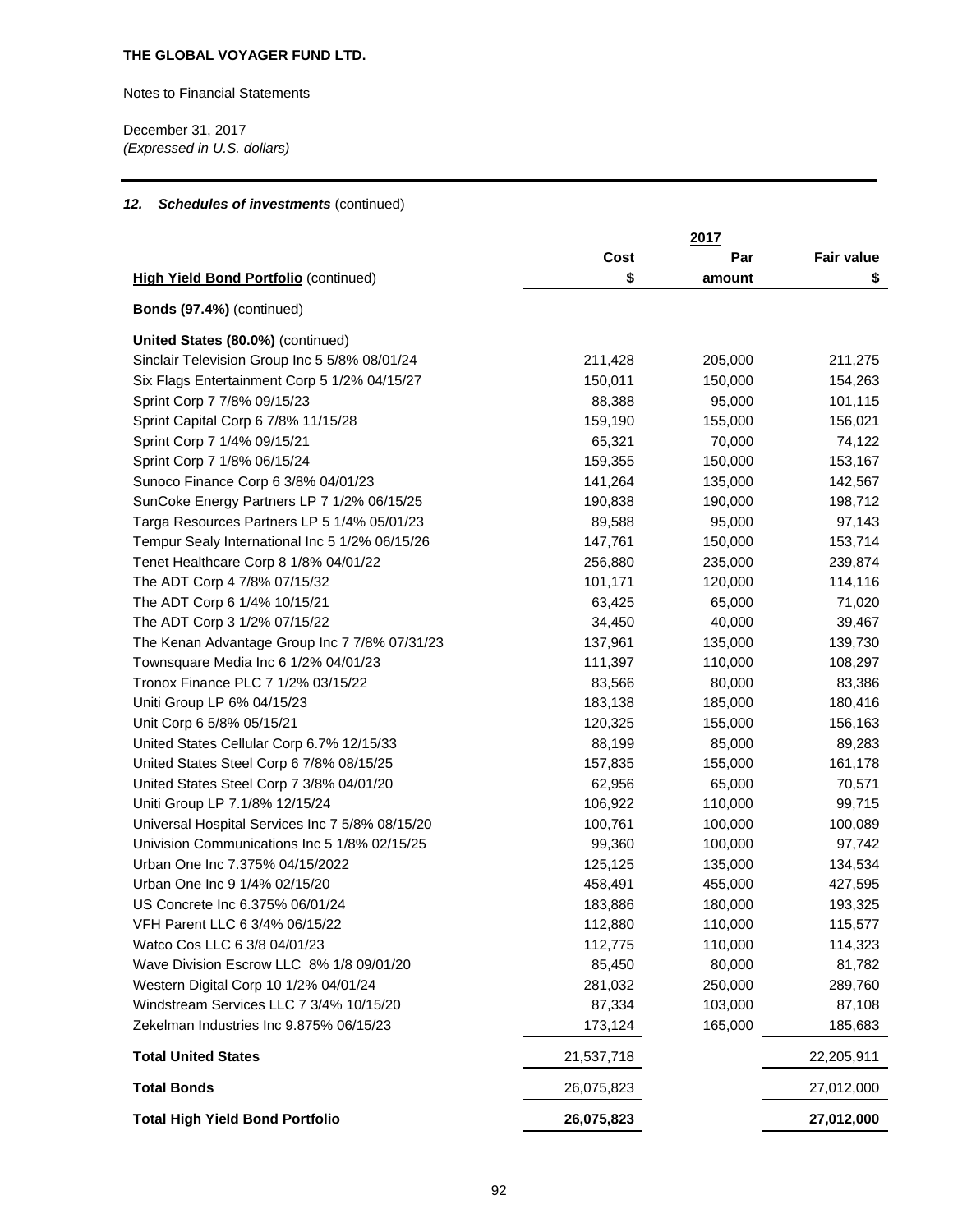Notes to Financial Statements

# December 31, 2017 *(Expressed in U.S. dollars)*

|                                                       | 2016      |         |                   |  |  |
|-------------------------------------------------------|-----------|---------|-------------------|--|--|
|                                                       | Cost      | Par     | <b>Fair value</b> |  |  |
| High Yield Bond Portfolio (96.8% of net assets)       | \$        | amount  | \$                |  |  |
| Bonds (96.8%)                                         |           |         |                   |  |  |
| Australia (0.5%)                                      |           |         |                   |  |  |
| FMG Resources August 2006 Pty Ltd 9 3/4% 03/01/22     | 116,932   | 110,000 | 127,325           |  |  |
| Bermuda (1.4%)                                        |           |         |                   |  |  |
| Aircastle Ltd 5% 04/01/23                             | 110,550   | 110,000 | 112,749           |  |  |
| Fly Leasing Ltd 6 3/8% 10/15/21                       | 204,550   | 200,000 | 208,500           |  |  |
| Viking Cruises Ltd 8 1/2% 10/15/22                    | 64,563    | 65,000  | 67,356            |  |  |
| <b>Total Bermuda</b>                                  | 379,663   |         | 388,605           |  |  |
| <b>Britain (0.3%)</b>                                 |           |         |                   |  |  |
| Ensco PLC 5 3/4% 10/01/44                             | 59,188    | 95,000  | 68,638            |  |  |
| Canada (3.7%)                                         |           |         |                   |  |  |
| Air Canada 7.75% 04/15/21                             | 143,965   | 140,000 | 156,450           |  |  |
| Brookfield Residential Properties Inc 6 3/8% 05/15/25 | 65,050    | 65,000  | 64,756            |  |  |
| Teck Resources Ltd 3 3/4% 02/01/23                    | 95,365    | 110,000 | 103,538           |  |  |
| Teck Resources Ltd 5.2% 03/01/42                      | 136,538   | 150,000 | 132,375           |  |  |
| Teck Resources Ltd 6.25% 07/15/41                     | 97,575    | 105,000 | 101,325           |  |  |
| Telesat Canada 8 7/8% 11/15/24                        | 85,050    | 85,000  | 88,613            |  |  |
| Trinidad Drilling Ltd 7.875% 1/15/19 (144A) PVT       | 89,825    | 95,000  | 94,763            |  |  |
| Valeant Pharmaceuticals International Inc 5 3/8%      |           |         |                   |  |  |
| 03/15/20                                              | 107,366   | 125,000 | 105,156           |  |  |
| Valeant Pharmaceuticals International Inc 5 5/8%      |           |         |                   |  |  |
| 12/01/21                                              | 122,188   | 125,000 | 96,719            |  |  |
| Valeant Pharmaceuticals International Inc 5 7/8%      |           |         |                   |  |  |
| 05/15/23                                              | 58,063    | 65,000  | 48,669            |  |  |
| <b>Total Canada</b>                                   | 1,000,985 |         | 992,364           |  |  |
| Cayman Island (2.4%)                                  |           |         |                   |  |  |
| Noble Holding International Ltd 4 5/8% 03/01/21       | 9,230     | 12,000  | 11,520            |  |  |
| Noble Holding International Ltd 6.05% 3/1/2041        | 71,974    | 95,000  | 65,313            |  |  |
| Transocean Inc 6.8% 03/15/38                          | 136,111   | 185,000 | 143,375           |  |  |
| Transocean Inc 9% 07/15/23                            | 63,425    | 65,000  | 66,869            |  |  |
| Seagate HDD Cayman 4 7/8% 06/01/27                    | 153,523   | 175,000 | 157,890           |  |  |
| Seagate HDD Cayman 5 3/4% 12/01/34                    | 124,638   | 155,000 | 132,096           |  |  |
| Transocean Inc 6.375% 12/15/2021                      | 57,483    | 65,000  | 64,756            |  |  |
| <b>Total Cayman Islands</b>                           | 616,384   |         | 641,819           |  |  |
| <b>France (1.2%)</b>                                  |           |         |                   |  |  |
| SFR Group SA 6 1/4% 05/15/24                          | 307,784   | 320,000 | 320,800           |  |  |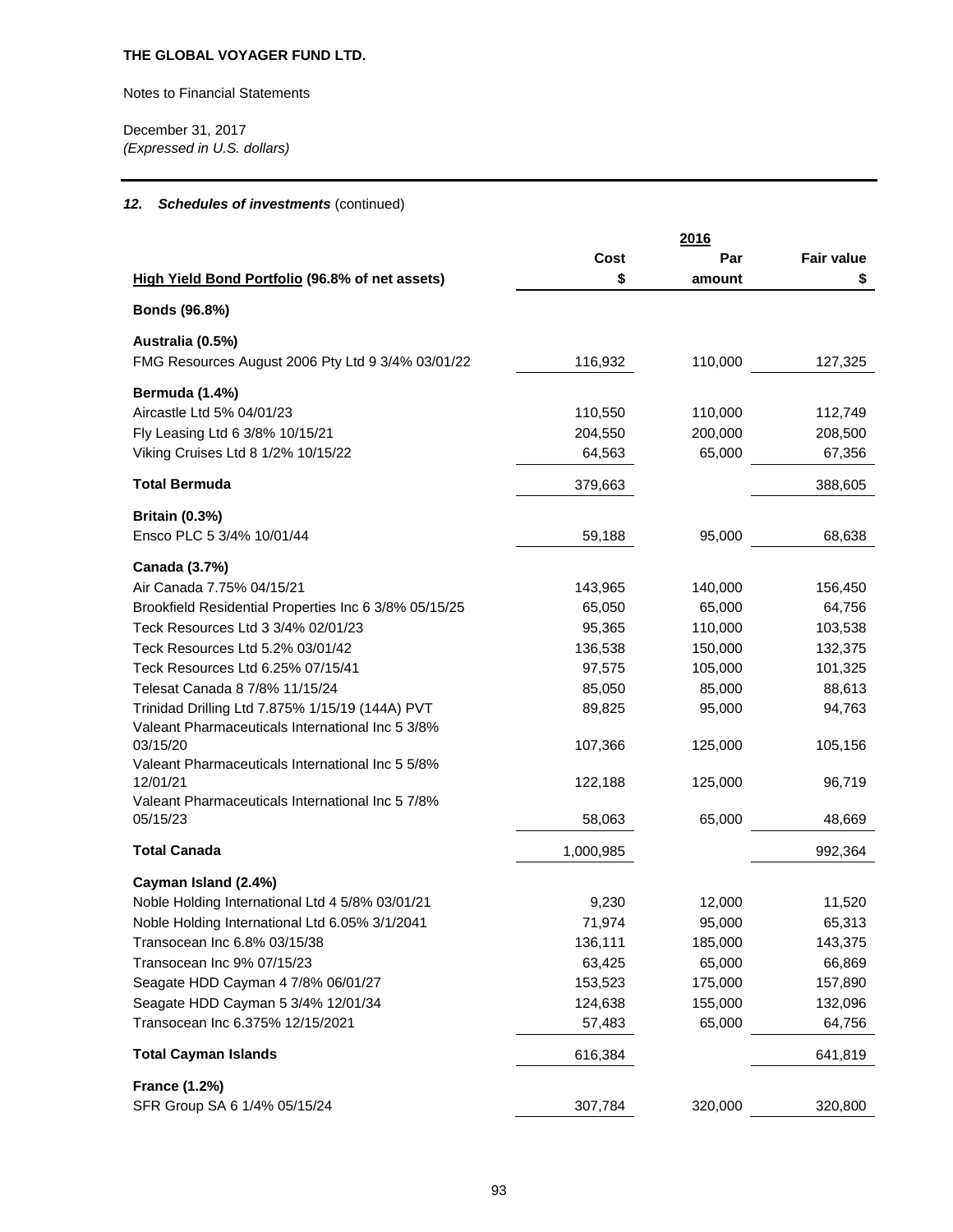Notes to Financial Statements

| <b>Schedules of investments (continued)</b><br>12.    |            |               |                         |
|-------------------------------------------------------|------------|---------------|-------------------------|
|                                                       |            | 2016          |                         |
| <b>High Yield Bond Portfolio</b> (continued)          | Cost<br>\$ | Par<br>amount | <b>Fair value</b><br>\$ |
| Bonds (96.8%) (continued)                             |            |               |                         |
| Liberia (0.3%)                                        |            |               |                         |
| Eletson Holdings Inc 9 5/8% 01/15/22                  | 111,800    | 120,000       | 86,850                  |
| Luxembourg (1.6%)                                     |            |               |                         |
| Intelsat Luxembourg SA 6 3/4% 06/01/18                | 67,374     | 85,000        | 68,638                  |
| Intelsat Jackson Holdings SA 7 1/4% 04/01/19          | 168,313    | 230,000       | 193,200                 |
| Intelsat Luxembourg SA 7.75% 6/1/2021                 | 67,775     | 240,000       | 78,000                  |
| Mallinckrodt International Finance SA 4 3/4% 04/15/23 | 90,935     | 100,000       | 87,000                  |
| <b>Total Luxembourg</b>                               | 394,397    |               | 426,838                 |
| Malta (0.6%)                                          |            |               |                         |
| VistaJet Malta Finance PLC 7 3/4% 06/01/20            | 113,800    | 250,000       | 163,750                 |
| Netherland (0.8%)                                     |            |               |                         |
| Fiat Chrysler Automobiles NV 5 1/4% 04/15/23          | 200,550    | 200,000       | 203,750                 |
| United States (84.0%)                                 |            |               |                         |
| Acadia Healthcare Co Inc 5 1/8% 07/01/22              | 70,175     | 70,000        | 69,738                  |
| Acadia Healthcare Co Inc 5 5/8% 02/15/23              | 85,050     | 85,000        | 85,000                  |
| Ahern Rentals Inc 7 3/8% 05/15/23                     | 109,864    | 135,000       | 113,063                 |
| Ally Financial Inc 5 3/4% 11/20/25                    | 99,438     | 100,000       | 99,750                  |
| Ally Financial Inc 8% 11/1/2031                       | 93,875     | 75,000        | 87,093                  |
| Antero Resources Corp 5 1/8% 12/01/22                 | 115,337    | 125,000       | 126,250                 |
| Approach Resources Inc 7% 06/15/21                    | 192,010    | 230,000       | 207,000                 |
| Ashton Woods Finance Co 6 7/8% 02/15/21               | 105,338    | 115,000       | 110,544                 |
| Beazer Homes USA Inc 8 3/4% 03/15/22                  | 61,725     | 60,000        | 64,950                  |
| Bill Barrett Corp 7% 10/15/22                         | 154,100    | 200,000       | 190,000                 |
| Blue Racer Midstream LLC 6 1/8% 11/15/22              | 165,876    | 170,000       | 170,424                 |
| Blue Cube Spinco Inc 10 %10/15/25                     | 30,050     | 30,000        | 36,225                  |
| Blue Cube Spinco Inc 9 3/4% 10/15/23                  | 111,150    | 105,000       | 124,688                 |
| Cablevision Systems Corp 5 7/8% 09/15/22              | 125,412    | 135,000       | 131,794                 |
| Calpine Corp 5 3/4% 01/15/25                          | 45,125     | 45,000        | 43,706                  |
| Calpine Corp 5 3/8% 01/15/23                          | 135,469    | 140,000       | 137,200                 |
| Carrizo Oil & Gas Inc 7 1/2% 09/15/20                 | 85,050     | 80,000        | 83,100                  |
| Carrols Restaurant Group Inc 8% 05/01/22              | 60,050     | 60,000        | 64,500                  |
| Ceasars Entertainment Resort Properties 11% 10/01/21  | 101,100    | 100,000       | 109,125                 |
| Central Garden & Pet Co 6 1/8% 11/15/23               | 175,050    | 175,000       | 184,625                 |
| CenturyLink Inc 6.45% 06/15/21                        | 14,938     | 15,000        | 15,863                  |
| CenturyLink Inc 7.6% 09/15/39                         | 71,487     | 75,000        | 65,719                  |
| Cequel Communications Holdings I LLC 6 3/8% 09/15/20  | 73,500     | 70,000        | 72,100                  |
| Chesapeake Energy Corp 6 5/8% 08/15/20                | 114,925    | 135,000       | 135,505                 |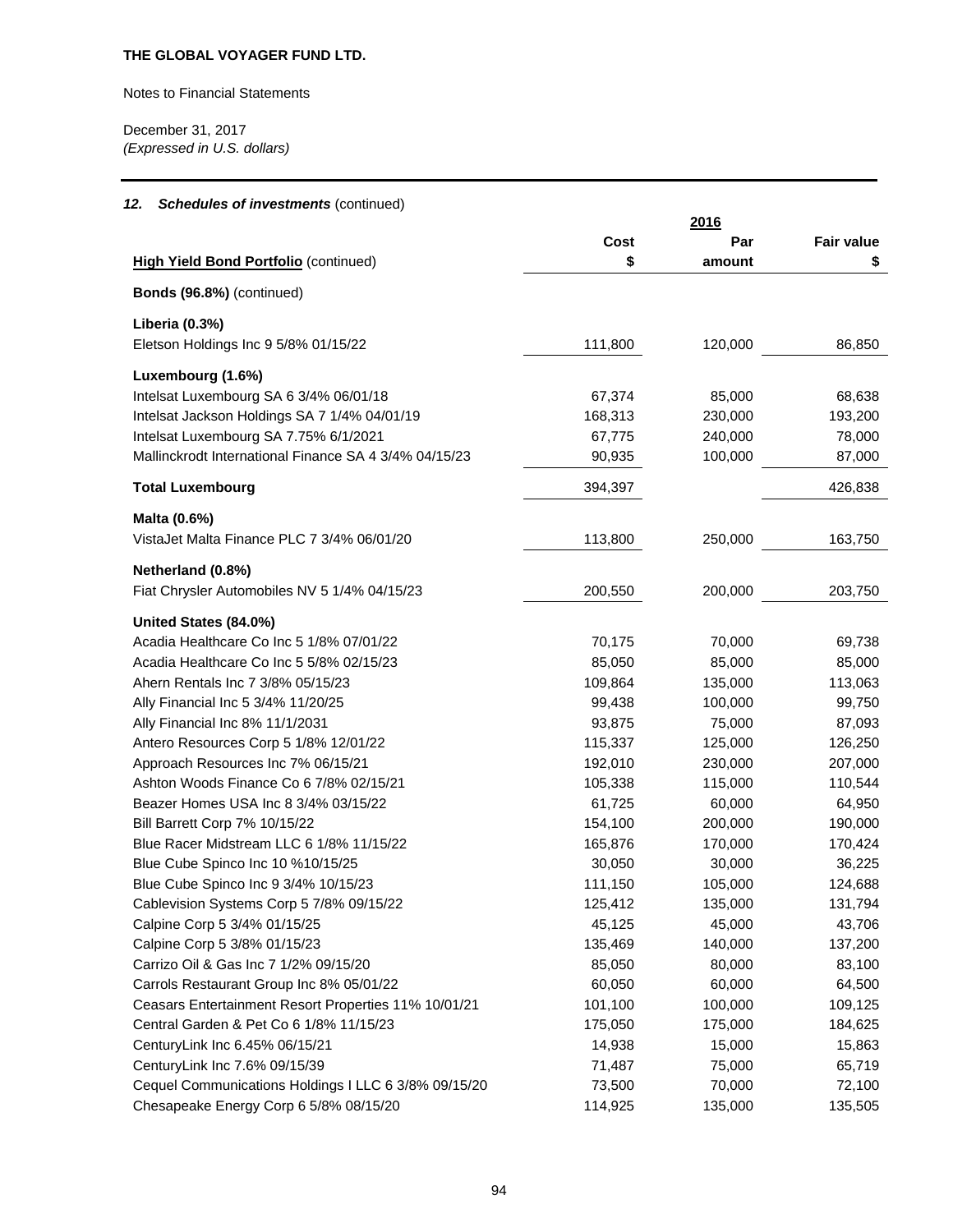Notes to Financial Statements

# December 31, 2017 *(Expressed in U.S. dollars)*

|                                                    | 2016    |         |            |
|----------------------------------------------------|---------|---------|------------|
|                                                    | Cost    | Par     | Fair value |
| <b>High Yield Bond Portfolio</b> (continued)       | \$      | amount  | \$         |
| Bonds (96.8%) (continued)                          |         |         |            |
| United States (84.0%) (continued)                  |         |         |            |
| Chester Downs & Marina LLC 9 1/4% 02/01/20         | 83,988  | 85,000  | 81,494     |
| Churchill Downs Inc 5 3/8% 12/15/21                | 126,300 | 125,000 | 129,531    |
| Cliffs Natural Resources Inc 7.75% 03/31/20        | 71,247  | 70,000  | 72,275     |
| Cloud Peak Energy Resources LLC 12% 11/01/21       | 83,650  | 80,000  | 83,899     |
| Communications Sales & Leasing Inc 7 1/8% 12/15/24 | 110,672 | 110,000 | 111,099    |
| CommScope Inc 5 1/2% 06/15/24                      | 55,194  | 55,000  | 56,855     |
| Comstock Resources Inc 10% 03/15/20                | 267,336 | 275,000 | 281,874    |
| Comstock Resources Inc 7 3/4% 04/01/19             | 51,338  | 75,000  | 63,858     |
| Continental Resources Inc 5% 09/15/22              | 57,704  | 65,000  | 65,569     |
| Cortes NP Acquisition Corp 9 1/4% 10/15/24         | 76,588  | 75,000  | 79,125     |
| Cott Beverages Inc 5 3/8% 07/01/22                 | 129,510 | 135,000 | 137,194    |
| CSC Holdings LLC 5 1/4% 06/01/24                   | 43,531  | 45,000  | 43,650     |
| CSC Holdings LLC 6 3/4% 11/15/21                   | 103,950 | 110,000 | 118,387    |
| CSI Compressco LP 7 1/4% 08/15/22                  | 125,725 | 140,000 | 133,174    |
| DCP Midstream LLC 5.85% 5/21/2043                  | 173,437 | 230,000 | 195,788    |
| DCP Midstream LLC 4 3/4% 09/30/21                  | 28,875  | 30,000  | 30,375     |
| DCP Midstream LLC 5.35% 03/15/20                   | 39,850  | 45,000  | 46,463     |
| DCP Midstream LLC 9 3/4% 03/15/19                  | 65,125  | 70,000  | 78,138     |
| DCP Midstream Operating LP 3 7/8% 03/15/23         | 91,575  | 115,000 | 110,831    |
| DCP Midstream Operating LP 4.95% 04/01/22          | 19,175  | 25,000  | 25,438     |
| Deck Chassis Acquisition Inc 10% 06/15/23          | 97,438  | 95,000  | 98,088     |
| Diamond Finance Corp 6.02% 06/15/26                | 40,057  | 40,000  | 43,323     |
| Diamond Finance Corp 7 1/8% 06/15/24               | 30,050  | 30,000  | 33,113     |
| Diamond Finance Corp 8.1% 07/15/36                 | 406,932 | 385,000 | 459,293    |
| DISH DBS Corp 6 3/4% 06/01/21                      | 69,000  | 70,000  | 75,863     |
| DISH DBS Corp 7 3/4% 07/01/26                      | 162,637 | 155,000 | 175,150    |
| Dynegy Inc 6 3/4% 11/01/19                         | 182,744 | 185,000 | 188,006    |
| Dynegy Inc 7 3/8% 11/01/22                         | 257,506 | 260,000 | 248,300    |
| EarthLink Holdings Corp 7 3/8% 06/01/20            | 78,900  | 75,000  | 78,844     |
| Endo Finance LLC 5 3/8% 01/15/23                   | 179,592 | 190,000 | 161,499    |
| Envision Healthcare Corp 5 5/8% 07/15/22           | 85,474  | 85,000  | 87,444     |
| EP Energy LLC 6 3/8% 06/15/23                      | 67,374  | 85,000  | 66,300     |
| EP Energy LLC 9 3/8% 05/01/20                      | 69,199  | 75,000  | 69,094     |
| FelCor Lodging LP 5 5/8% 03/01/23                  | 179,375 | 175,000 | 178,719    |
| First Data Corp 5 3/4% 01/15/24                    | 80,050  | 80,000  | 82,400     |
| First Data Corp 7% 12/01/23                        | 229,377 | 225,000 | 239,905    |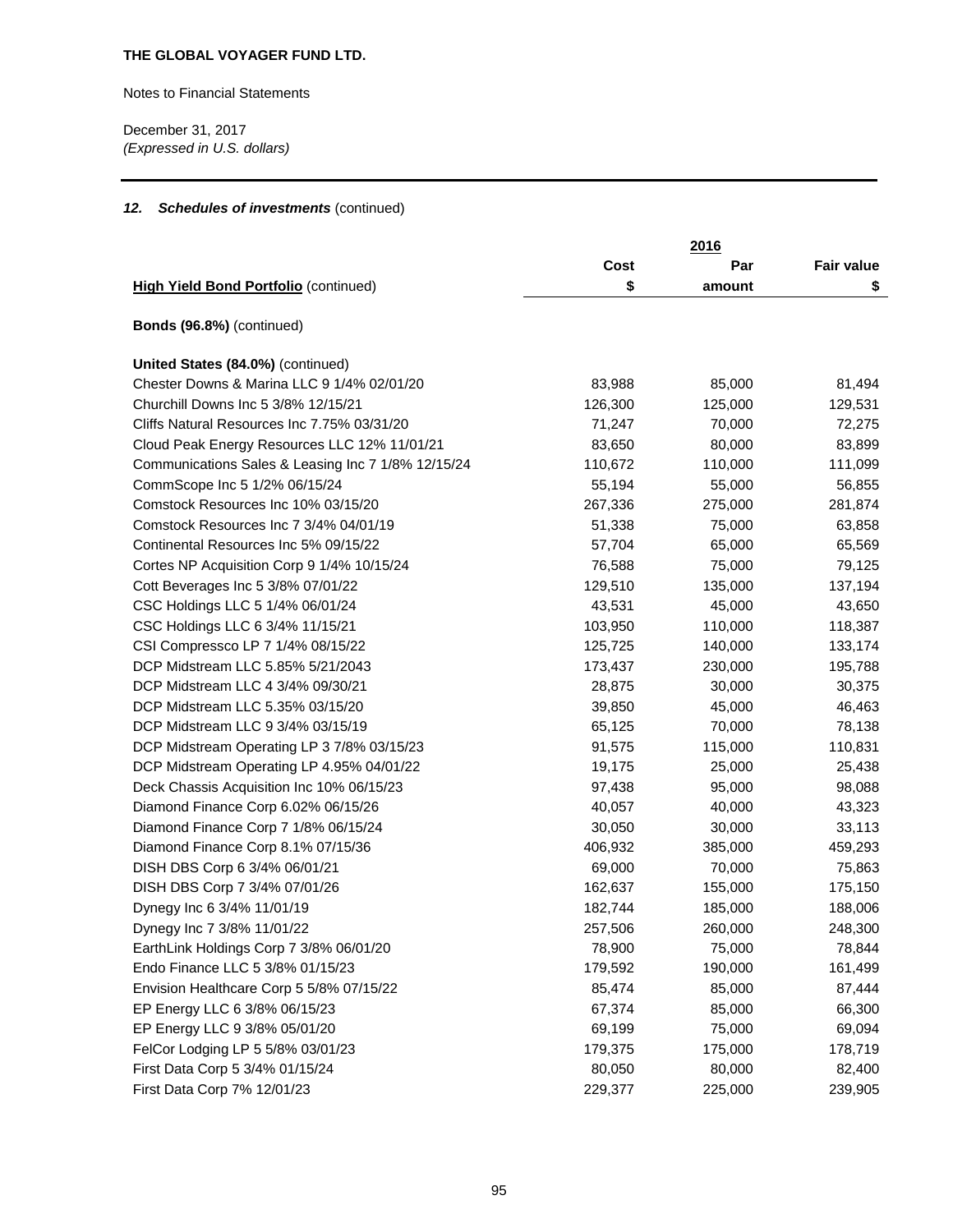Notes to Financial Statements

December 31, 2017 *(Expressed in U.S. dollars)* 

|                                                  | Cost    | Par     | <b>Fair value</b> |
|--------------------------------------------------|---------|---------|-------------------|
| <b>High Yield Bond Portfolio</b> (continued)     | \$      | amount  | \$                |
| Bonds (96.8%) (continued)                        |         |         |                   |
| United States (84.0%) (continued)                |         |         |                   |
| Freeport-McMoRan Inc 3.1% 03/15/20               | 130,062 | 145,000 | 141,375           |
| Freeport-McMoRan Inc 6 1/8% 06/15/19             | 53,125  | 55,000  | 55,963            |
| Freeport-McMoRan Inc 5.45% 3/15/2043             | 59,967  | 75,000  | 62,062            |
| Frontier Communications Corp 11% 09/15/25        | 177,287 | 175,000 | 181,124           |
| Frontier Communications Corp 6 7/8% 01/15/25     | 68,675  | 75,000  | 62,719            |
| Frontier Communications Corp 7 5/8% 04/15/24     | 50,450  | 60,000  | 53,324            |
| Frontier Communications Corp 8 7/8% 09/15/20     | 136,925 | 135,000 | 143,774           |
| Frontier Communications Corp 9 1/4% 07/01/21     | 126,675 | 125,000 | 130,313           |
| Gardner Denver Inc 6 7/8% 08/15/21               | 168,581 | 175,000 | 173,906           |
| Gastar Exploration Inc 8 5/8% 05/15/18           | 235,580 | 270,000 | 264,600           |
| Gogo Intermediate Holdings LLC 12 1/2% 07/01/22  | 157,725 | 155,000 | 168,175           |
| Gogo Intermediate Holdings LLC 3 3/4% 03/01/20   | 39,388  | 50,000  | 37,192            |
| Gray Television Inc 5 1/8% 10/15/24              | 25,050  | 25,000  | 24,281            |
| Gray Television Inc 5 7/8% 07/15/26              | 70,400  | 70,000  | 69,388            |
| Griffon Corp 5 1/4% 03/01/22                     | 171,812 | 180,000 | 182,250           |
| GTT Escrow Corp 7 7/8% 12/31/24                  | 112,583 | 110,000 | 115,363           |
| Gulfport Energy Corp 6 5/8% 05/01/23             | 35,150  | 40,000  | 41,950            |
| Halcon Resources Corp 8.625% 2/1/20              | 93,663  | 100,000 | 104,250           |
| HCA Inc 5 1/4% 06/15/26                          | 55,050  | 55,000  | 56,787            |
| HCA Inc 5 3/8% 02/01/25                          | 71,625  | 70,000  | 70,175            |
| HCA Inc 7 1/2% 02/15/22                          | 57,175  | 50,000  | 56,688            |
| HealthSouth Corp 5 3/4% 09/15/25                 | 103,746 | 105,000 | 104,738           |
| Herc Rentals Inc 7 1/2% 06/01/22                 | 78,050  | 75,000  | 79,125            |
| Hornbeck Offshore Services Inc 5% 03/01/21       | 63,275  | 100,000 | 67,000            |
| HUB International Ltd 7 7/8% 10/01/21            | 168,599 | 165,000 | 174,281           |
| Icahn Enterprises LP 5 7/8% 02/01/22             | 173,975 | 180,000 | 178,650           |
| iHeartCommunications Inc 10% 01/15/18            | 109,688 | 190,000 | 142,025           |
| iHeartCommunications Inc 9% 12/15/19             | 191.156 | 240,000 | 194,999           |
| International Lease Finance Corp 8% 5/8 01/15/22 | 98,417  | 80,000  | 95,999            |
| Jack Ohio Finance LLC 10 1/4% 11/15/22           | 89,786  | 90,000  | 91,125            |
| JBS USA Finance Inc 5 3/4% 06/15/25              | 99,053  | 100,000 | 101,750           |
| JBS USA Finance Inc 5 7/8% 07/15/24              | 186,592 | 190,000 | 195,700           |
| JC Penney Corp Inc 8 1/8% 10/01/19               | 134,580 | 130,000 | 139,588           |
| Jones Energy Holdings LLC 6 3/4% 04/01/22        | 125,337 | 150,000 | 143,250           |
| Kenan Advantage Group Inc 7 7/8% 07/31/23        | 85,575  | 85,000  | 85,850            |
| Kinetic Concepts Inc 9 5/8% 10/01/21             | 139,613 | 145,000 | 153,338           |
| Lamar Media Corp 5 3/4% 02/01/26                 | 45,050  | 45,000  | 47,475            |
| Landry's Inc 6 3/4% 10/15/24                     | 105,975 | 105,000 | 106,706           |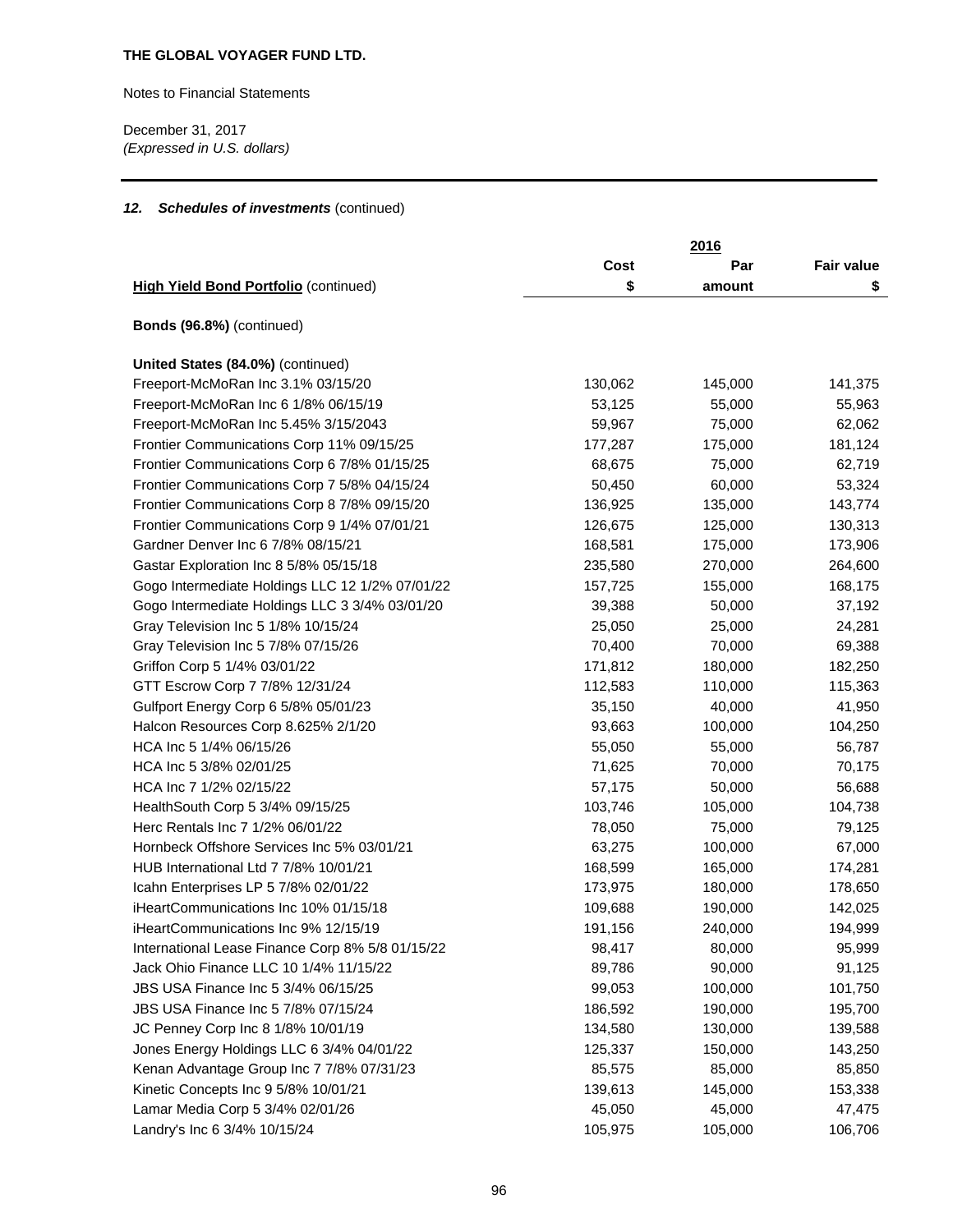Notes to Financial Statements

December 31, 2017 *(Expressed in U.S. dollars)* 

|                                                    |         | 2016    |                   |
|----------------------------------------------------|---------|---------|-------------------|
|                                                    | Cost    | Par     | <b>Fair value</b> |
| <b>High Yield Bond Portfolio</b> (continued)       | \$      | amount  | \$                |
| Bonds (96.8%) (continued)                          |         |         |                   |
| United States (84.0%) (continued)                  |         |         |                   |
| LBI Media Inc 13 1/2% 04/15/20                     | 77,253  | 93,776  | 71,856            |
| Lee Enterprises Inc 9 1/2% 03/15/22                | 133,750 | 125,000 | 132,188           |
| Level 3 Financing Inc 5 1/8% 05/01/23              | 130,093 | 130,000 | 130,813           |
| LIN Television Corp 5 7/8% 11/15/22                | 100,169 | 100,000 | 101,375           |
| MGM Resorts International 4 5/8% 09/01/26          | 80,050  | 80,000  | 77,200            |
| MGM Resorts International 5 5/8% 05/01/24          | 115,050 | 115,000 | 120,606           |
| MGM Resorts International 7 3/4% 03/15/22          | 103,078 | 90,000  | 103,950           |
| Micron Technology Inc 5 1/4% 08/01/23              | 153,957 | 175,000 | 175,656           |
| Micron Technology Inc 5 7/8% 02/15/22              | 47,175  | 50,000  | 52,000            |
| Micron Technology Inc 5.625% 01/15/26              | 69,625  | 80,000  | 78,900            |
| Midcontinent Communications 6 1/4% 08/01/21        | 166,800 | 160,000 | 167,400           |
| MPLX LP 4 1/2% 07/15/23                            | 112,201 | 140,000 | 142,489           |
| Navient Corp 5 7/8% 10/25/24                       | 131,094 | 145,000 | 138,294           |
| Navient Corp 7 1/4% 09/25/23                       | 108,686 | 105,000 | 108,019           |
| Navistar International Corp 4 3/4% 04/15/19        | 62,000  | 70,000  | 68,852            |
| Navistar International Corp 8 1/4% 11/01/21        | 151,100 | 155,000 | 156,744           |
| Nexstar Broadcasting Inc 6 7/8% 11/15/20           | 160,875 | 150,000 | 155,438           |
| NGL Energy Partners LP 5 1/8% 07/15/19             | 63,525  | 70,000  | 69,388            |
| NGL Energy Partners LP 6 7/8% 10/15/21             | 32,984  | 35,000  | 35,700            |
| NGPL PipeCo LLC 7.768% 12/15/37                    | 80,050  | 80,000  | 85,000            |
| NRG Energy Inc 6 1/4% 07/15/22                     | 147,212 | 145,000 | 145,363           |
| NRG Energy Inc 6 5/8% 01/15/27                     | 125,569 | 125,000 | 117,813           |
| NRG Energy Inc 6 5/8% 03/15/23                     | 145,207 | 145,000 | 146,088           |
| NRG Energy Inc 7 7/8% 05/15/21                     | 31,045  | 28,000  | 29,050            |
| Nuance Communications Inc 5 3/8% 08/15/20          | 95,548  | 95,000  | 97,731            |
| Oasis Petroleum Inc 6.875% 3/15/22                 | 50,850  | 55,000  | 56,444            |
| Opal Acquisition Inc 8 7/8% 12/15/21               | 165,333 | 200,000 | 171,000           |
| PBF Holding Co LLC 7% 11/15/23                     | 110,050 | 110,000 | 109,450           |
| Peabody Energy Corp 10% 03/15/22                   | 227,512 | 300,000 | 267,000           |
| Peabody Energy Corp 4 3/4% 12/15/41                | 25,572  | 110,000 | 18,837            |
| Peabody Energy Corp 6% 11/15/18                    | 96,472  | 135,000 | 86,231            |
| PetroQuest Energy Inc 10% 02/15/21                 | 113,625 | 160,000 | 113,600           |
| PetSmart Inc 7 1/8% 03/15/23                       | 162,094 | 160,000 | 163,000           |
| PF Chang's China Bistro Inc 10 1/4% 06/30/20       | 155,300 | 150,000 | 146,063           |
| Pharmaceutical Product Development 6% 3/8 08/01/23 | 189,104 | 190,000 | 203,538           |
| Pioneer Energy Services Corp 6 1/8% 03/15/22       | 159,347 | 200,000 | 183,500           |
| Platform Specialty Products Corp 6% 1/2 02/01/22   | 62,525  | 70,000  | 70,525            |
| Qorvo Inc 6 3/4% 12/01/23                          | 118,198 | 115,000 | 126,644           |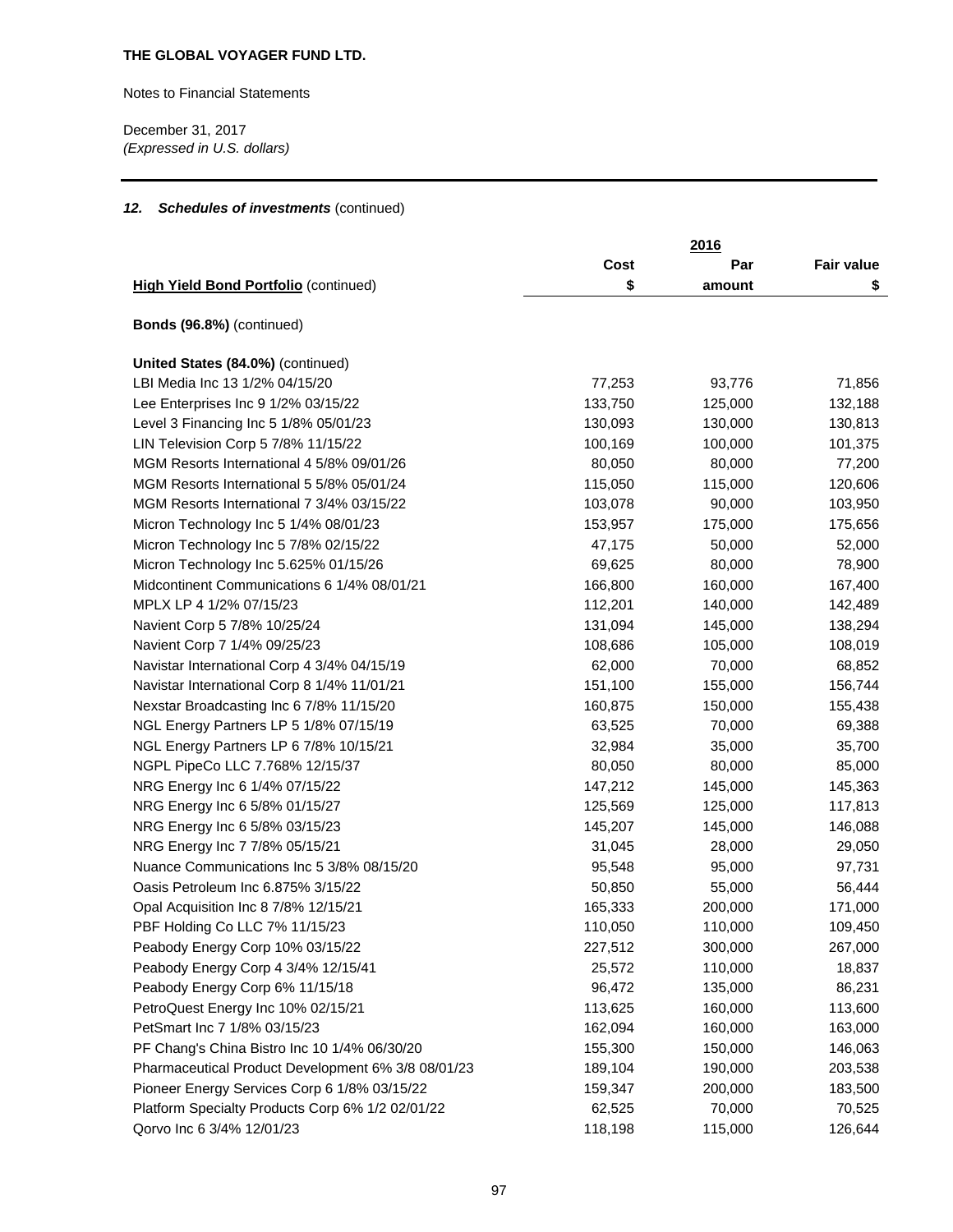Notes to Financial Statements

December 31, 2017 *(Expressed in U.S. dollars)* 

|                                                    | Cost    | Par     | <b>Fair value</b> |
|----------------------------------------------------|---------|---------|-------------------|
| <b>High Yield Bond Portfolio</b> (continued)       | \$      | amount  | \$                |
| Bonds (96.8%) (continued)                          |         |         |                   |
|                                                    |         |         |                   |
| United States (84.0%) (continued)                  |         |         |                   |
| Radio Systems Corp 8 3/8% 11/01/19                 | 137,187 | 125,000 | 130,000           |
| Radio One Inc 7.375% 04/15/22                      | 125,125 | 135,000 | 133,313           |
| Radio One Inc 9 1/4% 02/15/20                      | 280,115 | 270,000 | 245,363           |
| Realogy Group LLC 5 1/4% 12/01/21                  | 129,839 | 130,000 | 133,413           |
| Resolute Energy Corp 8 1/2% 05/01/20               | 130,375 | 130,000 | 132,438           |
| Rockies Express Pipeline LLC 5 5/8% 04/15/20       | 94,130  | 95,000  | 99,869            |
| Rockies Express Pipeline LLC 6 7/8% 04/15/40       | 146,424 | 150,000 | 149,438           |
| Sabine Pass Liquefaction LLC 5% 03/15/27           | 126,975 | 125,000 | 126,250           |
| Sabine Pass Liquefaction LLC 5 5/8% 03/01/25       | 74,675  | 75,000  | 80,155            |
| Sabine Pass Liquefaction LLC 5 5/8% 04/15/23       | 168,680 | 165,000 | 175,725           |
| Sabine Pass Liquefaction LLC 6 1/4% 03/15/22       | 99,550  | 100,000 | 109,750           |
| Sanchez Energy Corp 6 1/8% 01/15/23                | 133,069 | 180,000 | 171,225           |
| Scientific Games International Inc 6 1/4% 09/01/20 | 135,361 | 170,000 | 145,350           |
| Scientific Games International Inc 6 5/8% 05/15/21 | 123,663 | 155,000 | 130,394           |
| Select Medical Corp 6 3/8% 06/01/21                | 256,952 | 255,000 | 255,638           |
| SESI LLC 7.125% 12/15/21                           | 83,238  | 95,000  | 96,663            |
| Simmons Foods Inc 7 7/8% 10/01/21                  | 238,887 | 270,000 | 277,763           |
| Southwestern Energy Co 6% 1/4 01/15/18             | 80,988  | 2,900   | 741               |
| Spectrum Brands Inc 5 3/4% 07/15/25                | 106,112 | 100,000 | 103,625           |
| Sprint Capital Corp 7% 03/01/20                    | 44,653  | 45,000  | 48,769            |
| Sprint Capital Corp 7 1/4% 09/15/21                | 349,936 | 375,000 | 398,906           |
| Sprint Capital Corp 6 7/8% 11/15/28                | 67,750  | 75,000  | 74,250            |
| Sprint Corp 7 7/8% 09/15/23                        | 88,387  | 95,000  | 101,531           |
| Sprint Communications Inc 7% 8/15/20               | 131,607 | 135,000 | 142,931           |
| Sunoco LP 5 1/2% 08/01/20                          | 112,069 | 115,000 | 117,444           |
| Sunoco LP 6 3/8% 04/01/23                          | 72,850  | 70,000  | 70,875            |
| Targa Resources Partners LP 5 1/4% 05/01/23        | 89,588  | 95,000  | 95,713            |
| Taylor Morrison Communities Inc 5 1/4% 04/15/21    | 102,000 | 100,000 | 103,375           |
| Tenet Healthcare Corp 8 1/8% 04/01/22              | 183,225 | 165,000 | 155,719           |
| The ADT Corp 4 7/8% 07/15/32                       | 70,360  | 85,000  | 67,681            |
| The ADT Corp 6 1/4% 10/15/21                       | 63,425  | 65,000  | 71,013            |
| The ADT Corp 3 1/2% 07/15/22                       | 34,450  | 40,000  | 38,100            |
| The GEO Group Inc 5 7/8% 10/15/24                  | 67,950  | 70,000  | 69,212            |
| The Men's Wearhouse Inc 7% 07/01/22                | 61,963  | 65,000  | 63,781            |
| Time Inc 5 3/4% 04/15/22                           | 60,066  | 70,000  | 72,363            |
| Unit Corp 6 5/8% 05/15/21                          | 120,325 | 155,000 | 150,738           |